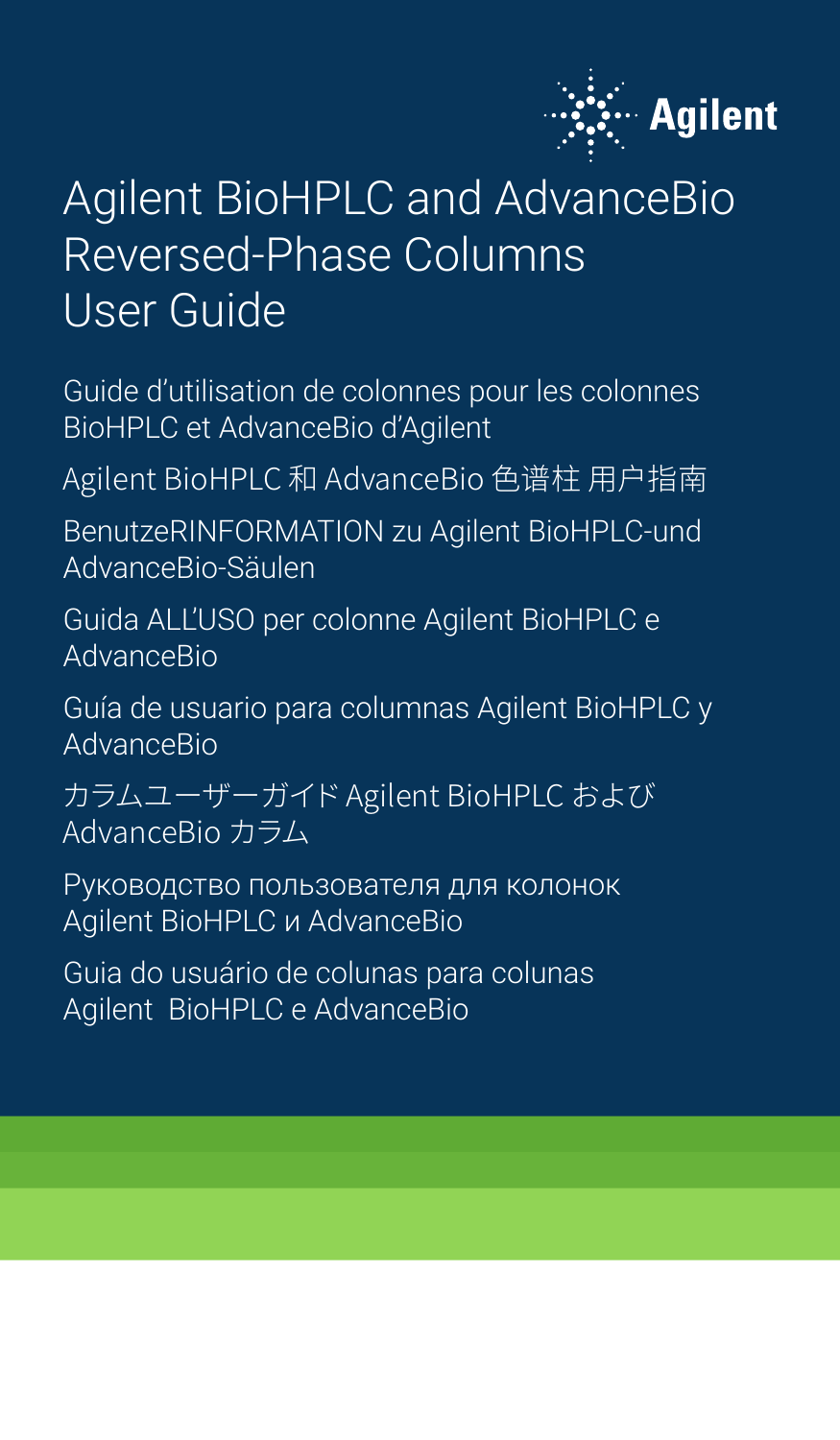This booklet provides general information on Agilent BioHPLC and AdvanceBio reversed-phase columns. For more detailed information about your specific phase or family, see:

## **www.agilent.com/chem/biocolumnchoices**

## **Getting started**

A QC column performance report, including a test chromatogram, is enclosed with every Agilent column. The QC test system has been modified from a standard system to minimize system dead volume, so it may vary from the system used in your lab. This allows a better evaluation of the column efficiency and assures a more consistent product. An optimized LC system will generate similar results to the chromatogram on your QC performance report.

If you have specific questions, contact the Technical Support team at: **[www.agilent.com/chem/columnsupport](http://www.agilent.com/chem/columnsupport)**.

## **Using Your Column**

#### **Installation**

- The direction of flow is marked on the column.
- 1.8 µm columns (ZORBAX RRHT, ZORBAX RRHD) can only be operated in the direction flow marked on the column.

For removable, zero-dead volume column connections Agilent recommends the use of the InfinityLab Quick Connect and Quick Turn family. Choices are: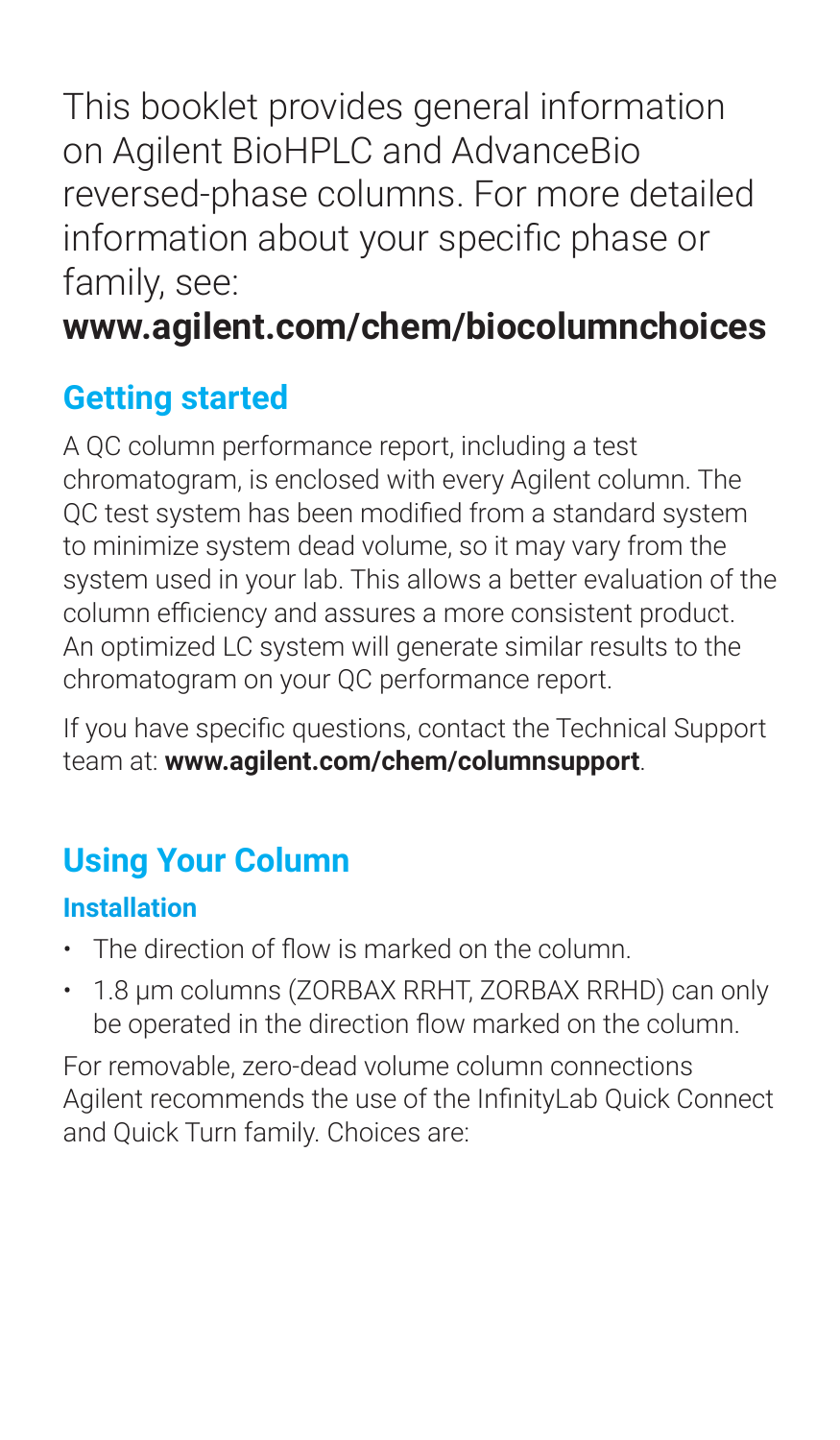### ENGLISH

| <b>Maximum</b><br><b>System</b><br><b>Pressure</b> | <b>Recommended Fitting</b>                             | <b>Part Numbers</b>                               |
|----------------------------------------------------|--------------------------------------------------------|---------------------------------------------------|
| Up to 400 bar                                      | InfinityLab Quick Turn fitting<br>(finger-tight)       | Fitting: 5067-5966                                |
| Up to 800 bar                                      | InfinityLab Quick Turn fitting<br>(with Mounting tool) | Fitting: 5067-5966<br>Mounting Tool:<br>5043-0915 |
| Up to 1300 bar                                     | InfinityLab Quick Connect fitting                      | Fitting: 5067-5965                                |

For more information and part numbers, please see to the Agilent InfinityLab Fitting Brochure (5991-5164EN).



InfinityLab Quick Connect assembly, p/n 5067-5961



InfinityLab Quick Turn fitting, p/n 5067-5966

Learn more at: www.agilent.com/chem/infinitylabfittings

#### **Column conditioning**

Every column is tested before shipment. Before the first use, the shipping solvent must be replaced with eluent, taking care that all components are miscible and soluble. If mobile phase additives are used (such as buffers or ion-pair reagents), it is advisable to do an intermediate flush with a mobile phase of the correct composition, but without these additions. Flushing with 10 to 20 column volumes should help in transitioning to your mobile phase. Check that the column has been properly equilibrated before use. This will ensure reproducibility and help prevent retention time drifting. When using formic acid as a mobile phase additive, condition the column as recommended in the Column Conditioning Method Conditions for Formic Acid table.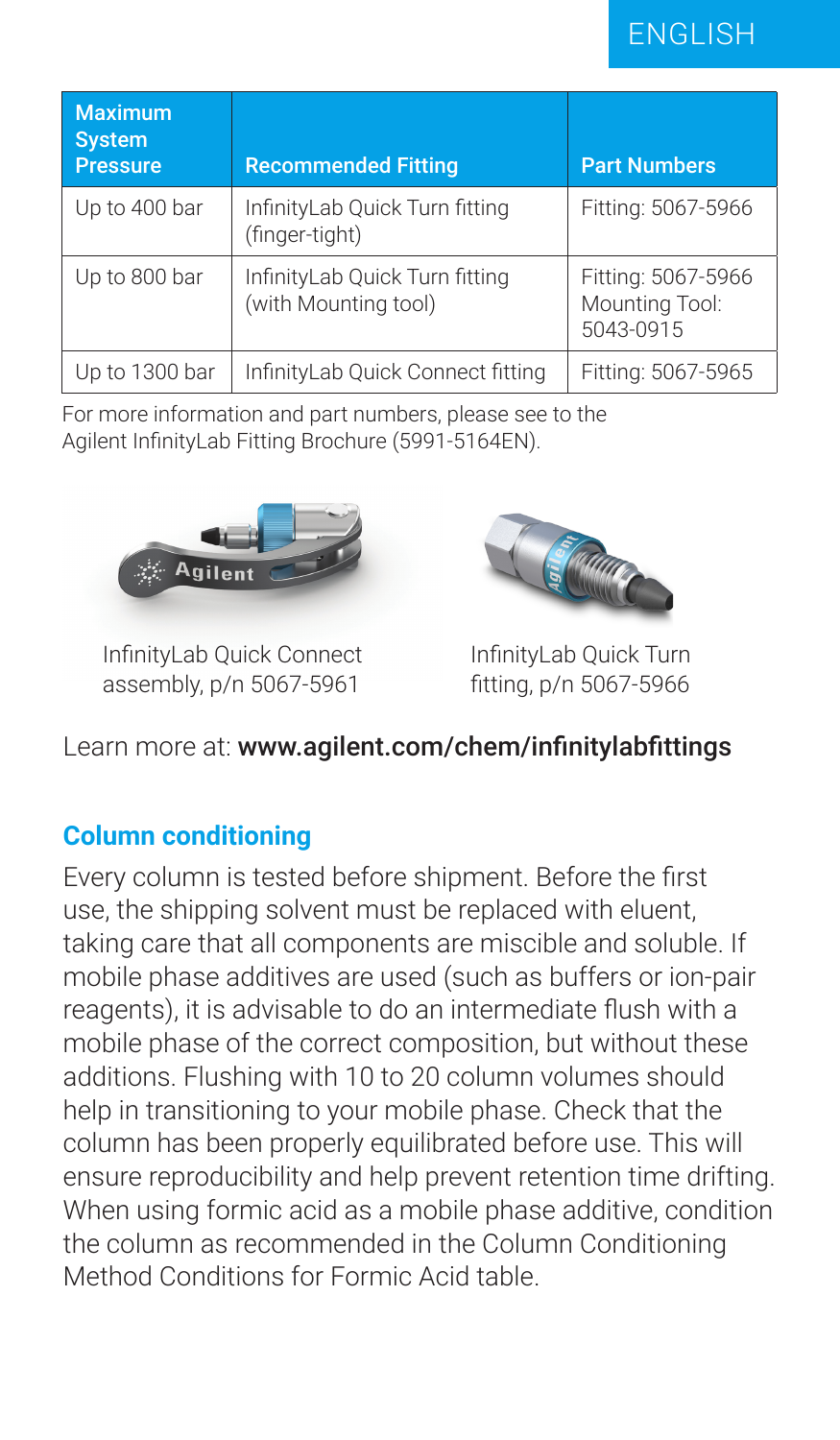| <b>Column Conditioning Method Conditions for Formic Acid</b> |                                                |                              |                      |                      |                                                  |
|--------------------------------------------------------------|------------------------------------------------|------------------------------|----------------------|----------------------|--------------------------------------------------|
| Column<br>id (mm)                                            | <b>Mobile Phase</b>                            | <b>Flow Rate</b><br>(mL/min) | Column<br>Temp. (°C) | <b>Time</b><br>(hrs) | After<br>Conditioning                            |
| 2.1                                                          | 95/5<br>$H2O/CH2CN +$<br>0.1% formic<br>acid   | 0.1                          | 60                   | $\overline{4}$       | Flush and<br>store in 100%<br>CH <sub>2</sub> CN |
| 3.0                                                          | 95/5<br>$H_2O/CH_3CN +$<br>0.1% formic<br>acid | 0.2                          | 60                   | $\overline{4}$       | Flush and<br>store in 100%<br>CH <sub>2</sub> CN |
| 4.6                                                          | 95/5<br>$H_2O/CH_3CN +$<br>0.1% formic<br>acid | 0.4                          | 60                   | $\overline{4}$       | Flush and<br>store in 100%<br>CH <sub>2</sub> CN |

Note: Conditioning overnight, or up to 24 hours, may be beneficial. especially for longer columns or acidic analytes

#### **Important safety considerations**

- All connection points in liquid chromatographic systems are potential sources of leaks. Users should be aware of the toxicity or flammability of their mobile phases.
- Because of the small particle size, dry column packings are respirable. Agilent does not recommend removing the column end fittings and exposing the media. Columns should only be opened by trained personnel in a wellventilated area.
- Please adhere to operating pressure limits noted for each column (see Table 1). Exceeding these limits will compromise chromatographic performance and column lifetime, and could be unsafe.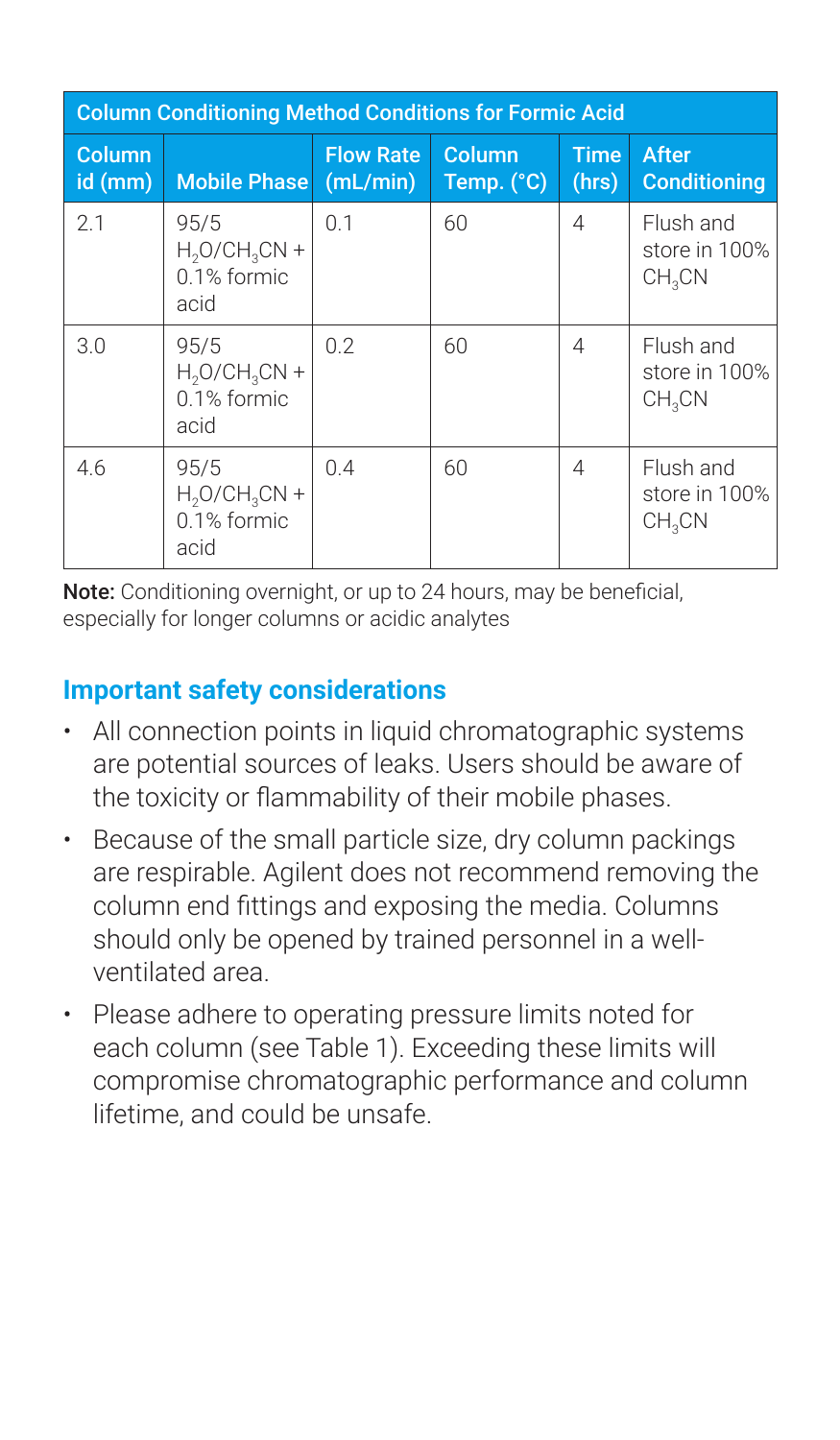Table 1. Maximum operating parameters – columns up to 4.6 mm.

| Column                         | <b>Particle Size</b>               | <b>Pressure</b><br>Limit |
|--------------------------------|------------------------------------|--------------------------|
| AdvanceBio Peptide Mapping     | $2.7 \mu m$                        | 600 bar                  |
| AdvanceBio Peptide Plus        |                                    |                          |
| AdvanceBio EC-C18              |                                    |                          |
| AdvanceBio Oligonucleotide     |                                    |                          |
| AdvanceBio Amino Acid Analysis |                                    |                          |
| AdvanceBio RP-mAb              | $3.5 \,\mathrm{\upmu m}$           |                          |
| ZORBAX 300SB                   | 3.5 µm, 5 µm, 7 µm                 | $400$ bar                |
| Poroshell 300                  | $5 \mu m$                          |                          |
| <b>70RBAX RRHD</b>             | 1.8 µm                             | 1200 bar                 |
| PI RP-S                        | 3 µm                               | 275 bar                  |
|                                | 5 µm, 8 µm, 10 µm                  | 207 bar                  |
|                                | 10 to 15 µm,<br>15 to 20 µm, 30 µm | 103 <sub>bar</sub>       |

#### **Other operating tips**

- Reverse flow will not usually harm the column, but should be avoided except to attempt removal of a clogged frit (see "column care").
- It is recommended that the flow rate is started at a reduced rate and then gently increased to the desired operating flow rate.
- Always use high purity reagents and chromatography grade solvent to prepare your mobile phase. Degas and filter all mobile phase prior to use.
- Disassembling a column will degrade column performance.
- An inline filter or guard column may be used to protect your column and increase its lifetime.
- If the column is used outside of recommended pH ranges for column phase (see Table 2), a reduced lifetime will result.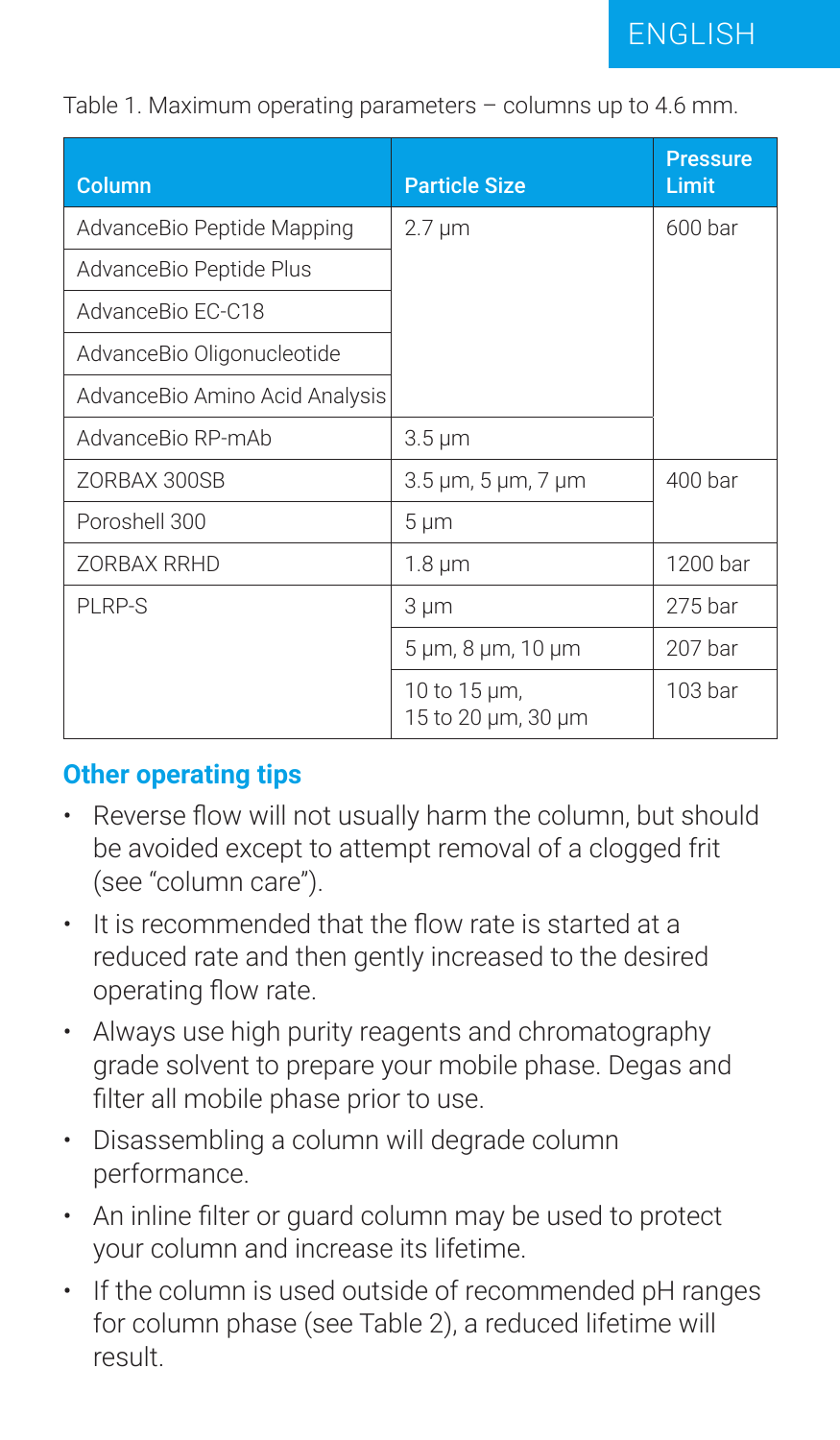- Columns should not be maintained at elevated pH or elevated temperature when not in use (see Table 2).
- New columns may contain a mixture of organic solvents and water, which may contain buffer salts. See Table 3 for details of the shipping solvents. Initially, care should be taken not to pass any mobile phase through the column that may cause a precipitate to form or may not be fully miscible.
- Agilent BioHPLC and AdvanceBio columns are compatible with all common eluents used for analysis of biomolecules.

| Column                            | Recommended<br>pH Range | <b>Maximum Operating</b><br><b>Temperature</b> |
|-----------------------------------|-------------------------|------------------------------------------------|
| AdvanceBio Peptide<br>Mapping     | $2.0 \text{ to } 8.0$   | 60 °C                                          |
| AdvanceBio Peptide Plus           |                         |                                                |
| AdvanceBio EC-C18                 |                         |                                                |
| <b>70RBAX RRHD</b>                | $1.0 \text{ to } 8.0$   | 80 °C                                          |
| ZORBAX 300SB-C8, C3, CN           |                         |                                                |
| ZORBAX 300SB-C18                  | 1.0 to 8.0              | 90 °C                                          |
| AdvanceBio RP-mAb                 |                         |                                                |
| Poroshell 300                     |                         |                                                |
| Poroshell 300 Extend-C18          | 2.0 to 11.0             | 60 °C below pH 8,<br>40 °C above pH 8          |
| AdvanceBio Oligonucleotide        | 3.0 to 11.0             | 65 °C                                          |
| AdvanceBio Amino Acid<br>Analysis |                         |                                                |
| PI RP-S                           | $1.0$ to $14.0$         | 200 °C                                         |

Table 2. Column operating parameters – pH and temperature.

Note: All silica-based packings have some solubility in pH >6 aqueous mobile phases. When using silicabased columns at pH >6, best column lifetime is obtained at lower temperatures (40 °C max) using low buffer concentrations in the range of 0.01 to 0.02 M.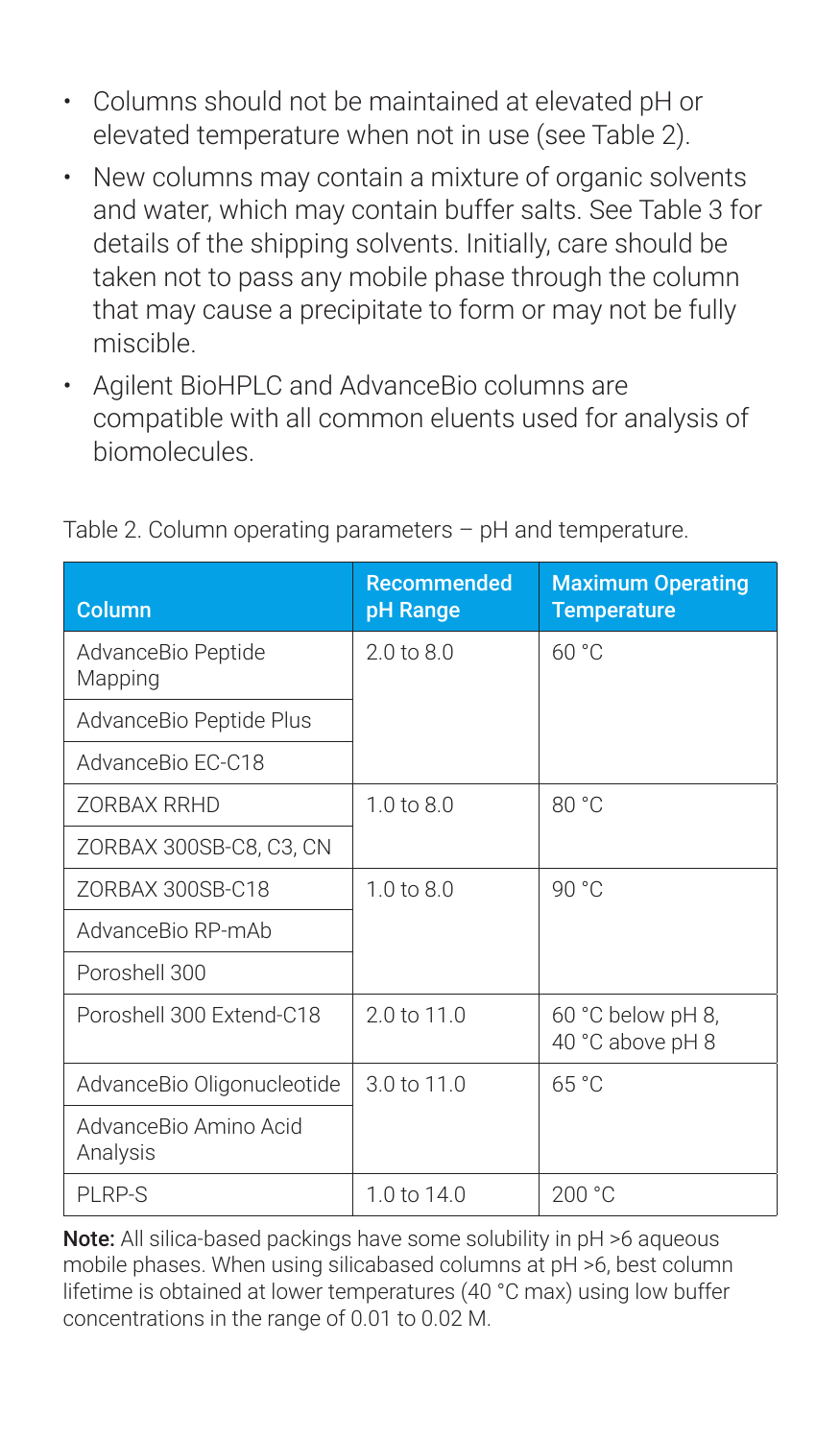Table 3. Shipping solvents.

| Column                                   | <b>Shipping Solvent</b>              | <b>Compatibility</b>                                                                                                                                                                       |  |
|------------------------------------------|--------------------------------------|--------------------------------------------------------------------------------------------------------------------------------------------------------------------------------------------|--|
| AdvanceBio Peptide<br>Plus               | 100% acetonitrile                    | Water and all common<br>organic solvents. Avoid                                                                                                                                            |  |
| AdvanceBio Peptide<br>Mapping            | Mixture of acetonitrile<br>and water | tetrahydrofuran (THF).                                                                                                                                                                     |  |
| AdvanceBio FC-C18                        |                                      |                                                                                                                                                                                            |  |
| <b>70RBAX RRHD</b>                       |                                      |                                                                                                                                                                                            |  |
| ZORBAX 300SB                             |                                      |                                                                                                                                                                                            |  |
| AdvanceBio RP-mAb                        | Mixture of acetonitrile<br>and water | Water and all organic<br>solvents, including                                                                                                                                               |  |
| Poroshell 300 and<br>300 Extend          | Mixture of methanol<br>and water     | N,N-dimethylformamide<br>and dimethyl sulfoxide                                                                                                                                            |  |
| AdvanceBio<br>Oligonucleotide            | Mixture of acetonitrile<br>and water | Water and all common<br>organic solvents.                                                                                                                                                  |  |
| AdvanceBio Amino<br><b>Acid Analysis</b> |                                      | Modifiers including HFIP<br>and TFAA                                                                                                                                                       |  |
| PI RP-S                                  | 7:1 acetonitrile/water               | Aqueous organic<br>solvents including<br>N,N-dimethylformamide<br>and dimethyl sulfoxide.<br>100% aqueous is not<br>recommended as it<br>will reduce column<br>performance and<br>lifetime |  |

#### **Mobile phase selection and operating temperatures**

The bonded stationary phase is nonpolar in nature and is best used with polar mobile phases, such as methanol/water or acetonitrile/water mixtures. Increasing the amount of organic component reduces the retention time of the sample.

When the maximum temperature is used for prolonged periods this will reduce column lifetime.

Using 100% aqueous eluents with PLRP-S columns will significantly reduce the column lifetime and may result in a rapid deterioration in peak width and symmetry.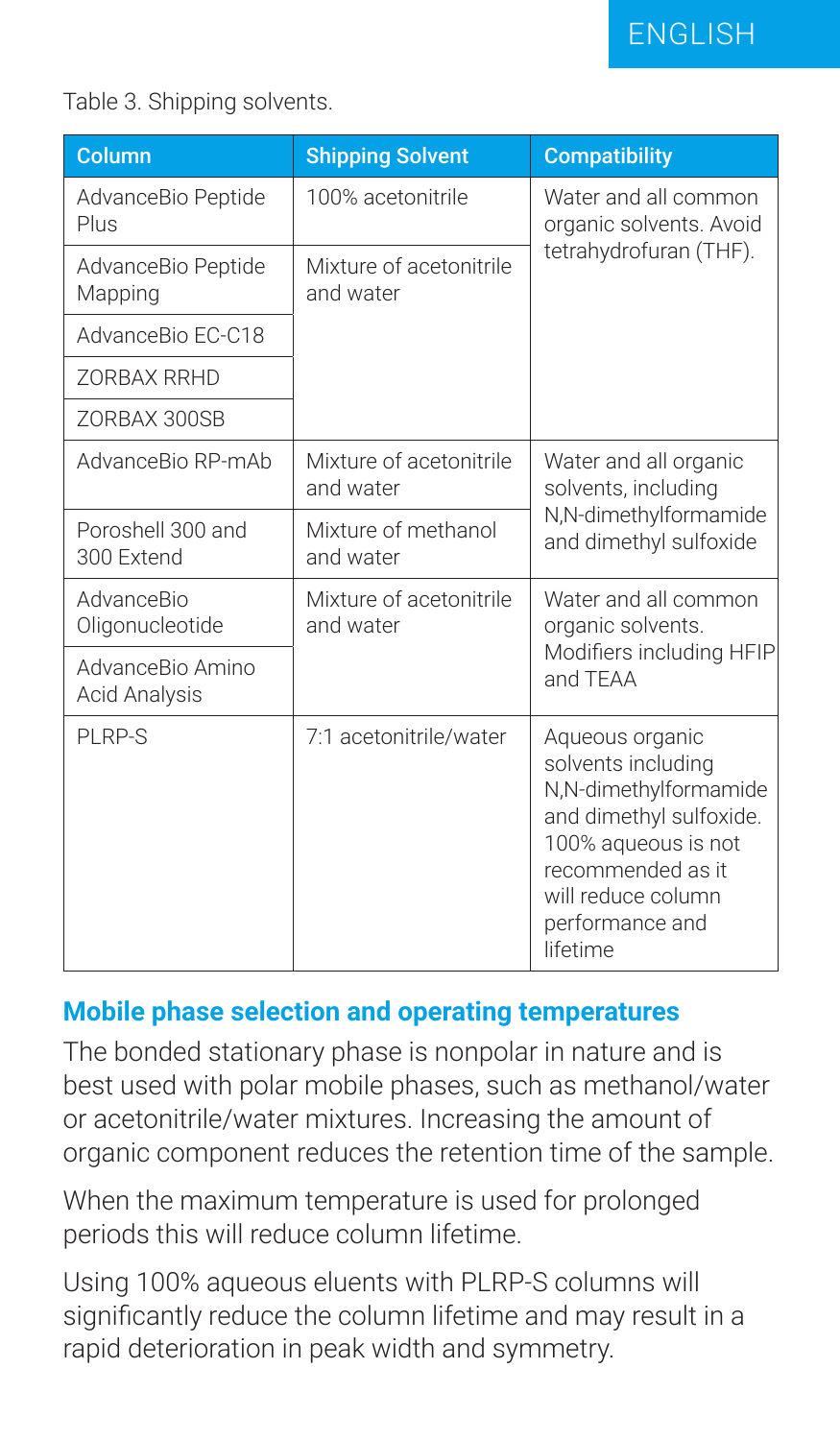#### **Recommended starting gradients**

Separations of biological molecules typically use gradient conditions – increasing the amount of the organic component to achieve elution from the column. Separations of peptides, polypeptides, and proteins, are most commonly carried out using acidic eluents with trifluoroacetic acid (TFA) or formic acid (FA) used as the modifier for pH control and/or as an ion-pairing additive to achieve the desired retention and selectivity. Organics, such as acetonitrile, methanol, and ethanol, are used for elution, with acetonitrile being the most commonly used.

Additional information on peptide separations can be found in chapter 11, pages 497–508, Introduction to Modern Liquid Chromotography, Second Edition. L.R. Snyder and J. J. Kirkland, (John Wiley & Sons, 1979).

### **Column care**

Columns with a particle size of 1.8 µm have a 0.5 µm inlet frit. Particulates will block the column inlet frits and should be removed before the sample is analyzed. Where this is not possible, an inline filter or guard column should be used to protect the analytical column, and increase the column lifetime. The AdvanceBio Peptide Mapping column has a 2 um inlet frit. Samples that contain bio particulate matter larger than 2 μm will plug the inlet frit, so guard columns are recommended for use with these samples. It is best to filter your samples before injecting them onto any column. You should also check that all eluents are freshly prepared and filtered before use.

See **[www.agilent.com/chem/guards](http://www.agilent.com/chem/guards)** for more information about guard columns.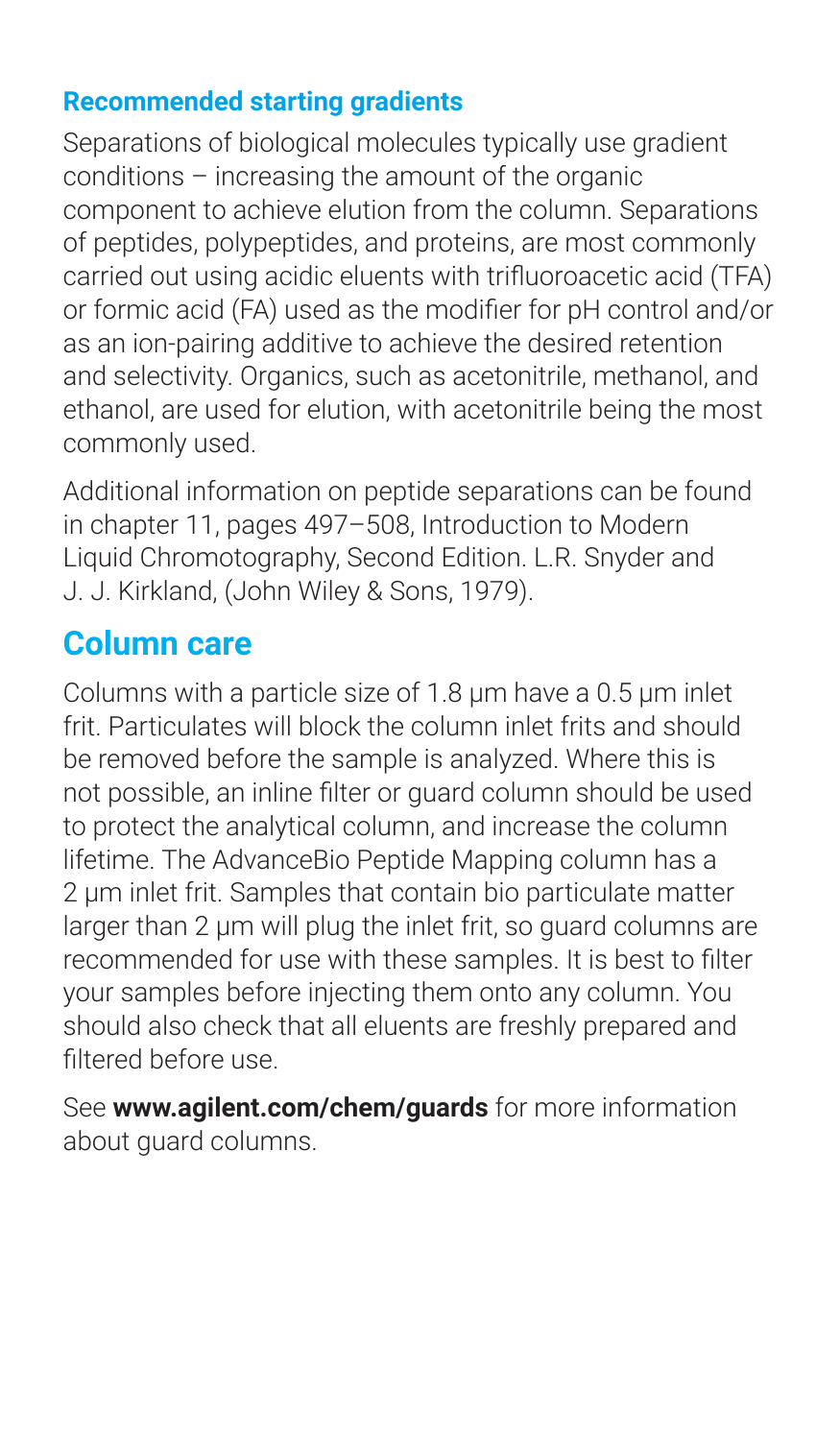#### **Cleaning your column/extending column life**

For columns that can be backflushed (particles >1.8 um). clean the column in the reverse direction. Start with a stronger (less polar) solvent.

- 1. Disconnect column from detector and run wash solvents into a beaker.
- 2. Start with your mobile phase without buffer salts (water/organic). Run 10 to 20 column volumes through.
- 3. Next, use 100% organic (methanol or acetonitrile).
- 4. Check pressure to see if it has returned to normal. If not, then:
- 5. Discard column or consider stronger conditions, such as 75% acetonitrile: 25% isopropanol.
- 6. Increase to 100% isopropanol, 100% methylene chloride, or 100% hexane (if you use methylene chloride or hexane, you will need to flush the column with isopropanol prior to use and before returning to your mobile phase as it is not miscible with aqueous).

Aggressive cleanup cycles using 80% 1 M NaOH, or 1 M HCI with 20% organic, can be used with the PLRP-S columns.

For columns with 1.8 µm particles, do not backflush the column – you can attempt the cleanup procedure as detailed above but maintain direction of flow.

#### **Storage recommendations**

In general, columns may be safely stored for short periods in most mobile phases. Long-term storage of silica-based, bonded phase columns should be in a pure organic solvent. If the column has previously been used with a buffered mobile phase, the buffer should first be removed by purging the column with 20 to 30 column volumes of a 50:50 mixture of methanol or acetonitrile and water, followed by 20 to 30 column volumes of the pure solvent. Before storing, end-fittings should be tightly capped with end-plugs to prevent packing from drying out.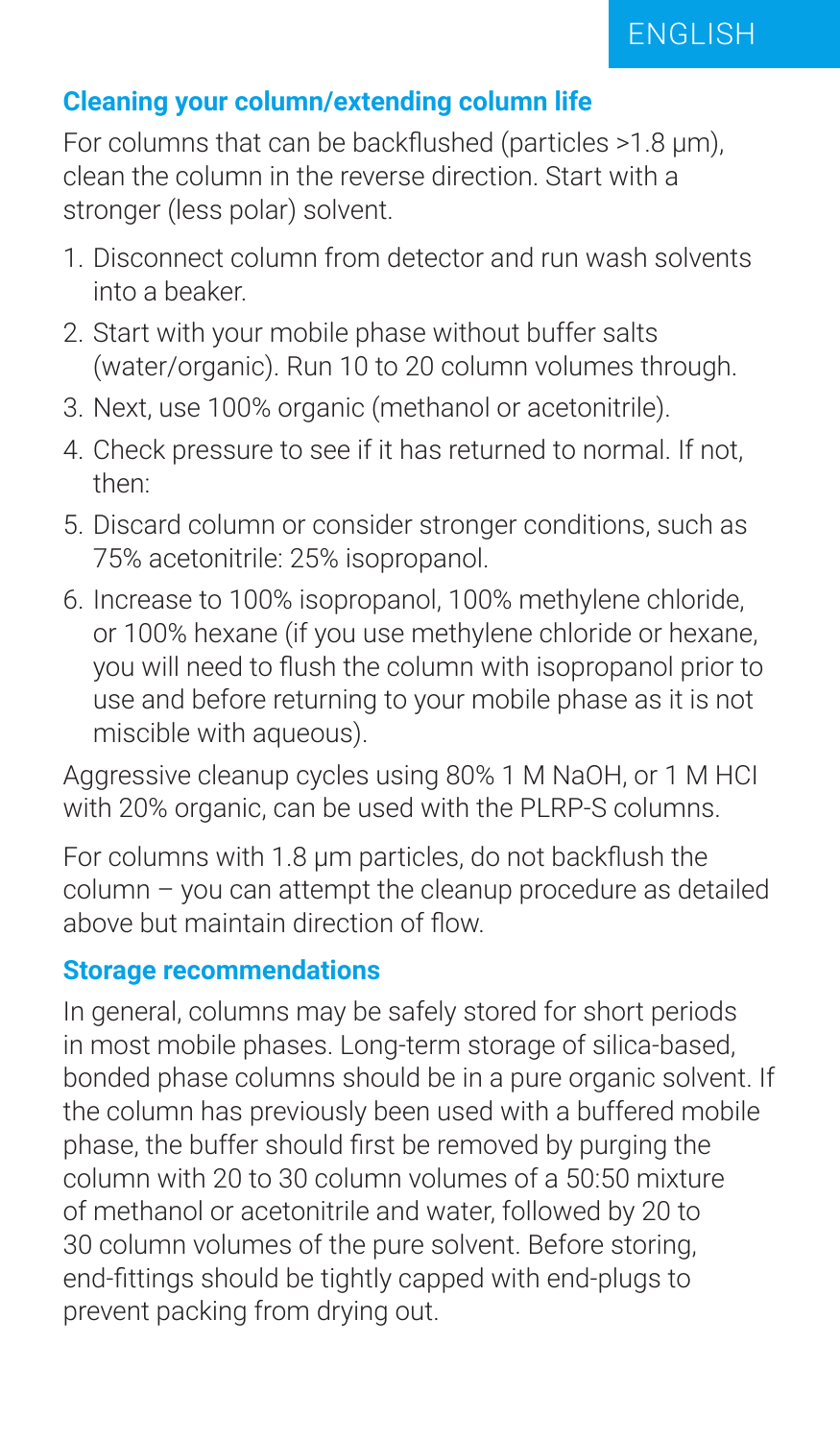To protect equipment, it is desirable to remove salts from the instrument and column by purging the column with the same mobile phase without the buffer (e.g. using 60:40 ACN/H2O to remove a 60:40 ACN/0.02 M phosphate buffered mobile phase). Re-equilibration is rapid with the original mobile phase when using this approach and any possibility of corrosion from the salts is eliminated.

## **Tips for the best chromatographic results**

- Optimize your instrument by minimizing tubing lengths between components. This will reduce extracolumn volume and band broadening. Use 0.12 mm id red tubing for Fast LC/high efficiency columns. Learn about capillary options at **[www.agilent.com/chem/lccapillaries](http://www.agilent.com/chem/lccapillaries)**.
- Ensure that the data collection rate is optimized for your column. Use a higher collection rate for Fast LC columns (ZORBAX RRHD).
- Use sample filtration or other sample preparation techniques appropriate for your sample. Learn more at **[www.agilent.com/chem/sampleprep](http://www.agilent.com/chem/sampleprep)**.
- Use certified lamps in your LC instruments for best performance.

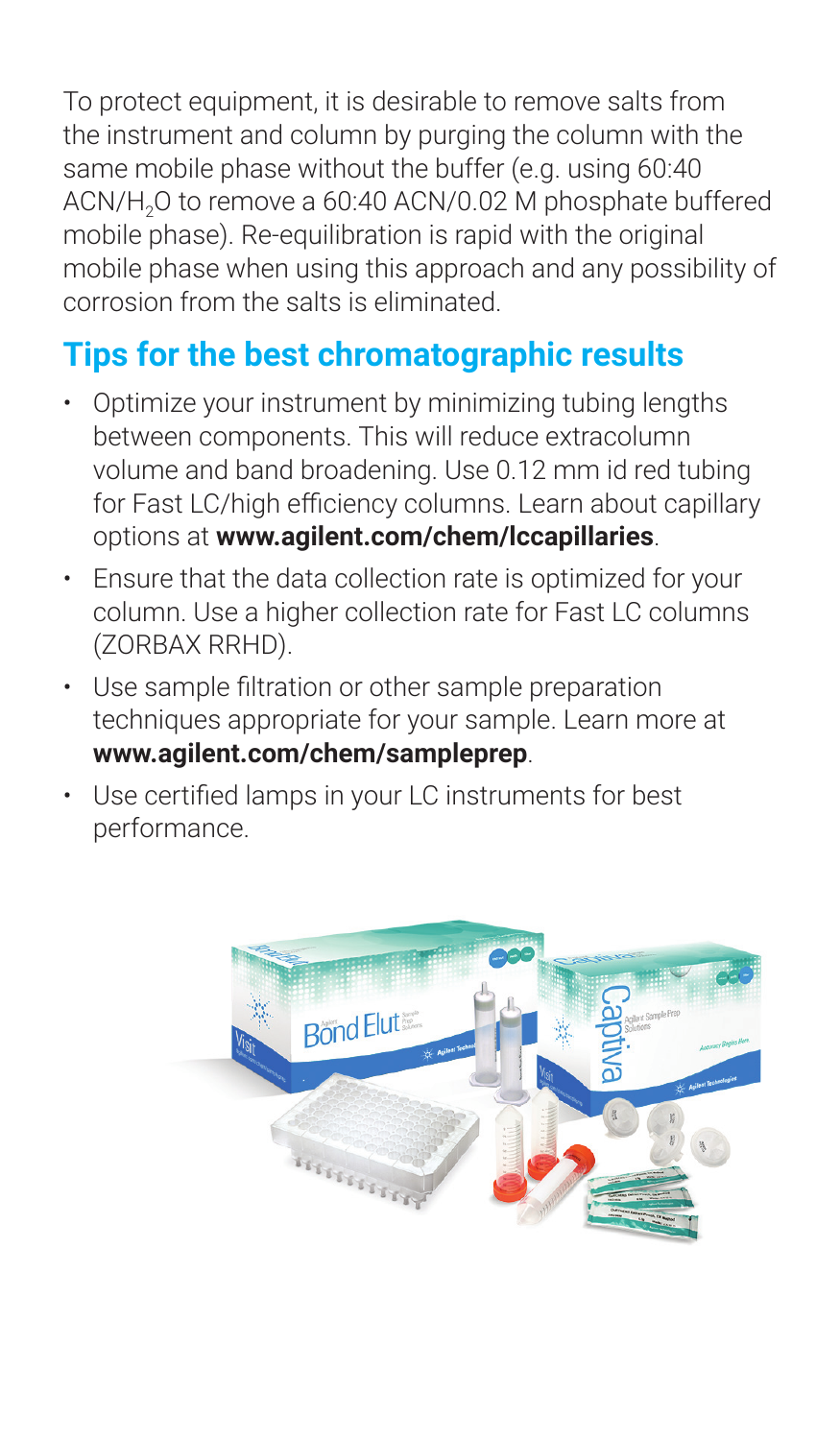Cette brochure fournit des informations générales relatives aux colonnes en phase inverse BioHPLC et AdvanceBio d'Agilent. Pour obtenir des informations détaillées supplémentaires sur votre phase ou votre famille spécifique, consultez le site: **www.agilent.com/chem/biocolumnchoices**.

### **Mise en service**

Un rapport de performance de CQ des colonnes, notamment un chromatogramme test, est joint à chaque colonne Agilent. Le système de tests de CQ a été conçu à partir d'un instrument standard modifié afin de minimiser les volumes morts ; celui-ci peut donc varier du système utilisé dans votre laboratoire. Ceci permet une meilleure évaluation de l'efficacité de la colonne et garantit une meilleure cohérence du produit. Un système de CPL optimisé générera des résultats similaires au chromatogramme fourni dans votre rapport de performance de CQ.

Si vous avez des questions spécifiques, contactez l'équipe d'assistance technique sur: **[www.agilent.com/chem/](http://www.agilent.com/chem/columnsupport) [columnsupport](http://www.agilent.com/chem/columnsupport)**.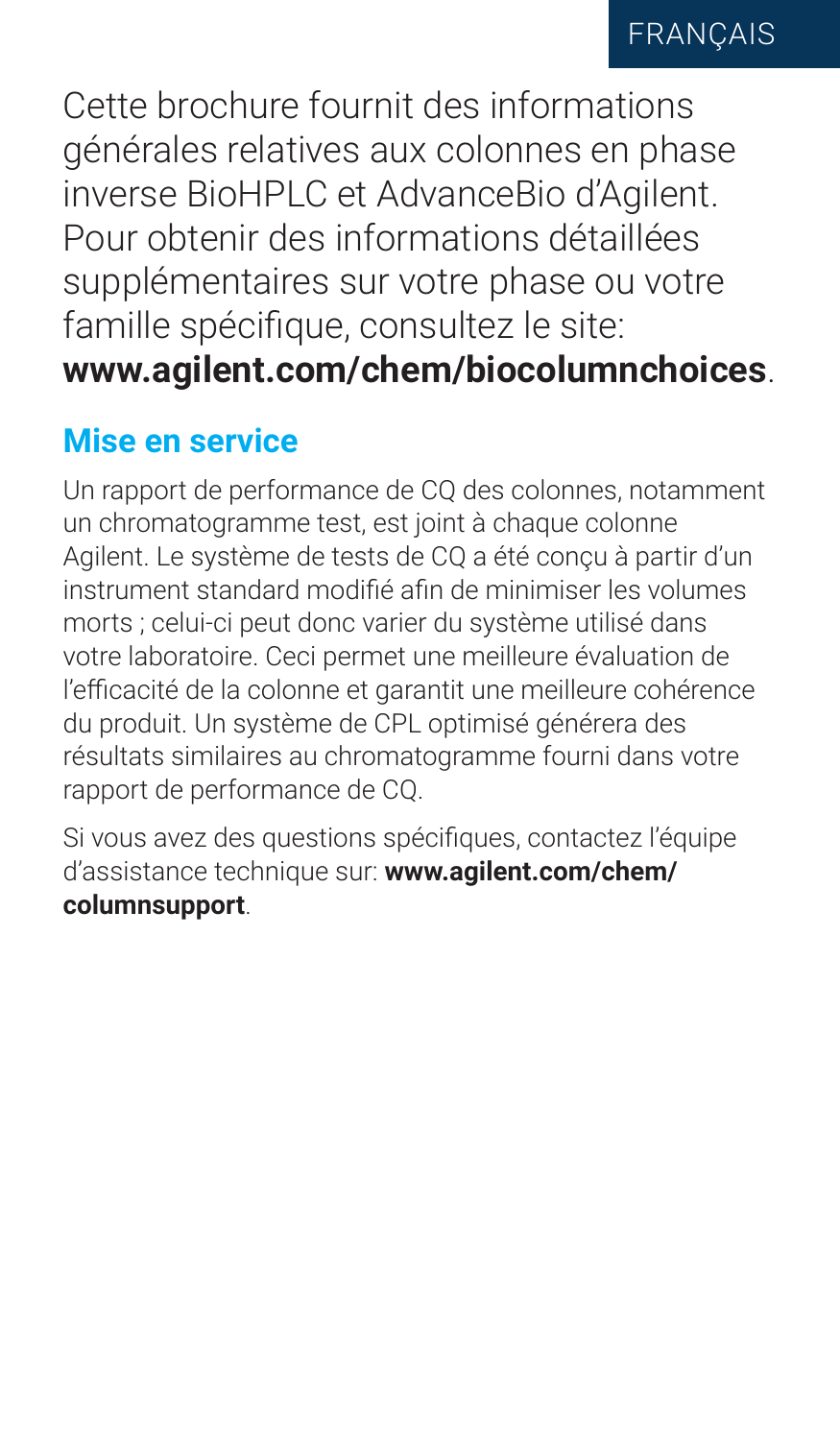## **Utilisation de votre colonne**

#### **Installation**

- La direction du flux est indiquée sur la colonne.
- Les colonnes de granulométrie de 1.8 µm (ZORBAX RRHD) peuvent uniquement être utilisées dans la direction du flux indiquée sur la colonne.
- Agilent recommande d'utiliser des raccords en polycétone (réf. 5042-8957) pour les colonnes allant jusqu'à 600 bars et des raccords amovibles pour 1200 bars (réf. 5067-4733) pour les colonnes qui seront utilisées à des pressions CLUHP.



Raccord en polycétone d'Agilent, réf. 5042-8957



Raccord amovible pour 1200 bars d'Agilent, réf. 5067-4733

#### **Conditionnement des colonnes**

Chaque colonne est testée avant expédition. Par conséquent, pour la première utilisation, le solvant d'expédition doit être remplacé par un éluant, en veillant à ce que l'ensemble des composants soient miscibles et solubles. Si des additifs pour phase mobile sont utilisés (tels que des tampons ou des agents d'appariement d'ions), il est conseillé d'effectuer un rinçage intermédiaire avec une phase mobile de composition appropriée, mais exempte de ces additifs. Un rinçage avec 10 à 20 volumes de colonne devrait favoriser la transition vers votre phase mobile. Des précautions doivent être prises afin de s'assurer que la colonne a été correctement équilibrée avant utilisation. Ceci garantira la reproductibilité et préviendra la dérive des temps de rétention.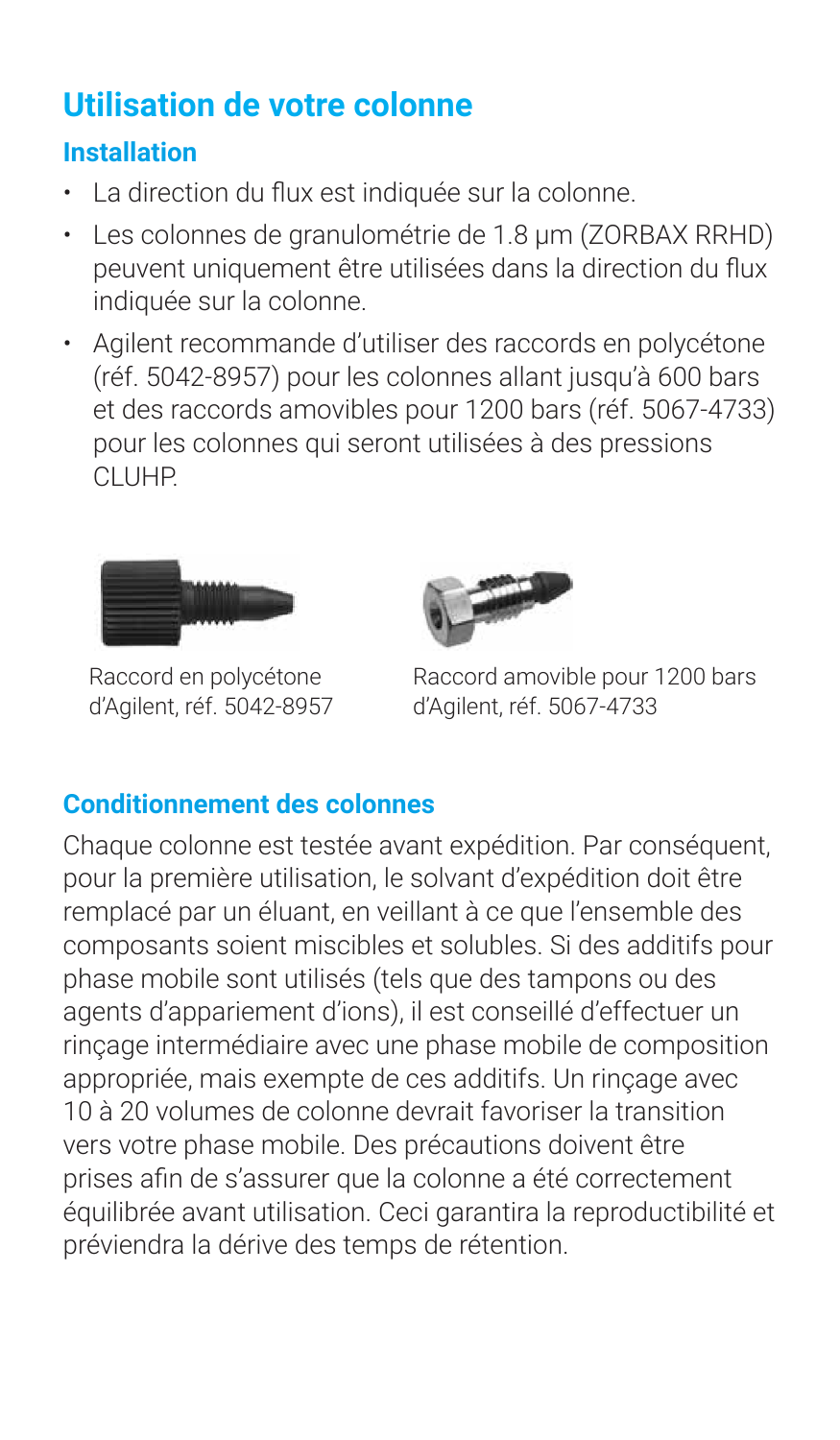#### **Mesures de sécurité importantes**

- Tous les points de connexion dans les systèmes de chromatographie liquide représentent des sources de fuite potentielles. Les utilisateurs doivent avoir connaissance de la toxicité ou de l'inflammabilité de leurs phases mobiles.
- En raison de la petite taille des particules, les matériaux de remplissage secs des colonnes sont respirables. Agilent déconseille de retirer les raccords de colonne et d'exposer le support. Les colonnes doivent être ouvertes uniquement par un personnel formé dans une zone correctement ventilée.
- Veuillez respecter les limites de pression de fonctionnement notées pour chaque colonne (voir Tableau 1). Dépasser ces limites compromettra les performances chromatographiques et la durée de vie de la colonne, et pourrait s'avérer dangereux.

#### **Autres conseils de fonctionnement**

- Bien que généralement non dangereux pour la colonne, l'inversion de flux doit être évitée, excepté pour tenter de déboucher un fritté obstrué (voir la rubrique « Entretien des colonnes »).
- Il est recommandé de démarrer le flux à un débit réduit puis de l'augmenter doucement jusqu'au débit de fonctionnement souhaité.
- Utilisez toujours des réactifs de haute pureté et des solvants de qualité chromatographique pour préparer votre phase mobile. Dégazez et filtrez l'ensemble de la phase mobile avant utilisation.
- Désassembler une colonne dégradera ses performances.
- Un filtre en ligne ou une colonne de garde peuvent être utilisés pour protéger votre colonne et prolonger sa durée de vie.
- Si la colonne est utilisée en dehors de la gamme de pH recommandée pour les différentes phases (voir Tableau 2), sa durée de vie s'en trouvera réduite.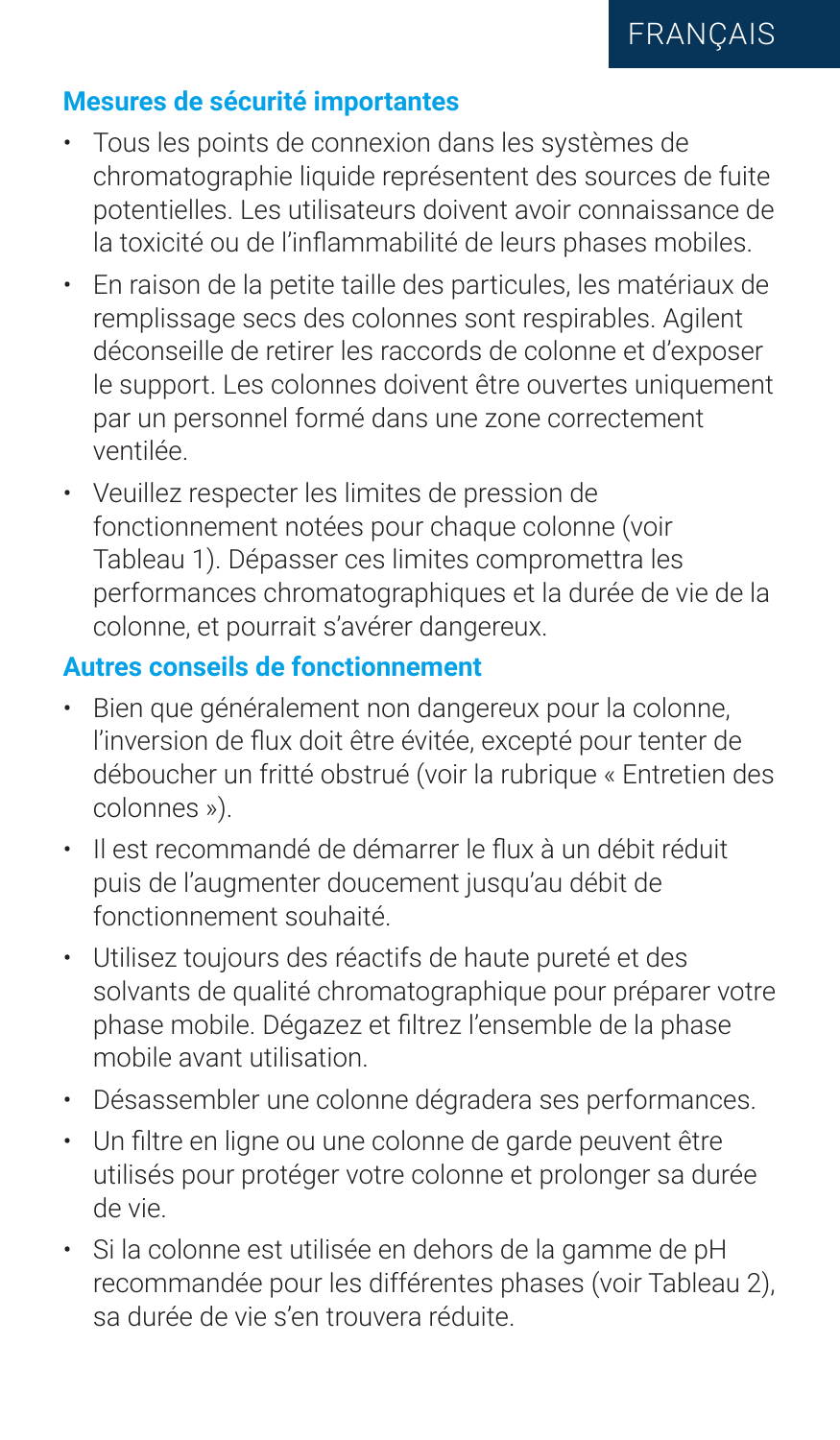- Les colonnes ne doivent pas être maintenues à un pH élevé ou à une température élevée lorsqu'elles ne sont pas utilisées (voir Tableau 2).
- Il est possible que les colonnes neuves renferment un mélange de solvants organiques et d'eau pouvant contenir des sels tampon. Voir Tableau 3 pour connaître les particularités des solvants d'expédition. Des précautions doivent être prises dès le départ afin qu'aucune phase mobile, risquant de provoquer la formation d'un précipité ou de ne pas être entièrement miscible, ne traverse la colonne.
- Les colonnes BioHPLC et AdvanceBio d'Agilent sont compatibles avec l'ensemble des éluants couramment utilisés pour l'analyse de biomolécules.

Tableau 1. Paramètres de fonctionnement maximaux – colonnes jusqu'à 4.6 mm.

| Colonne                        | <b>Taille des particules</b>     | Limite de<br>pression |
|--------------------------------|----------------------------------|-----------------------|
| AdvanceBio Peptide Mapping     | $2.7 \mu m$                      | 600 bar               |
| AdvanceBio Peptide Plus        |                                  |                       |
| AdvanceBio Oligonucleotide     |                                  |                       |
| AdvanceBio Amino Acid Analysis |                                  |                       |
| AdvanceBio RP-mAb              | $3.5 \,\mathrm{\upmu m}$         |                       |
| ZORBAX 300SB                   | 3.5 µm, 5 µm, 7 µm               | 400 bar               |
| Poroshell 300                  | $5 \mu m$                        |                       |
| <b>70RBAX RRHD</b>             | $1.8 \mu m$                      | 1200 bar              |
| PI RP-S                        | 3 µm                             | 275 bar               |
|                                | 5 µm, 8 µm, 10 µm                | 207 bar               |
|                                | $10 - 15$ µm,<br>15-20 µm, 30 µm | 103 bar               |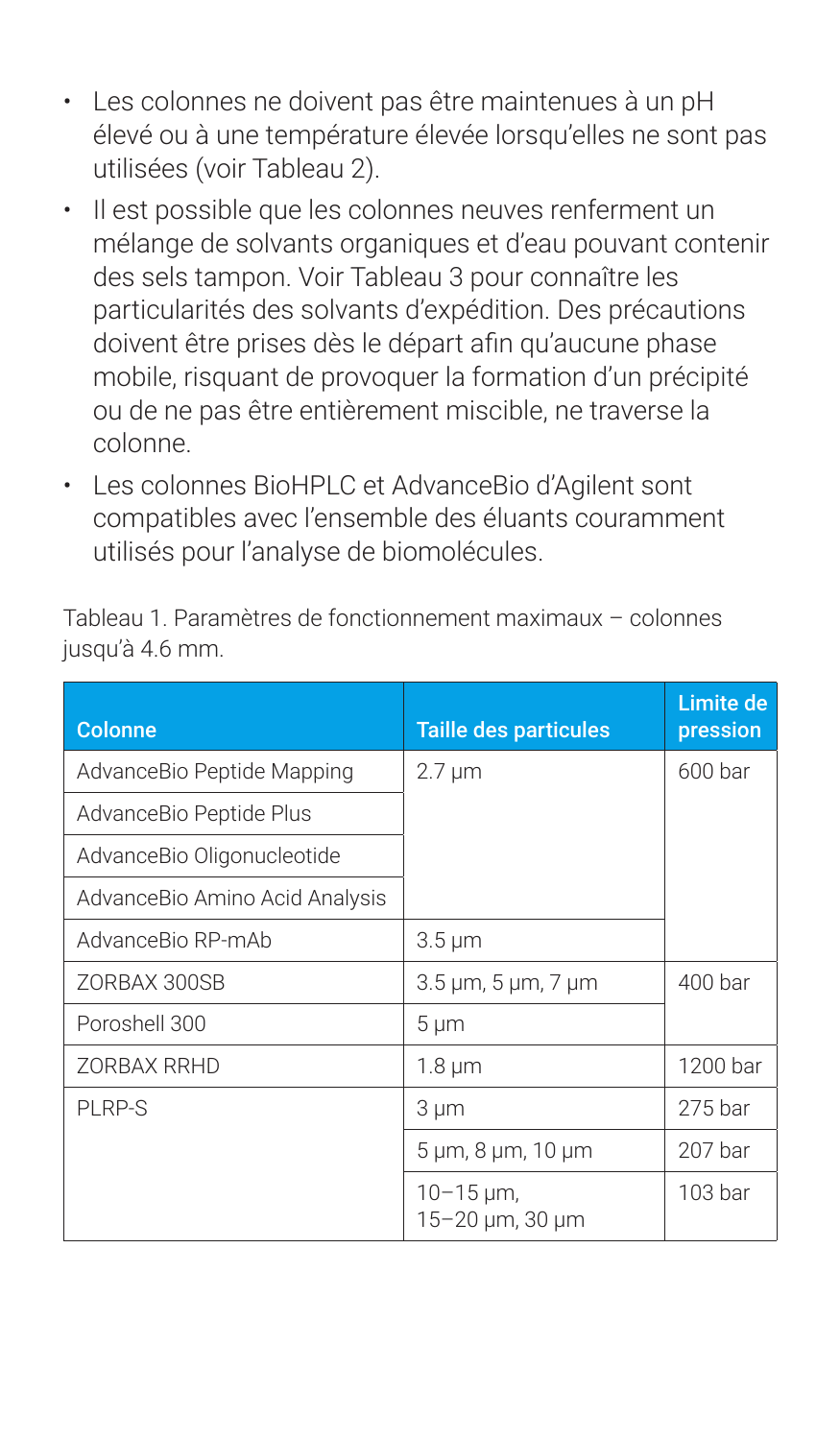Tableau 2. Paramètres de fonctionnement des colonnes – pH et température.

| Colonne                           | Gamme de pH<br>recommandée | Température de<br>fonctionnement<br>maximale            |
|-----------------------------------|----------------------------|---------------------------------------------------------|
| AdvanceBio Peptide<br>Mapping     | $2.0 - 8.0$                | 60 °C                                                   |
| AdvanceBio Peptide Plus           |                            |                                                         |
| <b>70RBAX RRHD</b>                | $1.0 - 8.0$                | 80 °C                                                   |
| ZORBAX 300SB-C8, C3, CN           |                            |                                                         |
| ZORBAX 300SB-C18                  | $1.0 - 8.0$                | 90 °C                                                   |
| AdvanceBio RP-mAb                 |                            |                                                         |
| Poroshell 300                     |                            |                                                         |
| Poroshell 300 Extend-C18          | $2.0 - 11.0$               | 60 °C en-dessous de<br>pH 8,<br>40 °C au-dessus de pH 8 |
| AdvanceBio Oligonucleotide        | $3.0 - 11.0$               | 65°C                                                    |
| AdvanceBio Amino Acid<br>Analysis |                            |                                                         |
| PI RP-S                           | $1.0 - 14.0$               | 200 °C                                                  |

Remarque : l'ensemble des remplissages à base de silice possède une certaine solubilité dans les phases mobiles aqueuses de pH >6. Lorsque des colonnes à base de silice sont utilisées à pH >6, la durée de vie optimale d'une colonne est obtenue à des températures plus basses (40 °C max.) en utilisant des concentrations de solutions tampons faibles comprises dans la gamme de 0.01 à 0.02 M.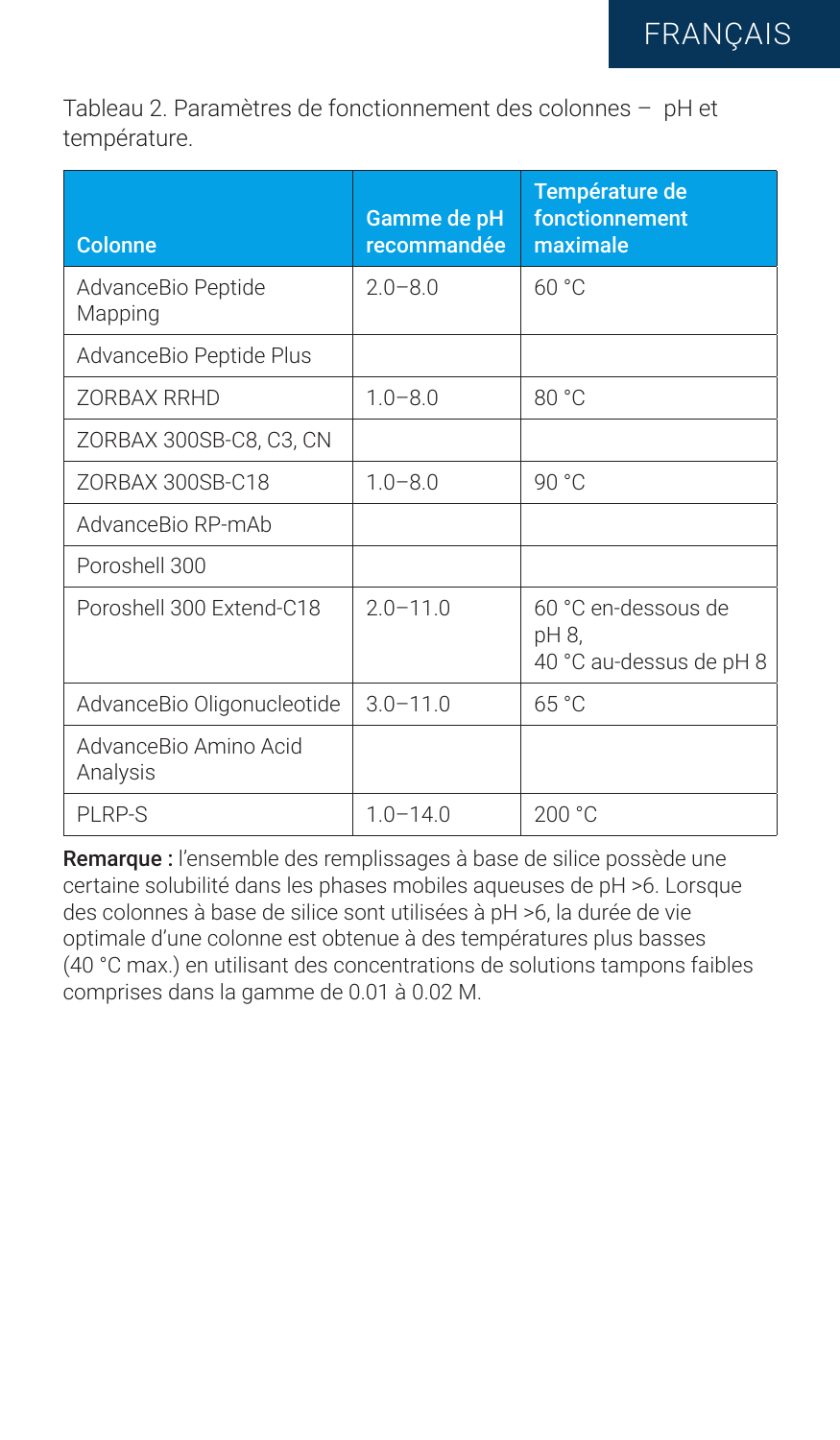Tableau 3. Solvants d'expédition.

| Colonne                           | Solvant d'expédition               | Compatibilité                                                                                                                                                                                                                                                       |  |
|-----------------------------------|------------------------------------|---------------------------------------------------------------------------------------------------------------------------------------------------------------------------------------------------------------------------------------------------------------------|--|
| AdvanceBio Peptide<br>Mapping     | Mélange d'acétonitrile<br>et d'eau | Fau et tous les solvants<br>organiques courants.                                                                                                                                                                                                                    |  |
| AdvanceBio Peptide<br>Plus        |                                    |                                                                                                                                                                                                                                                                     |  |
| <b>70RBAX RRHD</b>                |                                    |                                                                                                                                                                                                                                                                     |  |
| ZORBAX 300SB                      |                                    |                                                                                                                                                                                                                                                                     |  |
| AdvanceBio RP-mAb                 | Mélange d'acétonitrile<br>et d'eau | Eau et tous les<br>solvants organiques<br>courants, notamment le<br>N,N-diméthylformamide<br>et le diméthylsulfoxyde.                                                                                                                                               |  |
| Poroshell 300 et<br>300 Extend    | Mélange de méthanol<br>et d'eau    |                                                                                                                                                                                                                                                                     |  |
| AdvanceBio<br>Oligonucleotide     | Mélange d'acétonitrile<br>et d'eau | Eau et autres solvants<br>organiques classiques.<br>Adjuvants incluant le<br>HFIP et la TFAA.                                                                                                                                                                       |  |
| AdvanceBio Amino<br>Acid Analysis |                                    |                                                                                                                                                                                                                                                                     |  |
| PI RP-S                           | 7:1 acétonitrile/eau               | Solvants organiques<br>aqueux, notamment le<br>N,N-diméthylformamide<br>et le diméthylsulfoxyde.<br>l'utilisation d'un solvant<br>100 % aqueux n'est<br>pas recommandée car<br>les performances et<br>la durée de vie de la<br>colonne s'en trouveront<br>réduites. |  |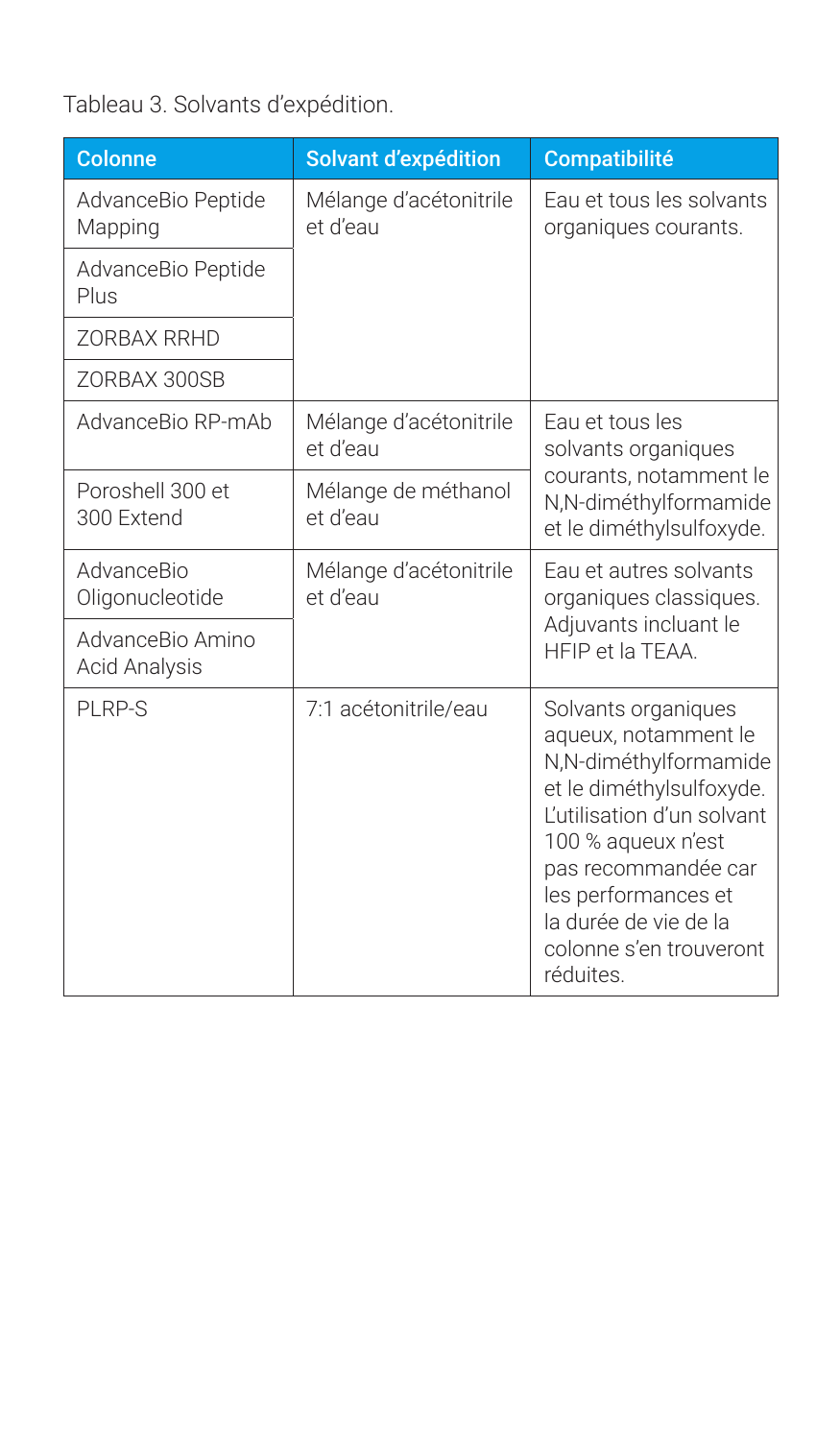#### **Sélection de la phase mobile et températures de fonctionnement**

La phase stationnaire greffée est non polaire par nature et la plus efficace avec des phases mobiles polaires, telles que les mélanges méthanol/eau ou acétonitrile/eau. Augmenter la quantité du composant organique réduit le temps de rétention de l'échantillon.

Une utilisation de la température maximale pour des périodes prolongées réduira la durée de vie de la colonne.

Utiliser des éluants 100 % aqueux avec des colonnes PLRP-S réduira significativement la durée de vie de la colonne et pourra entraîner une détérioration rapide de la largeur et de la symétrie des pics.

#### **Gradients de base recommandés**

Les séparations de molécules biologiques utilisent généralement des conditions de gradient, augmenter la quantité du composant organique permet d'obtenir une élution de la colonne. Les séparations de peptides, de polypeptides et de protéines, sont le plus souvent effectuées à l'aide d'éluants acides, contenant de l'acide trifluoroacétique (TFA) ou de l'acide formique (FA), utilisés comme modificateurs pour le contrôle du pH et/ou comme additifs d'appariement d'ions afin d'obtenir le temps de rétention et la sélectivité souhaités. Les solvants organiques, tels que l'acétonitrile, le méthanol et l'éthanol, sont utilisés pour l'élution, l'acétonitrile étant le plus fréquemment utilisé.

Des informations supplémentaires sur les séparations de peptides peuvent être consultées au chapitre 11, pages 497-508, du livre « Introduction to Modern Liquid Chromotography », deuxième édition. L. R. Snyder et J. J. Kirkland, (John Wiley & Sons, 1979).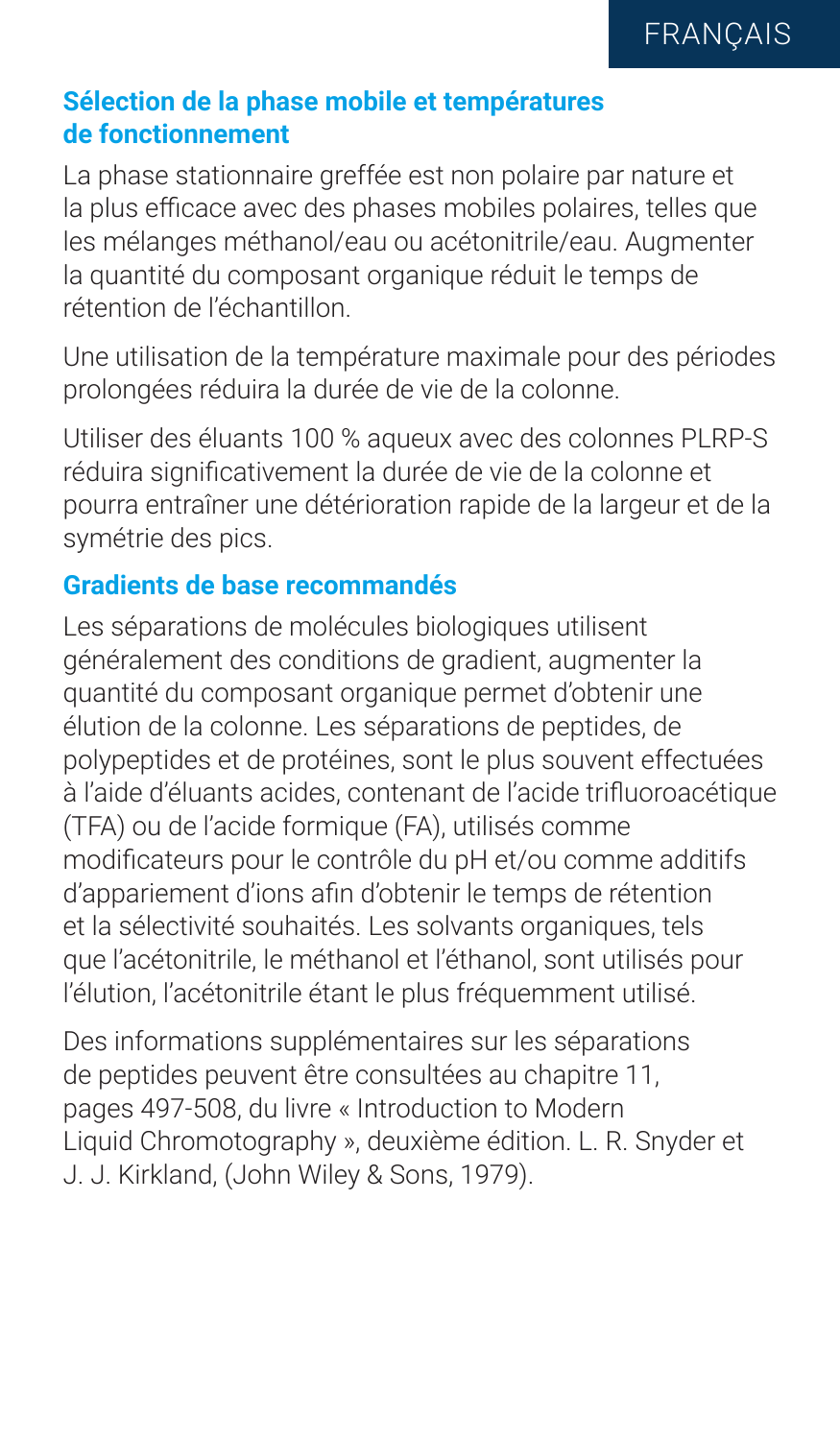### **Entretien des colonnes**

Les colonnes présentant une granulométrie de 1.8 um possèdent un fritté d'entrée de 0.5 µm. Les particules boucheront les frittés d'entrée des colonnes et doivent être retirées avant d'analyser l'échantillon. Lorsque cela n'est pas possible, un filtre en ligne ou une colonne de garde doivent être utilisés pour protéger et prolonger la durée de vie de la colonne analytique. La colonne AdvanceBio Peptide Mapping possède un fritté d'entrée de 2 µm. Les échantillons contenant des bioparticules supérieures à 2 µm obstrueront le fritté d'entrée. Avec de tels échantillons, l'utilisation de colonnes de garde est recommandée. Il est conseillé de filtrer les échantillons avant de les injecter sur une colonne quelle qu'elle soit et d'utiliser des éluants fraîchement préparés et filtrés.

Consultez le site **www.agilent.com/chem/guards** pour plus d'informations sur les colonnes de garde.

#### **Nettoyer votre colonne/Prolonger la durée de vie de la colonne**

Pour les colonnes pouvant être rétrobalayées (particules >1.8 µm), nettoyez la colonne dans la direction inverse. Démarrez avec un solvant plus fort (moins polaire).

- 1. Déconnectez la colonne du détecteur et faites passer des solvants de rinçage dans un bécher.
- 2. Démarrez avec votre phase mobile sans sels tampon (eau/solvant organique). Faites passer 10 à 20 volumes de colonne.
- 3. Ensuite, utilisez un solvant 100% organique (méthanolou acétonitrile).
- 4. Vérifiez que la pression est revenue à un niveau normal ; sinon, alors :
- 5. Mettez la colonne au rebut ou envisagez des conditions plus fortes, par ex. 75% acétonitrile:25% isopropanol.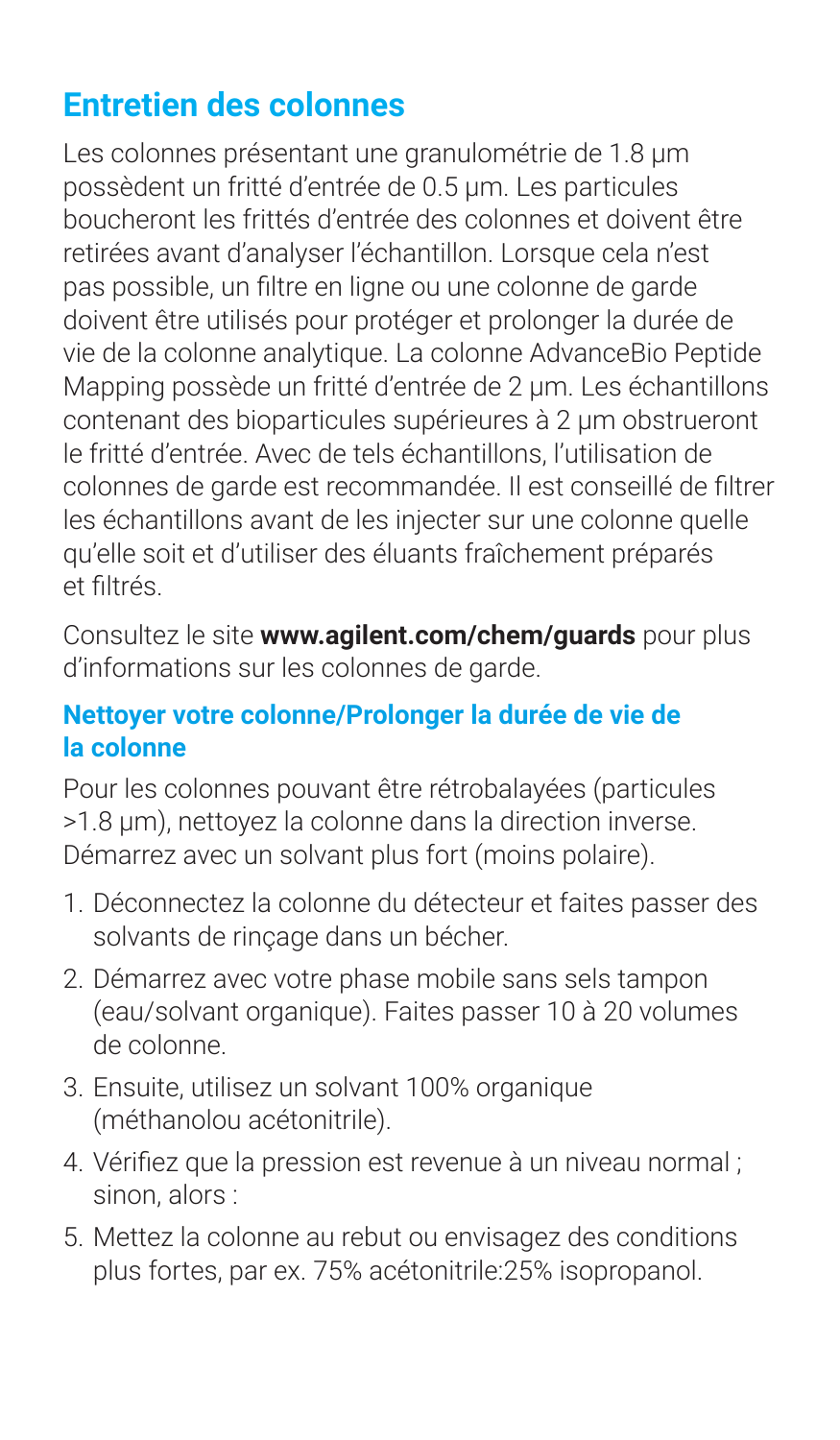6. Augmentez jusqu'à 100% d'isopropanol, 100% de chlorure de méthylène ou 100% d'hexane (si vous utilisez du chlorure de méthylène ou de l'hexane, vous devrez rincer la colonne avec de l'isopropanol avant utilisation et avant de revenir à votre phase mobile car ces solvants ne sont pas miscibles à l'eau).

Des cycles de nettoyage agressifs employant 80% de NaOH 1 M ou de HCl 1 M avec 20% de solvant organique peuvent être utilisés avec les colonnes PLRP-S.

Ne pas rétrobalayer les colonnes possédant une granulométrie de 1.8 µm, vous pouvez essayer d'appliquer la procédure de nettoyage décrite ci-dessus mais maintenez la direction du flux.

#### **Recommandations pour le stockage**

En général, il est possible de stocker les colonnes en toute sécurité pour de courtes périodes dans la plupart des phases mobiles. Pour un stockage à long terme, les colonnes à phase greffée, à base de silice, doivent être placées dans un solvant organique pur. Si la colonne a été préalablement utilisée avec une phase mobile tamponnée, le tampon doit d'abord être éliminé en purgeant la colonne avec 20 à 30 volumes de colonne d'un mélange 50:50 de méthanol ou d'acétonitrile et d'eau, suivis de 20 à 30 volumes de colonne du solvant pur. Préalablement au stockage, les raccords doivent être soigneusement obturés par des bouchons afin d'empêcher l'assèchement du remplissage.

Pour protéger l'équipement, il est conseillé d'éliminer les sels de l'instrument et de la colonne en purgeant la colonne avec la même phase mobile exempte de tampon (par ex. en utilisant un mélange 60:40 ACN/H<sub>2</sub>O pour éliminer une phase mobile tamponnée avec un mélange 60:40 ACN/phosphate 0.02 M). Lorsque cette approche est utilisée, le rééquilibrage avec la phase mobile d'origine est rapide et tout risque de corrosion due aux sels est éliminé.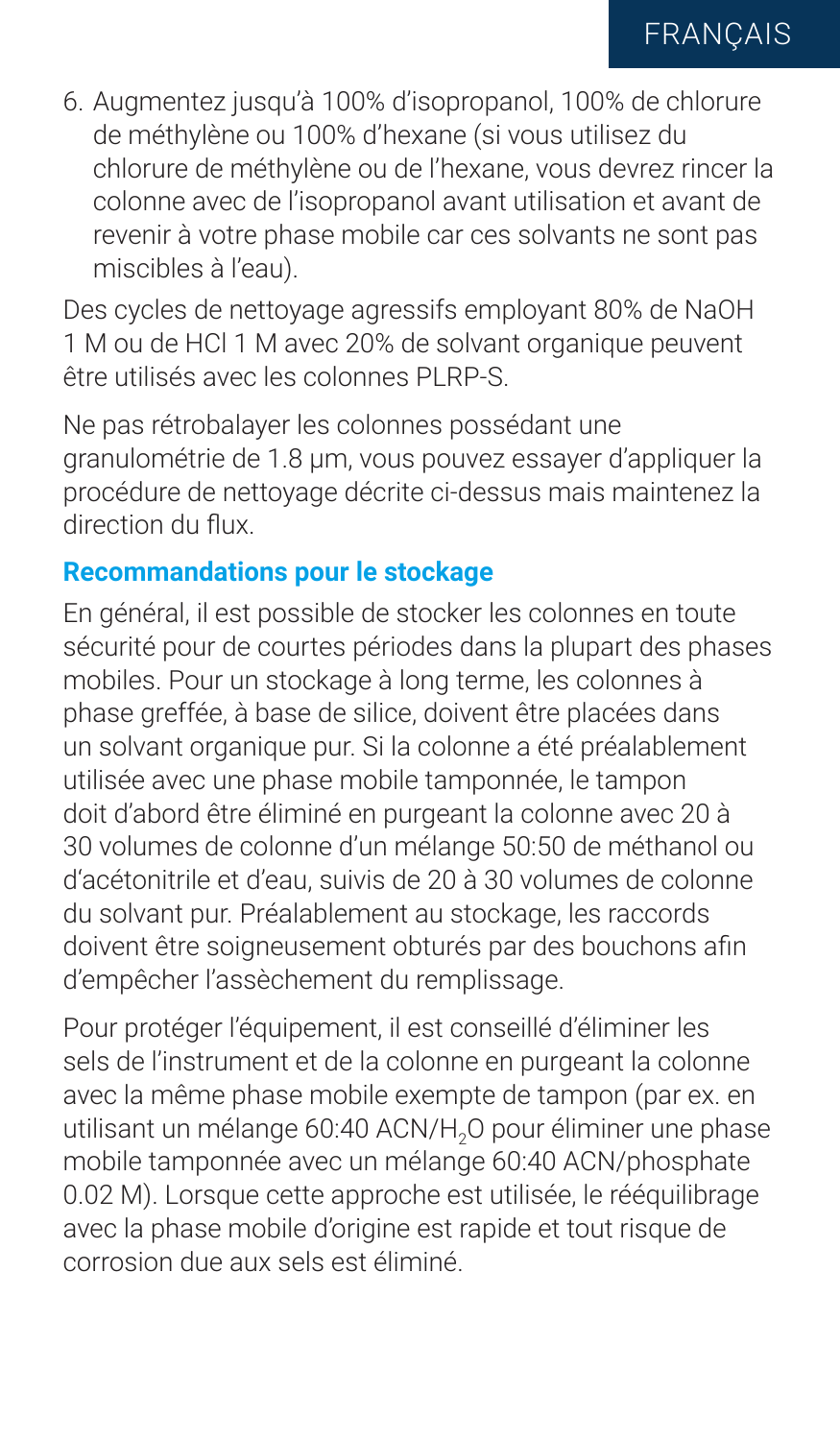### **Conseils pour obtenir des résultats chromatographiques optimaux**

- Optimisez votre instrument en minimisant les longueurs des connexions entre les composants afin de réduire le volume extra colonne ainsi que l'élargissement des bandes. Utilisez des capillaires rouges de d.i. 0.12 mm pour les colonnes de CPL rapide/haute efficacité. Pour en savoir plus sur les différents capillaires, consultez le site **www.agilent.com/chem/lccapillaries**.
- Assurez-vous que la fréquence de collecte des données est optimisée pour votre colonne. Utilisez une fréquence de collecte plus élevée pour les colonnes de CPL rapide (ZORBAX RRHD).
- Utilisez la filtration ou d'autres techniques de préparation d'échantillons, selon le cas, pour votre échantillon. Pour en savoir plus, consultez le site **www.agilent.com/chem/ sampleprep**.
- Utilisez des lampes certifiées dans vos instruments de CPL pour bénéficier de performances optimales.

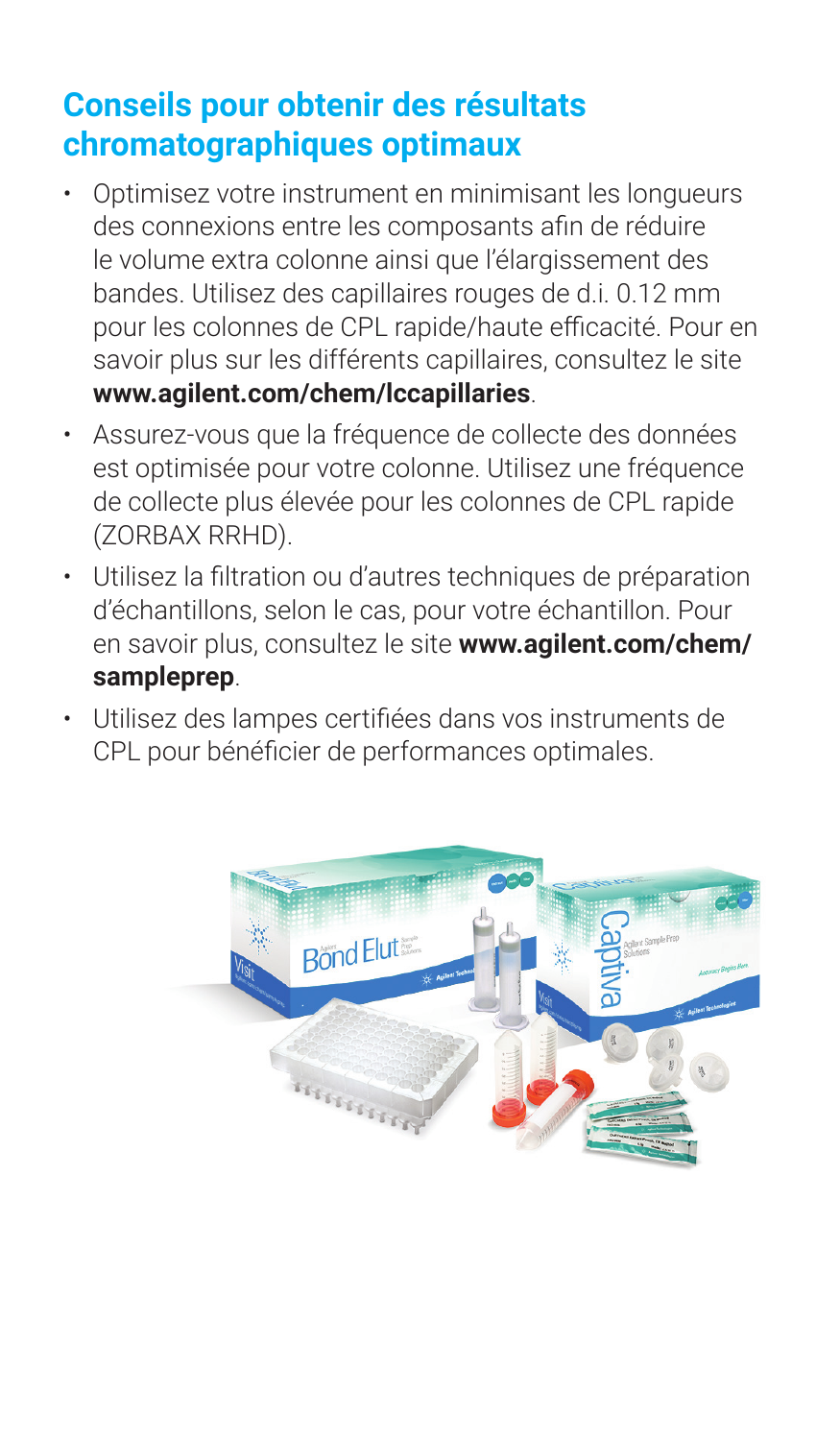本手册包含了 Agilent BioHPLC 和 AdvanceBio 反相色谱柱的基本信息。有关 特定固定相或其产 品系列的详细信息,请访 问我们的网站: **www.agilent.com/chem/ biocolumnchoices**。

## **入门指南**

每根安捷伦色谱柱都附有包括测试色谱图在内的质控色谱柱性 能报告。质控测试系统的标准系统已被修改优化,可使系统死体 积降至最低,因此可能与您实验室的系统有所不同。借助质控测 试系统可以对色谱柱的效率进行更加全面的评估,确保产品具有 更高的一致性。经过优化的液相色谱系统可以生成与质控性能报 告中色谱图相似的结果。

如果您有具体问题,请联系技术支持团队 **[www.agilent.com/](http://www.agilent.com/chem/columnsupport) [chem/columnsupport](http://www.agilent.com/chem/columnsupport)**。

## **色谱柱使用说明**

#### **安装**

- 色谱柱上标明了液流方向
- 1.8 µm 色谱柱 (ZORBAX RRHD) 只能按照色谱柱上标明的 液流方向使用
- 安捷伦推荐对在 600 bar 以下压力条件下操作的色谱柱使 用聚酮接头(部件号 5042-8957),对在 UHPLC 压力条件 下操作的色谱柱推荐使用 1200 bar 可拆卸接头(部件号 5067-4733)



聚酮接头, 部件号 5042-8957



Agilent 1200 bar 可拆卸接头, 部件 号 5067-4733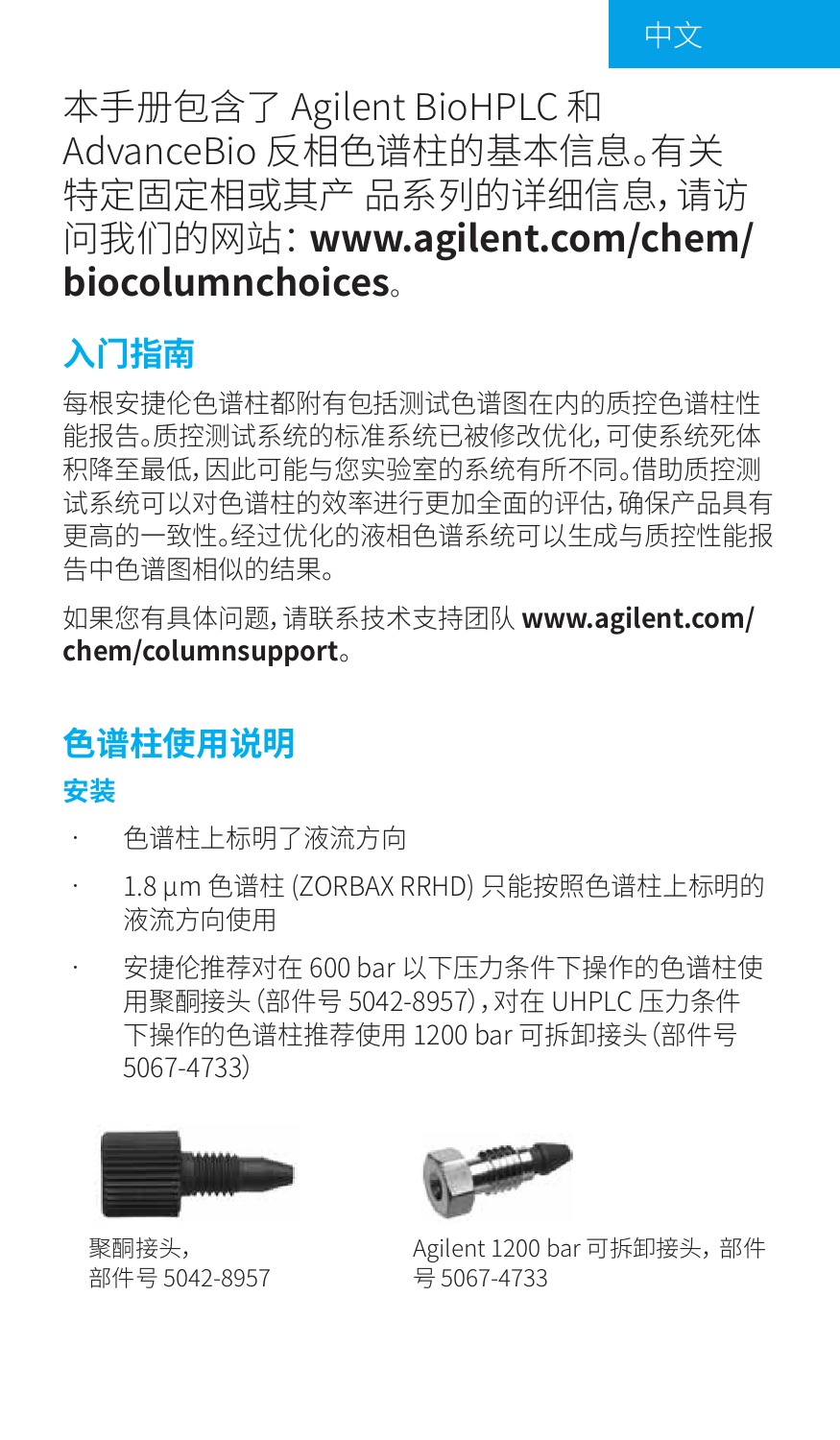#### **色谱柱条件**

在装运色谱柱之前安捷伦都会对它们逐一进行测试。因此,第一 次使用时,必须将保存溶剂更换为洗脱液,并确保所有的组分都 能互溶且可溶。如果使用了流动相添加剂(如缓冲液或离子对试 剂),建议使用具有合适成分而不含此类添加剂的流动相执行过 渡冲洗。用 10 到 20 倍柱体积冲洗有助于过渡到您所要使用的流 动相。需要谨慎操作,确保色谱柱在使用前已达到平衡。这样可以 保证重现性,并且能防止保留时间漂移。

#### **重要的安全注意事项**

- 液相色谱系统中所有的连接点都是潜在的渗漏点。用户应 当了解所使用流动相的毒性或易燃性
- 由于填料粒径较小,因此干态柱填料是可吸入的。安捷伦不 建议拆卸色谱柱端接头,将填料暴露在外。色谱柱只能在通 风良好的区域由经过培训的人员打开
- 请遵循每根色谱柱的操作压力上限(请参见表 1)。超出这 些限制会降低色谱性能,缩短色谱柱的使用寿命,并且存在 安全隐患

#### **其他操作提示**

- 虽然液流反向流动通常对色谱柱没有危害,但也应该尽量 避免出现此类情况,除非您要移除造成滤芯堵塞的颗粒(请 参见"色谱柱维护")
- 建议在开始冲洗时采用低流速,然后缓慢地提升到所需操 作流速
- 始终使用高纯度试剂和色谱级溶剂作为流动相。使用前对 所有的流动相进行脱气和过滤
- 拆卸色谱柱会降低其性能
- 在线过滤器或保护柱能保护色谱柱,并延长其使用寿命
- 如果未在色谱柱固定相推荐的 pH 范围内使用色谱柱(请参 见表 2),则会缩短其使用寿命
- 在不使用色谱柱时,不应将其放置在高 pH 值或高温环境中 (请参见表 2)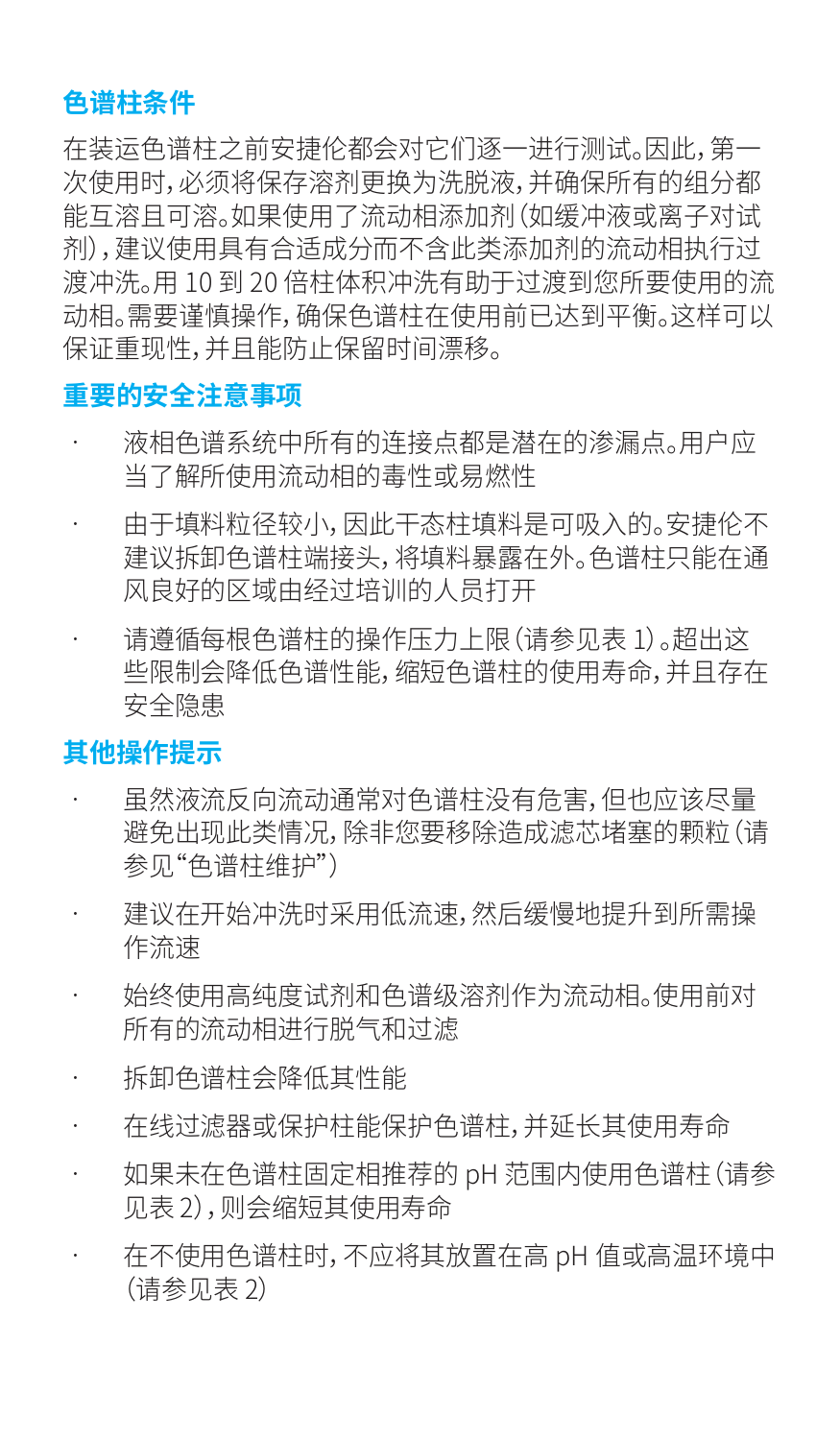- 新的色谱柱可能含有机溶剂和水的混合物。有关保存溶剂 的详细信息请参见表 3。首先应注意避免可能产生沉淀或不 能完全互溶的流动相流过色谱柱
- Agilent BioHPLC 和 AdvanceBio 色谱柱可以兼容生物分子 。<br>分析中所有常用的洗脱液流动相的选择和操作温度
- 表 1. 最大操作参数 色谱柱内径高达 4.6 mm.

| 色谱柱                            | 粒径                               | 压力上限     |
|--------------------------------|----------------------------------|----------|
| AdvanceBio Peptide Mapping     | $2.7 \,\mathrm{\mu m}$           | 600 bar  |
| AdvanceBio Peptide Plus        |                                  |          |
| AdvanceBio Oligonucleotide     |                                  |          |
| AdvanceBio Amino Acid Analysis |                                  |          |
| AdvanceBio RP-mAb              | $3.5 \,\mathrm{\upmu m}$         |          |
| ZORBAX 300SB                   | 3.5 µm, 5 µm, 7 µm               | 400 bar  |
| Poroshell 300                  | $5 \mu m$                        |          |
| <b>70RBAX RRHD</b>             | $1.8 \mu m$                      | 1200 bar |
| PI RP-S                        | 3 µm                             | 275 bar  |
|                                | 5 µm, 8 µm, 10 µm                | 207 bar  |
|                                | $10 - 15$ µm,<br>15-20 µm, 30 µm | 103 bar  |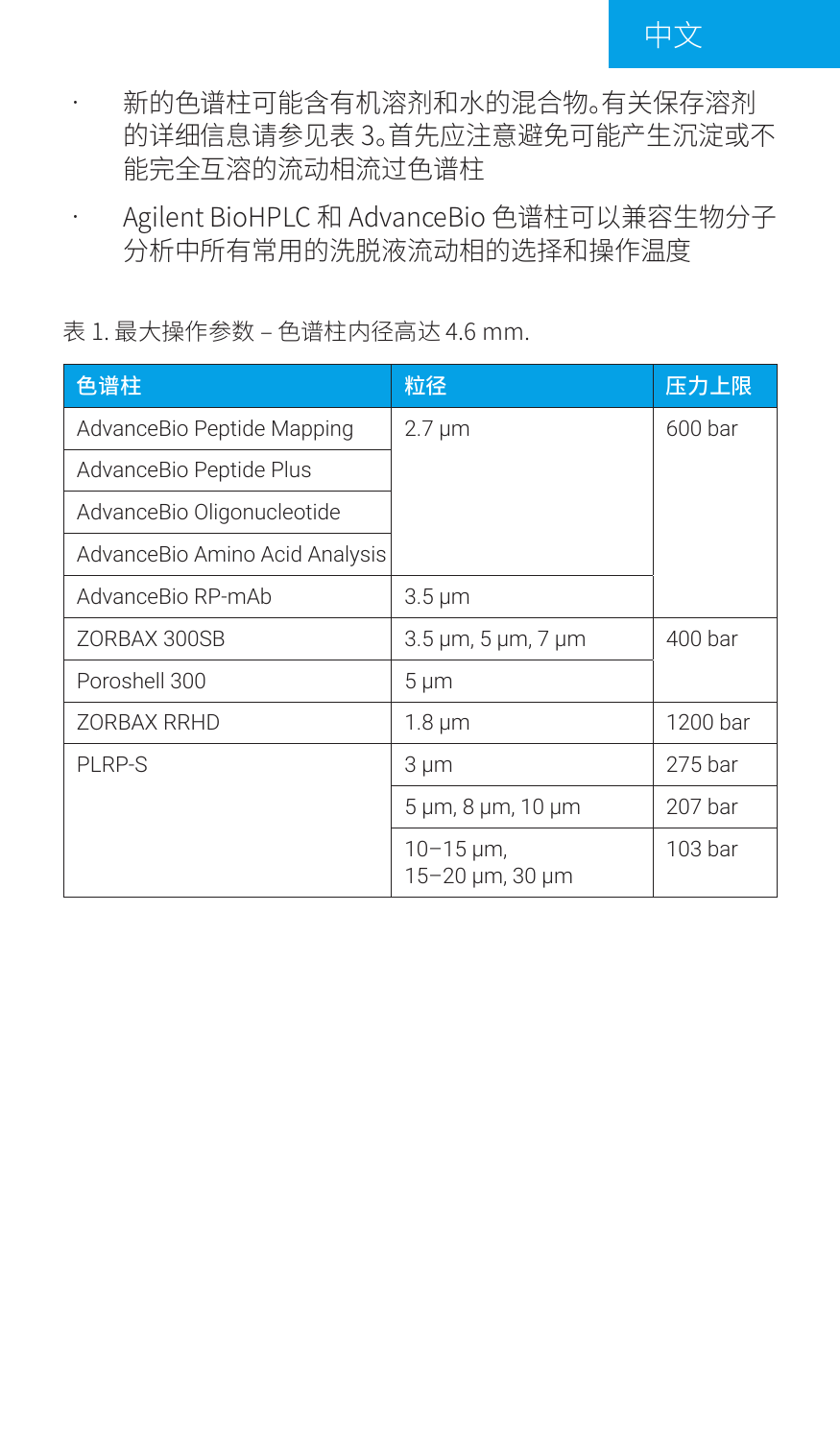#### 表 2. 色谱柱操作参数 – pH 值和温度.

| 色谱柱                               | 推荐 pH 范围     | 最高操作温度                           |
|-----------------------------------|--------------|----------------------------------|
| AdvanceBio Peptide<br>Mapping     | $2.0 - 8.0$  | 60 °C                            |
| AdvanceBio Peptide Plus           |              |                                  |
| <b>70RBAX RRHD</b>                | $1.0 - 8.0$  | 80 °C                            |
| ZORBAX 300SB-C8, C3, CN           |              |                                  |
| ZORBAX 300SB-C18                  | $1.0 - 8.0$  | 90 °C                            |
| AdvanceBio RP-mAb                 |              |                                  |
| Poroshell 300                     |              |                                  |
| Poroshell 300 Extend-C18          | $2.0 - 11.0$ | pH 值低于 8时,60 ℃<br>pH 值高于 8时,40 ℃ |
| AdvanceBio Oligonucleotide        | $3.0 - 11.0$ | 65 °C                            |
| AdvanceBio Amino Acid<br>Analysis |              |                                  |
| PLRP-S                            | $1.0 - 14.0$ | 200 °C                           |

注:所有硅胶基填料在 pH 值大于 6 的水相流动相中都有一定的溶解度。在 pH 值大于 6 的条件 下,对硅胶基色谱柱采用较低柱温(最高 40 °C)和较低缓冲溶 液浓度(0.01 到 0.02 M)操作,可获得最长的使用寿命。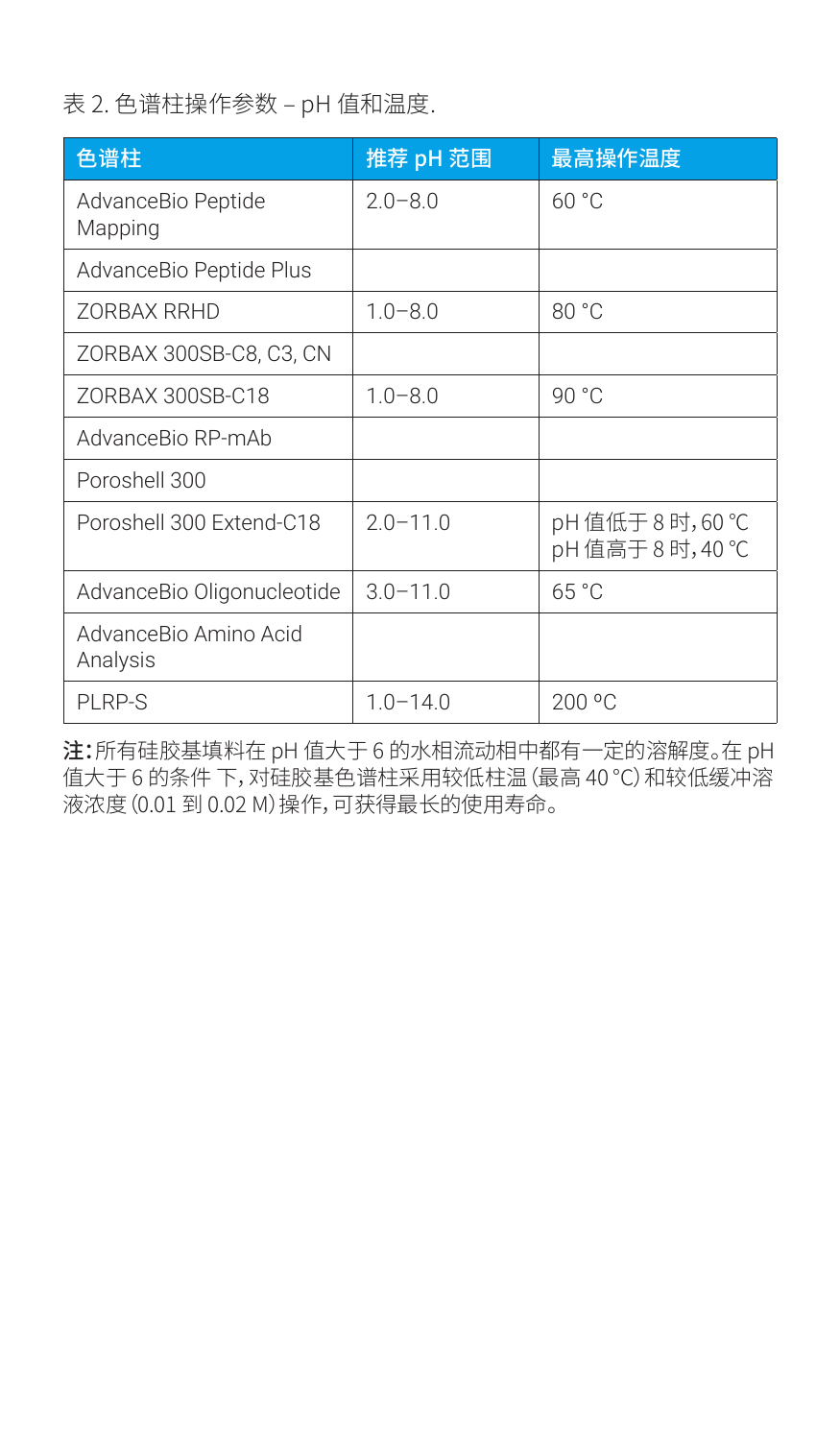表 3. 出厂时的保存溶剂.

| 色谱柱                                      | 保护剂      | 相容性                                                                                  |  |
|------------------------------------------|----------|--------------------------------------------------------------------------------------|--|
| AdvanceBio Peptide<br>Mapping            | 乙腈和水的混合物 | 水和所有常用有机溶剂。                                                                          |  |
| AdvanceBio Peptide<br>Plus               |          |                                                                                      |  |
| <b>70RBAX RRHD</b>                       |          |                                                                                      |  |
| ZORBAX 300SB                             |          |                                                                                      |  |
| AdvanceBio RP-mAb                        | 乙腈和水的混合物 | 水和所有有机溶剂,包括<br>N,N-二甲基 甲酰胺和二<br>甲亚砜。                                                 |  |
| Poroshell 300 和<br>300 Extend            | 甲醇和水的混合物 |                                                                                      |  |
| AdvanceBio<br>Oligonucleotide            | 乙腈和水的混合物 | 水和所有常见的有机溶<br>剂。包括六氟异丙醇和三                                                            |  |
| AdvanceBio Amino<br><b>Acid Analysis</b> |          | 乙基铵醋酸盐改性剂                                                                            |  |
| PI RP-S                                  | 乙腈:水=7:1 | 水相有机溶剂包括 N.N-<br>二甲基甲酰胺和二甲亚<br>砜。不推荐使用 100% 水<br>相,因为它会降低色谱柱<br>的性能,并缩短色谱柱的<br>使用寿命。 |  |

#### **流动相的选择和操作温度**

键合固定相是非极性的,最好与极性流动相如甲醇/水或乙腈/ 水的混合物一起使用。有机成分含量的增加会缩短样品的保留 时间。

采用最高温度长时间使用色谱柱会缩短其使用寿命。

PLRP-S 色谱柱使用 100% 水相洗脱液会显著缩短其使用寿命, 并导致峰宽度和对称性变差。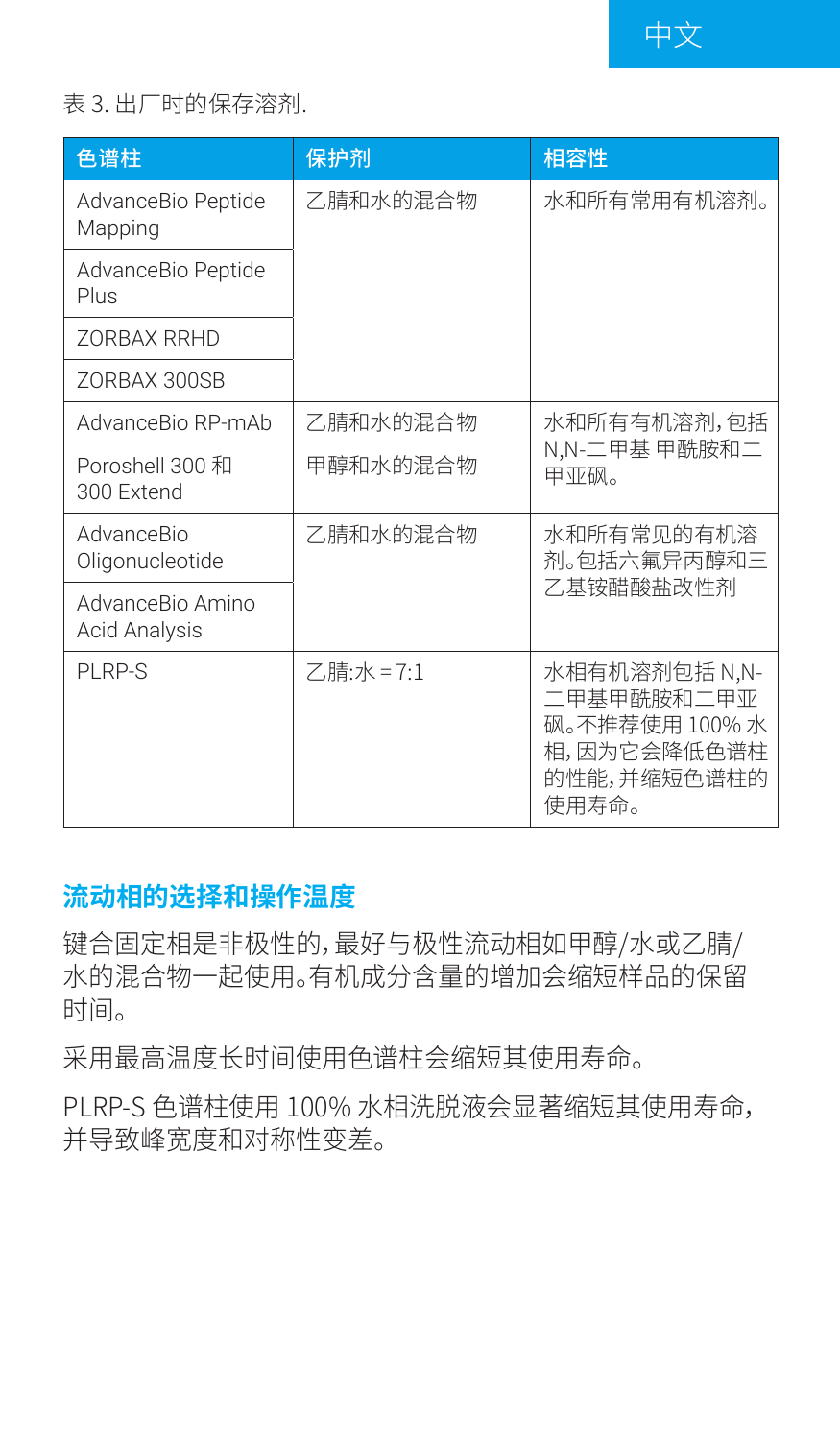#### **推荐的初始梯度**

生物分子的分离通常采用不同梯度条件 – 增加有机成分的含量 以实现从柱上洗脱。通常采用三氟乙酸 (TFA) 或甲酸 (FA) 等酸性 洗脱液分离肽、多肽和蛋白质,将这类酸性溶液作为控制 pH 值 的改性剂和/或离子对添加剂,可以获得理想的保留和选择性。 有机物如乙腈、甲醇和乙醇可用作洗脱剂,其中乙腈是最常用的 洗脱剂。

有关肽分离的详细信息可以参见"chapter 11, pages 497-508, Introduction to Modern Liquid Chromotography, Second Edition. L.R. Snyder and J. J. Kirkland, (John Wiley & Sons, 1979)"。

### **色谱柱维护**

填料粒径为 1.8 µm 的色谱柱配有 0.5 µm 入口滤芯。顆粒物会堵 塞色谱柱入口滤芯,因此在样品分析开始前需要先将其除去。如 果无法做到这一点,就要使用在线过滤器或保护柱加以防护并 延长分析色谱柱的使用寿命。AdvanceBio Peptide Mapping 色 谱柱配有 2 µm 入口滤芯。样品中粒径大于 2 µm 的生物颗粒将 会堵塞入口滤芯。分析这类样品时推荐使用保护柱。同时建议将 样品注入色谱柱前,先对样品过滤,并使用新鲜配制且过滤后的 洗脱液。

#### 有关保护柱的更多信息,请访问 **[www.agilent.com/chem/](http://www.agilent.com/chem/guards) [guards](http://www.agilent.com/chem/guards)**。

#### **冲洗色谱柱/延长色谱柱的使用寿命**

对于能够反冲的色谱柱(填料粒径大于 1.8 µm),可采用反向冲 洗对色谱柱进行清洗。首先采用更强(极性小)的溶剂。

- 1. 断开色谱柱与检测器的连接,将清洗溶液排入烧杯
- 2. 先使用不含缓冲盐的流动相(水/有机溶液)。用 10 到 20 倍 柱体积冲洗
- 3. 接下来,采用 100% 有机溶剂(甲醇或乙腈)
- 4. 检查压力是否已经恢复正常,如果没有,则
- 5. 丢弃色谱柱或考虑采用更强极性的溶剂,如 75% 乙腈和 25% 异丙醇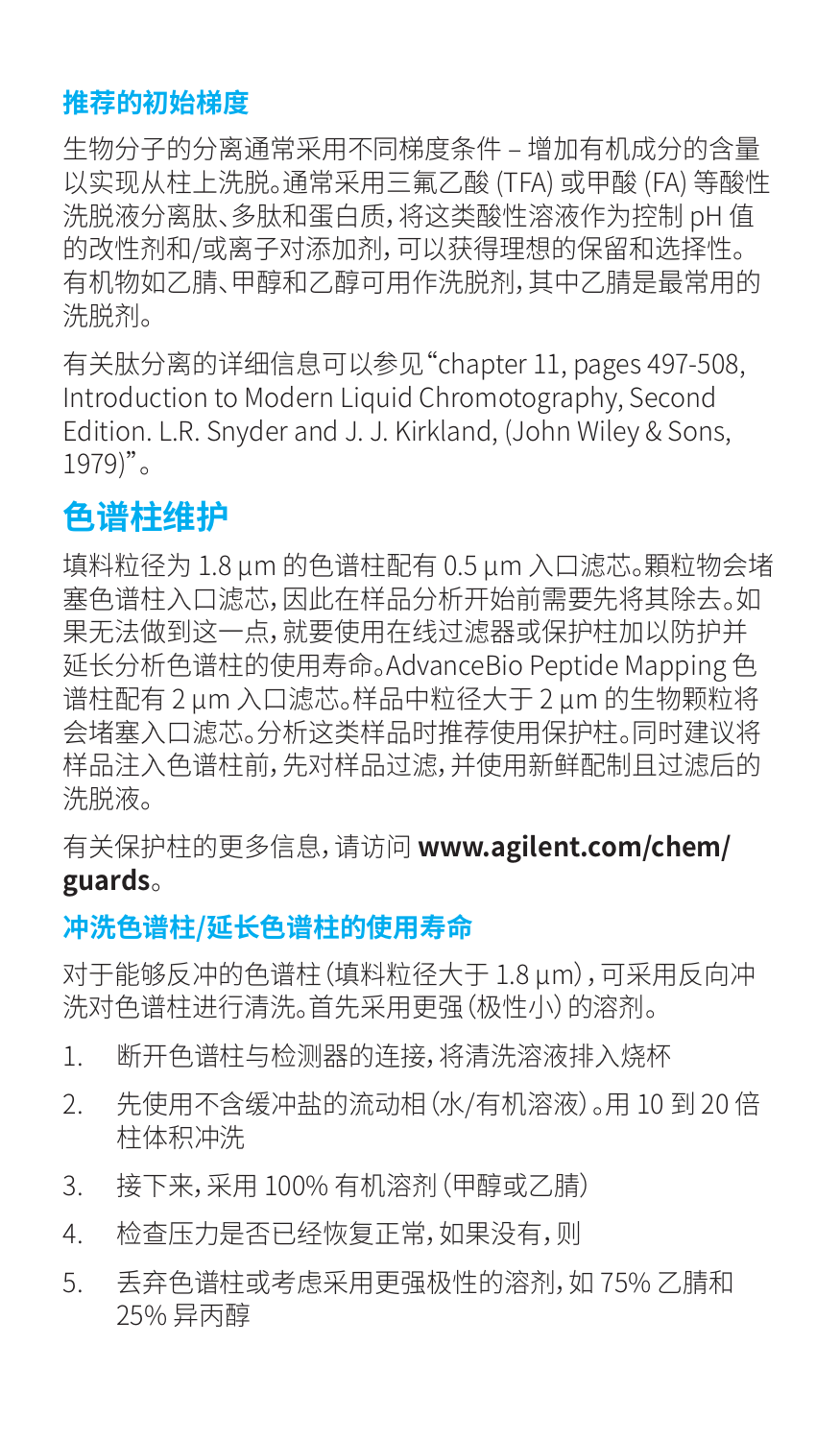6. 选用 100% 异丙醇、100% 二氯甲烷或 100% 己烷(如果您 采用二氯甲烷或己烷,须在使用前用异丙醇冲洗色谱柱,并 在没有与水互溶之前换成您所使用的流动相)

对于 PLRP-S 色谱柱,可以采用腐蚀性净化循环,采用 80% 1 M 的 NaOH 溶液或 1 M 的 HCI 溶液以及 20% 的有机溶液。

不要对填料粒径为 1.8 µm 的色谱柱进行反冲。可以尝试采用上 述净化步骤,但须维持原有流向。

#### **储存建议**

般情况下,色谱柱都可以在短时间内安全储存于大多数流动相 中。硅胶基键合相色谱柱应置于纯有机溶剂中进行长期储存。如 果色谱柱之前使用过缓冲流动相,则应该首先采用 20 到 30 倍柱 体积的 50:50 甲醇或乙腈与水的混合溶液冲洗色谱柱,然后使用 20 到 30 倍柱体积的纯溶剂对其进行冲洗,以实现除去缓冲液的 目的。储存之前将两端接头紧紧拧上,以免填料变干。

#### **储存建议(待续)**

为了保护仪器,可以通过采用无缓冲液的相同流动相冲洗色谱 柱以除去仪器和色谱柱中的盐,例如采用 60:40 ACN/H2O 除去 60:40 ACN/0.02 M 的磷酸盐缓冲液流动相。采用这种方法借助原 始流动相可以很快的达到再平衡,并可以消除盐腐蚀的可能性。

### **获得最佳色谱结果的技巧**

通过最大限度地减少组件间的管线长度对仪器进行 优化,以减少柱外体积和峰展宽。对于快速液相/高效色谱柱应 采用0.12 mm 内径的红色管线。有关毛细管选件的信息,请访问 **[www.agilent.com/chem/lccapillaries](http://www.agilent.com/chem/lccapillaries)**。

- 确保数据采集速率适用于您的色谱柱。为快速液相色谱柱 (ZORBAX RRHD) 选择更高的采集速率
- 针对样品进行样品过滤或其他合适的样品制备方法。 要了解更多信息,请访问 **[www.agilent.com/chem/](http://www.agilent.com/chem/sampleprep) [sampleprep](http://www.agilent.com/chem/sampleprep)**。
- 请在液相色谱仪器中使用经过认证的灯,以实现最佳性能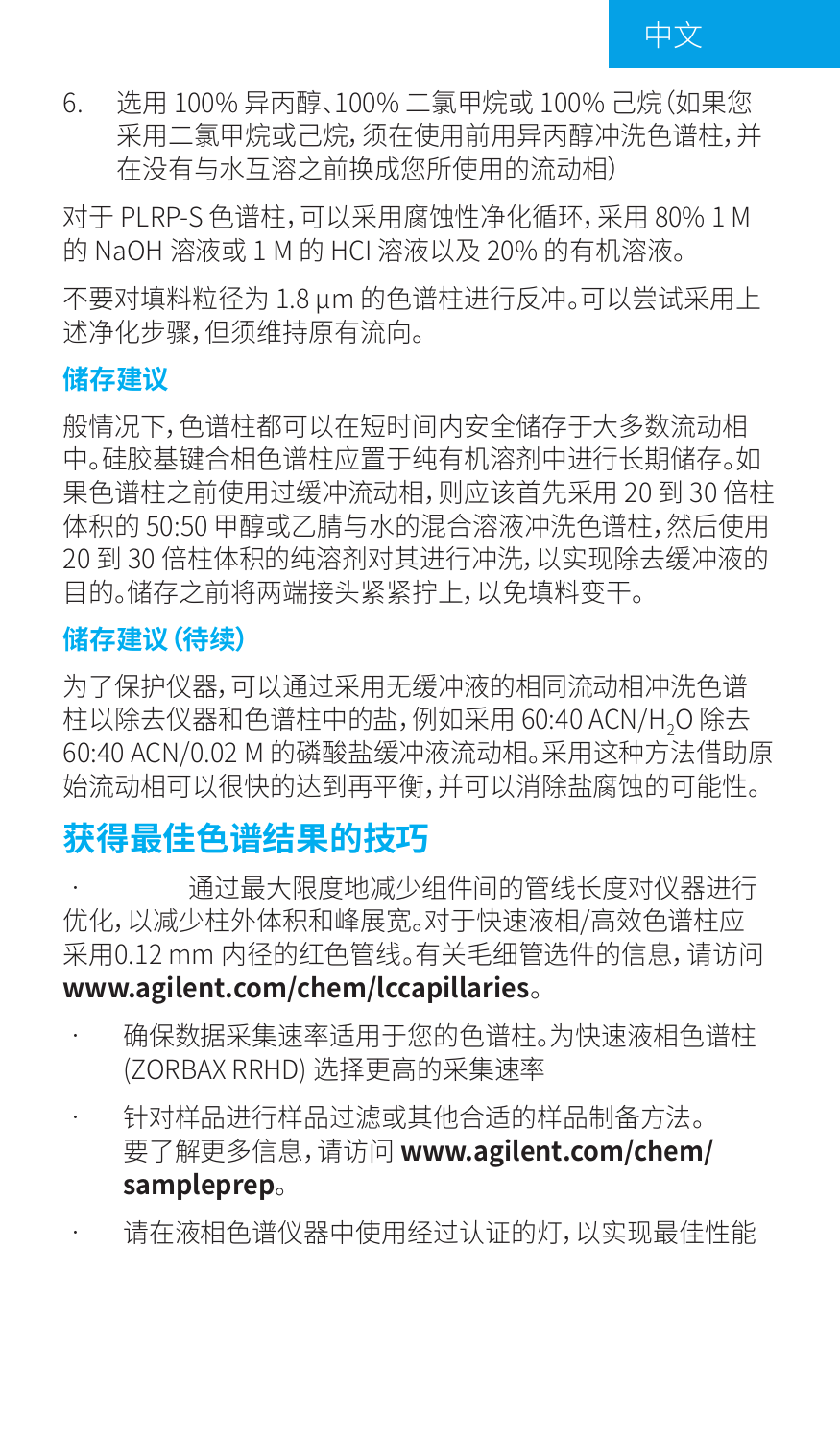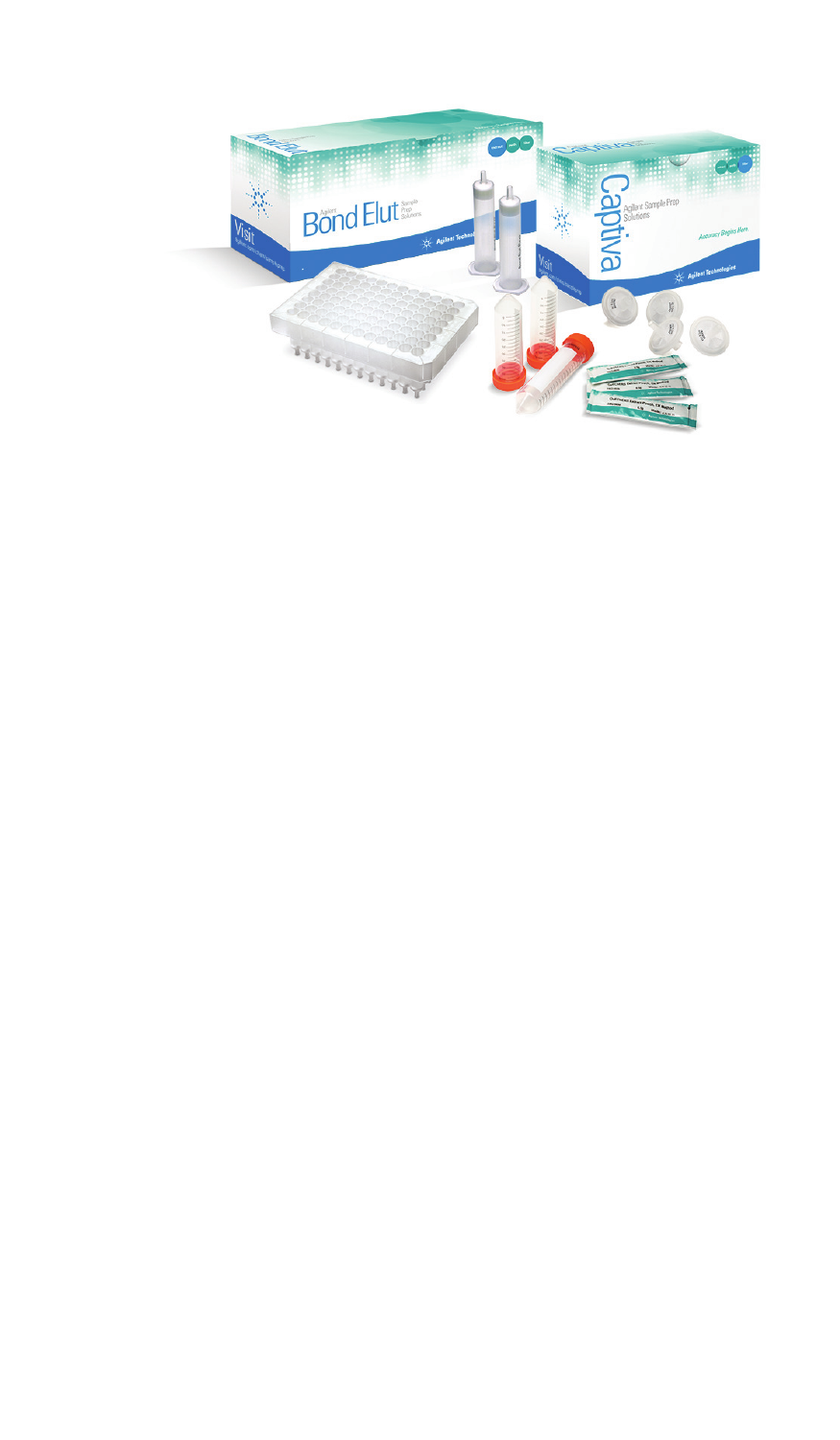### DEUTSCH

Dieser Leitfaden enthält allgemeine Informationen zu den Agilent BioHPLC‑und AdvanceBio-Säulen für die Umkehrphasen‑Chromatographie. Weiterführende Informationen zu bestimmten Phasen oder Produktfamilien finden Sie unter:

## **www.agilent.com/chem/biocolumnchoices**.

### **Erste Schritte**

Jeder Agilent Säule ist ein QC-Leistungsprotokoll mit Testchromato gramm beigefügt. Das für die QC-Tests eingesetzte Chromatographiesystem ist ein im Hinblick auf minimales Totvolumen modifiziertes Standardsystem, kann also von dem in Ihrem Labor verwendeten System abweichen. Dies ermöglicht eine bessere Bewertung der Säuleneffizienz und sichert eine gleichbleibende Produktqualität. Mit einem optimierten LC-System erzielen Sie vergleichbare Ergebnisse wie im Chromatogramm des QC-Leistungsprotokolls.

Wenn Sie spezifische Fragen haben, wenden Sie sich bitte an das technische Supportteam von Agilent unter **[www.agilent.](http://www.agilent.com/chem/columnsupport) [com/chem/columnsupport](http://www.agilent.com/chem/columnsupport)**.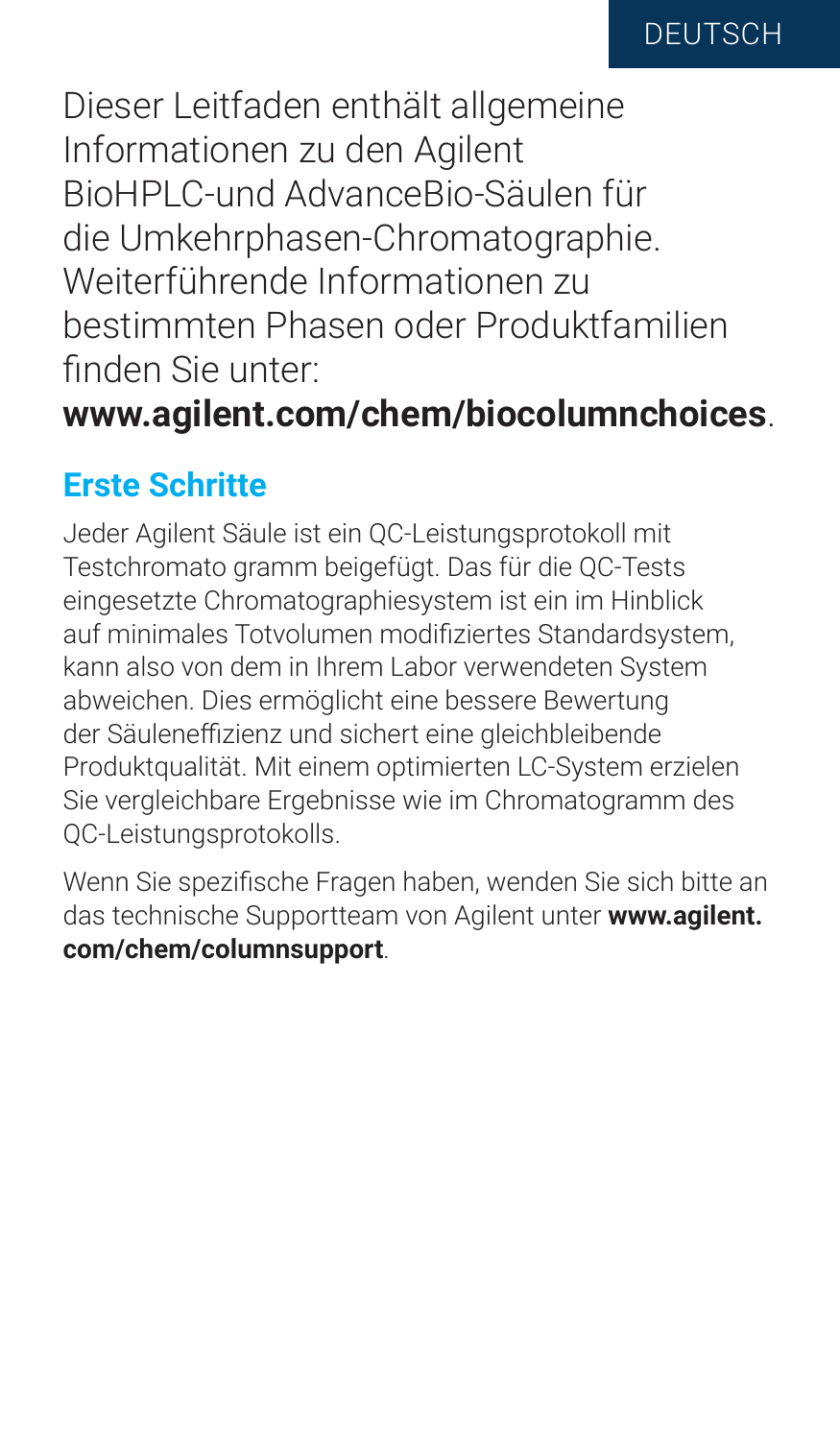## **Verwendung der Säule**

#### **Installation**

- Die Flussrichtung ist auf der Säule angegeben.
- 1.8-µm-Säulen (ZORBAX RRHD) können nur in der Flussrichtung betrieben werden, die auf der Säule angegeben ist.
- Agilent empfiehlt Polyketon-Fittings (Best.-Nr. 5042-8957) für Säulen bis zu 600 bar und abnehmbare 1200-bar‑Fittings (Best.-Nr. 5067-4733) für Säulen, die bei UHPLC‑Drücken betrieben werden.



Polyketon-Fitting, Best.-Nr. 5042-8957



Abnehmbarer 1200-bar-Fitting von Agilent, Best.-Nr. 5067-4733

#### **Säulenkonditionierung**

Jede Säule wird vor dem Versand geprüft. Daher muss das Transportlösungsmittel vor dem ersten Einsatz durch Ihren Eluenten ersetzt werden. Achten Sie darauf, dass alle Komponenten mischbar und löslich sind. Wenn in der mobilen Phase Additive verwendet werden (z. B. Puffer oder Ionenpaarreagenzien), ist es ratsam, eine Zwischenspülung mit der mobilen Phase in der richtigen Zusammensetzung, jedoch ohne diese Zusätze, vorzunehmen. Eine Spülung der Säule mit dem 10- bis 20-fachen Säulenvolumen sollte für den Übergang zu Ihrer mobilen Phase ausreichen. Es muss sichergestellt sein, dass die Säule vor dem Gebrauch richtig äquilibriert wurde. Dadurch wird die Reproduzierbarkeit sichergestellt und eine Retentionszeitverschiebung vermieden.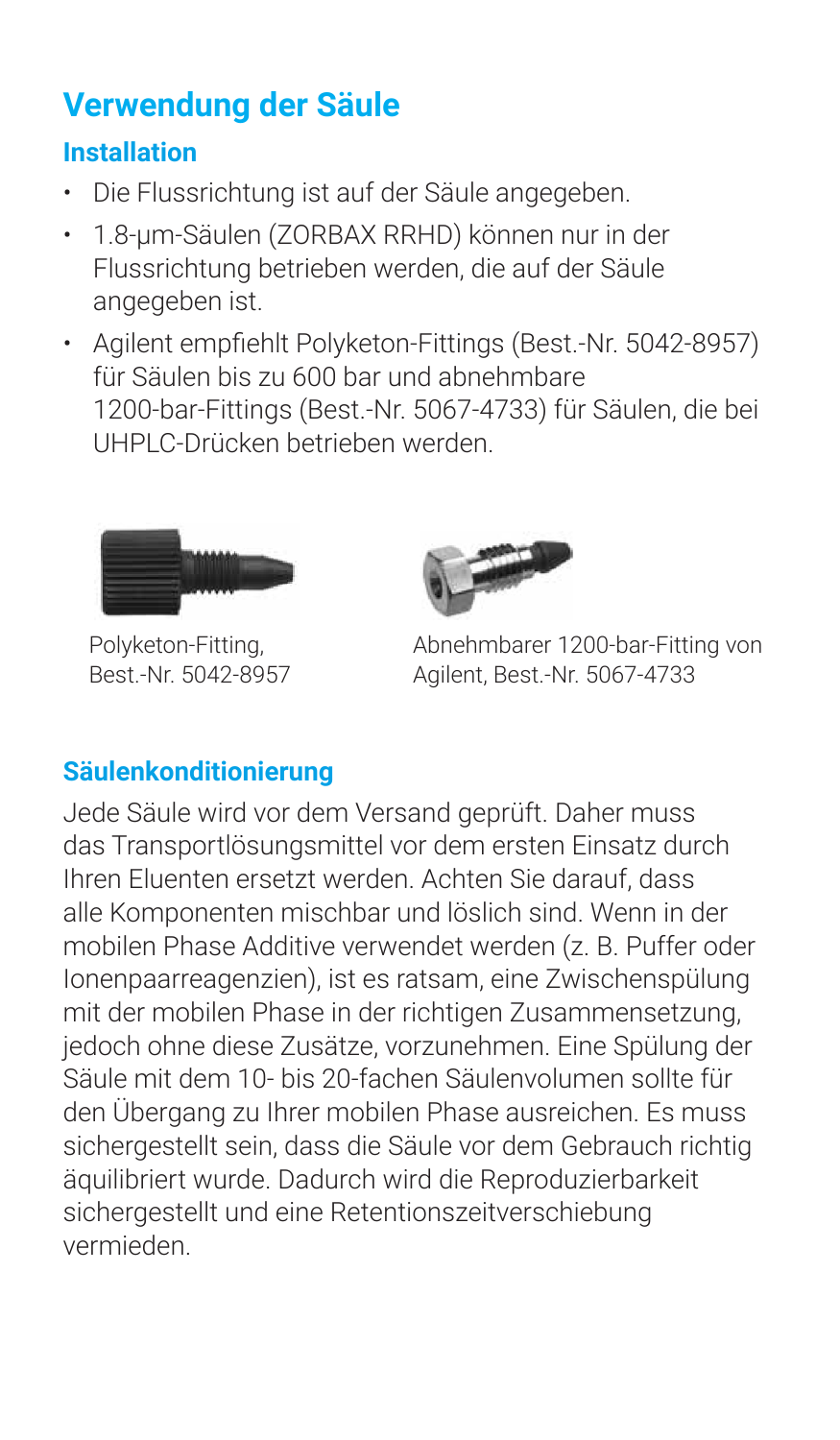#### **Wichtige Sicherheitshinweise**

- An allen Verbindungsstellen in Flüssigkeitschromatographie- Systemen können Leckagen auftreten. Der Benutzer muss daher hinsichtlich der Toxizität und Brennbarkeit der eingesetzten mobilen Phasen geeignete Sicherheitsvorkehrungen treffen.
- Aufgrund der geringen Partikelgröße bildet trockenes Packungsmaterial der Säulen einatembare Stäube. Agilent empfiehlt daher, die Endfittings nicht zu entfernen, damit das Packungsmaterial nicht freigesetzt werden kann. Die Säulen dürfen nur von geschultem Personal unter einem Abzug geöffnet werden.
- Der für die einzelnen Säulen angegebene maximale Betriebsdruck muss unbedingt eingehalten werden (siehe Tabelle 1). Ein Überschreiten dieser Grenzwerte beeinträchtigt die Chromatographieleistung und Lebensdauer der Säule und kann gefährlich sein.

#### **Weitere Tipps zur Bedienung**

- In der Regel schadet das Rückspülen der Säule zwar nicht, es sollte aber dennoch vermieden werden, es sei denn, die Fritte ist verstopft und muss gereinigt werden (siehe "Pflege der Säulen").
- Es wird empfohlen, mit einer geringeren Flussrate zu beginnen und diese dann allmählich auf die gewünschte Flussrate zu steigern.
- Verwenden Sie für die Herstellung der mobilen Phase stets hochreine Reagenzien und Chromatographie-Lösungsmittel. Entgasen und filtern Sie die mobile Phase vor dem Gebrauch.
- Das Zerlegen einer Säule verschlechtert ihre Leistung.
- Mit einem In-Line-Filter oder einer Vorsäule können Sie Ihre Säule schützen und die Lebensdauer erhöhen.
- Wenn die Säule mit einer mobilen Phase außerhalb des empfohlenen pH-Bereichs betrieben wird (siehe Tabelle 2), verkürzt sich ihre Lebensdauer.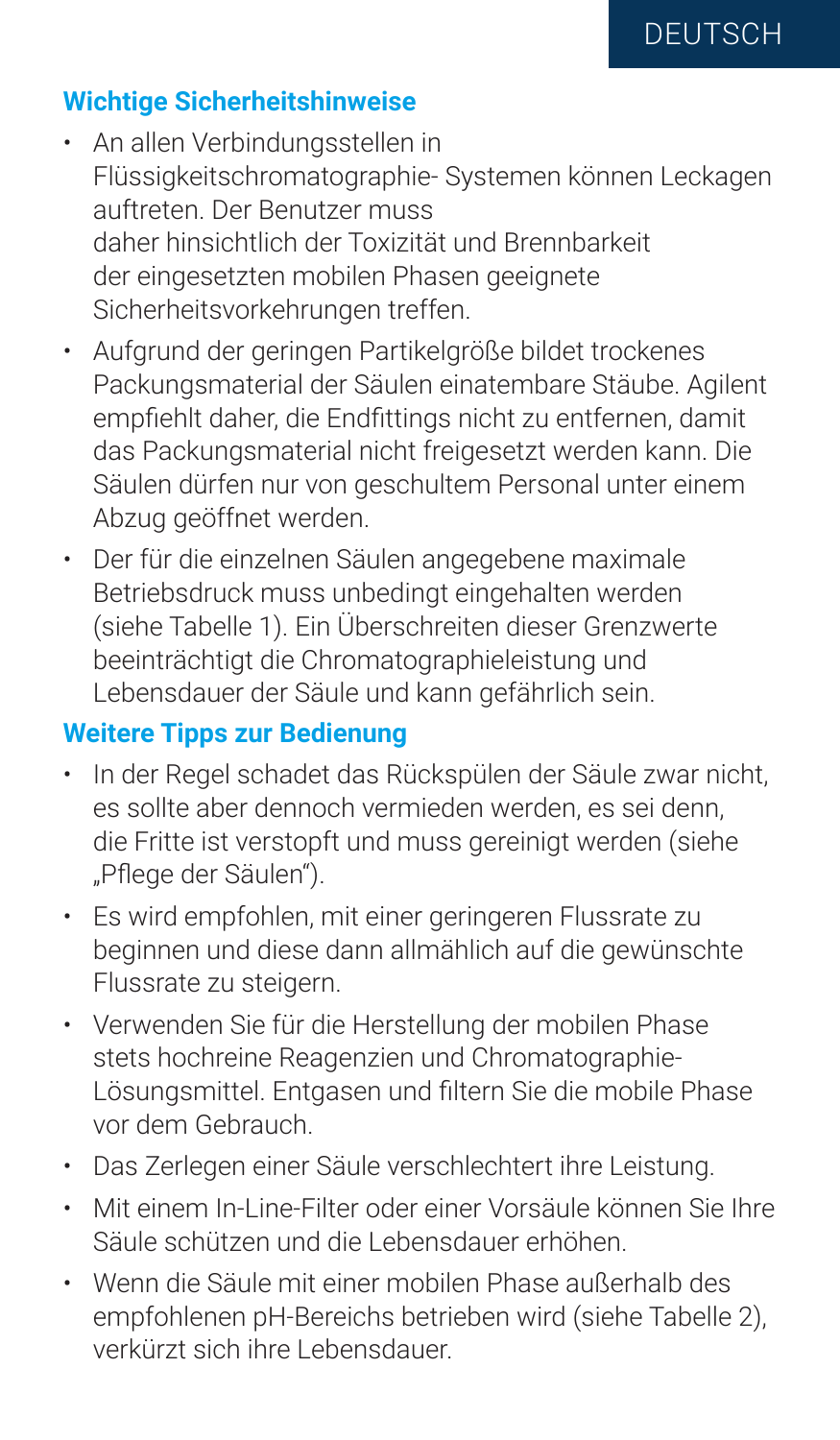- Säulen, die nicht in Gebrauch sind, sollten nicht bei erhöhtem pH-Wert oder erhöhter Temperatur aufbewahrt werden (siehe Tabelle 2).
- Neue Säulen können eine Mischung aus organischen Lösungsmitteln und Wasser enthalten, in der Puffersalze gelöst sind. Einzelheiten zu den Transportlösungsmitteln finden Sie in Tabelle 3. Achten Sie zunächst darauf, dass die Säule nicht mit einer mobilen Phase beschickt wird, die Ausfällungen bewirkt oder nicht vollständig mischbar ist.
- Agilent BioHPLC- und AdvanceBio-Säulen sind mit allen gängigen Eluenten kompatibel, die für die Analyse von Biomolekülen geeignet sind.

| <b>Säule</b>                   | Partikelgröße                             | <b>Maximaler</b><br><b>Druck</b> |
|--------------------------------|-------------------------------------------|----------------------------------|
| AdvanceBio Peptide Mapping     | $2.7 \mu m$                               | 600 bar                          |
| AdvanceBio Peptide Plus        |                                           |                                  |
| AdvanceBio Oligonucleotide     |                                           |                                  |
| AdvanceBio Amino Acid Analysis |                                           |                                  |
| AdvanceBio RP-mAb              | $3.5 \,\mathrm{\upmu m}$                  |                                  |
| ZORBAX 300SB                   | $3.5 \,\mu m$ , $5 \,\mu m$ , $7 \,\mu m$ | $400$ bar                        |
| Poroshell 300                  | $5 \mu m$                                 |                                  |
| <b>70RBAX RRHD</b>             | $1.8 \mu m$                               | 1200 bar                         |
| PI RP-S                        | $3 \mu m$                                 | 275 bar                          |
|                                | 5 µm, 8 µm, 10 µm                         | 207 bar                          |
|                                | $10 - 15$ µm,<br>15-20 µm, 30 µm          | 103 bar                          |

Tabelle 1: Maximale Betriebsparameter – Säulen bis 4.6 mm.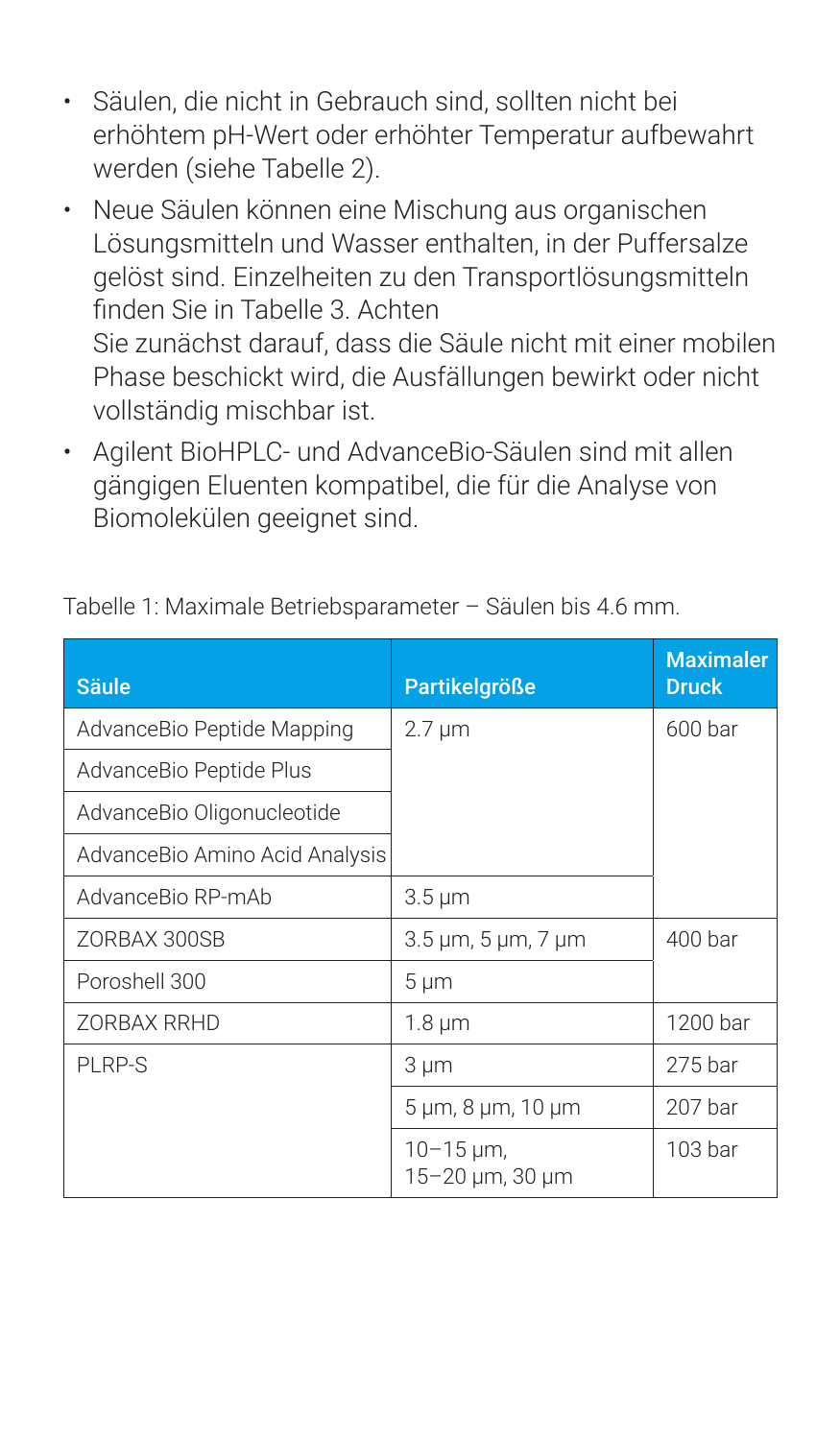Tabelle 2: Säulen-Betriebsparameter – pH-Wert und Temperatur.

| <b>Säule</b>                      | <b>Empfohlener</b><br>pH-Bereich | <b>Maximale</b><br><b>Betriebstemperatur</b> |
|-----------------------------------|----------------------------------|----------------------------------------------|
| AdvanceBio Peptide<br>Mapping     | 2.0 to 8.0                       | 60 °C                                        |
| AdvanceBio Peptide Plus           |                                  |                                              |
| <b>70RBAX RRHD</b>                | 1.0 to 8.0                       | 80 °C                                        |
| ZORBAX 300SB-C8, C3, CN           |                                  |                                              |
| 70RBAX 300SB-C18                  | 1.0 to 8.0                       | 90 °C                                        |
| AdvanceBio RP-mAb                 |                                  |                                              |
| Poroshell 300                     |                                  |                                              |
| Poroshell 300 Extend-C18          | 2.0 to 11.0                      | 60 °C unter pH 8,<br>40 °C über pH 8         |
| AdvanceBio Oligonucleotide        | 3.0 to 11.0                      | 65 °C                                        |
| AdvanceBio Amino Acid<br>Analysis |                                  |                                              |
| PI RP-S                           | $1.0$ to $14.0$                  | 200 °C                                       |

Hinweis: Alle auf Kieselgel basierenden Packungen weisen eine gewisse Löslichkeit in wässrigen mobilen Phasen mit einem pH-Wert über 6 auf. Wenn Sie Kieselgel-basierte Säulen bei pH-Werten über 6 einsetzen, erreicht die Säule die höchste Lebensdauer bei tieferen Temperaturen (max. 40 °C) und niedrigen Pufferkonzentrationen im Bereich von 0.01 bis 0.02 M.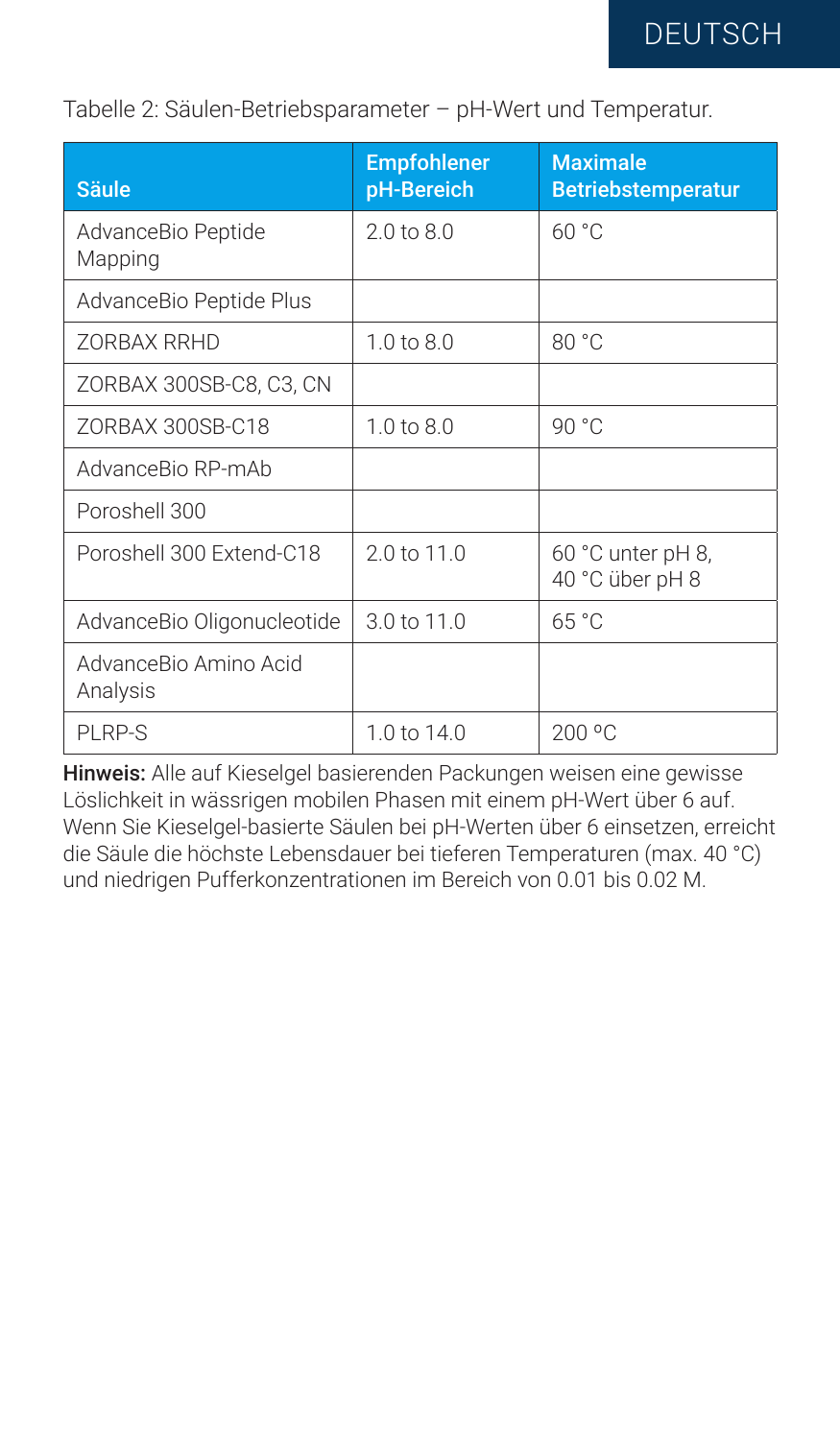Tabelle 3: Transportlösungsmittel.

| Säule                                    | <b>Transport</b><br>lösungsmittel      | <b>Kompatibilität</b>                                                                                                                                                                                                                                |
|------------------------------------------|----------------------------------------|------------------------------------------------------------------------------------------------------------------------------------------------------------------------------------------------------------------------------------------------------|
| AdvanceBio Peptide<br>Mapping            | Mischung aus<br>Acetonitril und Wasser | Wasser und alle<br>gebräuchlichen<br>organischen<br>Lösungsmittel                                                                                                                                                                                    |
| AdvanceBio Peptide<br>Plus               |                                        |                                                                                                                                                                                                                                                      |
| <b>70RBAX RRHD</b>                       |                                        |                                                                                                                                                                                                                                                      |
| ZORBAX 300SB                             |                                        |                                                                                                                                                                                                                                                      |
| AdvanceBio RP-mAb                        | Mischung aus<br>Acetonitril und Wasser | Wasser und alle<br>organischen<br>Lösungsmittel<br>einschließlich<br>N,N-Dimethylformamid<br>und Dimethylsulfoxid                                                                                                                                    |
| Poroshell 300 und<br>300 Extend          | Mischung aus<br>Methanol und Wasser    |                                                                                                                                                                                                                                                      |
| AdvanceBio<br>Oligonucleotide            | Mischung aus<br>Acetonitril und Wasser | Wasser und alle<br>gebräuchlichen<br>organischen<br>Lösungsmittel.<br>Modifikatoren beinhalten<br>HFIP und TFAA.                                                                                                                                     |
| AdvanceBio Amino<br><b>Acid Analysis</b> |                                        |                                                                                                                                                                                                                                                      |
| PI RP-S                                  | Acetonitril/Wasser 7:1                 | Mischungen aus Wasser<br>und organischen<br>Lösungsmitteln<br>einschließlich<br>N,N-Dimethylformamid<br>und Dimethylsulfoxid.<br>100 % wässrige Phasen<br>werden nicht empfohlen,<br>da sie die Leistung und<br>Lebensdauer der Säule<br>reduzieren. |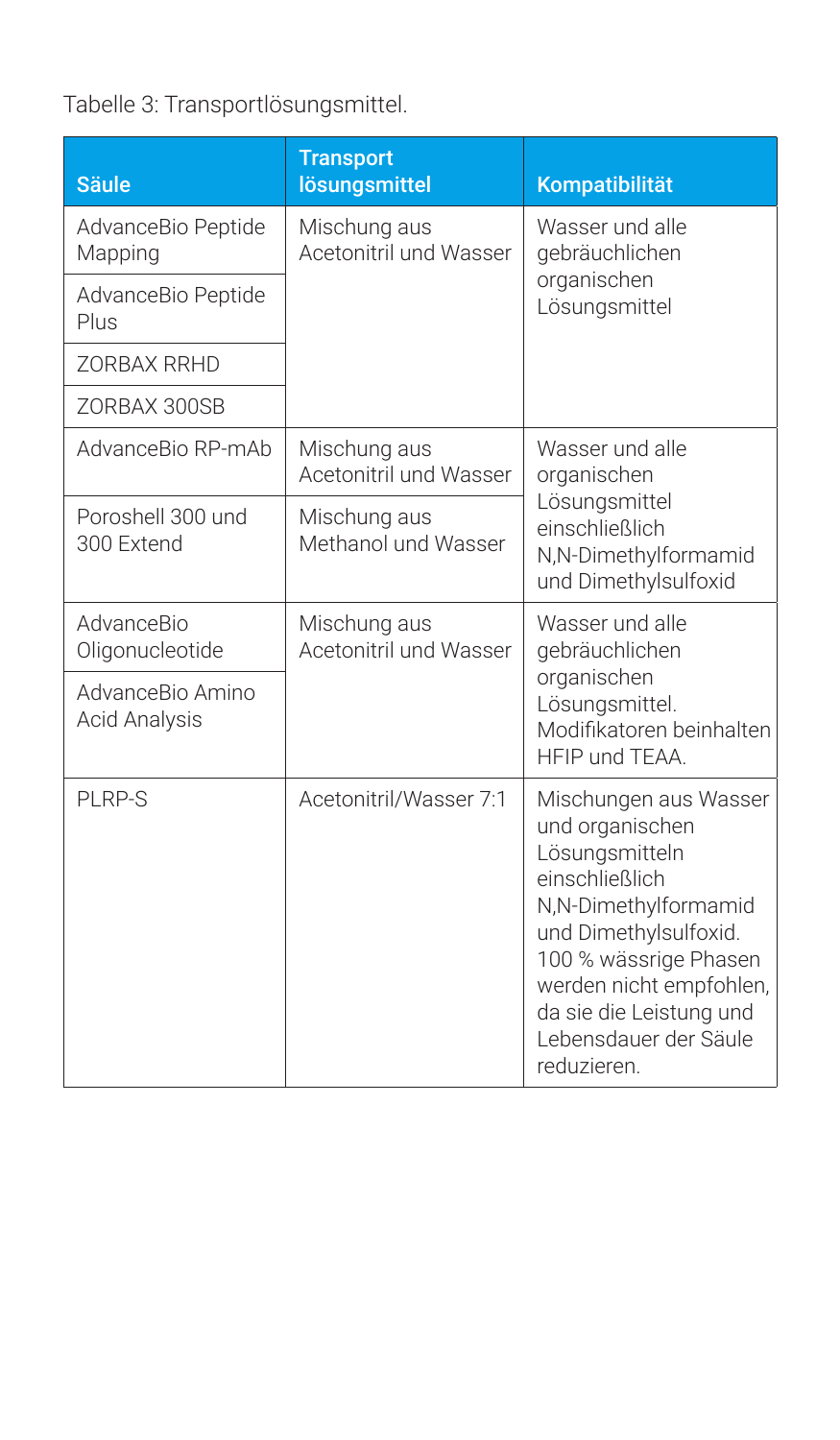#### **Auswahl der mobilen Phase und Betriebstemperaturen**

Gebundene stationäre Phasen sind unpolar und sind am besten in Kombination mit polaren mobilen Phasen wie z. B. Methanol/Wasser- oder Acetonitril/Wasser-Mischungen zu verwenden. Eine Erhöhung des organischen Anteils verkürzt die Retentionszeit der Probe.

Wenn Sie die Säule längere Zeit bei maximaler Temperatur einsetzen, verkürzt sich ihre Lebensdauer.

Die Verwendung von rein wässrigen Eluenten in PLRP‑S‑Säulen führt zu einer deutlichen Verkürzung der Lebensdauer und kann eine schnelle Verschlechterung der Peakbreite und -symmetrie bewirken.

#### **Empfohlene Anfangsgradienten**

Die Trennung von biologischen Molekülen erfolgt in der Regel mithilfe von Gradientenelution: Der Anteil der organischen Komponente wird dabei allmählich erhöht, um die Elution von der Säule zu erreichen. Trennungen von Peptiden, Polypeptiden und Proteinen werden meistens unter Verwendung saurer Eluenten mit Trifluor essigsäure (TFA) oder Ameisensäure (FA) als Modifizierungsmittel zur pH-Steuerung und/oder als Ionenpaar-Additiv durchgeführt, um die gewünschte Retention und Selektivität zu erzielen. Für die Elution werden organische Lösungsmittel wie Acetonitril, Methanol und Ethanol verwendet, am häufigsten Acetonitril.

Weiterführende Informationen über die Peptidtrennung finden Sie in Kapitel 11, S. 497 bis 508 des Buches "Introduction to Modern Liquid Chromotography, Second Edition" von L.R. Snyder und J. J. Kirkland, (John Wiley & Sons, 1979).

### **Pflege der Säulen**

Säulen mit einer Partikelgröße von 1.8 µm verfügen über eine 0.5-µm-Einlassfritte. Da Partikel die Säuleneinlassfritten blockieren, sollten sie vor der Analyse aus der Probe entfernt werden. Wenn dies nicht möglich ist, sollte zum Schutz der Säule und zur Erhöhung ihrer Lebensdauer ein In-Line-Filter oder eine Vorsäule verwendet werden. Die AdvanceBio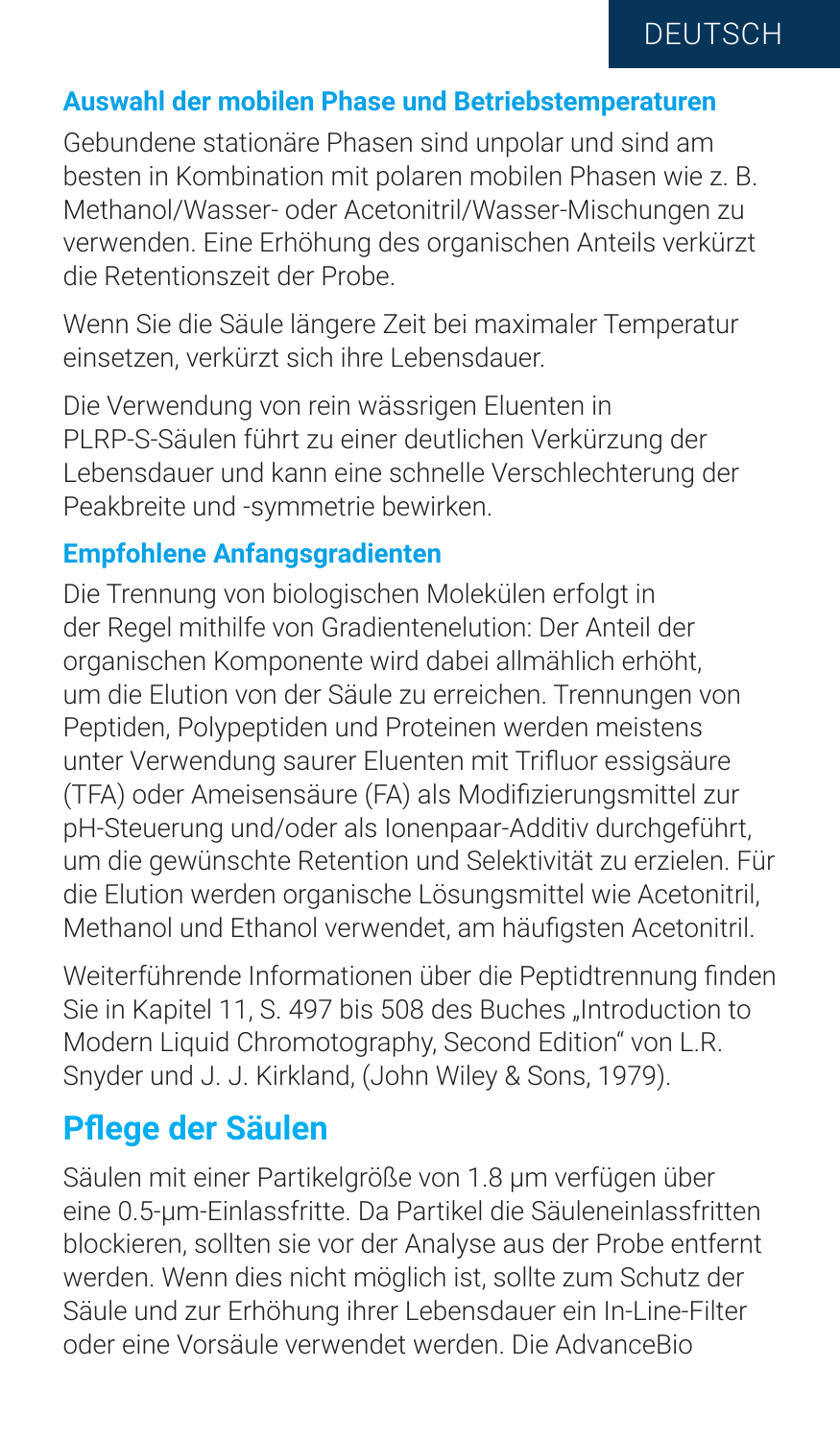Peptide Mapping-Säule hat eine 2-µm‑Einlassfritte. Proben, die Biopartikel mit einer Größe über 2 um enthalten. verstopfen die Einlassfritte. Bei solchen Proben wird der Einsatz von Vorsäulen empfohlen. Für alle Säulen wird empfohlen, die Proben vor dem Injizieren zu filtern, alle Eluenten frisch anzusetzen und vor dem Gebrauch zu filtrieren.

Weiterführende Informationen über Vorsäulen finden Sie unter **www.agilent.com/chem/guards**.

### **Säule reinigen und Lebensdauer verlängern**

Rückspülbare Säulen (Partikel > 1.8 µm) werden in umgekehrter Richtung gereinigt. Beginnen Sie mit einem stärkeren (weniger polaren) Lösungsmittel.

- 1. Trennen Sie die Säule vom Detektor und lassen Sie das Waschlösungsmittel in ein Becherglas laufen.
- 2. Beginnen Sie die Spülung mit Ihrer mobilen Phase ohne Puffersalze (Wasser/organisches Lösungsmittel). Lassen Sie das 10- bis 20-fache Säulenvolumen durchlaufen.
- 3. Als Nächstes verwenden Sie rein organisches Lösungsmittel (Methanol oder Acetonitril).
- 4. Prüfen Sie, ob sich der Druck wieder normalisiert hat. Wenn nicht, dann:
- 5. Verwerfen Sie die Säule, oder wählen Sie eine wirksamere Lösungsmittelmischung, z. B. 75 % Acetonitril/25 % Isopropanol.
- 6. Erhöhen Sie auf 100 % Isopropanol, 100 % Methylenchlorid oder 100 % Hexan. (Wenn Sie Methylenchlorid oder Hexan verwenden, müssen Sie die Säule vor dem Gebrauch und vor dem Übergang zu Ihrer mobilen Phase mit Isopropanol spülen, da diese Lösungsmittel nicht mit wässrigen Lösungen mischbar sind).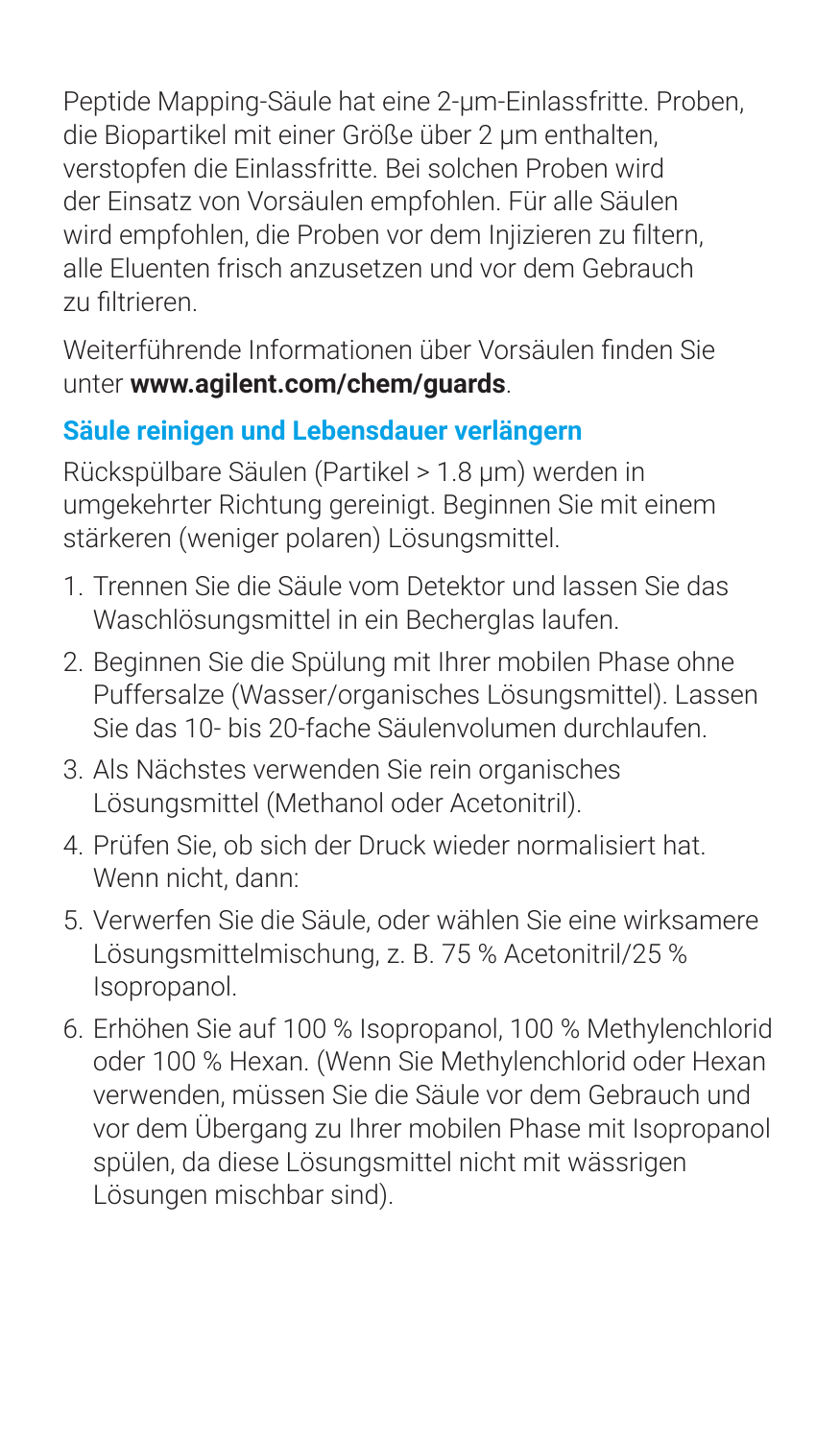Bei PLRP-S-Säulen können Sie auch aggressive Reinigungszyklen mit 80% 1 M NaOH oder 1 M HCI und 20 % organischem Lösungsmittel durchführen.

Bei Säulen mit 1.8-µm-Partikeln dürfen Sie keine Rückspülung durchführen. Führen Sie die Reinigung nach dem oben beschriebenen Verfahren durch, aber in Fließrichtung.

# **Empfehlungen zur Aufbewahrung**

Im Allgemeinen können Säulen in den meisten mobilen Phasen für kurze Zeit sicher aufbewahrt werden. Bei der Langzeitlagerung von Säulen mit Kieselgel-basierten, gebundenen Phasen sollten diese mit rein organischem Lösungsmittel befüllt werden. Wenn die Säule zuvor mit einer gepufferten mobilen Phase verwendet wurde, muss das Puffersalz zuerst mit dem 20- bis 30-fachen Säulenvolumen einer 50:50-Mischung aus Methanol oder Acetonitril und Wasser aus der Säule gespült werden. Anschließend wird mit dem 20- bis 30-fachen Säulenvolumen mit reinem Lösungsmittel nachgespült. Vor der Lagerung müssen die Endfittings fest mit Endstopfen verschlossen werden, um die Säulenpackung vor dem Austrocknen zu schützen.

## **Empfehlungen zur Aufbewahrung (Fortsetzung)**

Zum Schutz Ihres Systems sollten Salze aus dem Gerät und aus der Säule entfernt werden. Dazu wird die Säule mit der gleichen mobilen Phase, jedoch ohne Puffer, gespült (z. B. mit Acetonitril/Wasser 60:40, um eine gepufferte mobile Phase mit 60:40 Acetonitril/0,02 M Phosphatpufferlösung zu entfernen). Nach diesem Verfahren ist eine schnelle Re‑Äquilibrierung mit der ursprünglichen mobilen Phase möglich, und die Korrosionsgefahr durch Salze wird eliminiert.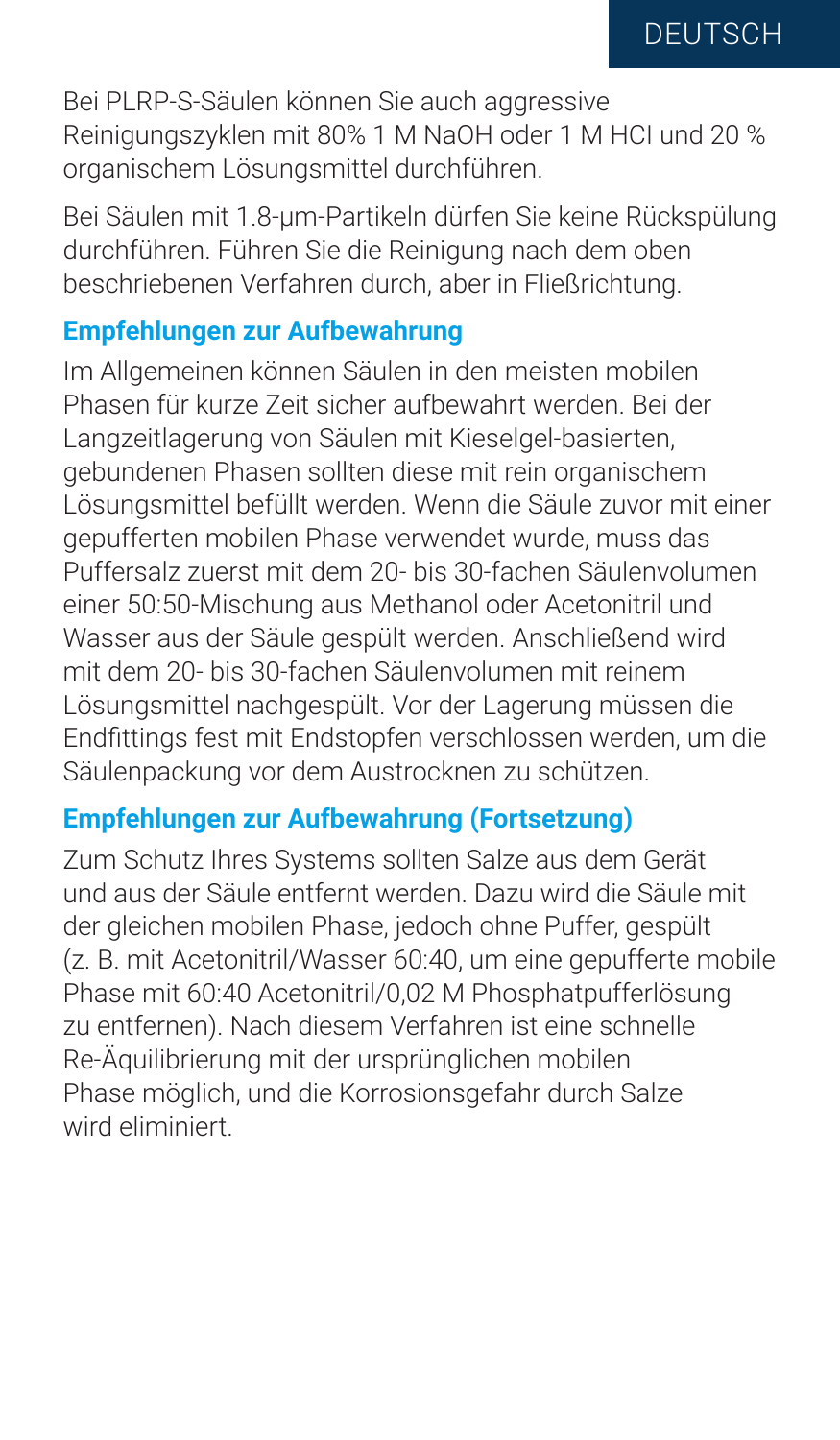# **Tipps für optimale Chromatographieergebnisse**

- Optimieren Sie Ihr Chromatographiesystem durch Minimierung der Kapillarlängen zwischen den Komponenten. Dadurch verringern Sie das Totvolumen und die Bandenverbreiterung. Verwenden Sie für Fast LC/High Efficiency LC-Säulen rote Kapillaren (0.12 mm Innendurchmesser). Weitere Informationen zu unseren Kapillaren unter **www.agilent.com/chem/lccapillaries**.
- Optimieren Sie die Datenerfassungsrate für Ihre Säule. Verwenden Sie für Fast LC-Säulen (ZORBAX RRHD) eine höhere Erfassungsrate.
- Führen Sie eine Probenfiltration oder eine andere geeignete Methode der Probenaufbereitung durch. Weitere Informationen unter **www.agilent.com/chem/sampleprep**.
- Verwenden Sie nur zertifizierte Lampen in Ihren LC-Geräten, um eine optimale Leistung sicherzustellen.

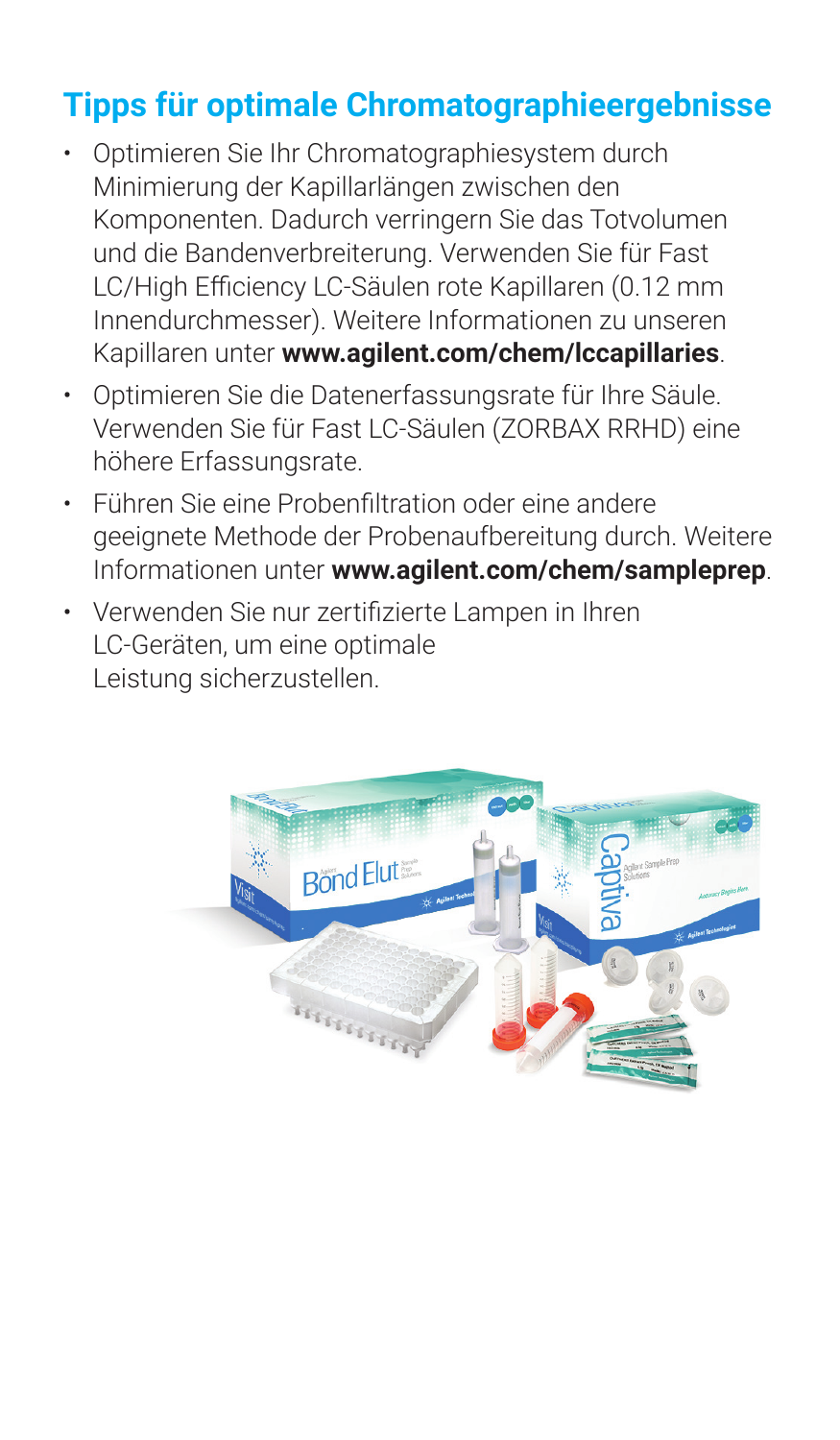Questo opuscolo fornisce informazioni generali sulle colonne a fase inversa BioHPLC e AdvanceBio Agilent. Per altre informazioni dettagliate su questa fase specifica o famiglia di prodotti, vedi: **www. agilent.com/chem/biocolumnchoices**.

# **Introduzione**

A ogni nuova colonna Agilent è allegato un report QC sulle prestazioni della colonna, che include un cromatogramma di prova. Il sistema di prova QC è stato modificato partendo da una configurazione standard, al fine di ridurre al minimo il volume morto pertanto può differire dal sistema utilizzato nel tuo laboratorio. Ciò consente una migliore valutazione dell'efficienza della colonna e assicura una maggiore affidabilità del prodotto. L'ottimizzazione del sistema LC porta a risultati simili a quelli del cromatogramma incluso nel report sulle prestazioni QC.

Per domande specifiche, contatta il team di supporto tecnico alla pagina **www.agilent.com/chem/columnsupport**.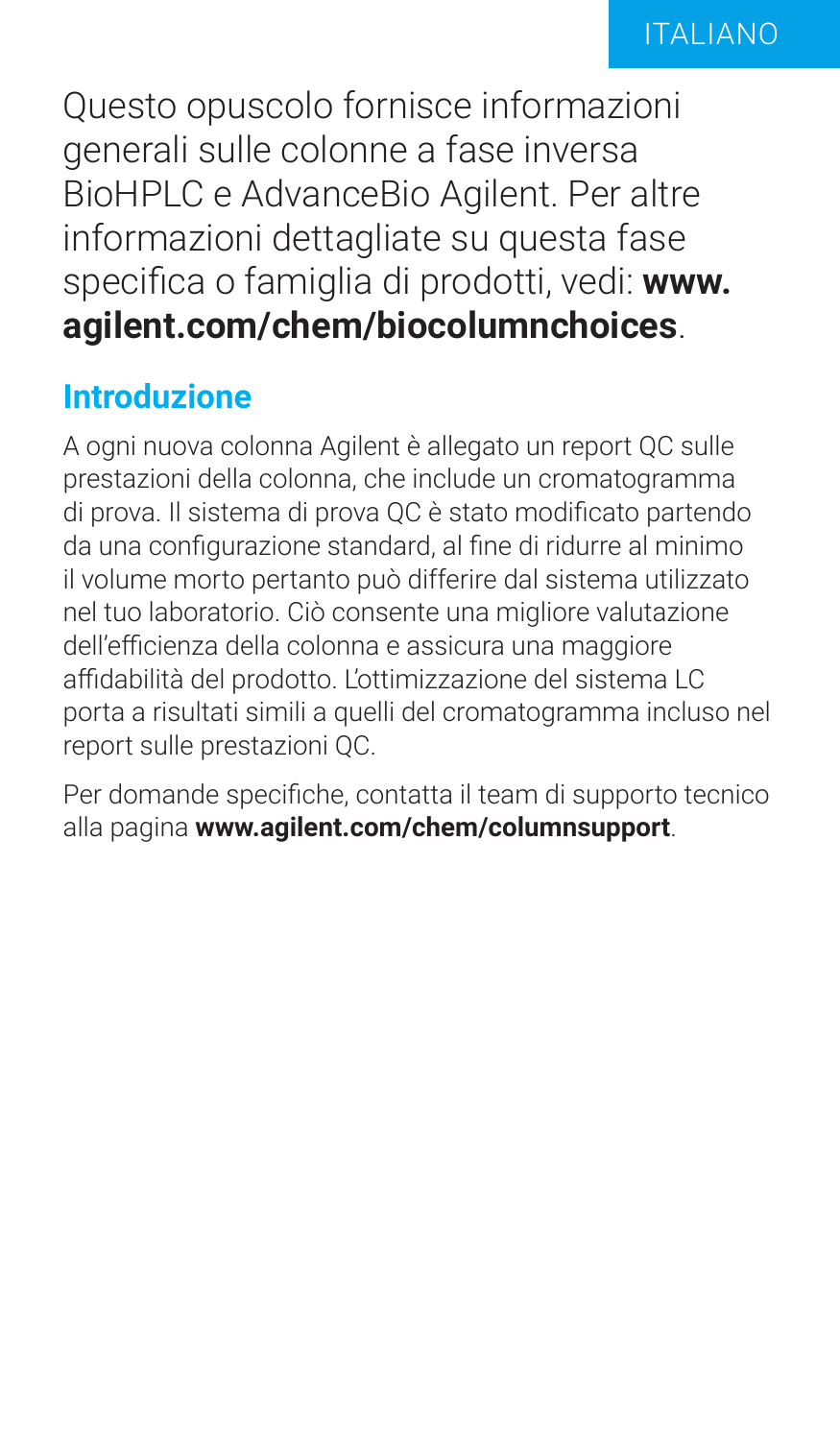# **Utilizzo della tua colonna**

## **Installazione**

- La direzione del flusso è indicata sulla colonna.
- Le colonne da 1.8 µm (ZORBAX RRHD) possono essere utilizzate solo nella direzione di flusso indicata sulla colonna.
- Agilent raccomanda di utilizzare raccordi in PEEK (cod. 5042-8957) per colonne fino a 600 bar e raccordi rimovibili 1200 bar (cod. 5067-4733) per colonne che saranno utilizzate a pressioni UHPLC.



Raccordi in PEEK cod. 5042-8957



Raccordo rimovibile Agilent, 1200 bar, cod. 5067-4733

## **Condizionamento della colonna**

Prima del trasporto, ogni colonna viene sottoposta a test. Quindi, per il primo utilizzo, il solvente di trasporto deve essere sostituito con eluente, avendo cura che tutti i componenti siano miscibili e solubili tra loro. Se sono utilizzati additivi per fase mobile (come tamponi o reagenti per coppia ionica), è consigliabile procedere a un lavaggio intermedio con una fase mobile della composizione corretta, ma senza questi reagenti. Il lavaggio con 10–20 volumi colonna dovrebbe consentire il passaggio alla fase mobile desiderata. Prima di utilizzare la colonna, accertarsi che sia stata equilibrata correttamente. Ciò garantirà la riproducibilità e aiuterà a prevenire la deriva del tempo di ritenzione.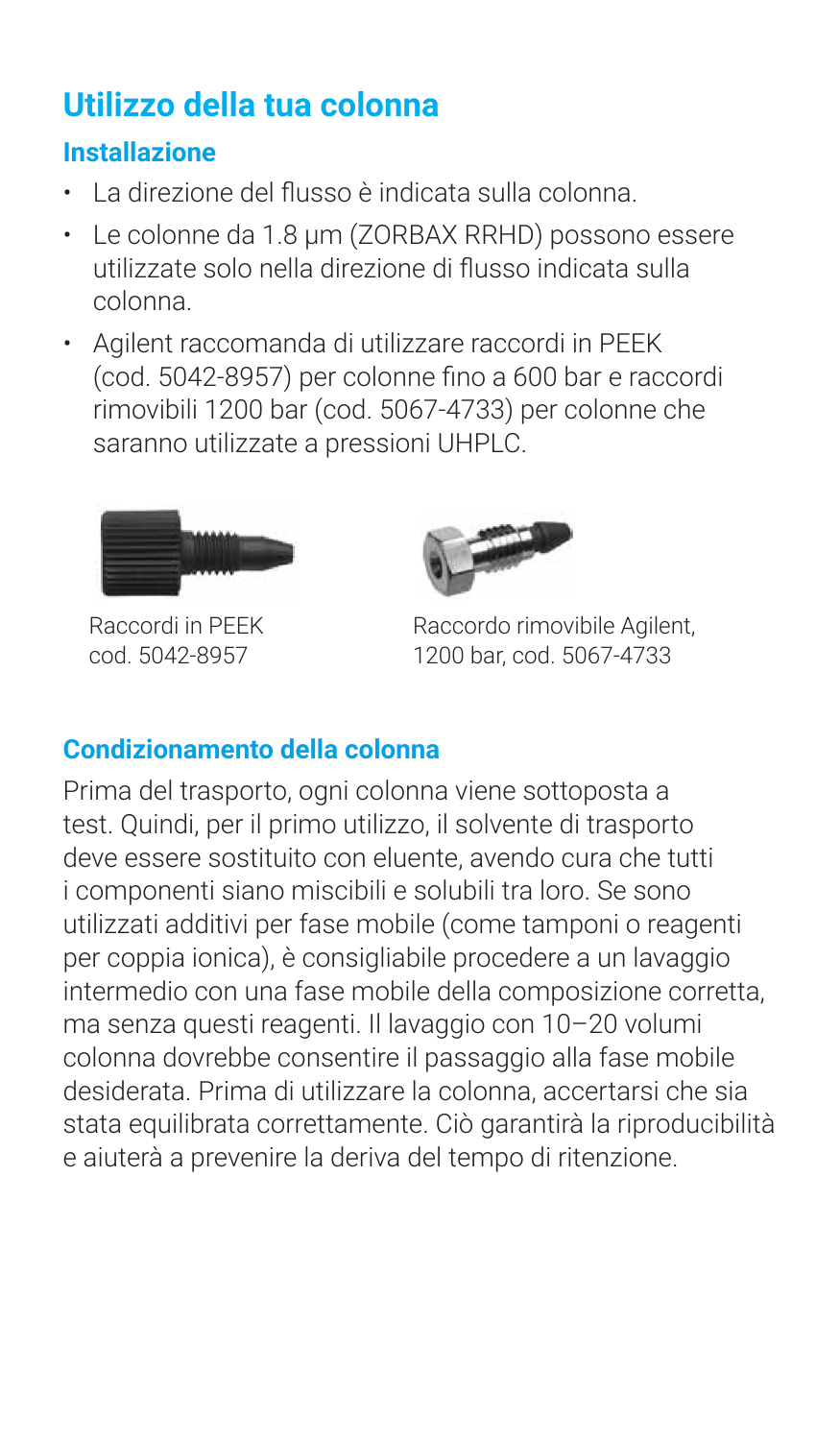### **Importanti considerazioni sulla sicurezza**

- Tutte le connessioni nei sistemi per cromatografia liquida sono potenziali fonti di perdite. Gli utenti devono tenere conto della tossicità o infiammabilità delle fasi mobili utilizzate.
- Poiché le particelle sono di piccole dimensioni, il materiale di impaccamento delle colonne può essere inavvertitamente inalato. Agilent sconsiglia di smontare i raccordi terminali della colonna e di esporre all'aria il mezzo. Le colonne devono essere aperte solo da personale addestrato in zona ben aerata.
- Si raccomanda di rispettare i limiti di pressione operativa riportati per ogni colonna (vedi Tabella 1). Superare questi limiti influisce sulle prestazioni cromatografiche e sulla durata della colonna e inoltre potrebbe essere pericoloso.

## **Altri consigli operativi**

- Anche se il flusso inverso generalmente non è dannoso per la colonna, dovrebbe tuttavia essere evitato, se non nel tentativo di rimuovere del particolato da un frit ostruito (vedi "manutenzione colonna").
- Si raccomanda di avviare il flusso a una portata ridotta e quindi aumentarlo lentamente fino alla portata operativa desiderata.
- Per la preparazione della fase mobile, utilizzare sempre reagenti di purezza elevata e solvente per cromatografia. Prima dell'utilizzo procedere a degasaggio e filtrazione di tutta la fase mobile.
- Smontando la colonna si riducono le prestazioni della colonna stessa.
- Per proteggere la colonna e aumentarne la durata operativa, si può utilizzare un filtro in linea o una precolonna.
- Un utilizzo della colonna all'esterno degli intervalli di pH raccomandati per quella colonna (vedi Tabella 2) ridurrà la sua durata operativa.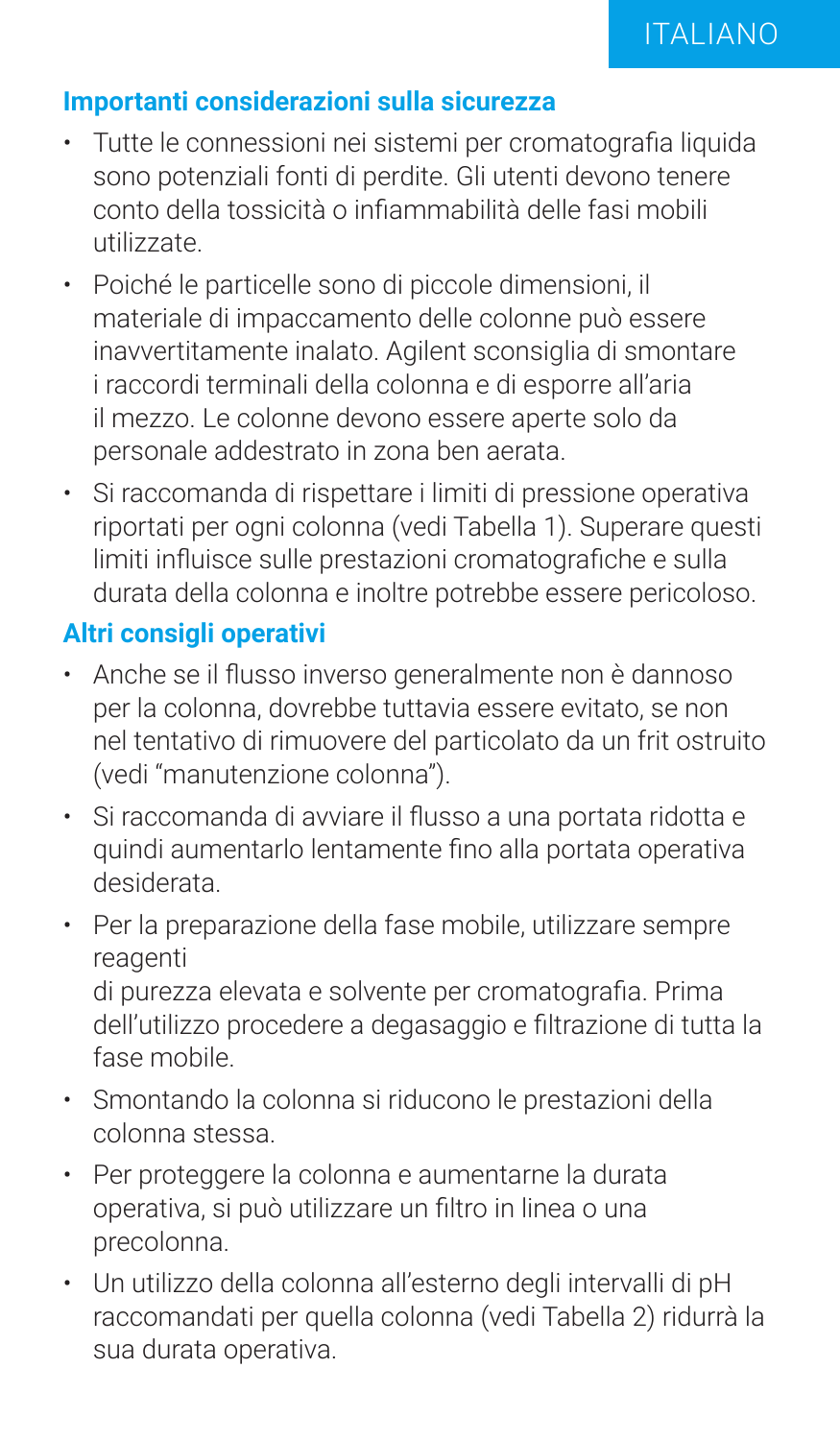- Le colonne non devono essere tenute a pH o temperatura elevata se non sono utilizzate (vedi Tabella 2).
- Le nuove colonne possono contenere una miscela di solventi organici e acqua, con l'eventuale presenza di sali tampone. Vedi Tabella 3 per i dettagli sui solventi di trasporto. Inizialmente, prestare attenzione all'uso di fasi mobili adeguate per evitare la formazione di un precipitato oppure potrebbero non essere completamente miscibili tra loro.
- Le colonne BioHPLC e AdvanceBio Agilent sono compatibili con tutti i comuni eluenti utilizzati per l'analisi delle biomolecole.

| Colonna                        | <b>Dimensione particelle</b>     | Limite di<br>pressione |
|--------------------------------|----------------------------------|------------------------|
| AdvanceBio Peptide Mapping     | $2.7 \mu m$                      | 600 bar                |
| AdvanceBio Peptide Plus        |                                  |                        |
| AdvanceBio Oligonucleotide     |                                  |                        |
| AdvanceBio Amino Acid Analysis |                                  |                        |
| AdvanceBio RP-mAb              | $3.5 \,\mathrm{\upmu m}$         |                        |
| ZORBAX 300SB                   | 3.5 µm, 5 µm, 7 µm               | $400$ bar              |
| Poroshell 300                  | $5 \mu m$                        |                        |
| ZORBAX RRHD                    | $1.8 \mu m$                      | 1200 bar               |
| PI RP-S                        | 3 µm                             | 275 bar                |
|                                | 5 µm, 8 µm, 10 µm                | 207 bar                |
|                                | $10 - 15$ µm,<br>15-20 µm, 30 µm | 103 bar                |

Tabella 1. Max. parametri operativi – colonne fino a 4.6 mm.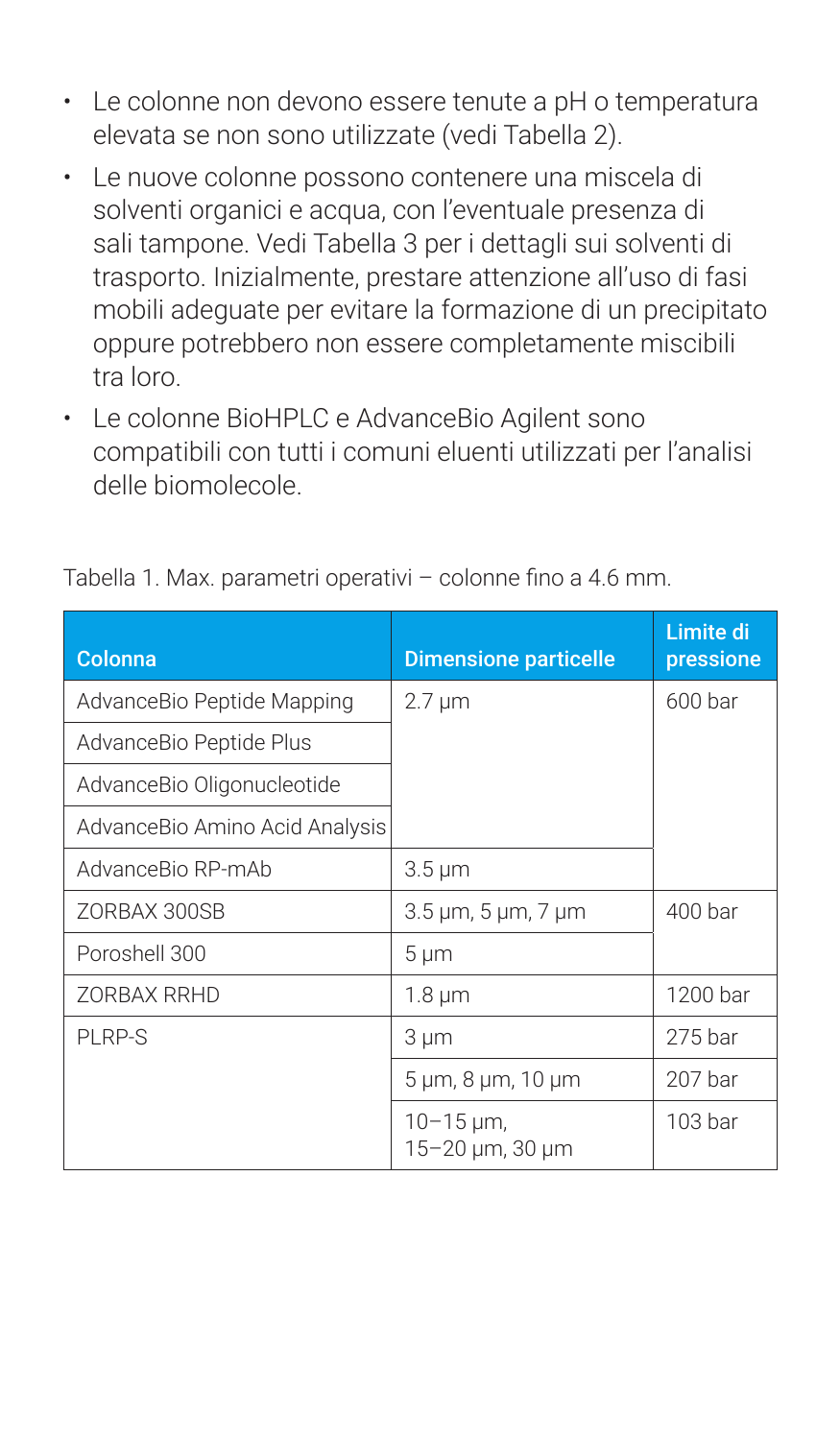| Colonna                           | Intervallo di pH<br>consigliato | Massima temperatura<br>operativa          |
|-----------------------------------|---------------------------------|-------------------------------------------|
| AdvanceBio Peptide<br>Mapping     | $2.0 - 8.0$                     | 60 °C                                     |
| AdvanceBio Peptide Plus           |                                 |                                           |
| <b>70RBAX RRHD</b>                | $1.0 - 8.0$                     | 80 °C                                     |
| ZORBAX 300SB-C8, C3, CN           |                                 |                                           |
| ZORBAX 300SB-C18                  | $1.0 - 8.0$                     | 90 °C                                     |
| AdvanceBio RP-mAb                 |                                 |                                           |
| Poroshell 300                     |                                 |                                           |
| Poroshell 300 Extend-C18          | $2.0 - 11.0$                    | 60 °C, pH inf. a 8,<br>40 °C, pH sup. a 8 |
| AdvanceBio Oligonucleotide        | $3.0 - 11.0$                    | 65 °C                                     |
| AdvanceBio Amino Acid<br>Analysis |                                 |                                           |
| PLRP-S                            | $1.0 - 14.0$                    | 200 °C                                    |

Tabella 2. Parametri operativi della colonna - pH e temperatura.

Nota: Tutti gli impaccamenti a base di silice hanno un certa solubilità nelle fasi mobili acquose con pH >6. Quando si utilizzano colonne a base di silice con un pH >6, per ottimizzare la durata della colonna sono necessarie temperature più basse (40 °C max.) e basse concentrazioni tampone, con un intervallo da 0.01 a  $0.02 \, \text{M}$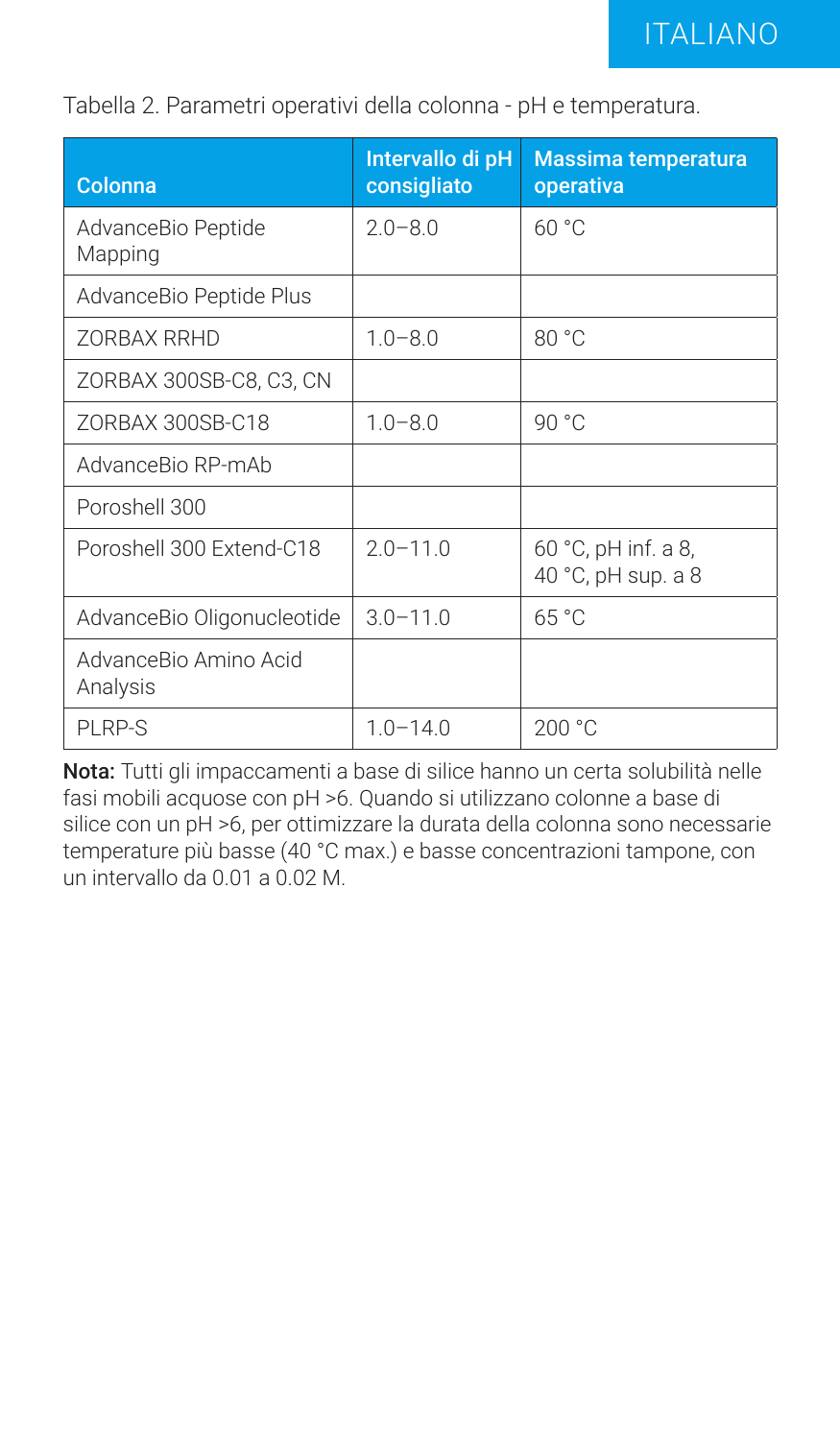Tabella 3. Solventi di trasporto.

| Colonna                           | Solvente di trasporto              | Compatibilità                                                                                                                                                                                                                      |  |
|-----------------------------------|------------------------------------|------------------------------------------------------------------------------------------------------------------------------------------------------------------------------------------------------------------------------------|--|
| AdvanceBio Peptide<br>Mapping     | Miscela di acetonitrile<br>e acqua | Acqua e tutti i comuni<br>solventi organici.                                                                                                                                                                                       |  |
| AdvanceBio Peptide<br>Plus        |                                    |                                                                                                                                                                                                                                    |  |
| <b>70RBAX RRHD</b>                |                                    |                                                                                                                                                                                                                                    |  |
| ZORBAX 300SB                      |                                    |                                                                                                                                                                                                                                    |  |
| AdvanceBio RP-mAb                 | Miscela di acetonitrile<br>e acqua | Acqua e tutti i solventi<br>organici, inclusa la                                                                                                                                                                                   |  |
| Poroshell 300 e<br>300 Extend     | Miscela di methanol<br>e acqua     | N.N-dimetilformammide<br>e il dimetilsolfossido.                                                                                                                                                                                   |  |
| AdvanceBio<br>Oligonucleotide     | Miscela di acetonitrile<br>e acqua | Acqua e tutti i comuni<br>solventi organici.<br>Modificatori organici<br>inclusi l'HFIP e il TFAA.                                                                                                                                 |  |
| AdvanceBio Amino<br>Acid Analysis |                                    |                                                                                                                                                                                                                                    |  |
| PI RP-S                           | Acqua/acetonitrile 7:1             | Acqua e tutti i solventi<br>organici, inclusa la<br>N.N-dimetilformammide<br>e il dimetilsolfossido.<br>Un solvente acquoso<br>al 100% non è<br>raccomandato, poiché<br>riduce le prestazioni<br>della colonna e la sua<br>durata. |  |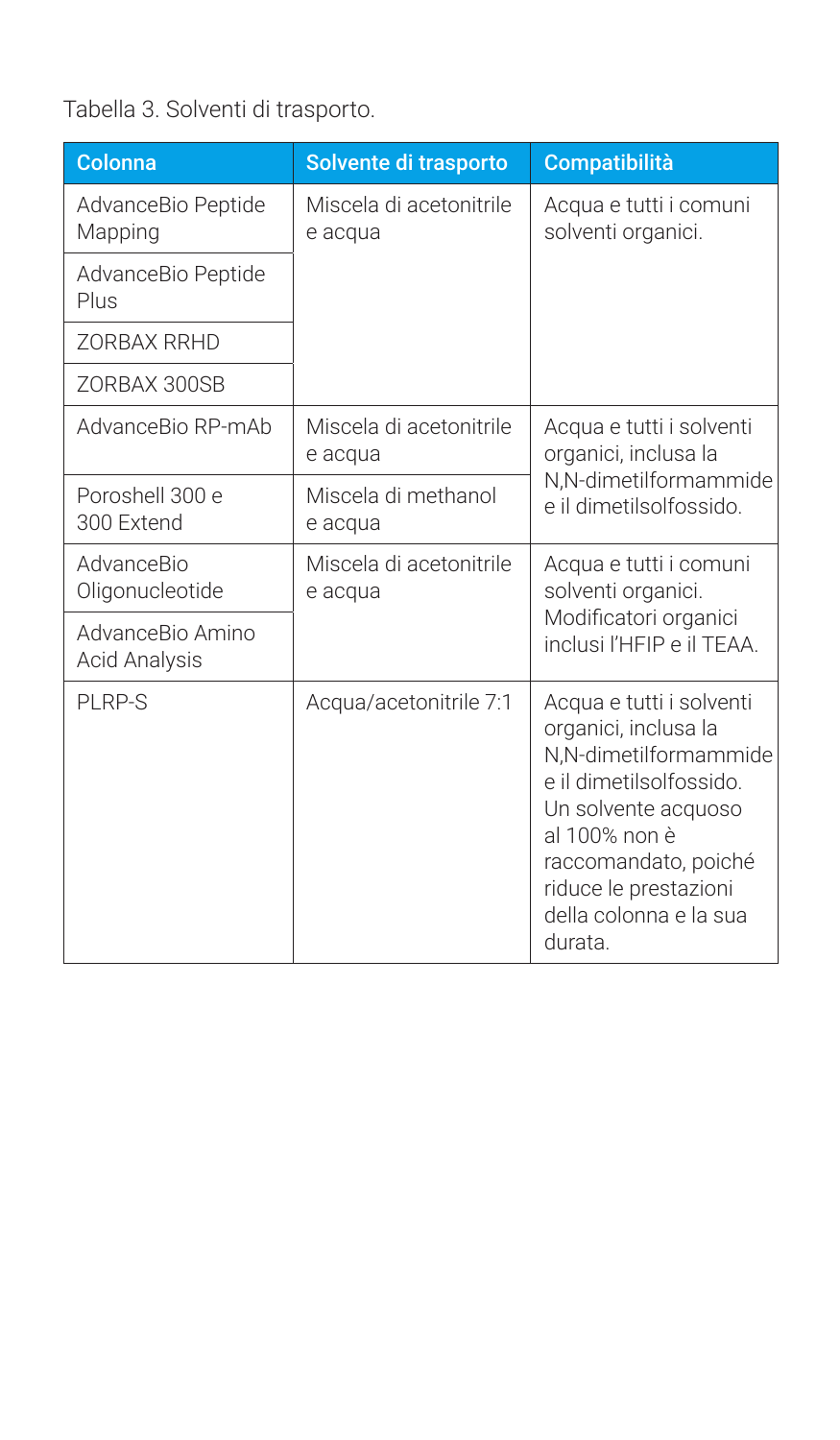#### **Selezione della fase mobile e temperature operative**

La fase stazionaria legata è per sua natura "non polare" ed è utilizzata al meglio con fasi mobili polari, come miscele metanolo/acqua o acetonitrile/acqua. Aumentare la quantità di componente organico riduce il tempo di ritenzione del campione.

In caso di utilizzo a temperature massime per periodi prolungati, la durata della colonna sarà ridotta.

Impiegando eluenti acquosi al 100% con colonne PLRP-S, la durata operativa della colonna sarà drasticamente ridotta, il che può causare un rapido degrado dell'ampiezza e della simmetria del picco.

## **Gradienti di avvio raccomandati**

Per la separazione di molecole biologiche sono generalmente usate condizioni di gradiente: aumentare la quantità di componente organico per ottenere eluizione dalla colonna. Le separazioni di peptidi, polipeptidi e proteine sono quelle più comunemente eseguite utilizzando eluenti acidi con acido trifluoroacetico (TFA) o acido formico (FA), impiegati come modificatori per il controllo del pH e/o come additivo in coppia ionica per ottenere la ritenzione e la selettività desiderate. Per l'eluizione sono impiegati composti organici, come acetonitrile, metanolo e etanolo. L'acetonitrile è il solvente di uso più comune.

Ulteriori informazioni sulle separazioni dei peptidi si possono trovare al capitolo 11, pagine 497-508, del libro Introduction to Modern Liquid Chromatography, Second Edition. L.R. Snyder e J. J. Kirkland, (John Wiley & Sons, 1979).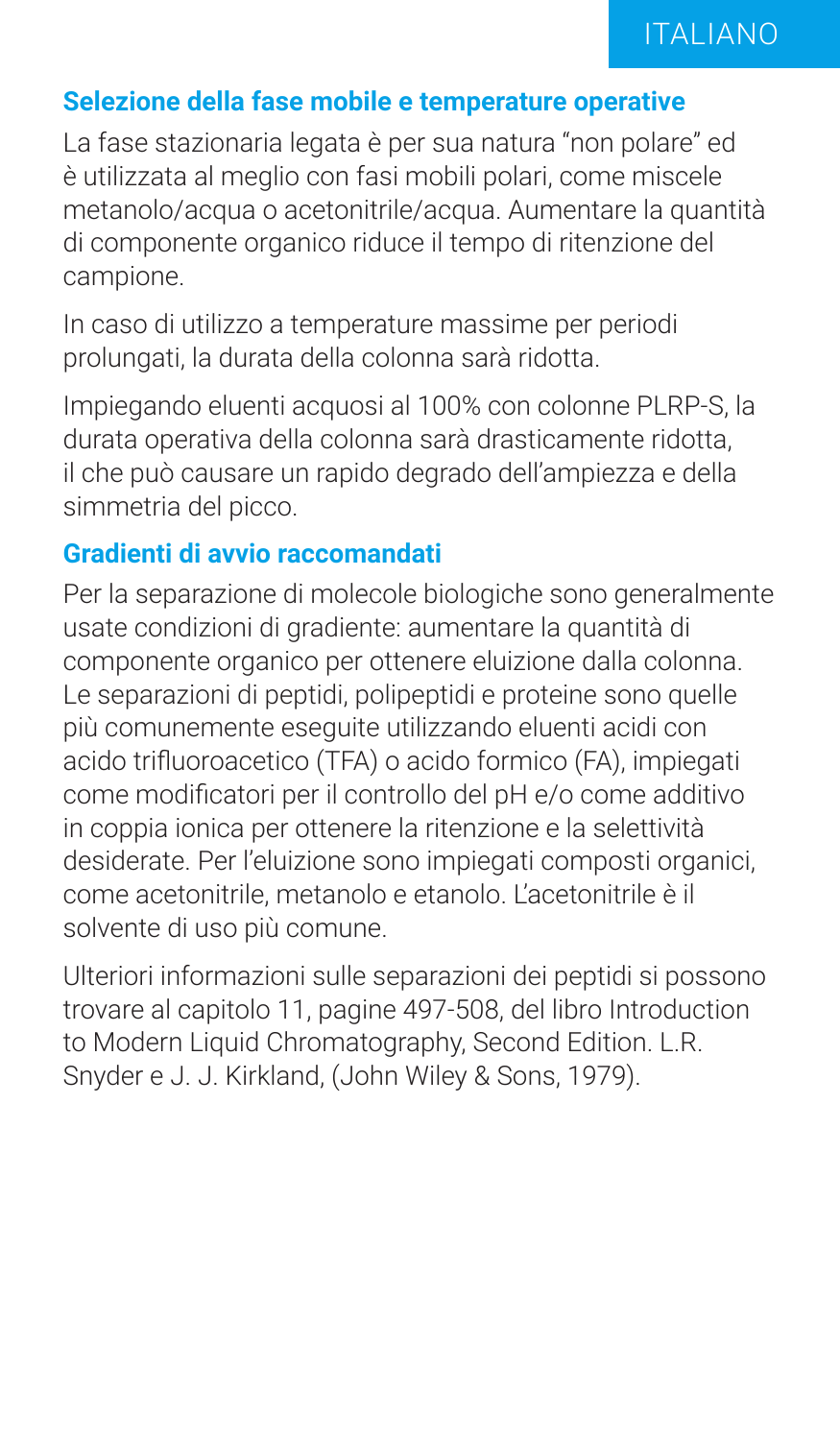# **Manutenzione della colonna**

Colonne con particelle della dimensione di 1.8 µm hanno un frit di ingresso di 0.5 µm. Il particolato blocca i frit di ingresso della colonna e deve essere eliminato prima di procedere all'analisi del campione. Se ciò non è possibile, si consiglia di utilizzare un filtro in linea o una precolonna per proteggere la colonna analitica e aumentarne la durata operativa. La colonna per mappatura di peptidi AdvanceBio dispone di un frit di ingresso da 2 µm. Campioni contenenti del bio-particolato, con dimensioni maggiori di 2 um, ostruiranno il frit di ingresso. Con tali campioni, si raccomanda l'impiego di precolonne. Si raccomanda inoltre di filtrare i campioni, prima di iniettarli nella colonna e verificare che tutti gli eluenti siano preparati di fresco e filtrati prima dell'utilizzo.

Per ulteriori informazioni sulle precolonne vai alla pagina **www.agilent.com/chem/guards**.

# **Pulizia della colonna/estensione della durata della colonna**

Per colonne che possono essere sottoposte a backflush (particelle >1.8 µm), pulire la colonna in direzione inversa. Iniziare con un solvente più forte (meno polare).

- 1. Scollegare la colonna dal rivelatore e versare i solventi di lavaggio in un beaker.
- 2. Avviare con la fase mobile senza sali tampone (acqua/solvente organico). Usare da 10 a 20 volumi colonna.
- 3. Poi, utilizzare un solvente organico al 100% (metanolo o acetonitrile).
- 4. Verificare la pressione per vedere se è ritornata a condizioni normali; in caso contrario:
- 5. Eliminare la colonna oppure considerare condizioni più estreme, per es. 75% acetonitrile:25% isopropanolo.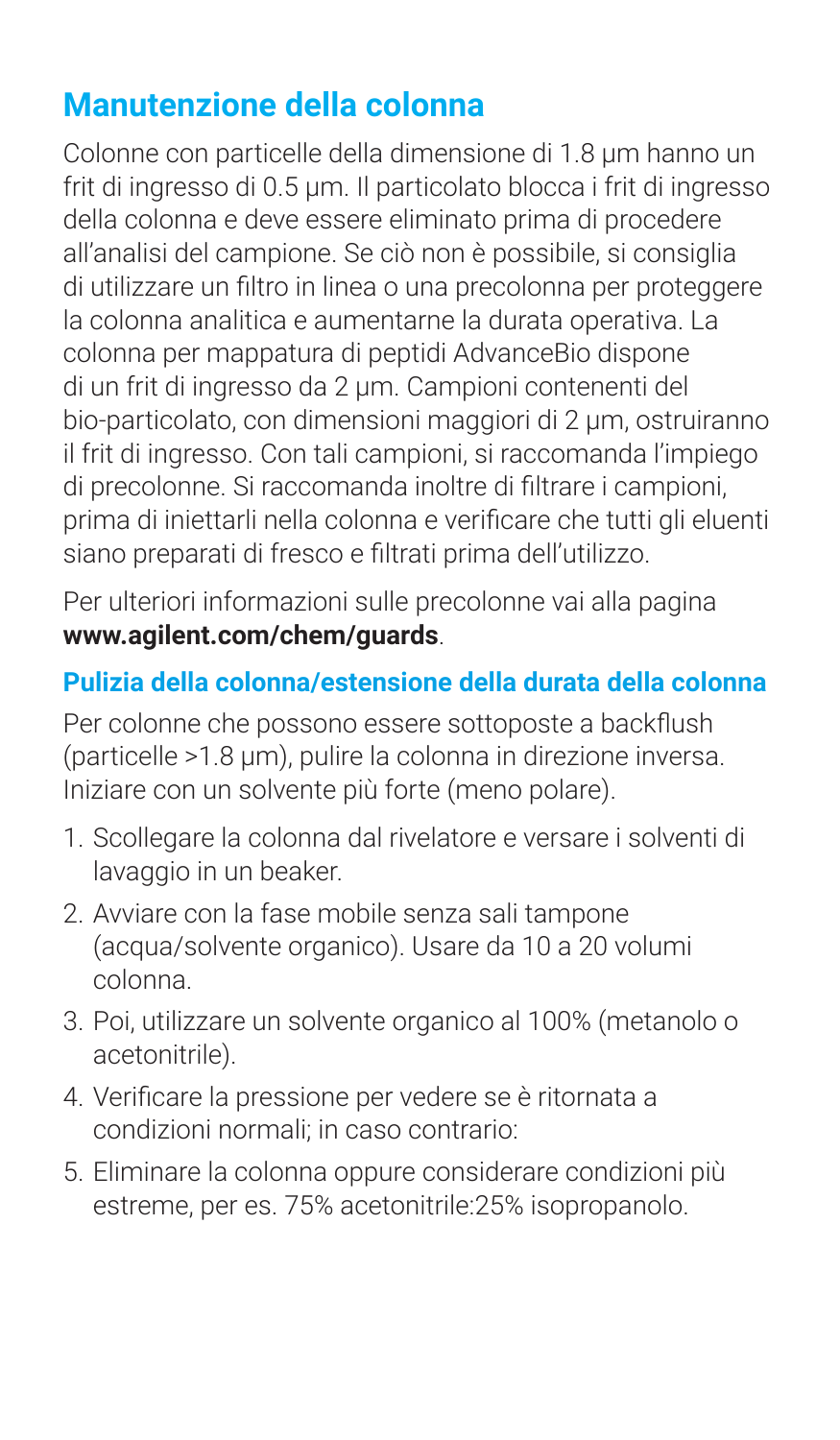6. Aumentare le concentrazioni: 100% isopropanolo, 100% cloruro di metilene oppure 100% esano (se si usa il cloruro di metilene o l'esano, sarà necessario lavare la colonna con isopropanolo prima di utilizzarla e prima di tornare alla fase mobile contenente acqua, poiché non è miscibile con campioni acquosi).

Con le colonne PLRP-S, possono essere utilizzati cicli di pulizia aggressivi con NaOH 1 M oppure HCl 1 M all'80% con solventi organici al 20%.

Nel caso di colonne con particelle di 1.8 µm, non procedere al backflush della colonna; si può tentare la procedura di purificazione come precedentemente illustrato in dettaglio, ma mantenendo la direzione del flusso.

### **Raccomandazioni di conservazione**

In generale, le colonne possono essere conservate in modo sicuro per brevi periodi, nella maggior parte delle fasi mobili. La conservazione a lungo termine di colonne a fase legata, a base di silice, deve avvenire in un solvente organico puro. Se la colonna è già stata utilizzata con una fase mobile tamponata, eliminare dapprima il tampone, spurgando la colonna con 20 o 30 volumi di una miscela 50:50 di metanolo o acetonitrile e acqua, seguita da 20 a 30 volumi di solvente puro. Prima dello stoccaggio, i raccordi terminali devono essere chiusi ermeticamente con tappi terminali per evitare che l'impaccamento si asciughi e di secchi.

Per proteggere l'apparecchiatura, si consiglia di eliminare i sali dallo strumento e dalla colonna, spurgando la colonna con la stessa fase mobile senza il tampone (es. usando una soluzione ACN/H<sub>2</sub>O 60:40 per eliminare una fase mobile tampone fosfato ACN/0.02 M 60:40). Quando si usa questo approccio, la nuova equilibrazione è rapida con la fase mobile originale e viene eliminata qualsiasi possibilità di corrosione causata dai sali.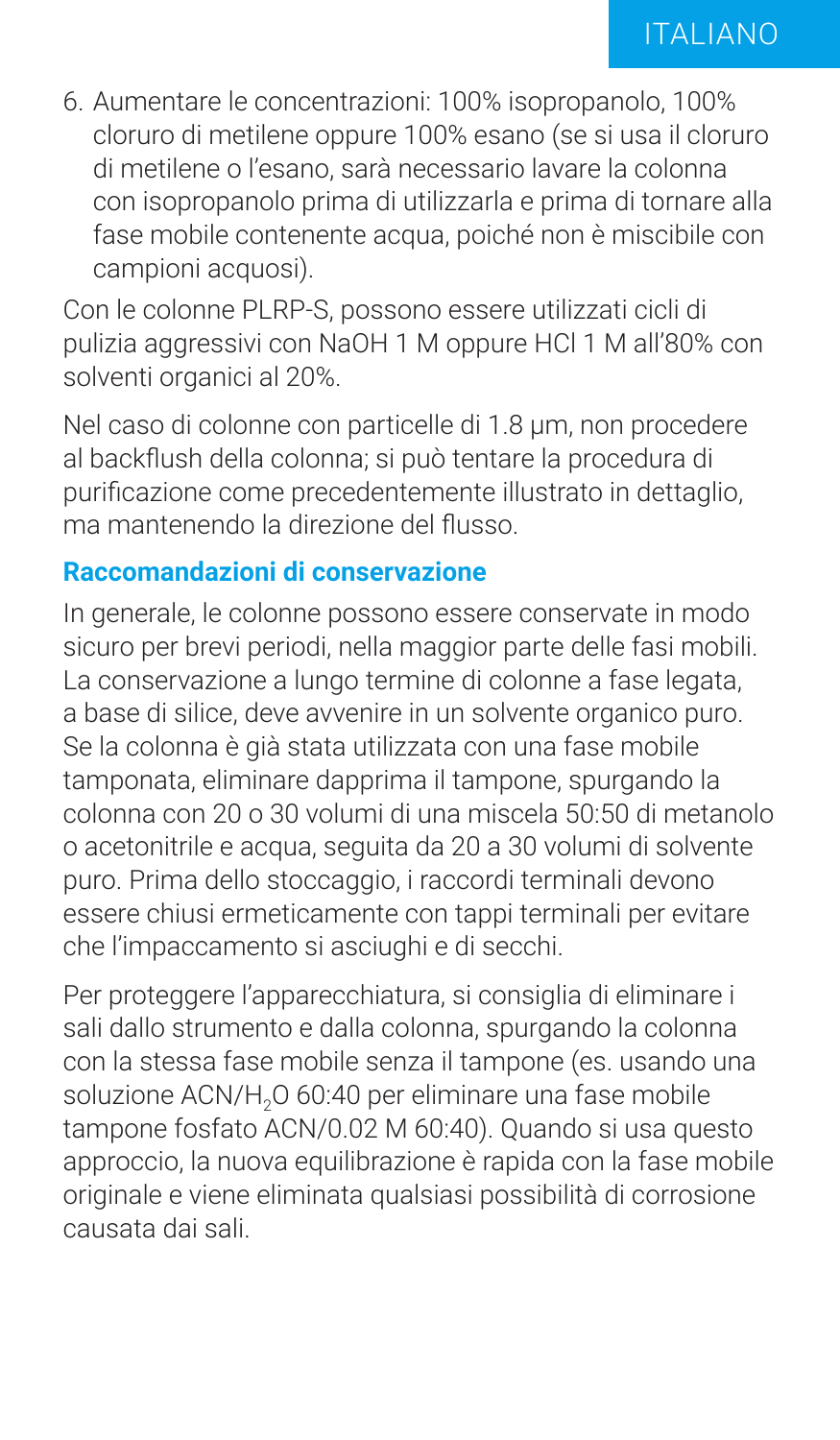# **Consigli per avere i migliori risultati cromatografici**

- Ottimizza la tua strumentazione riducendo al minimo la lunghezza dei tubi tra i componenti del sistema per ridurre il volume extra colonna e l'estensione di banda. Utilizza tubi rossi da 0.12 mm d.i. per colonne ad alta efficienza/ Fast LC. Per saperne di più sulle opzioni dei capillari vai alla pagina **www.agilent.com/chem/lccapillaries**.
- Verifica che la velocità di acquisizione dei dati sia ottimizzata per la tua colonna. Utilizza un velocità di acquisizione più elevata per le colonne Fast LC (ZORBAX RRHD).
- I mpiega la filtrazione del campione o altre preparazioni, secondo necessità, per il campione considerato. Per saperne di più, visita la pagina del sito: **www.agilent.com/ chem/sampleprep**.
- Utilizza lampade certificate sugli strumenti LC per avere migliori prestazioni.

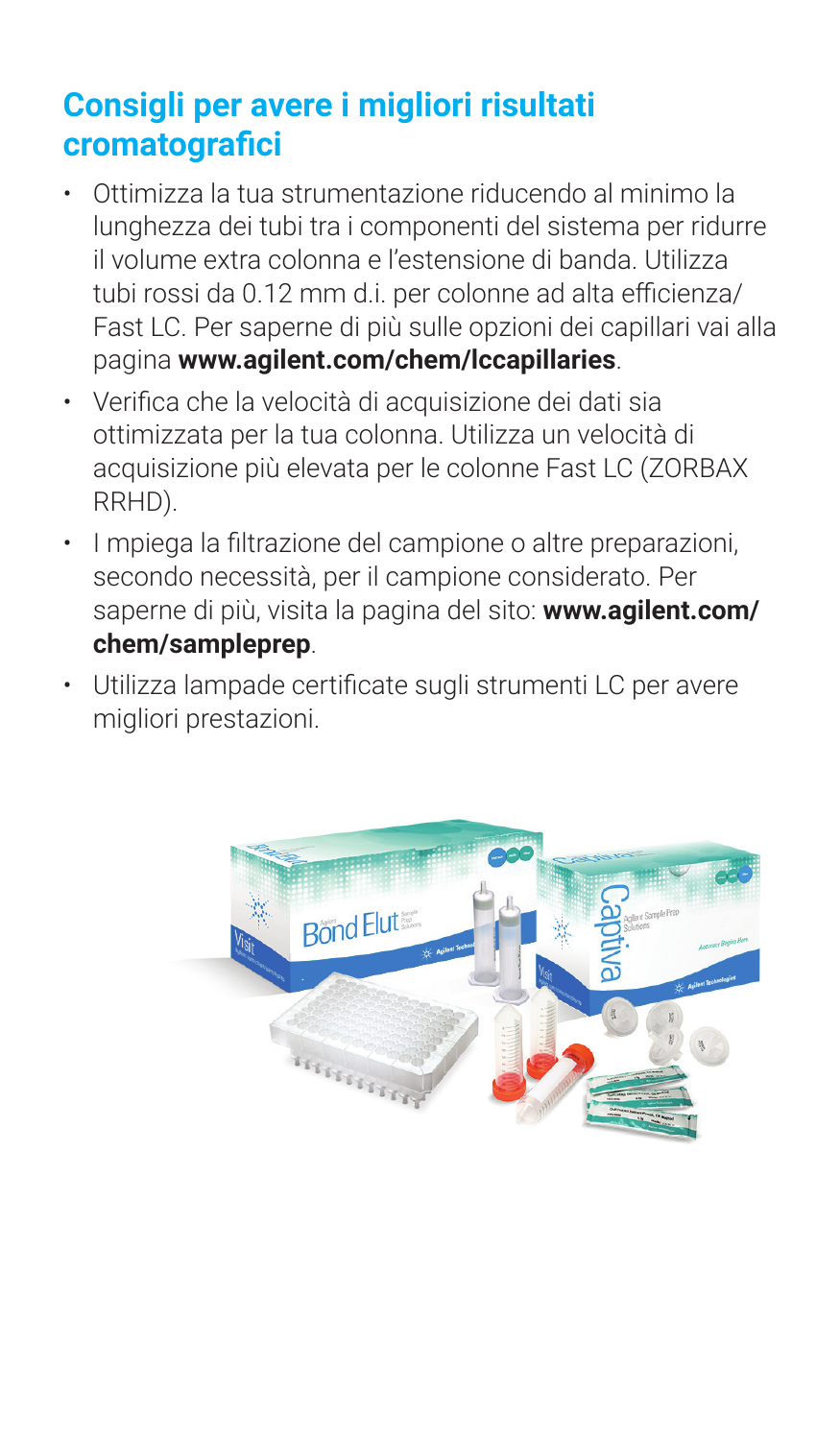Esta guía ofrece información general de las columnas de fase reversa Agilent BioHPLC y AdvanceBio. Si desea obtener más información acerca de su fase o una familia determinadas, consulte: **[www.agilent.com/](http://www.agilent.com/chem/biocolumnchoices) [chem/biocolumnchoices](http://www.agilent.com/chem/biocolumnchoices)**.

# **Introducción**

Con cada columna Agilent, se adjunta un informe de Control de Calidad (QC) de rendimiento de la columna, incluido un cromatograma de prueba. El sistema de prueba para realizar el Control de Calidad (QC) se ha modificado a partir de un sistema estándar a fin de minimizar el volumen muerto del sistema y, por lo tanto, podría variar con respecto al sistema usado en su laboratorio. De este modo, es posible una mejor evaluación de la eficacia de la columna y se garantiza un producto más coherente. Un sistema LC optimizado generará resultados similares al cromatograma de su informe de rendimiento de QC.

Si tiene alguna pregunta concreta, póngase en contacto con el equipo de asistencia técnica mediante **[www.agilent.com/](http://www.agilent.com/chem/columnsupport) [chem/columnsupport](http://www.agilent.com/chem/columnsupport)**.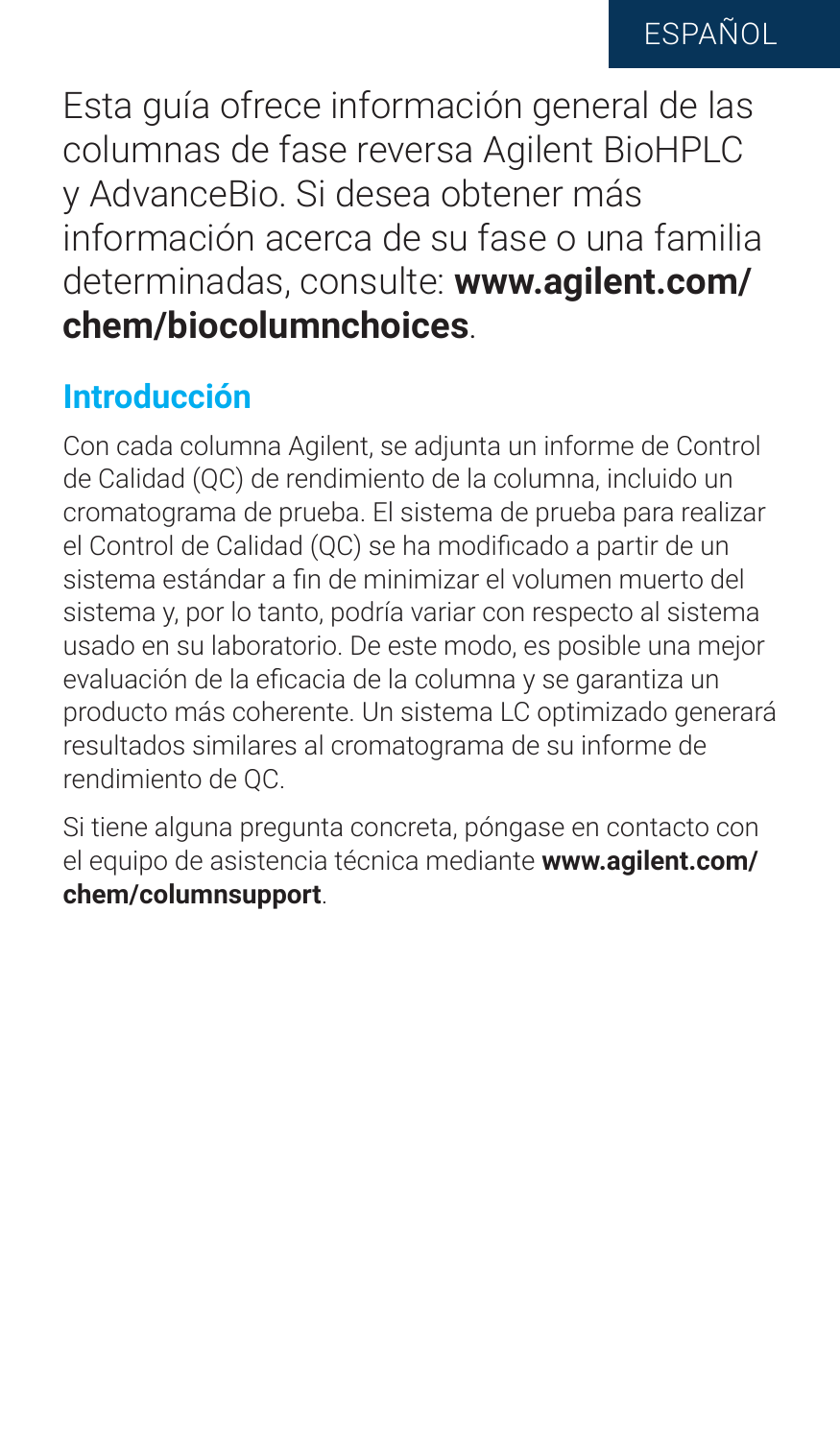# **Uso de la columna**

### **Instalación**

- La dirección del flujo está marcada en la columna.
- Las columnas de 1.8 µm (ZORBAX RRHD) solamente pueden funcionar en la dirección del flujo marcada en la columna.
- Agilent recomienda el uso de conexiones de policetona (ref. 5042-8957) en el caso de las columnas de hasta 600 bar y de conexiones extraíbles de 1200 bar (ref. 5067‑4733) en el caso de las columnas que funcionarán a presiones UHPLC.



Conexión de policetona, ref. 5042-8957



Conexión extraíble Agilent de 1200 bar, ref. 5067-4733

# **Acondicionamiento de la columna**

Todas las columnas se prueban antes de su envío. Por lo tanto, para el primer uso, se debe reemplazar el disolvente de transporte con el eluyente, para lo que es necesario tener en cuenta que todos los componentes son miscibles y solubles. Si se usan aditivos de fase móvil, como soluciones tampón o reactivos de par iónico, se aconseja efectuar un lavado intermedio con una fase móvil de la composición correcta, pero sin dichas adiciones. Un lavado con entre 10 y 20 volúmenes de columna debería servir para realizar la transición hacia la fase móvil. Conviene asegurarse de que la columna se ha equilibrado de forma adecuada antes de su uso. De esta manera, se garantiza la reproducibilidad y se ayuda a prevenir la deriva del tiempo de retención.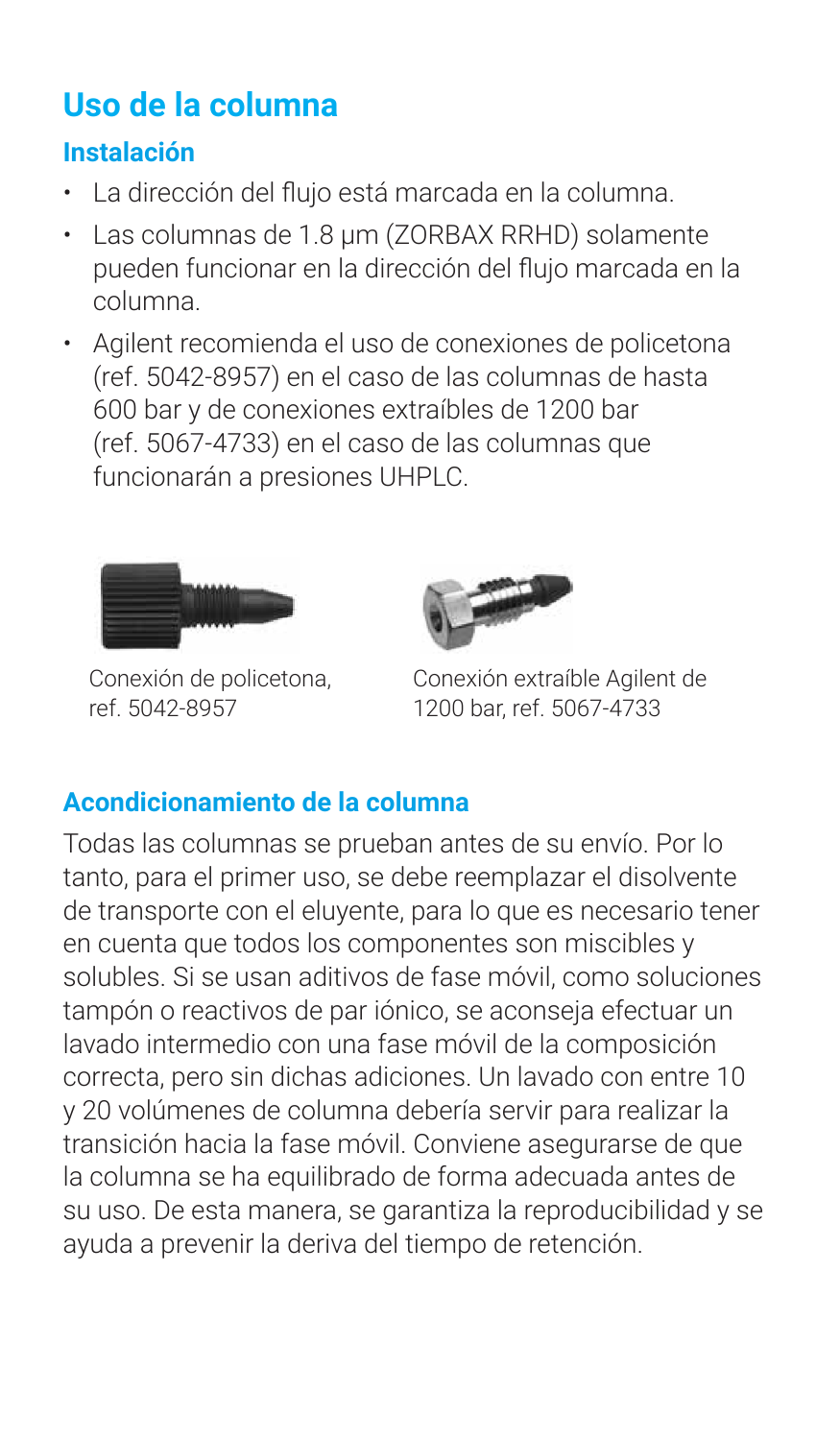### **Consideraciones importantes sobre la seguridad**

- Todos los puntos de conexión de los sistemas de cromatografía líquida son posibles fuentes de fugas. Los usuarios deben tener en cuenta la toxicidad o inflamabilidad de las fases móviles.
- Debido al pequeño tamaño de las partículas, los envases de las columnas secas son inhalables. Agilent recomienda no extraer los terminales de conexión de las columnas ni exponer su interior. Solamente el personal preparado puede abrir las columnas, lo que debe efectuarse en una zona con buena ventilación.
- Aténgase a los límites de presión operativos anotados para cada columna (consulte la Tabla 1). Si se exceden estos límites, el rendimiento cromatográfico y la vida útil de la columna se verán afectados, lo que podría ser inseguro.

## **Otros consejos operativos**

- Aunque, por lo general, no resulta dañino para la columna, se debe evitar el flujo inverso, excepto si se intenta eliminar las partículas de una frita obstruida (consulte la sección "cuidado de la columna").
- Se recomienda iniciar la velocidad de flujo a una velocidad reducida para, a continuación, ir aumentándola progresivamente hasta alcanzar la velocidad de flujo operativa deseada.
- Utilice siempre reactivos de gran pureza y disolventes de calidad cromatográfica para preparar las fases móviles. Antes de su uso, desgasifique y filtre todas las fases móviles.
- Si se desmonta una columna, se degradará su rendimiento.
- Es posible usar un filtro en línea o una precolumna para proteger la columna y aumentar su vida útil.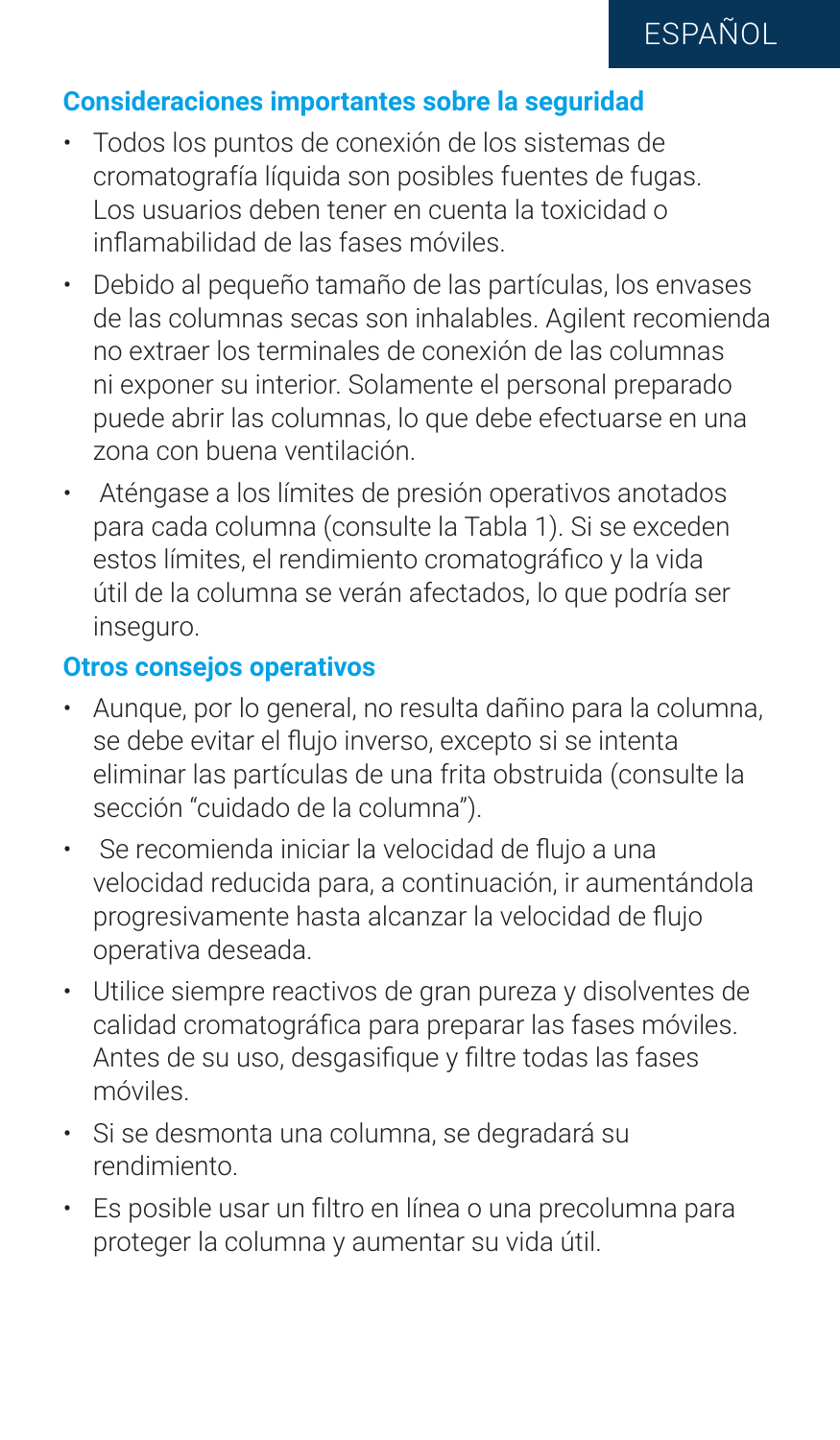- Si se usa la columna fuera de los rangos de pH recomendados para la fase de la columna (consulte la Tabla 2), se reducirá su vida útil.
- Cuando las columnas no se utilicen, no se deben mantener a una temperatura elevada ni con un pH elevado (consulte la Tabla 2).
- Las nuevas columnas pueden incluir una mezcla de disolventes orgánicos y agua, lo que puede contener sales de la solución tampón. Consulte la Tabla 3 para obtener más información acerca de los disolventes de transporte. Inicialmente, se deben tomar precauciones para que ninguna fase móvil pase a través de la columna, lo que podría original la formación de un precipitado que no sea completamente miscible.
- Las columnas Agilent BioHPLC y AdvanceBio son compatibles con todos los eluyentes habituales usados para el análisis de biomoléculas.

| Columna                        | Tamaño de partícula              | Límite de<br>presión |
|--------------------------------|----------------------------------|----------------------|
| AdvanceBio Peptide Mapping     | 2.7 µm                           | 600 bar              |
| AdvanceBio Peptide Plus        |                                  |                      |
| AdvanceBio Oligonucleotide     |                                  |                      |
| AdvanceBio Amino Acid Analysis |                                  |                      |
| AdvanceBio RP-mAb              | $3.5 \,\mathrm{\upmu m}$         |                      |
| ZORBAX 300SB                   | 3.5 µm, 5 µm, 7 µm               | $400$ bar            |
| Poroshell 300                  | $5 \mu m$                        |                      |
| <b>70RBAX RRHD</b>             | $1.8 \mu m$                      | 1200 bar             |
| PI RP-S                        | 3 µm                             | 275 bar              |
|                                | 5 µm, 8 µm, 10 µm                | 207 bar              |
|                                | $10 - 15$ µm,<br>15-20 µm, 30 µm | 103 bar              |

Tabla 1. Parámetros operativos máximos: columnas de hasta 4,6 mm.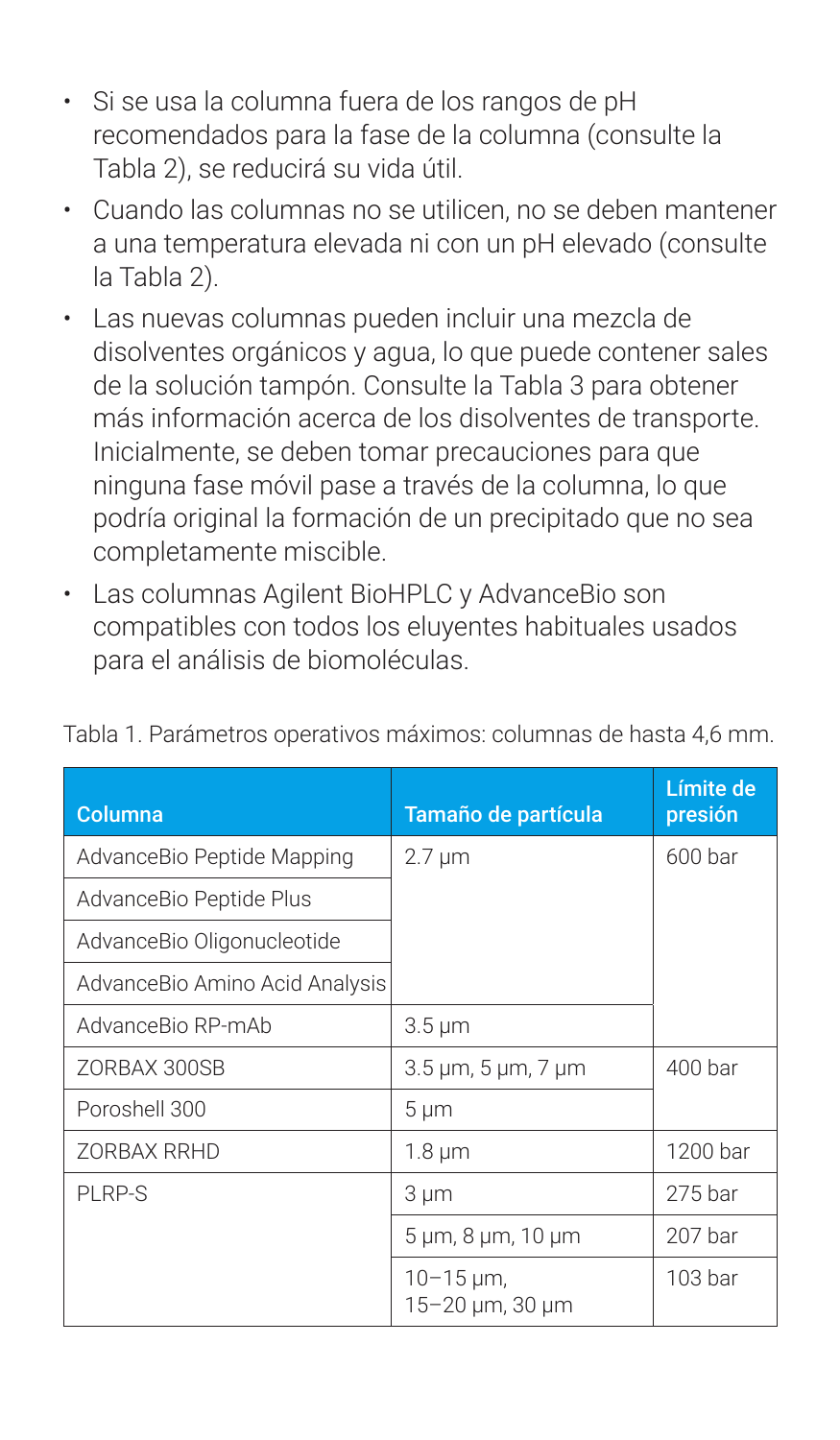Tabla 2. Parámetros operativos de las columnas: pH y temperatura.

| Columna                           | Rango de pH<br>recomendado | Temperatura operativa<br>máxima                                         |
|-----------------------------------|----------------------------|-------------------------------------------------------------------------|
| AdvanceBio Peptide<br>Mapping     | $2.0 - 8.0$                | 60 °C                                                                   |
| AdvanceBio Peptide Plus           |                            |                                                                         |
| ZORBAX RRHD                       | $1.0 - 8.0$                | 80 °C                                                                   |
| ZORBAX 300SB-C8, C3, CN           |                            |                                                                         |
| ZORBAX 300SB-C18                  | $1.0 - 8.0$                | 90 °C                                                                   |
| AdvanceBio RP-mAb                 |                            |                                                                         |
| Poroshell 300                     |                            |                                                                         |
| Poroshell 300 Extend-C18          | $2.0 - 11.0$               | 60 °C por debajo de un<br>pH de 8,<br>40 °C por encima de un<br>pH de 8 |
| AdvanceBio Oligonucleotide        | $3.0 - 11.0$               | 65 °C                                                                   |
| AdvanceBio Amino Acid<br>Analysis |                            |                                                                         |
| PI RP-S                           | $1.0 - 14.0$               | 200 °C                                                                  |

Nota: odos los envases basados en sílice son algo solubles con fases móviles acuosas de pH > 6. Si se usan columnas basadas en sílice con un pH > 6, se obtiene la mejor vida útil de las columnas a temperaturas inferiores (40 °C máx.) y con concentraciones bajas de las soluciones tampón, es decir, entre 0.01 y 0.02 M.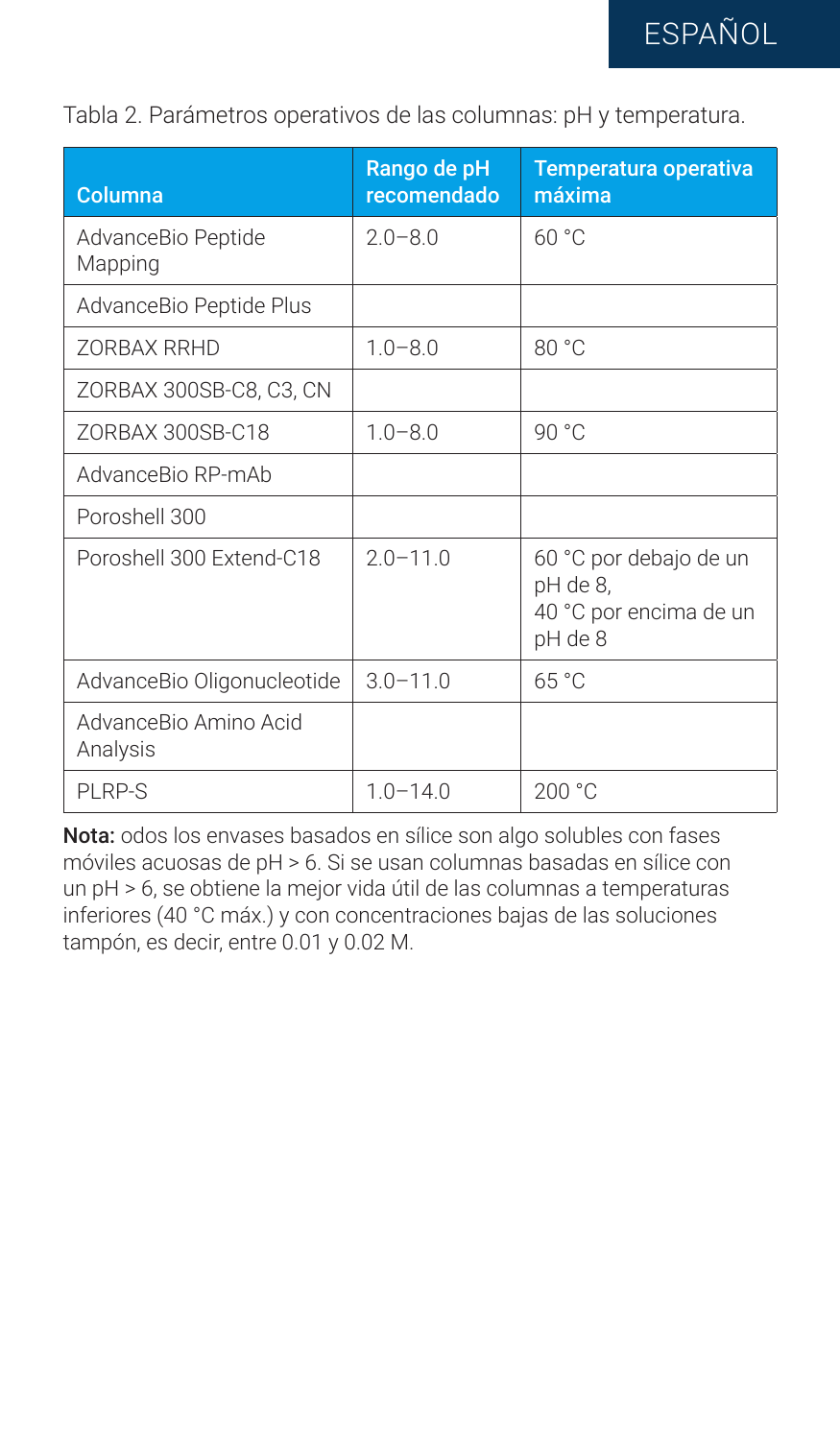Tabla 3. Disolventes de transporte.

| Columna                                  | Disolvente de<br>transporte      | Compatibilidad                                                                                                                                                                                                                      |  |
|------------------------------------------|----------------------------------|-------------------------------------------------------------------------------------------------------------------------------------------------------------------------------------------------------------------------------------|--|
| AdvanceBio Peptide<br>Mapping            | Mezcla de acetonitrilo<br>y agua | Agua y todos los<br>disolventes orgánicos<br>habituales                                                                                                                                                                             |  |
| AdvanceBio Peptide<br>Plus               |                                  |                                                                                                                                                                                                                                     |  |
| ZORBAX RRHD                              |                                  |                                                                                                                                                                                                                                     |  |
| ZORBAX 300SB                             |                                  |                                                                                                                                                                                                                                     |  |
| AdvanceBio RP-mAb                        | Mezcla de acetonitrilo<br>y agua | Agua y todos<br>los disolventes                                                                                                                                                                                                     |  |
| Poroshell 300 y<br>300 Extend            | Mezcla de metanol y<br>agua      | orgánicos, incluidos<br>N,N-dimetilformamida y<br>dimetilsulfóxido                                                                                                                                                                  |  |
| AdvanceBio<br>Oligonucleotide            | Mezcla de acetonitrilo<br>y agua | Agua y todos los<br>disolventes orgánicos<br>comunes. Modificadores<br>como el HFIP y el TEAA                                                                                                                                       |  |
| AdvanceBio Amino<br><b>Acid Analysis</b> |                                  |                                                                                                                                                                                                                                     |  |
| PI RP-S                                  | Acetonitrilo y agua (7:1)        | Disolventes orgánicos<br>acuosos, incluidos<br>N,N-dimetilformamida<br>y dimetilsulfóxido<br>No se recomiendan<br>disolventes<br>completamente<br>acuosos, ya que se<br>reduciría el rendimiento<br>y la vida útil de la<br>columna |  |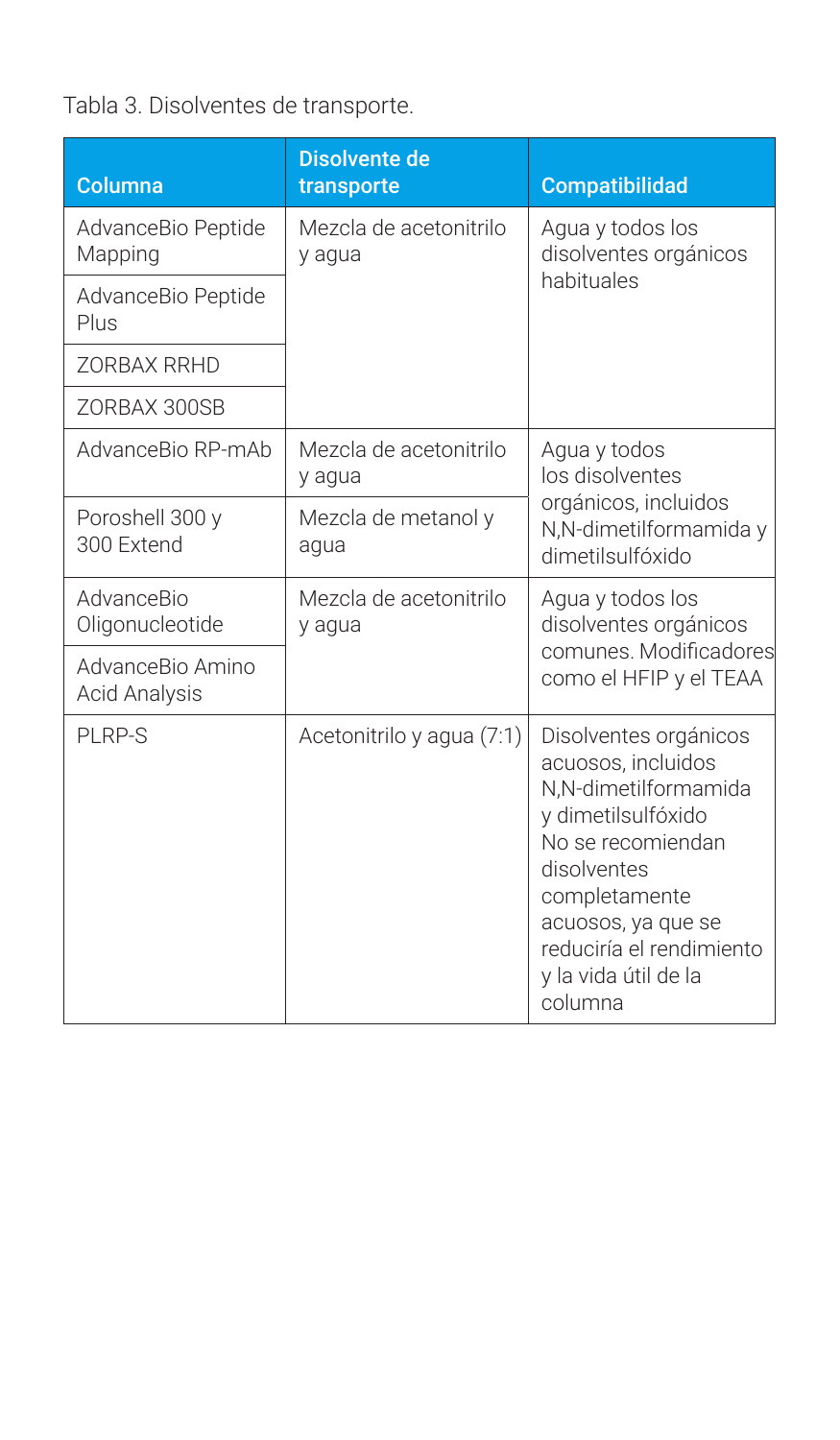#### **Selección de la fase móvil y temperaturas operativas**

La fase estacionaria ligada es de naturaleza apolar y su mejor rendimiento se consigue con fases móviles polares como, por ejemplo, mezclas de metanol y agua o acetonitrilo y agua. El aumento de la cantidad de componente orgánico reduce el tiempo de retención de la muestra.

Si se utiliza la temperatura máxima durante periodos prolongados, se reducirá la vida útil de la columna.

El uso de eluyentes completamente acuosos con columnas PLRP-S reducirá significativamente la vida útil de la columna y es posible que se produzca un rápido deterioro de la anchura de pico y de la simetría.

### **Gradientes iniciales recomendados**

Las separaciones de moléculas biológicas usan, por lo general, condiciones de gradiente, es decir, se aumenta la cantidad de componente orgánico para alcanzar la elución en la columna. La forma más habitual de realizar las separaciones de péptidos, polipéptidos y proteínas es mediante eluyentes ácidos con ácido trifluoroacético (TFA) o ácido fórmico (FA), que se emplean como modificadores para controlar el pH o como aditivos de par iónico a fin de conseguir la retención y la selectividad deseadas. Los compuestos orgánicos, como el acetonitrilo, el metanol y el etanol, se utilizan para conseguir la elución. De entre estos compuestos, el acetonitrilo es el más usado.

Para obtener más información sobre las separaciones de péptidos, consulte el capítulo 11, páginas 497–508, de Introduction to Modern Liquid Chromotography (segunda edición), por L. R. Snyder y J. J. Kirkland (John Wiley y Sons, 1979).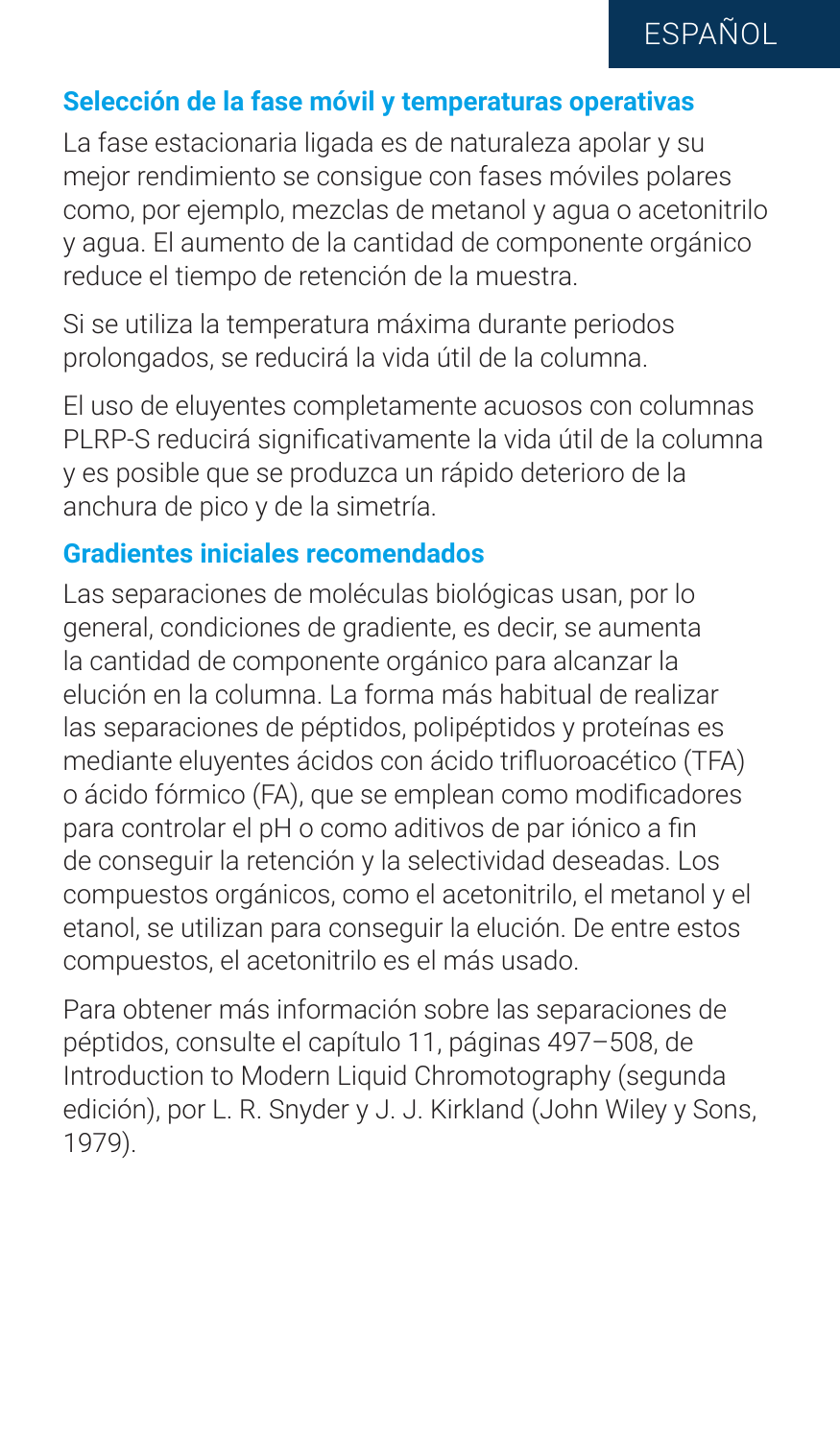# **Cuidado de la columna**

Las columnas con un tamaño de partícula de 1.8 µm cuentan con una frita de entrada de 0.5 µm. Las partículas bloquearán las fritas de entrada de la columna, por lo que se deben extraer antes de analizar la muestra. En caso de que esto no sea posible, se debe usar un filtro en línea o una precolumna para proteger la columna analítica e incrementar su vida útil. La columna de mapa de péptidos AdvanceBio incluye una frita de entrada de 2 µm. Las muestras que contengan materia bioparticulada mayor de 2 µm obstruirán la frita de entrada. Es recomendable el uso de precolumnas con estas muestras. Asimismo, se recomienda que se filtren las muestras antes de inyectarlas sobre cualquier columna y que todos los eluyentes estén recién preparados y se filtren antes de usarlos.

Consulte **www.agilent.com/chem/guards** para obtener más información acerca de las precolumnas.

### **Limpieza de la columna y prolongación de su vida útil**

En el caso de las columnas que permitan retroflujo (partículas > 1.8 µm), efectúe la limpieza en la dirección inversa. Empiece con un disolvente más potente (menos polar).

- 1. Desconecte la columna del detector y vierta los disolventes de lavado dentro de un vaso de precipitados.
- 2. Empiece con la fase móvil sin sales de la solución tampón (agua o compuestos orgánicos). Haga pasar entre 10 y 20 volúmenes de columna.
- 3. A continuación, use componentes orgánicos al 100 % (metanol o acetonitrilo).
- 4. Compruebe si la presión vuelve a ser normal; si no es así:
- 5. Descarte la columna o tenga en cuenta condiciones más fuertes, por ejemplo, acetonitrilo al 75%:isopropanol al 25%.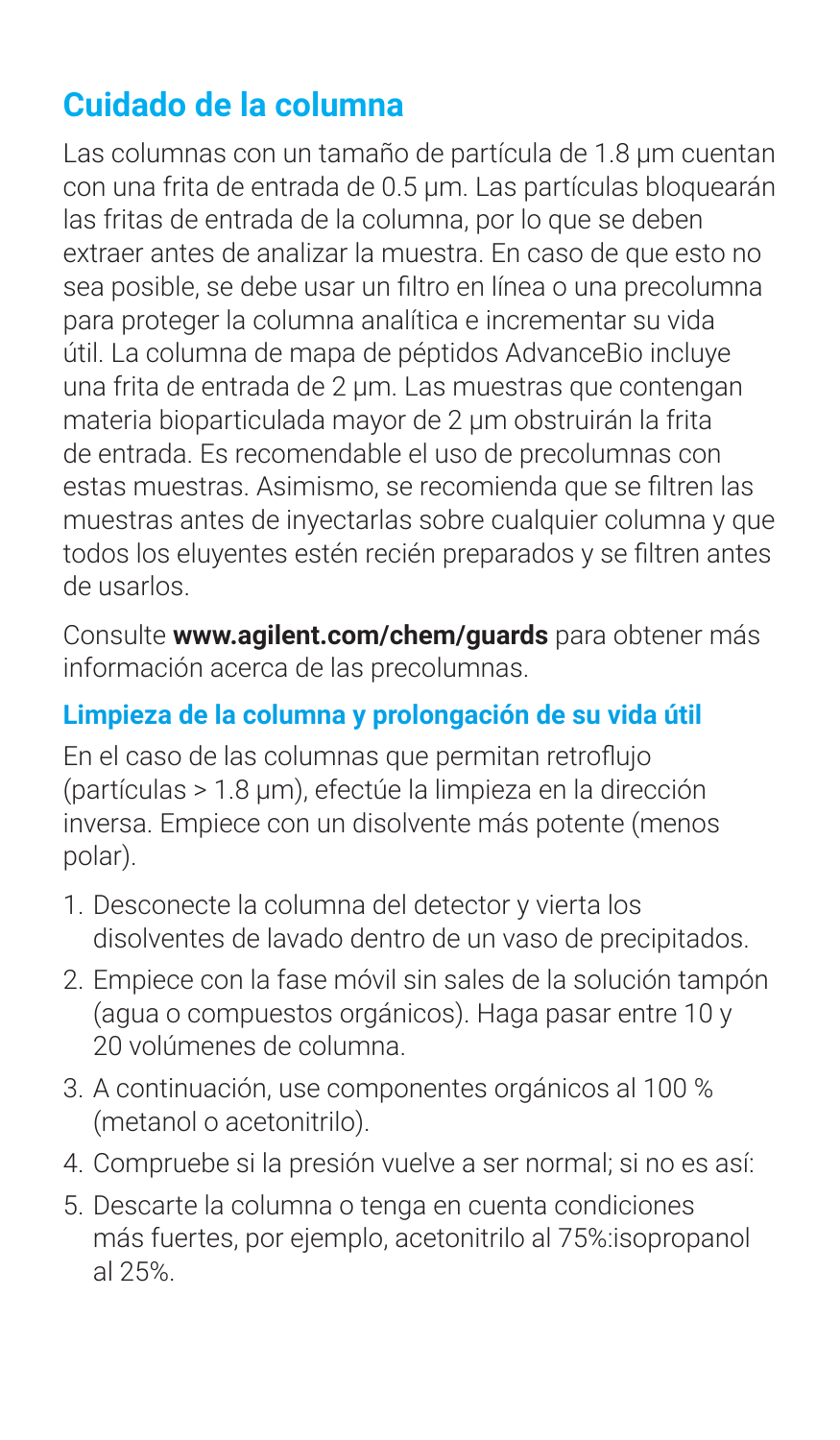6. Aumente a isopropanol al 100%, cloruro de metileno al 100% o hexano al 100% (si utiliza cloruro de metileno o hexano, deberá lavar la columna con isopropanol antes de usarla y antes de volver a la fase móvil dado que no es miscible con componentes acuosos).

Con las columnas PLRP-S, se pueden utilizar ciclos de limpieza agresivos con 1 M de NaOH al 80% o 1 M de HCI con componentes orgánicos al 20%.

No utilice el retroflujo en el caso de las columnas con partículas de 1.8 µm; puede intentar el procedimiento de limpieza detallado con anterioridad si mantiene la dirección del flujo.

#### **Recomendaciones para el almacenamiento**

Por lo general, las columnas se pueden almacenar con seguridad durante periodos breves en la mayoría de las fases móviles. El almacenamiento a largo plazo de las columnas de fase ligada y basadas en sílice se debe efectuar en un disolvente orgánico puro. Si la columna se ha utilizado con anterioridad con una fase móvil que incluye una solución tampón, se debe extraer en primer lugar dicha solución tampón mediante el purgado de la columna. Para ello, deben emplearse entre 20 y 30 volúmenes de columna de una mezcla 50:50 de metanol o acetonitrilo y agua, seguidos de entre 20 y 30 volúmenes de columna del disolvente puro. Antes de su almacenamiento, los terminales de conexión se deben tapar firmemente con tapones terminales para evitar que el empaquetado se reseque.

Para proteger el equipo, conviene eliminar las sales del instrumento y de la columna mediante el purgado de la columna con la misma fase móvil sin la solución tampón (por ejemplo, con 60:40 ACN/H2O para eliminar una fase móvil con una solución tampón de 0.02 M de fosfato/60:40 ACN). El nuevo equilibrio con la fase móvil original es rápido si se utiliza este enfoque y se elimina cualquier posibilidad de corrosión debida a las sales.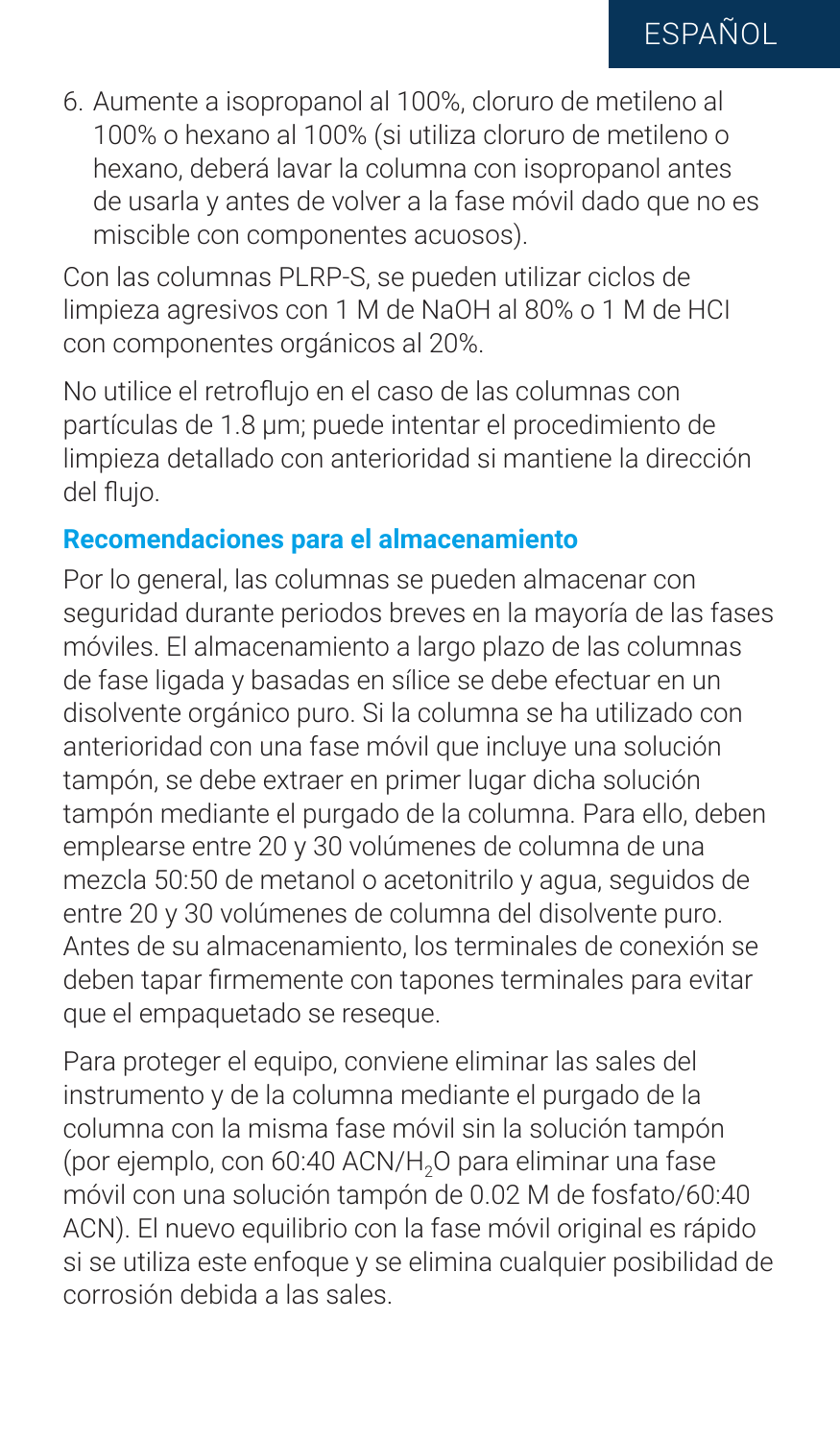# **Consejos para obtener los mejores resultados cromatográficos**

- Optimice el instrumento mediante la reducción de la longitud de los tubos entre los componentes; de esta forma, se disminuye el volumen de columna adicional y el ensanchamiento de banda. Con las columnas LC rápidas o de alta eficacia, utilice tubos rojos con un diámetro interno de 0.12 mm. Para obtener información acerca de las opciones de capilares, visite **www.agilent.com/chem/ lccapillaries**.
- Asegúrese de optimizar la velocidad de adquisición de datos para la columna. Utilice una velocidad de adquisición mayor para las columnas LC rápidas (ZORBAX RRHD).
- Utilice el filtrado de muestras u otros procesos de preparación de muestras que sean apropiados para su muestra. Para obtener más información, visite **www.agilent.com/chem/sampleprep**.
- Utilice lámparas certificadas con sus instrumentos LC para conseguir un mejor rendimiento.

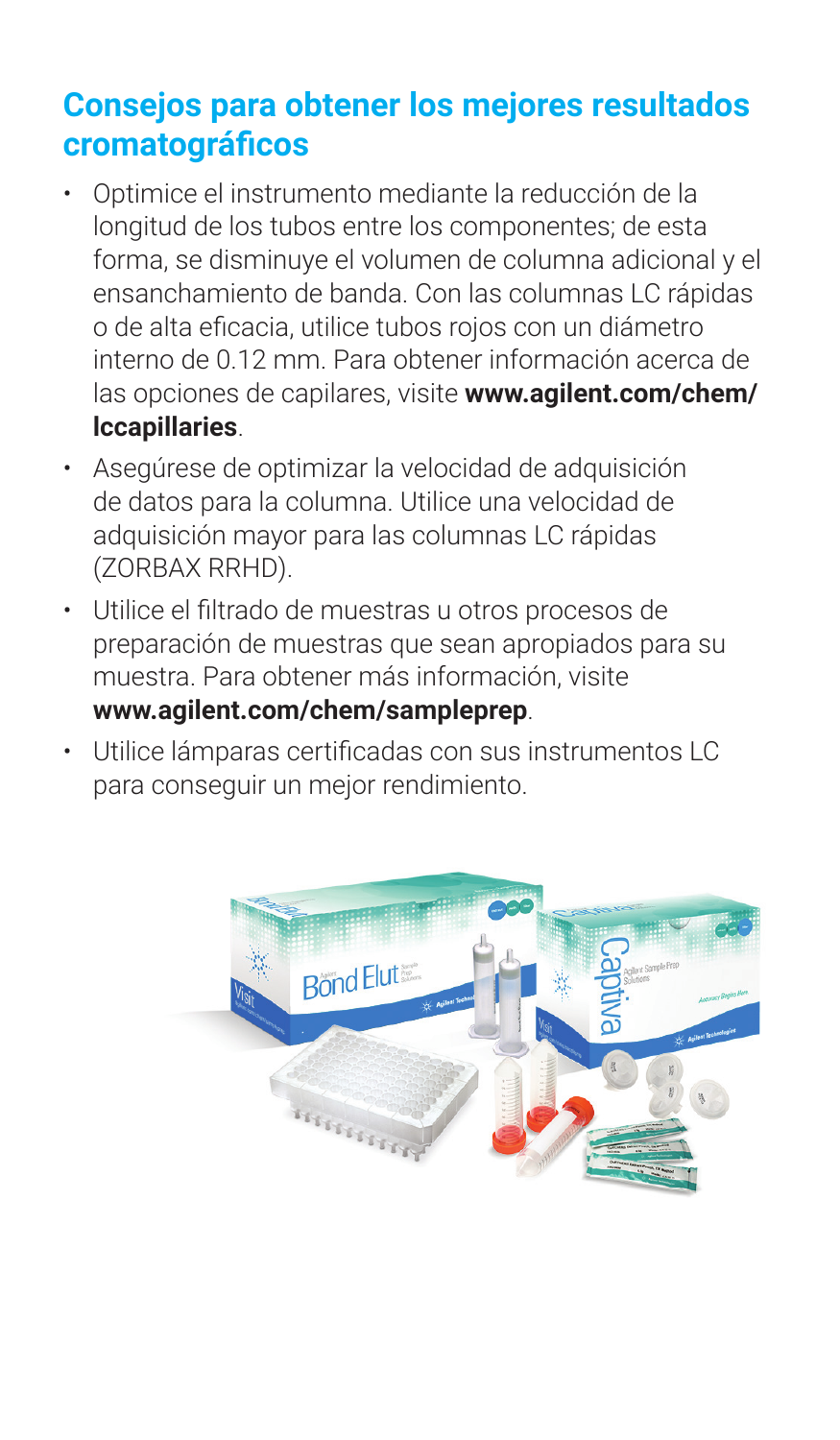この冊子では、Agilent BioHPLC および AdvanceBio 逆 相カラムに関する一般的な情 報をご提供します。お 手元の相または製品フ ァミリーに関するさらに詳 しい情報について は、以下にアクセスください。 **[www.agilent.](http://www.agilent.com/chem/biocolumnchoices) [com/chem/](http://www.agilent.com/chem/biocolumnchoices)biocolumnchoices**。

# **始めましょう**

QC カラムパフォーマンスレポートは、テストクロマトグラムとと もに、すべての Agilent カラムに同梱しています。QC 試験用の システムは標準システムを改良してシステムのデッドボリューム を最小限に抑えてあります。したがってお客様のシステムとは仕 様が異なることがあります。このシステムにより、カラム効率を さらに適切に評価し、より一貫した結果を得ることができます。 また、最適化された LC システムを使用して、QC カラムパフォー マンスレポートのクロマトグラムと同様の結果を生成すること ができます。

詳細は、テクニカルサポートチームにお尋ねくだ さい。 **[www.agilent.com/chem/](http://www.agilent.com/chem/columnsupport)columnsupport**。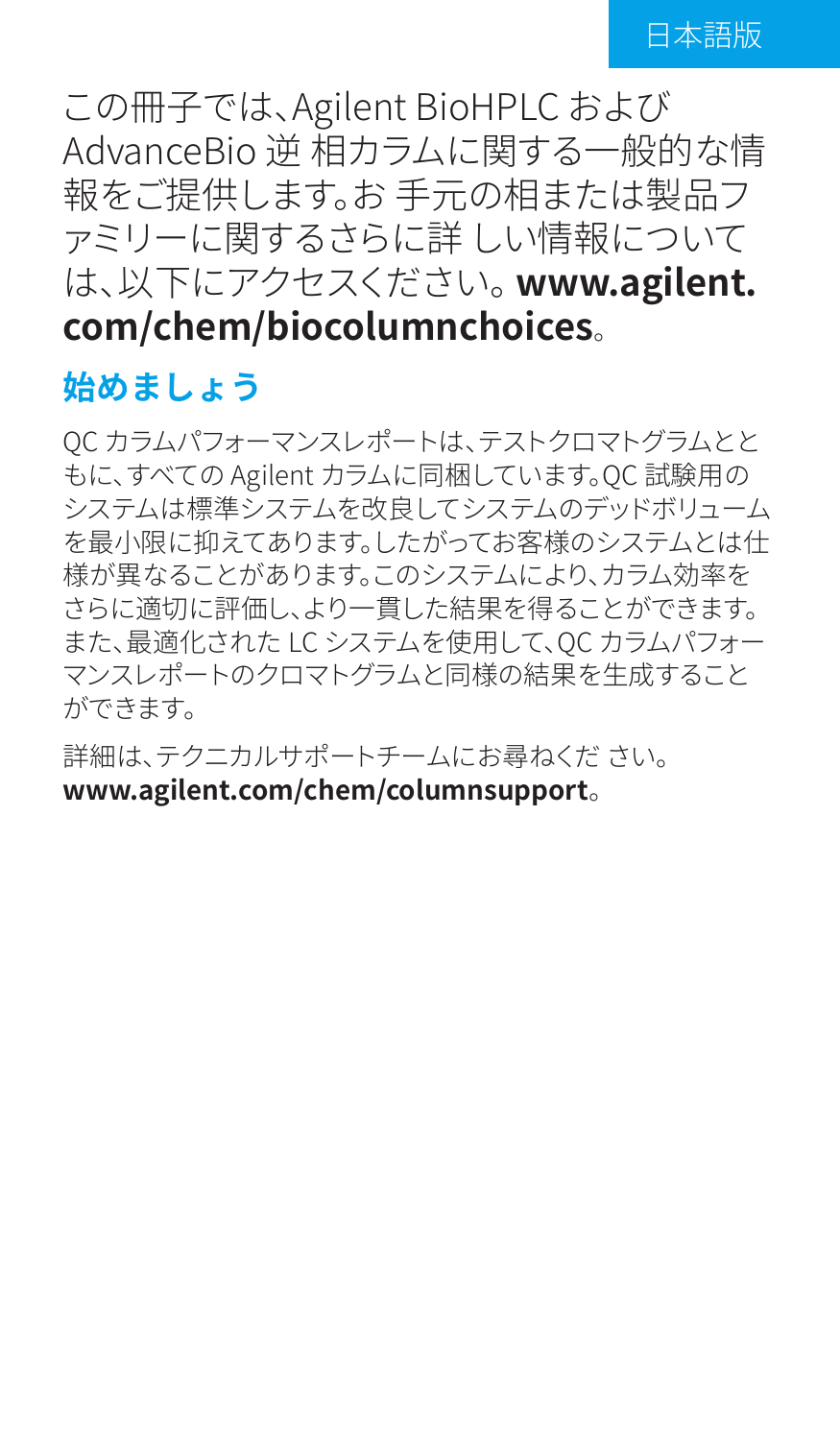# **カラムの使用方法**

# **取り付け**

- 流れ方向はカラムに表示されています。
- 1.8 µm カラム (ZORBAX RRHD) は、カラムに表示している流 れ方向でのみ使用できます。
- 耐圧 600 bar までのカラムではポリケトン製フィッティング (p/n 5042-8957) を、UHPLC レベルの圧力のカラムには、 1200 bar 耐圧フィッティング (p/n 5067-4733) をおすすめし ます。



ポリケトン製フィッティン グ、p/n 5042-8957



Agilent 1200 bar 耐圧フィッティン グ、p/n 5067-4733

# **カラムのコンディショニング**

カラムはすべて出荷前に検査を行っています。したがって、初め て使用する際に出荷時の溶媒を移動相と入れ替えなければな りません。その際、すべての成分が相互に混ざり合い、溶け合う ようにしてください。移動相に添加剤 (緩衝液、イオンペア試薬 など) を使用している場合は、ときどき添加剤を含まない組成の 移動相でフラッシングすることをおすすめします。お使いの移動 相への移行には、カラムの体積の 10〜20 倍でフラッシングする とよいでしょう。使用前に、カラムが平衡状態になっていることを 確認してください。そうすることで再現性を確保し、リテンション タイムのドリフトを防ぐことができます。

## **重要な安全上の注意点**

• 液体クロマトグラフィシステムでは、接続部がリークの原因 になる可能性があります。使用する移動相の毒性や可燃性に 注意しなければなりません。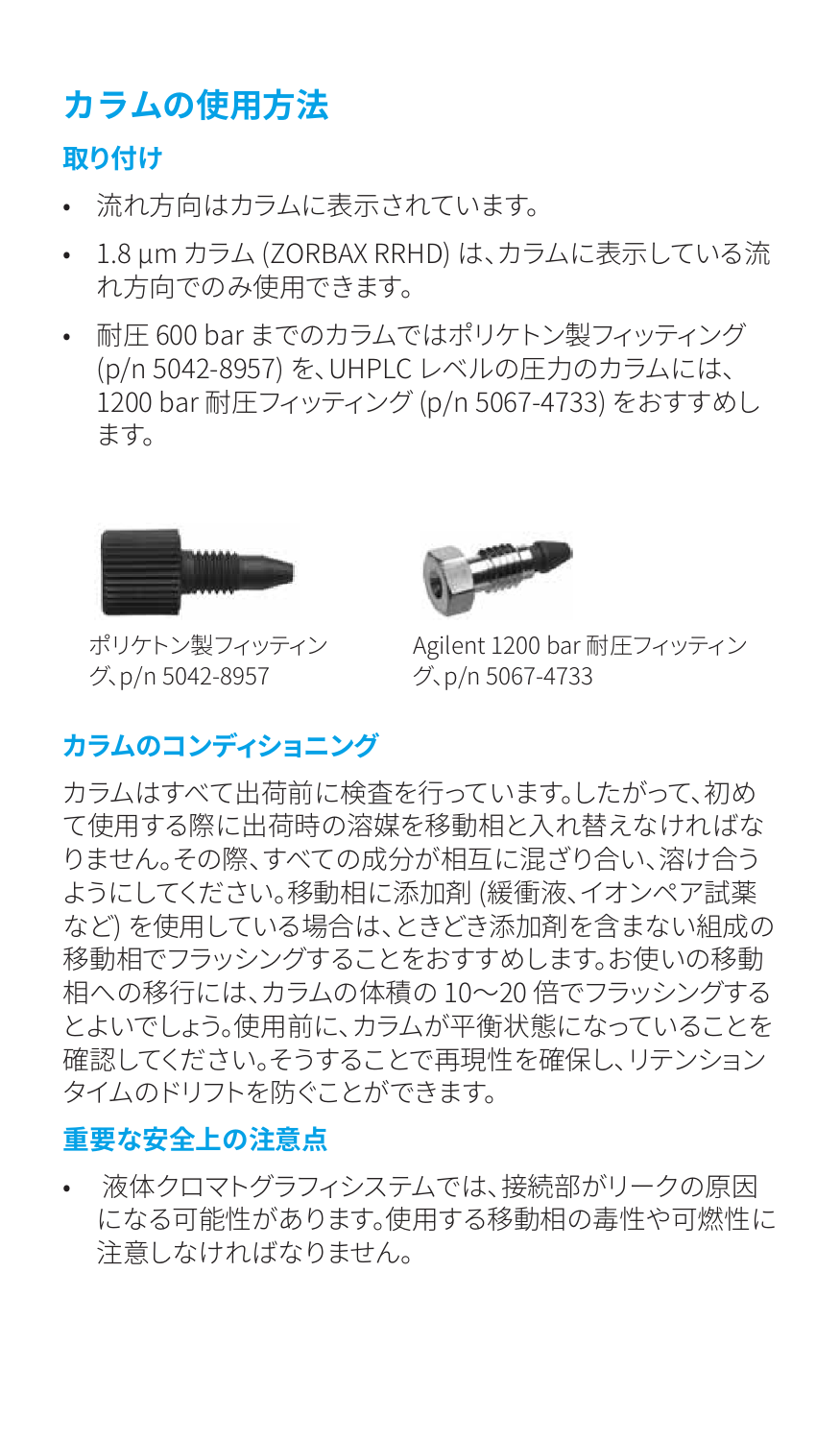- カラムの充填剤は粒子径が小さいので、乾燥すると吸入する 恐れがあります。カラムのエンドフィッティングを取り外した り、充填剤を露出させたりすることはおすすめしません。カラ ムは、経験のある人が換気の良いところで開放してください。
- 各カラムの使用圧力限界を遵守してください (表 1 参照) 記 載の限界値を超えるとクロマトグラフィ性能が低下したり、カ ラムの寿命が短くなったり、あるいは安全が確保できなくなっ たりします。

### **操作のヒント**

- フリットの詰まりを取り除く場合を除き、逆向きに使用するの は避けてください (「カラムのお手入れ」を参照)。
- 低めの流量で使用し始めて、次第に使用流量まで増やすこ とをおすすめします。
- 必ず高純度試薬およびクロマトグラフィーグレード溶媒を使 用して移動相を調製します。使用前に移動相はすべて脱気し てろ過します。
- カラムを分解すると性能が低下します。
- インラインフィルタやガードカラムを使用してカラムを保護 し、寿命を延ばすことができます。
- カラムは、pH の推奨範囲を超えて使用すると (表 2 参照)、カ ラムの寿命が短くなります。
- カラムを使用しないときは、高 pH 下または高温下で保管し ないでください (表 2 参照)。
- 新品のカラムには、緩衝塩を含む可能性のある有機溶媒と 水の混合液が含まれていることがあります。出荷時の溶媒に ついては、表 3 を参照してください。初めに、カラムに移動相 を通さないように注意します。沈殿が生成したり、十分混和さ れない恐れがあります。
- Agilent BioHPLC カラムと AdvanceBio カラムでは、生体分 子の分析に用いられる一般的な移動相を用いることができ ます。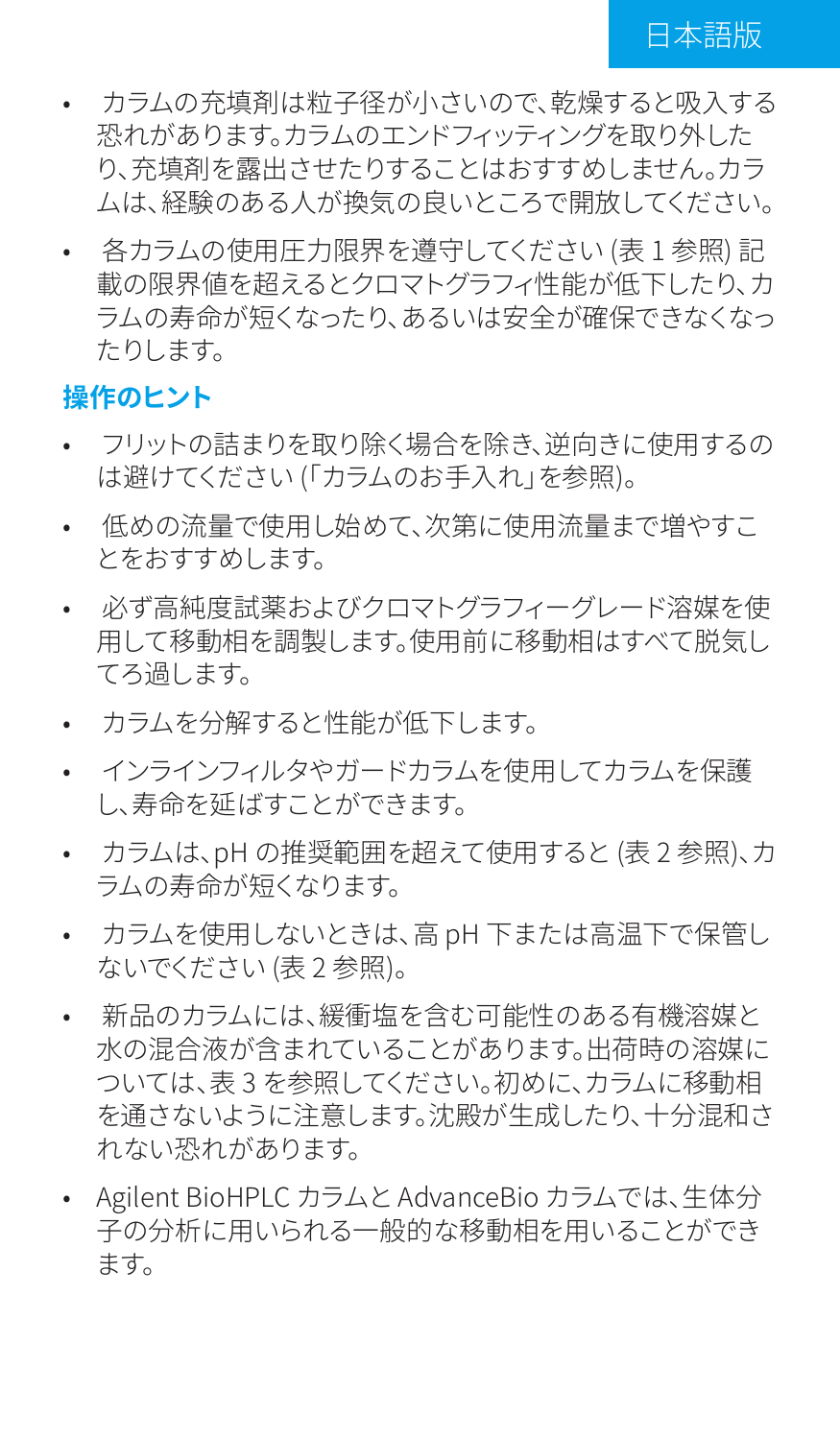表 1. 動作パラメータ上限 − 4.6 mm までのカラム 。

| カラム                            | 粒子径                              | 圧力限界      |
|--------------------------------|----------------------------------|-----------|
| AdvanceBio Peptide Mapping     | $2.7 \mu m$                      | 600 bar   |
| AdvanceBio Peptide Plus        |                                  |           |
| AdvanceBio Oligonucleotide     |                                  |           |
| AdvanceBio Amino Acid Analysis |                                  |           |
| AdvanceBio RP-mAb              | $3.5 \,\mathrm{\upmu m}$         |           |
| ZORBAX 300SB                   | 3.5 µm, 5 µm, 7 µm               | $400$ bar |
| Poroshell 300                  | $5 \mu m$                        |           |
| <b>70RBAX RRHD</b>             | $1.8 \mu m$                      | 1200 bar  |
| PI RP-S                        | $3 \mu m$                        | 275 bar   |
|                                | 5 µm, 8 µm, 10 µm                | 207 bar   |
|                                | $10 - 15$ µm,<br>15-20 µm, 30 µm | 103 bar   |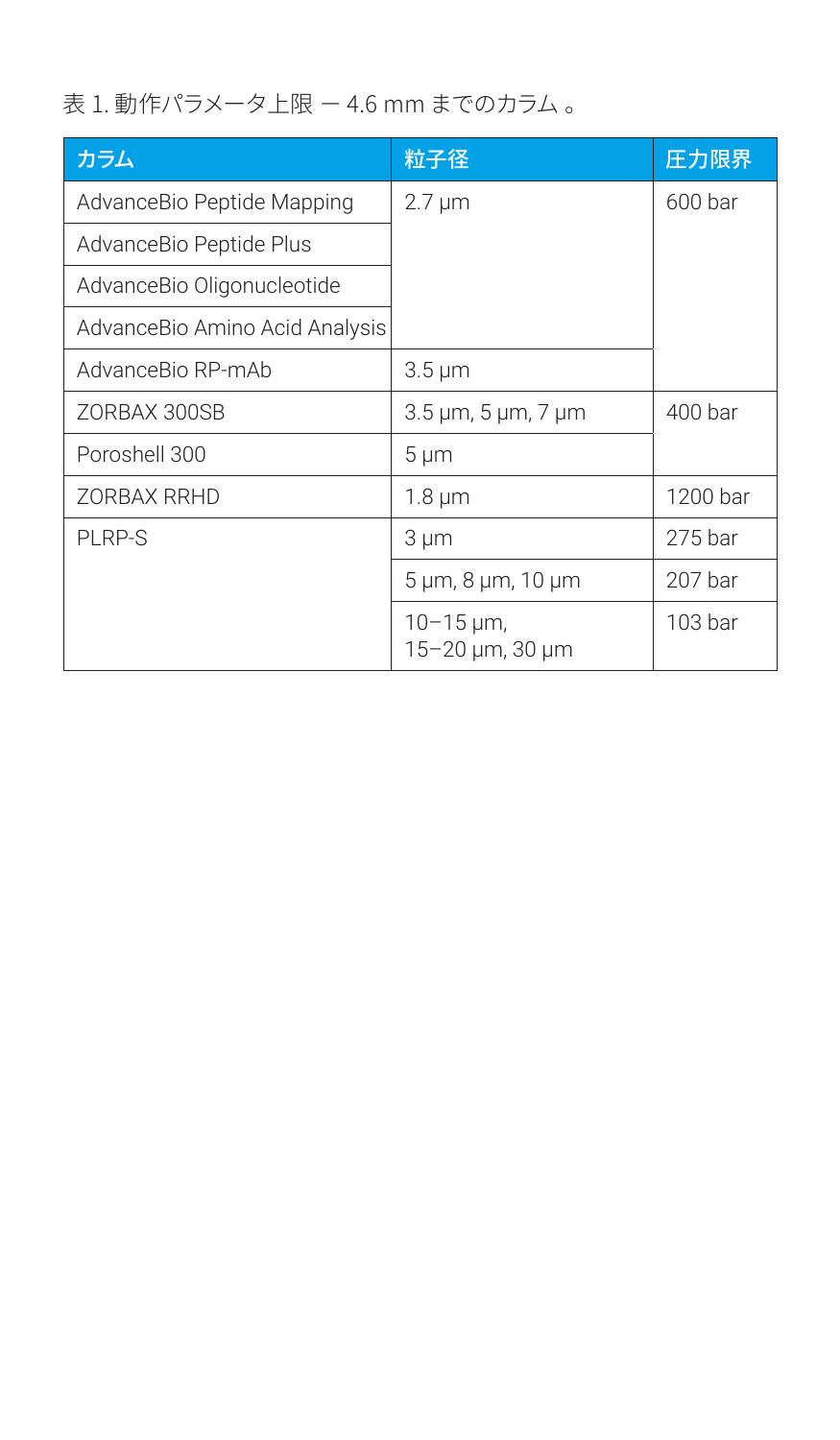表 2. カラム操作パラメータ − pH および温度 。

| カラム                               | 出荷時の溶媒       | 適合性                         |
|-----------------------------------|--------------|-----------------------------|
| AdvanceBio Peptide<br>Mapping     | $2.0 - 8.0$  | 60 °C                       |
| AdvanceBio Peptide Plus           |              |                             |
| <b>70RBAX RRHD</b>                | $1.0 - 8.0$  | 80°C                        |
| ZORBAX 300SB-C8, C3, CN           |              |                             |
| ZORBAX 300SB-C18                  | $1.0 - 8.0$  | 90 °C                       |
| AdvanceBio RP-mAb                 |              |                             |
| Poroshell 300                     |              |                             |
| Poroshell 300 Extend-C18          | $2.0 - 11.0$ | pH8未満60 °C<br>pH 8 以上 40 °C |
| AdvanceBio Oligonucleotide        | $3.0 - 11.0$ | 65°C                        |
| AdvanceBio Amino Acid<br>Analysis |              |                             |
| PI RP-S                           | $1.0 - 14.0$ | 200 °C                      |

注: シリカベースの充填剤はすべて、pH >6 の水系移動相にある程度溶解しま す。シリカベースのカラムを pH >6 で使用する場合、カラムの寿命を最大限に 伸ばすには、低温 (40 ºC 以下) で、0.01〜0.02 M の範囲の低濃度緩衝液を使 用してください。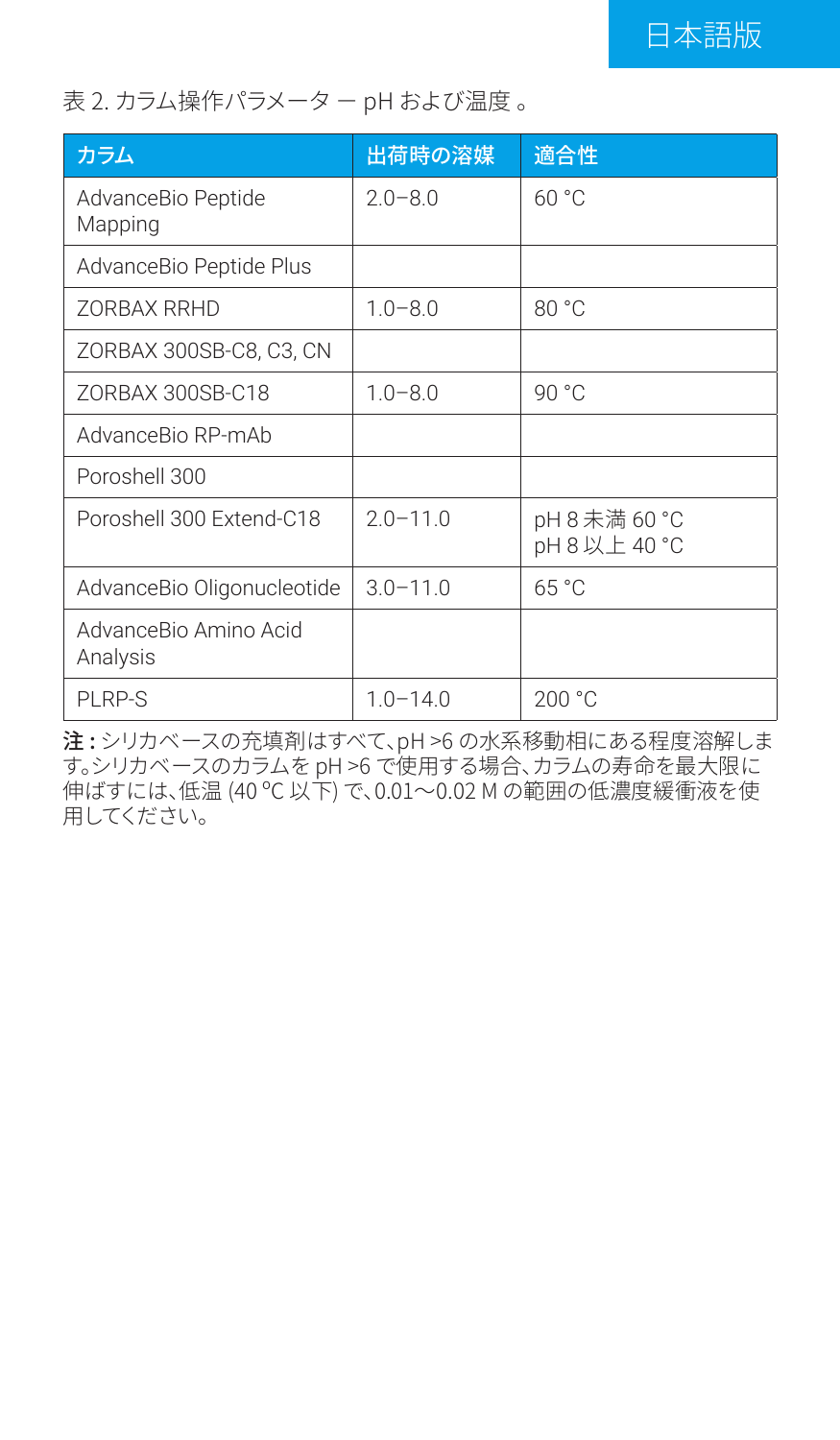## 表 3. 出荷時の溶媒 。

| カラム                                      | 出荷時の溶媒           | 適合性                                                                                                                     |  |
|------------------------------------------|------------------|-------------------------------------------------------------------------------------------------------------------------|--|
| AdvanceBio Peptide<br>Mapping            | アセトニトリル/水混<br>合物 | 水および一般的な有機溶<br>媒すべて                                                                                                     |  |
| AdvanceBio Peptide<br>Plus               |                  |                                                                                                                         |  |
| <b>70RBAX RRHD</b>                       |                  |                                                                                                                         |  |
| 70RBAX 300SB                             |                  |                                                                                                                         |  |
| AdvanceBio RP-mAb                        | アセトニトリル/水混<br>合物 | 水および N,N-ジメチルホ<br>ルムアミド、ジメチルスル                                                                                          |  |
| Poroshell 300 および<br>300 Extend          | メタノール/水混合物       | ホキシド などを含むすべ<br>ての有機溶媒                                                                                                  |  |
| AdvanceBio<br>Oligonucleotide            | アセトニトリル/水混<br>合物 | 水または一般的な有機<br>溶媒。添加剤にはHFIP(                                                                                             |  |
| AdvanceBio Amino<br><b>Acid Analysis</b> |                  | ヘキサフルオロイソプロ<br>ピルアルコール) とTEAA<br>トリエチルアミン酢酸)が<br>含まれます。                                                                 |  |
| PI RP-S                                  | 7:1 アセトニトリル/水    | N.N-ジメチルホルムア<br>ΞK.<br>ジメチルスルホキシドな<br>どを 含むすべての水溶<br>性有機溶媒。カラムの性<br>能が低下したり、寿命が<br>短くなったりするため、<br>水 100% はおすすめし<br>ません。 |  |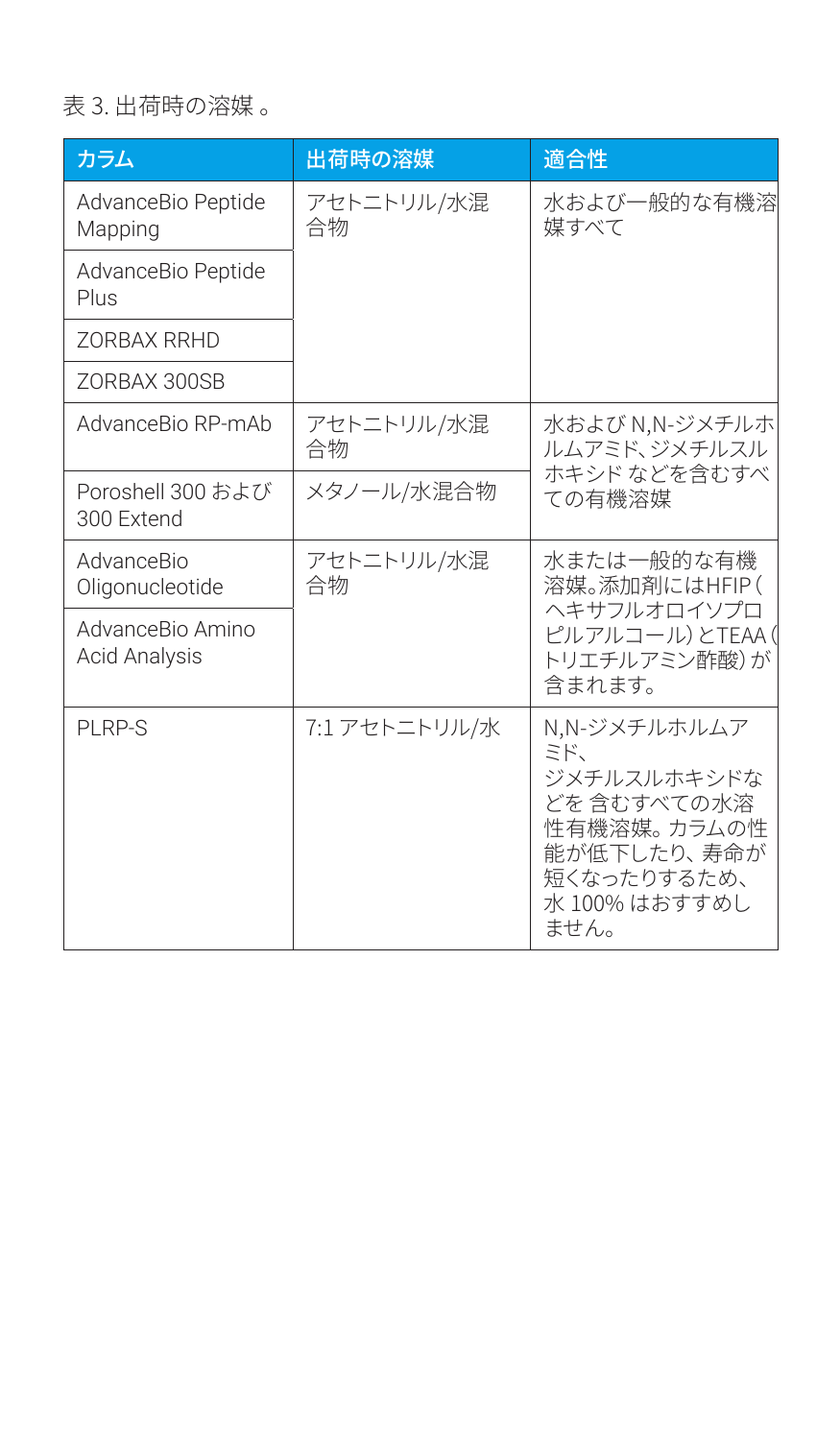#### **移動相の選択および使用温度**

化学結合型固定相は、性質上無極性で、メタノール/水混合物ま たはアセトニトリル/水混合物のような極性移動相とともに使用 するのが最も好ましい方法です。有機成分の量を増やすと、サン プルの保持時間が短くなります。

長時間、最高使用温度で使用すると、カラムの寿命が短くなり ます。

水 100% の移動相を PLRP-S カラムに使用するとカラムの寿命 が著しく短くなります。また、ピーク幅およびピーク対称性に悪 影響を及ぼすことがあります。

#### **初期グラジエントの推奨**

生体分子を分離する際は、通常グラジエント条件を用います。 すなわち、有機成分の量を増やしてカラムから溶出させます。ペ プチド、ポリペプチド、およびタンパク質の分離では、最も一般 的にはトリフルオロ酢酸 (TFA) やギ酸 (FA) を含む酸性移動相 が用いられます。これらは pH 調節剤として、またはイオン対試 薬として使用されており、必要な保持力および選択性を得るこ とができます。溶出には、アセトニトリル、メタノール、エタノール などの有機化合物を使用し、最も一般的にはアセトニトリルを 用います。

ペプチドの分離についての詳細は、次の文献に記載されてい ます。

L.R.Snyder and J. J. Kirkland, Introduction to Modern Liquid Chromotography, Second Edition, Chapter 11, pages 497- 508. (John Wiley & Sons, 1979).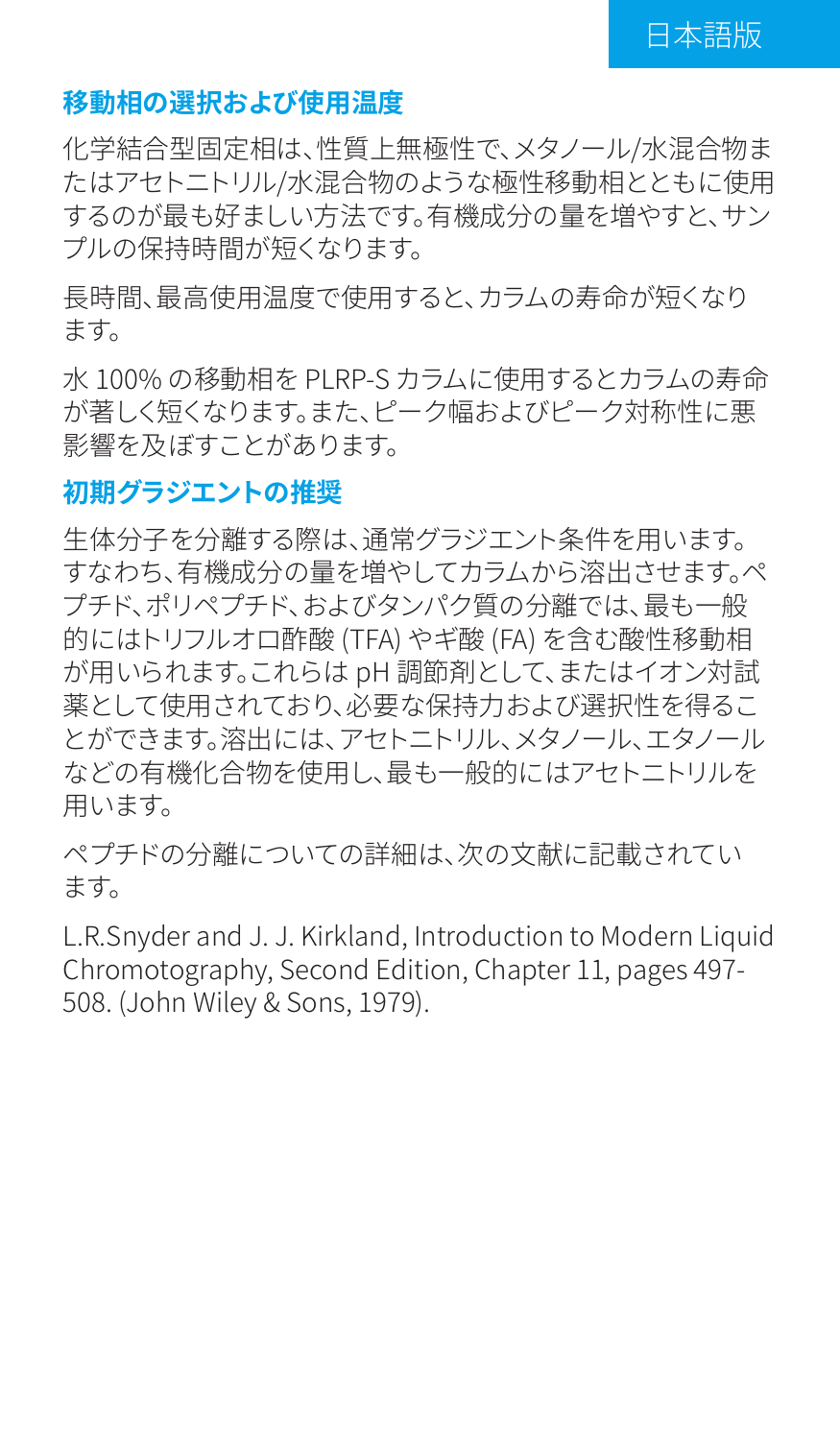# **カラムのお手入れ**

粒子径が 1.8 µm のカラムには、0.5 µm のフリットがあります。 微粒子はカラムのフリットを詰まらせるので、サンプルを分析す る前に取り除く必要があります。微粒子を除去できない場合、 インラインフィル ターまたはガードカラムを用いて分析カラム を保護し、寿命を延ばす必要があります。AdvanceBio ペプチ ドマッピングカラムには、2 µm のフリットがあります。サンプル に、2 µm 以上の粒状物質が含まれる場合、フリットが詰まりま す。そのようなサンプルについてはガードカラムの使用をおすす めします。サンプルはカラムに注入する前にろ過し、また移動相 は使用ごとに新しく調製して、使用前にろ過することをおすすめ します。

ガードカラムの詳細については、 **www.agilent.com/chem** を 参照してください。

### **カラムのクリーニング/カラムの長寿命化**

バックフラッシュが可能なカラム (粒子径 > 1.8 µm)の場合、逆 向きに溶媒を流して洗浄します。まず (極性の小さい) 強溶媒で 始めます。

- 1. カラムを検出器から取り外し、洗浄溶媒を流してビーカーで 受けます。
- 2. まず緩衝塩を含まない移動相 (水/有機) を使用します。通液 量は、カラムの体積の 10〜20 倍です。
- 3. 次に、100% の有機溶媒 (メタノールまたはアセトニトリル)を 使用します。
- 4. 圧力が正常値に戻ったかどうかを確認します。戻っていない 場合、次に進みます。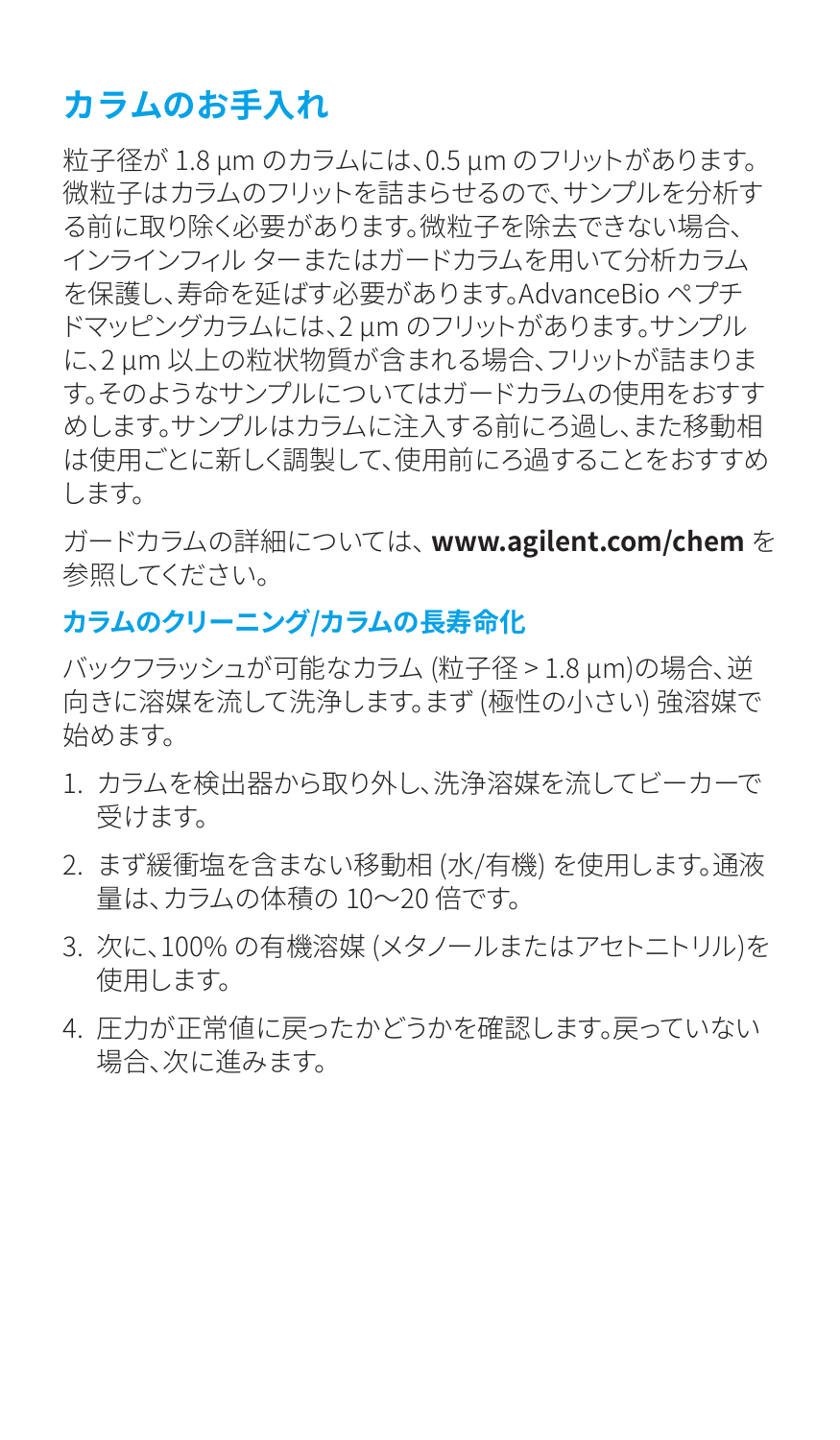- 5. カラムを廃棄するか、またはさらに強力な条件を検討します。 例えば、75% アセトニトリル: 25% イソプロパノールなど。
- 6. 100% イソプロパノール、100% 塩化メチレン、または100% ヘキサンに変更します (塩化メチレンまたはヘキサンを使用 する場合、これらの溶媒は水と混じり合わないので、カラム を使用する前、かつ移動相に戻る前にイソプロパノールを流 す必要があります)。

PLRP-S カラムについては、1 M 水酸化ナトリウム水溶液、また は 1 M 塩酸 80% に有機溶媒 20% を加えたもので強力に洗浄 することができます。

粒子径が 1. 8 µm のカラムについては、カラムをバックフラッシ ュしないでください。先に詳述したクリーンアップ手順を試すこ とができますが、通液方向は変えないでください。

#### **保管に関する注意事項**

一般に短期間であれば、カラムはほとんどの移動相において安 全に保管することができます。シリカベースの結合相カラムを長 期保管する場合は、純粋な有機溶媒を入れておく必要がありま す。カラムに、緩衝液を加えた移動相を用いて使用した場合は、 カラムをパージして緩衝液を除く必要があります。まず、カラム の体積に対して 20〜30 倍の 50:50 メタノールまたはアセトニト リル/水混合物を通液し、さらにカラムの体積に対し 20〜30 倍 の純粋な溶媒で洗浄します。保管する前に、エンドフィッティング をエンドプラグでしっかりふたをして、充填剤が乾燥しないよう にする必要があります。

#### **保管に関する注意事項 (続き)**

機器およびカラムの保護のため、塩を除去することをおすすめ します。そのために緩衝液を含まない同一種の移動相でカラム をパージします (例えば、60:40 ACN/H2O を使用して、リン酸塩 緩衝液を加えた 60:40 ACN/0.02 M 移動相を取り除く)。この方 法を用いると、同じ移動相なので再び平衡状態に達する時間が 短く、また塩による腐食も防ぐことができます。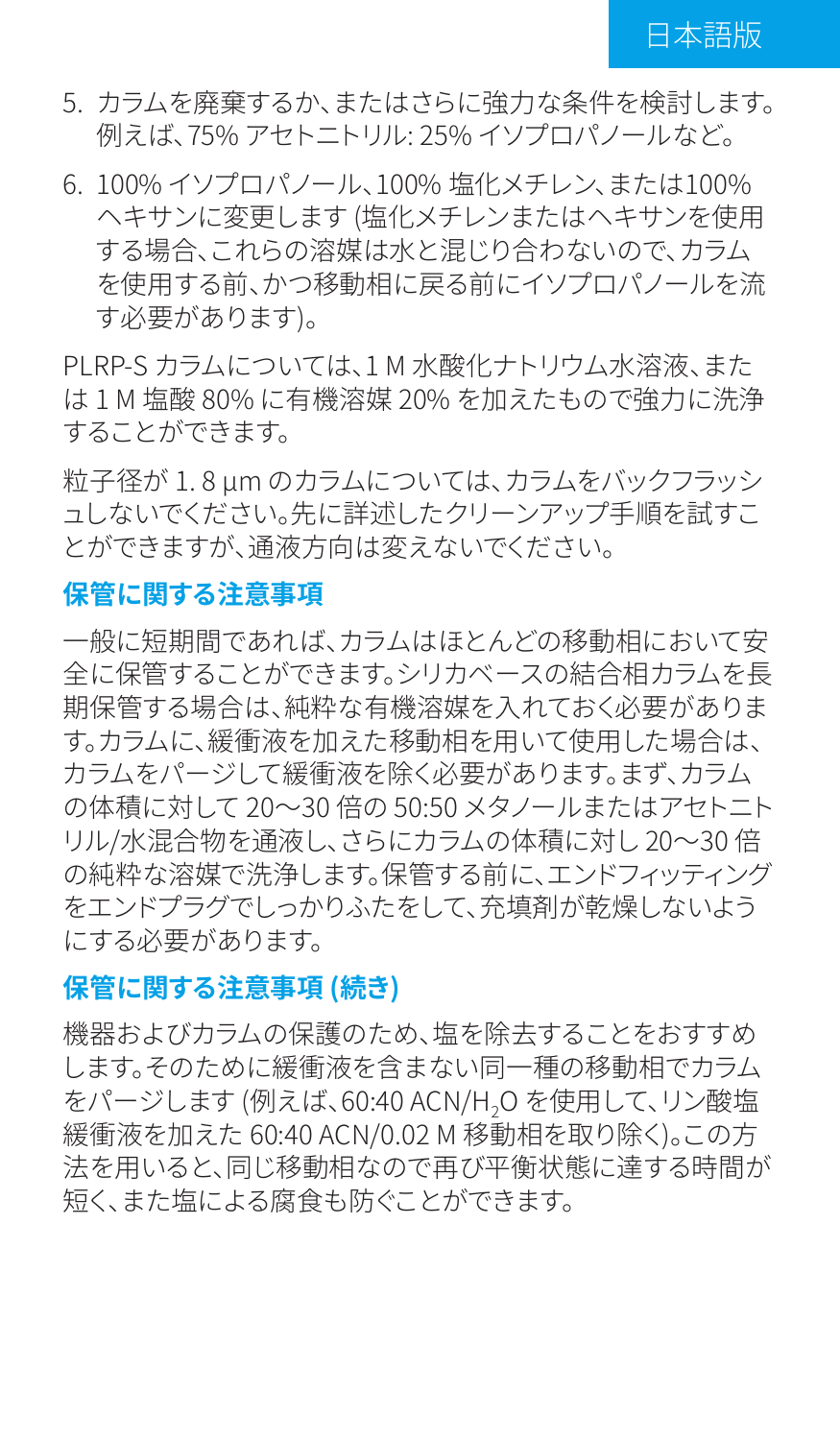# **最善のクロマトグラフィの結果を得るためのヒ ント**

- 構成部品間のチューブの長さを短くして余分な流路の体積 を減らし、バンド幅の拡がりを抑えることで機器を最適化し ます。高速高分離カラムには、内径 0.12 mm の赤色チューブ を使用します。キャピラリ・オプションについては、 **www.agilent.com/chem** を参照してください。
- データ取込速度が、使用しているカラムに適しているか確認 します。高速 LC カラム (ZORBAX RRHD) を使用している場合 は、データ取込速度を速く設定します。
- サンプルの内容に応じてろ過したり、その他の方法でサン プルを適切に前処理します。詳しくは**www.agilent.com/ chem** を参照してください。
- LC 機器の性能を最大限に活かすために認定ランプをお使い ください。

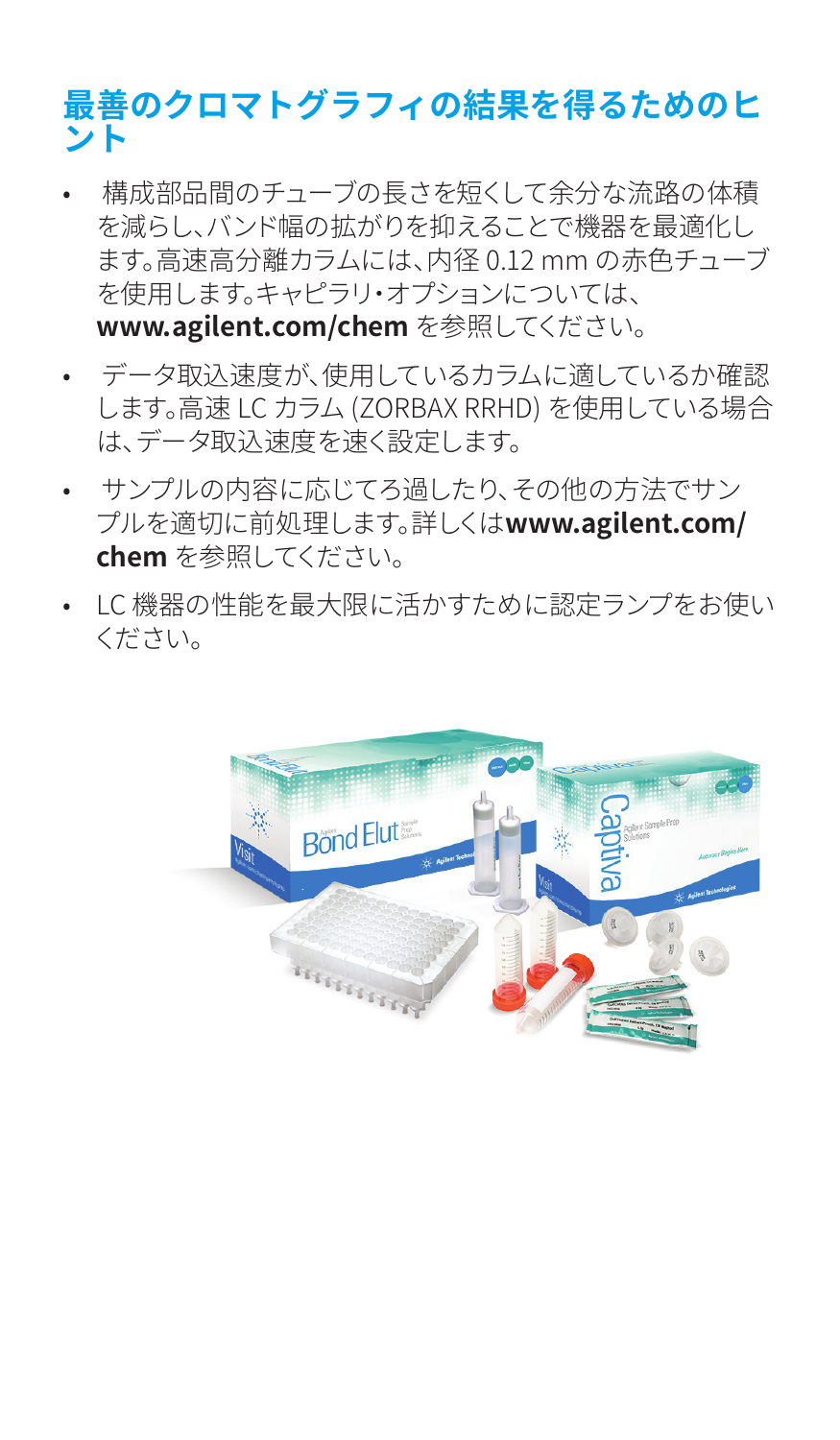В этой брошюре рассмотрены общие сведения о колонках обращенной фазы Agilent BioHPLC и AdvanceBio. Подробнее: **www.agilent.com/chem/biocolumnchoices**.

# **Начало работы**

Все колонки Agilent поставляются с сертификатом качества, содержащим тестовую хроматограмму. Тестовое оборудование, применяемое при контроле качества, оптимизировано относи-тельно стандартного оборудования, чтобы свести к минимуму мертвый объем системы. Поэтому оно может отличаться от исполь зуемых в лаборатории систем. Это позволяет лучше оце нивать качество колонки и гарантирует получение более стабильного продукта. Результаты, выдаваемые системой жидкостной хроматографии (ВЭЖХ), оптимизированной для колонок малого объема, будут аналогичны указанным на хроматограмме сертификата качества.

На вопросы ответят в отделе технической поддержки: **www.agilent.com/chem/columnsupport**.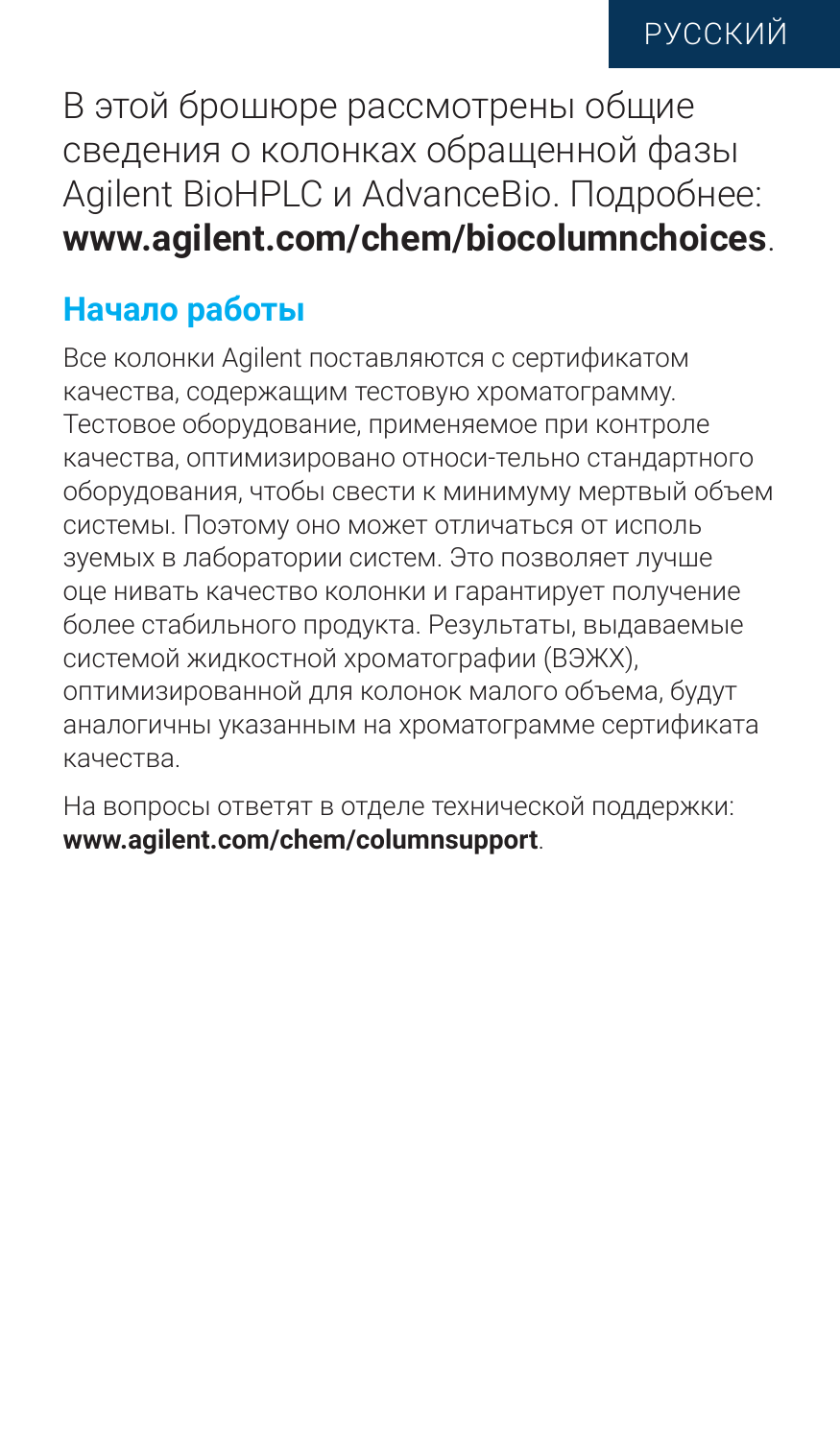# **Использование колонки**

### **Установка**

- Направление потока указано на колонке.
- При работе с колонками с размером частиц 1.8 мкм (ZORBAX RRHT и ZORBAX RRHD) направление потока должно совпадать с указанным на колонке.
- Agilent рекомендует для колонок на 600 бар использовать поликетоновые фитинги (кат. № 5042- 8957), а также съемные фитинги на 1200 бар (кат. № 5067-4733), которые можно применять в системах ВЭЖХ сверхвысокого давления (UHPLC).

### **Уравновешивание колонок**





Поликетоновый фитинг, кат. № 5042-8957

Съемный фитинг Agilent на 1200 бар, кат. № 5067-4733

Каждая колонка испытывается перед поставкой. Перед началом исполь зования растворитель, в котором она поставляется, необходимо заменить на элюент, обращая внимание на смешиваемость и раст во‑римость всех компонентов. Если используются добавки к подвижной фазе (например, буферы или ионогенные вещества), реко мендуется проводить промежуточную промывку подвижной фазой необходимого состава, но без таких добавок. При смене под виж ной фазы рекомендуется выполнить промывку с расходом 10-20 объемов колонки. Перед использованием колонки необходимо обязательно убедиться, что она уравновешена надлежащим образом. Это обеспечивает воспроизводимость результатов анализа и предо т вращает изменение времени удерживания анализируемых веществ.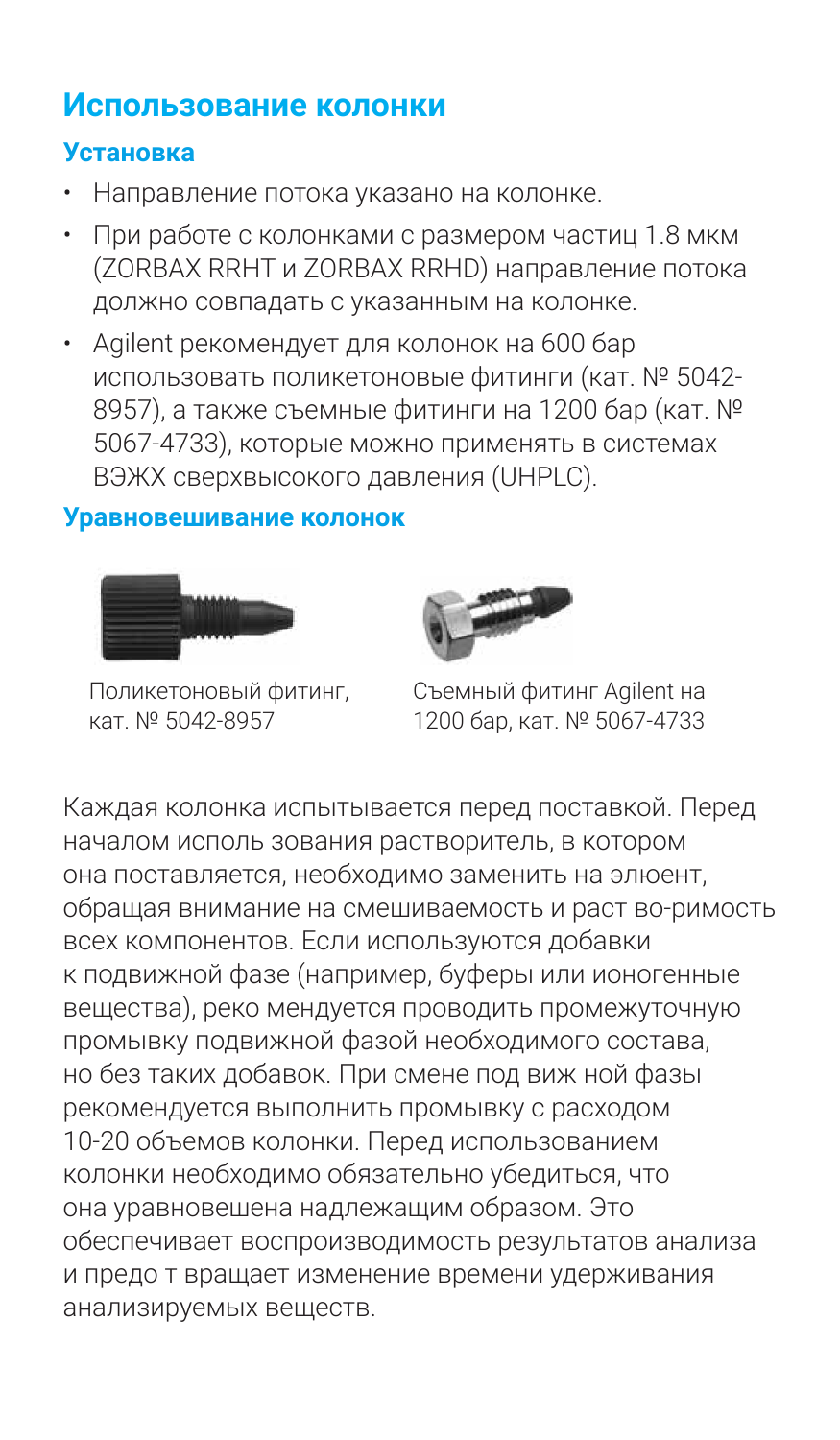#### **Важные сведения по безопасности**

- Все места соединений в системах ВЭЖХ являются потенциальными источниками утечек. Необходимо ознакомить пользователей с токсичными и огнеопасными свойствами подвижных фаз.
- Существует опасность вдыхания мелких частиц сухого наполнителя колонок. Agilent рекомендует не снимать концевые фитинги колонок и избегать воздействия окружающей среды на носитель. Вскрытие колонок должен проводить обученный специалист в хорошо вентилируемой зоне.
- Не превышайте рабочее давление, указанное для каждой колонки (см. Табл. 1). Превышение этих ограничений снижает качество хроматографии и срок службы колонок, а также может быть опасным.

#### **Практические советы**

- Хотя обычно метод обратной продувки не опасен для колонок, избегайте его применения за исключением очистки засора порис того вкладыша (см. раздел «Обслуживание колонок»).
- Рекомендуется начинать метод с пониженной скорости потока, плавно увеличивая ее до требуемой рабочей скорости.
- Всегда используйте для приготовления подвижной фазы реагенты высшей степени очистки и растворитель хроматографической степени чистоты. Перед использованием проводите фильтрацию и дега за цию всего объема подвижной фазы.
- Разборка колонки приведет к снижению ее характеристик.
- Для защиты колонки и продления срока ее службы рекомендуется использовать внутрипотоковый фильтр или предколонку.
- Работа колонки за рамками рекомендованных для фазы колонки диапазонов pH (см. Табл. 2) приведет к сокращению срока службы.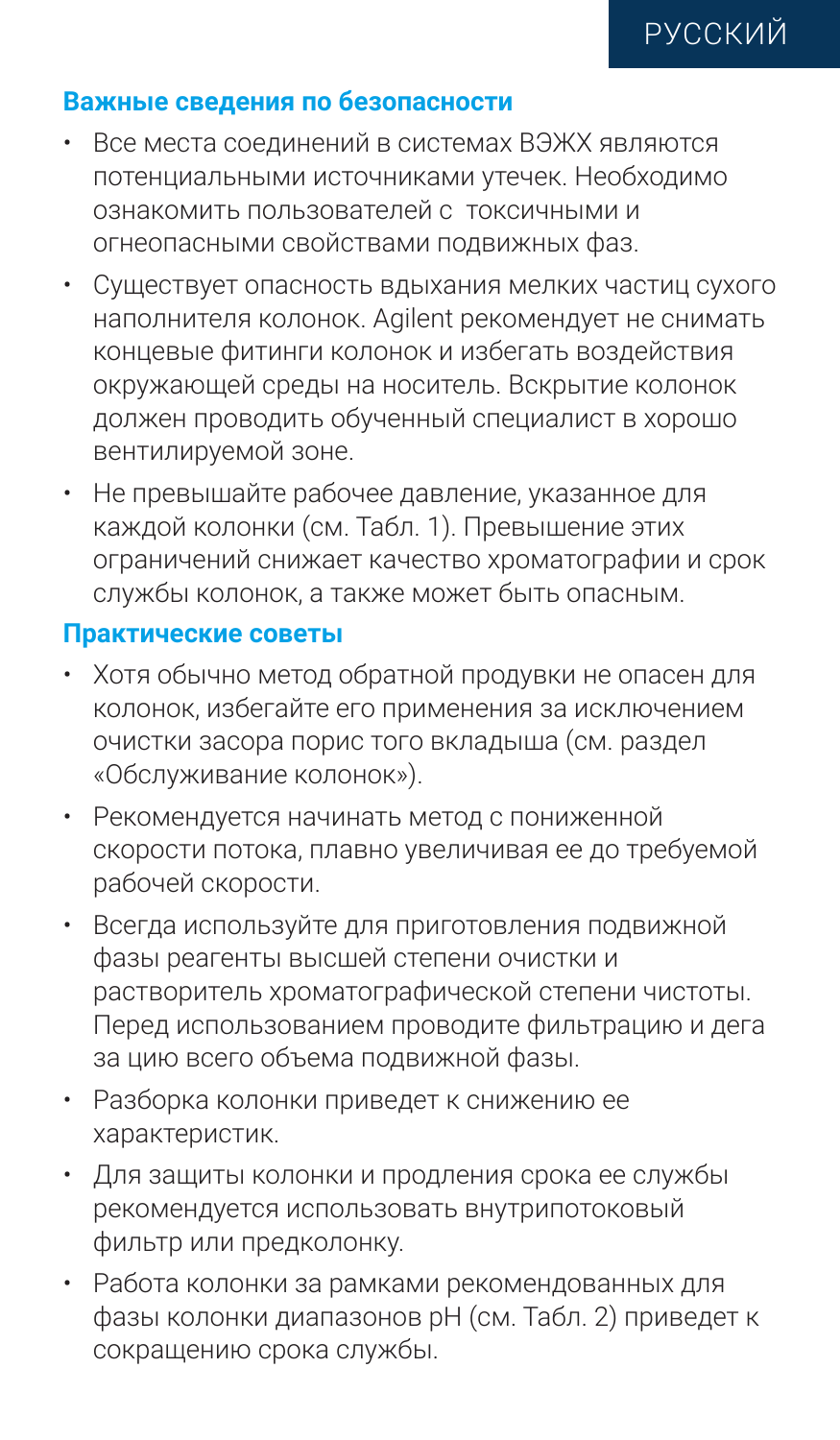- Не следует хранить неиспользуемые колонки в среде с высо кими значениями pH или в условиях повышенной температуры (см. Табл. 2).
- Новые колонки могут быть заполнены смесью органических растворителей и воды, в которой могут содержаться буферные соли. Подробные сведения о транспортировочных растворителях см. в Табл. 3. На начальной стадии метода следует избегать пропускания через колонку подвижной фазы, которая может вызвать выпадение осадка или быть не полностью растворимой.
- Колонки Agilent BioHPLC и AdvanceBio совместимы со всеми элюентами, применяемыми для биомолекулярного анализа.

| Табл. 1. Максимальное рабочее давление – колонки с |  |
|----------------------------------------------------|--|
| внутренним диаметром до 4.6 мм.                    |  |

| Колонка                        | Размер частиц                   | Предельное<br>давление |
|--------------------------------|---------------------------------|------------------------|
| AdvanceBio Peptide Mapping     | 2.7 мкм                         | 600 бар                |
| AdvanceBio Peptide Plus        |                                 |                        |
| AdvanceBio Oligonucleotide     |                                 |                        |
| AdvanceBio Amino Acid Analysis |                                 |                        |
| AdvanceBio RP-mAb              | 3.5 мкм                         |                        |
| ZORBAX 300SB                   | 3.5 мкм, 5 мкм, 7 мкм           | 400 бар                |
| Poroshell 300                  | 5 мкм                           |                        |
| <b>70RBAX RRHD</b>             | 1.8 мкм                         | 1200 бар               |
| PI RP-S                        | 3 мкм                           | 275 бар                |
|                                | 5 мкм, 8 мкм, 10 мкм            | 207 бар                |
|                                | 10-15 мкм.<br>15-20 мкм. 30 мкм | 103 бар                |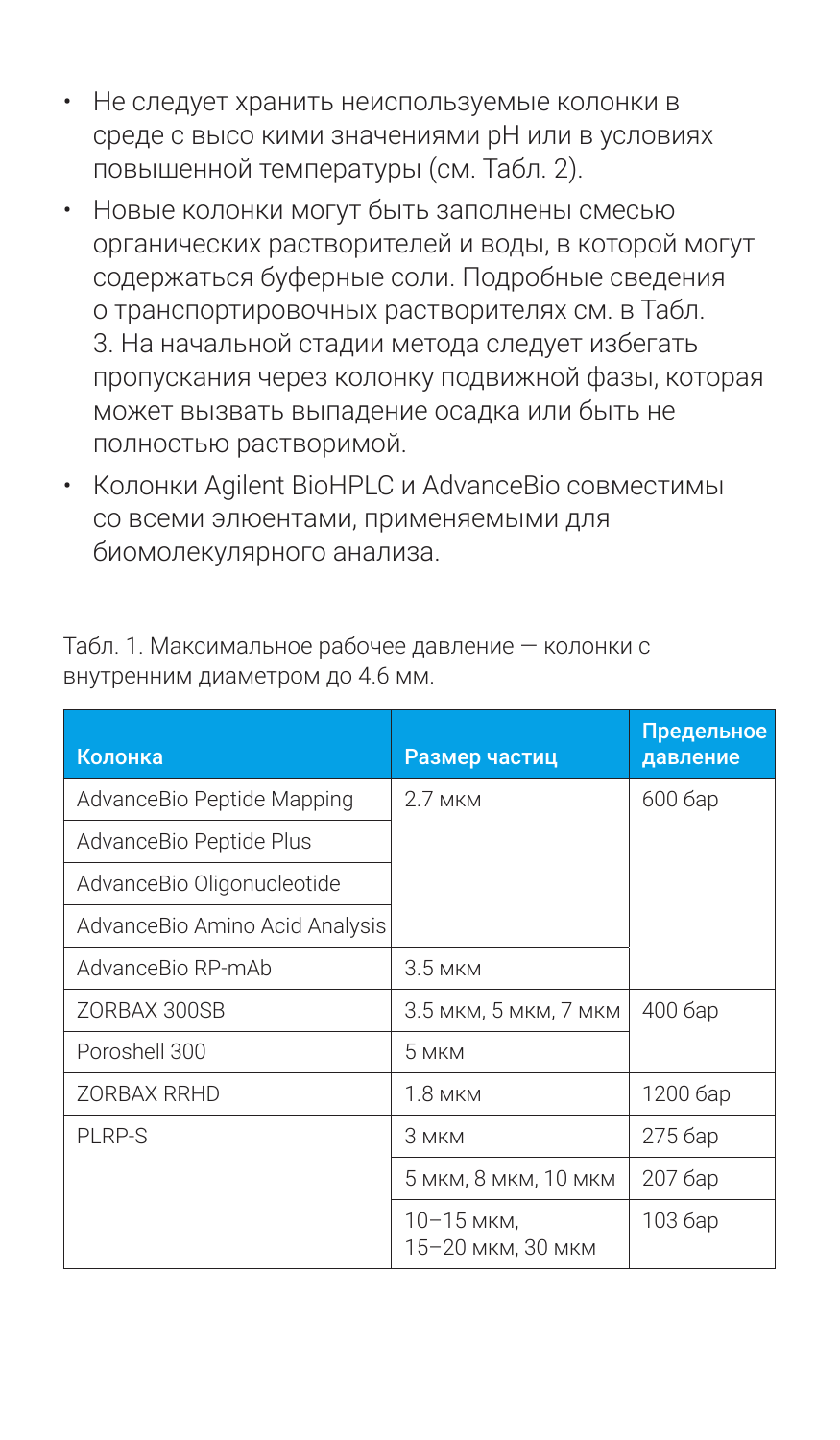РУССКИЙ

Табл. 2. Рабочие параметры колонок — pH и температура.

| Колонка                           | Рекомендованный<br>диапазон рН | <b>Максимальная</b><br>рабочая<br>температура       |
|-----------------------------------|--------------------------------|-----------------------------------------------------|
| AdvanceBio Peptide Mapping        | $2.0 - 8.0$                    | 60 °C                                               |
| AdvanceBio Peptide Plus           |                                |                                                     |
| <b>70RBAX RRHD</b>                | $1.0 - 8.0$                    | 80 °C                                               |
| ZORBAX 300SB-C8, C3, CN           |                                |                                                     |
| ZORBAX 300SB-C18                  | $1.0 - 8.0$                    | 90 °C                                               |
| AdvanceBio RP-mAb                 |                                |                                                     |
| Poroshell 300                     |                                |                                                     |
| Poroshell 300 Extend-C18          | $2.0 - 11.0$                   | 60 °С при рН<br>менее 8,<br>40 °C при pH<br>более 8 |
| AdvanceBio Oligonucleotide        | $3.0 - 11.0$                   | 65 °C                                               |
| AdvanceBio Amino Acid<br>Analysis |                                |                                                     |
| PI RP-S                           | $1.0 - 14.0$                   | 200 °C                                              |

Примечание. Все сорбенты на основе силикагеля растворимы в определенной степени при значениях pH > 6 в подвижных фазах на водной основе. При использовании колонок на основе силикагеля в среде со значениями pH > 6 наибольший срок службы обеспечивается при пониженных температурах (не более 40 °C) и использовании низких буферных концентраций в диапазоне от 0.01 до 0.02 M.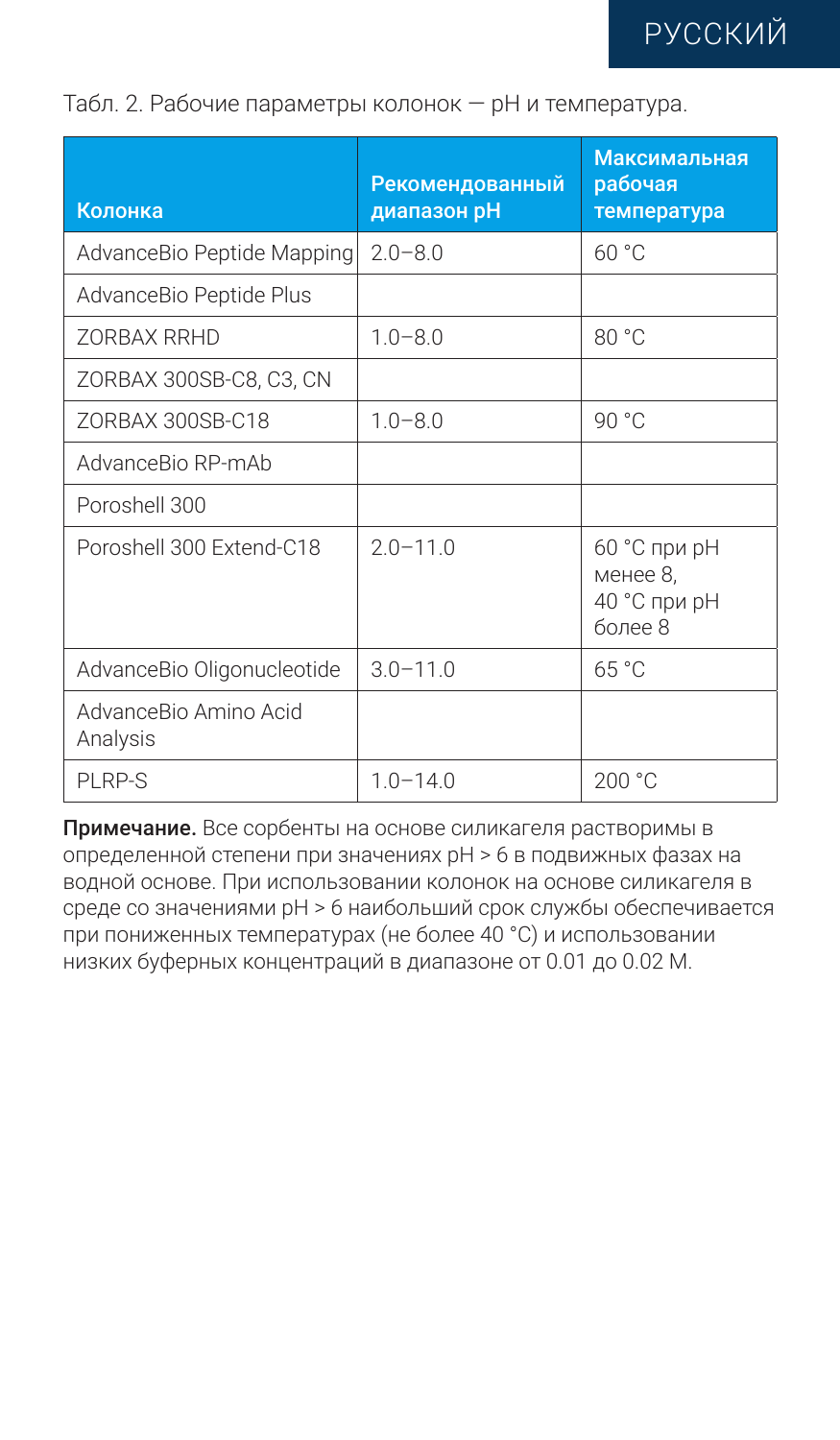Табл. 3. Транспортировочные растворители.

| Колонка                                  | Транспортировочный<br>растворитель | Совместимость                                                                                                                                                                                                                                             |  |
|------------------------------------------|------------------------------------|-----------------------------------------------------------------------------------------------------------------------------------------------------------------------------------------------------------------------------------------------------------|--|
| AdvanceBio Peptide<br>Mapping            | Смесь ацетонитрила<br>с водой      | Вода и все<br>распространенные<br>органические<br>растворители.                                                                                                                                                                                           |  |
| AdvanceBio Peptide<br>Plus               |                                    |                                                                                                                                                                                                                                                           |  |
| <b>70RBAX RRHD</b>                       |                                    |                                                                                                                                                                                                                                                           |  |
| ZORBAX 300SB                             |                                    |                                                                                                                                                                                                                                                           |  |
| AdvanceBio RP-mAb                        | Смесь ацетонитрила<br>с водой      | Вода и все<br>органические раство<br>ри тели, в том<br>числе N,N-диметил<br>формамид и<br>диметилсульфоксид.                                                                                                                                              |  |
| Poroshell 300 и<br>300 Extend            | Смесь метанола с<br>водой          |                                                                                                                                                                                                                                                           |  |
| AdvanceBio<br>Oligonucleotide            | Смесь ацетонитрила<br>с водой      | Вода и все обычные<br>органические                                                                                                                                                                                                                        |  |
| AdvanceBio Amino<br><b>Acid Analysis</b> |                                    | растворители.<br>Модификаторы,<br>включая гексафтор-<br>2-пропанол и ацетат<br>триэтиламмония.                                                                                                                                                            |  |
| PI RP-S                                  | Ацетонитрил с водой<br>(7:1)       | Органические<br>растворители на вод<br>ной основе, в том<br>числе N,N-диметил-<br>формамид и<br>диметил сульфоксид.<br>Не рекомендуется<br>использовать<br>чистую (100%) воду,<br>так как это снизит<br>качество колонки<br>и сократит срок ее<br>службы. |  |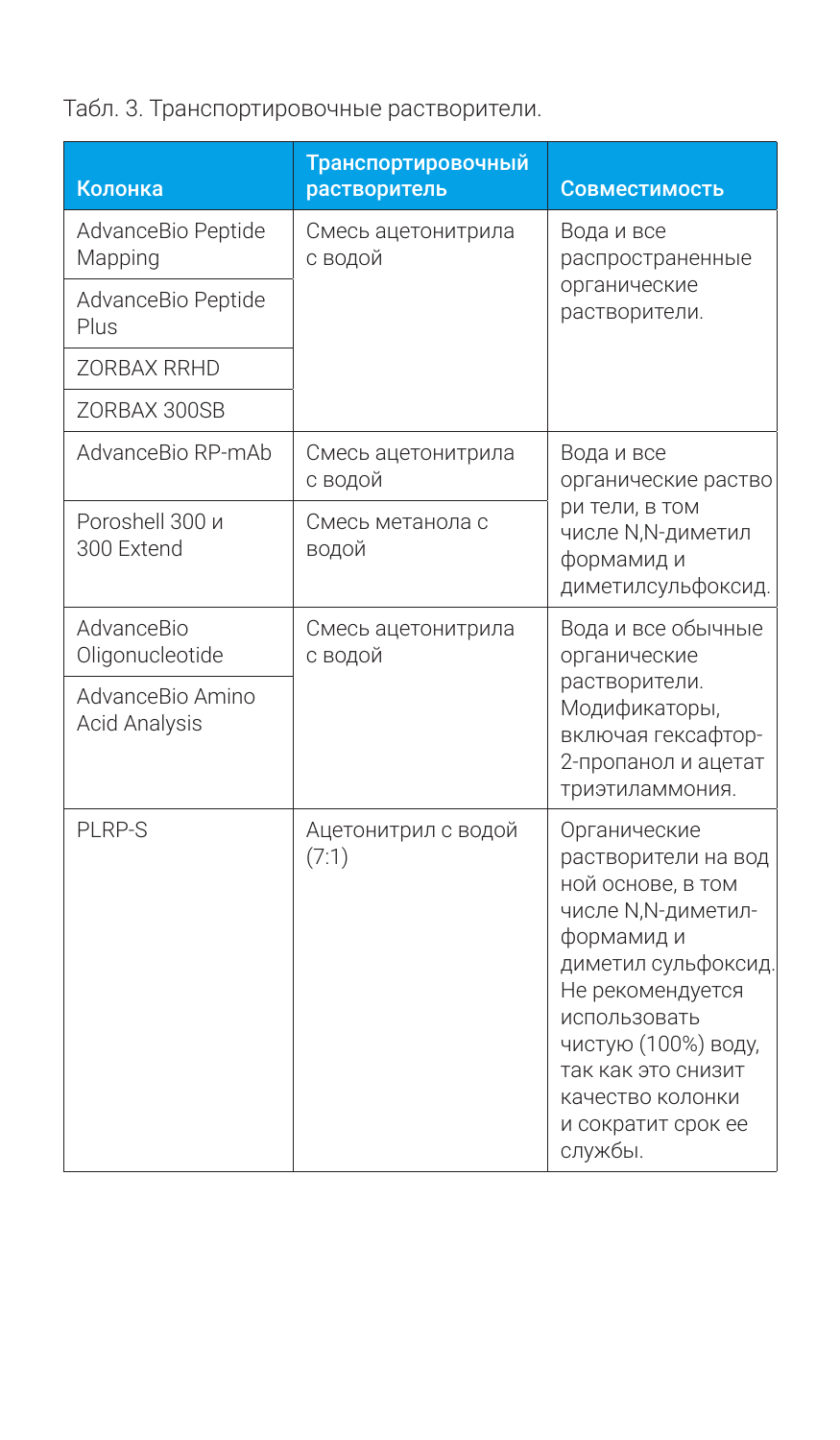#### **Выбор подвижной фазы и рабочих температур**

Привитая неподвижная фаза по своей природе является неполярной и чаще всего используется с полярными подвижными фазами, такими как смеси метанола с водой или ацетонитрила с водой. Увеличение доли органического компонента уменьшает время удерживания образцов.

Длительная работа при максимальной температуре сокращает срок службы колонки.

Использование элюентов на основе чистой воды с колонками PLRP-S значительно сокращает срок службы колонки и может привести к быстрому размыванию пиков по ширине и асимметрии.

#### **Рекомендованные начальные градиенты**

При разделении биологических молекул для улучшения элюции из колонки обычно используются градиентные условия — увеличение количества органической составляющей. Разделение пептидов, поли-пептидов и белков чаще производится с помощью кислых элюентов с использованием трифторуксусной кислоты (TFA) или муравьиной кислоты (FA) в качестве модификатора для изменения pH и (или) в качестве ионогенной добавки для получения требуемой степени удерживания и селективности. Для элюирования используются органические растворители, такие как ацетонитрил (чаще всего), метанол и этанол.

С дополнительными сведениями о разделении пептидов можно ознако миться в части 11 (стр. 497–508) книги Introduction to Modern Liquid Chromoto graphy, Second Edition. L.R. Snyder, J. J. Kirkland (John Wiley & Sons, 1979).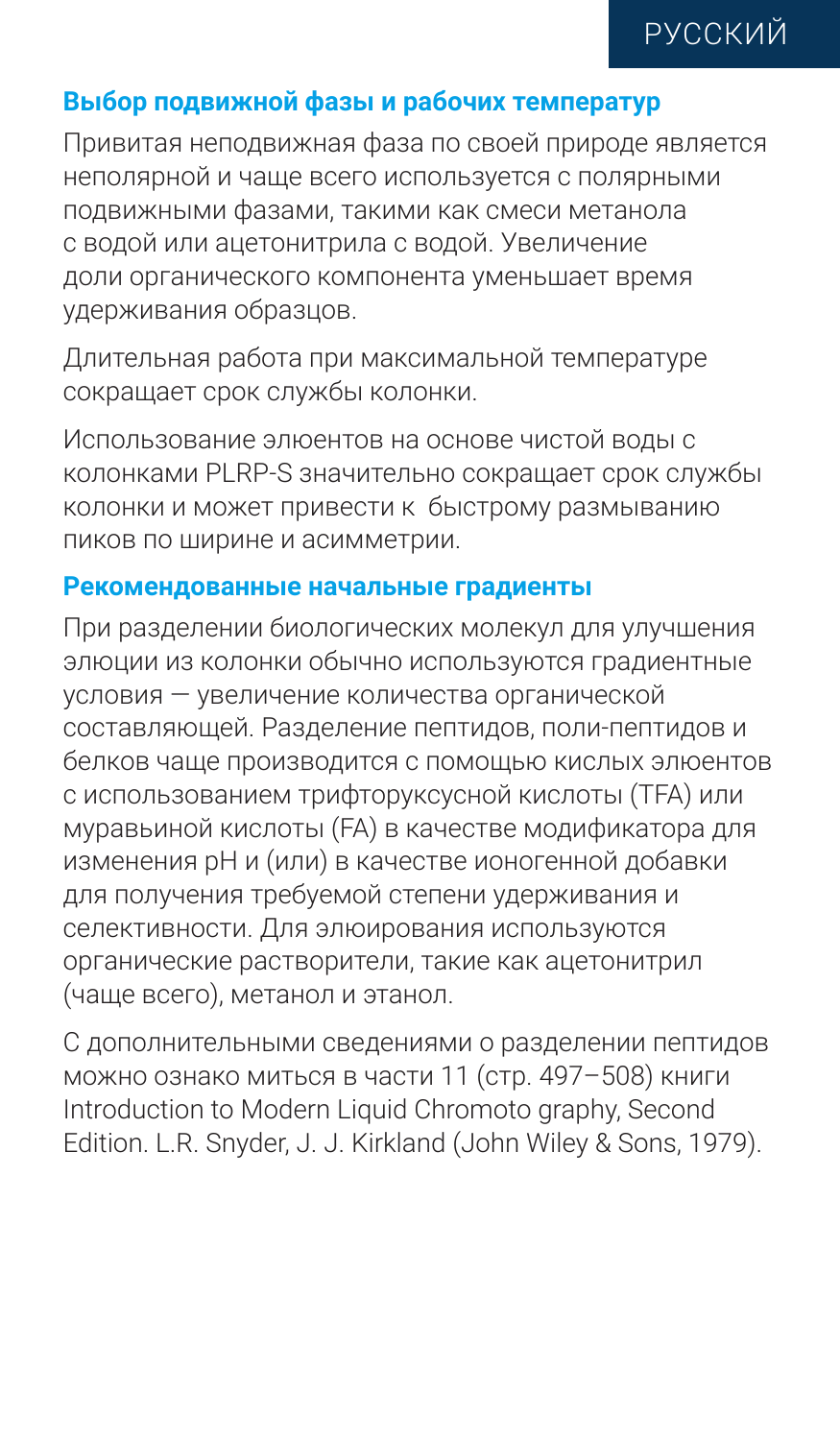## **Обслуживание колонок**

В колонки с размером частиц 1.8 мкм устанавливается входной вкладыш с порами 0.5 мкм. Микрочастицы, содержащиеся в пробе, могут закупоривать входной пористый вкладыш колонки; перед проведением анализа образца их следует удалить. Если это невозможно, необходимо исполь зовать внутрипотоковый фильтр или предколонку для защиты анали тической колонки и продления ее срока службы. В колонки AdvanceBio Peptide Mapping устанавливается входной вкладыш с порами 2 мкм. Образцы, содержащие биологические микро частицы размером более 2 мкм, могут закупоривать входной порис тый вкладыш. Для таких образцов рекомендуется использовать пред колонки. Рекомендуется выполнять фильтрацию образцов перед их вводом в колонку, а также использовать свежеприготовленные и фильт рованные перед работой элюенты.

### Подробнее о предколонках: **www.agilent.com/chem/ guards**.

### **Промывка и увеличение срока службы колонки**

Колонки, подлежащие обратной промывке (с размером частиц более 1.8 мкм), промываются в обратном направлении. Следует начать промывку более сильным (менее полярным) растворителем.

- 1. Отсоединить колонку от детектора и направить промывочные растворители в лабораторный стакан.
- 2. Следует начинать промывку с рабочей подвижной фазы без буферных солей (водной или органической). Пропустить от 10 до 20 объемов колонки.
- 3. Промыть 100% органическим растворителем (метанолом или ацетонитрилом).
- 4. Убедиться, что восстановилось рабочее давление; если этого не произошло, выполнить следующие действия: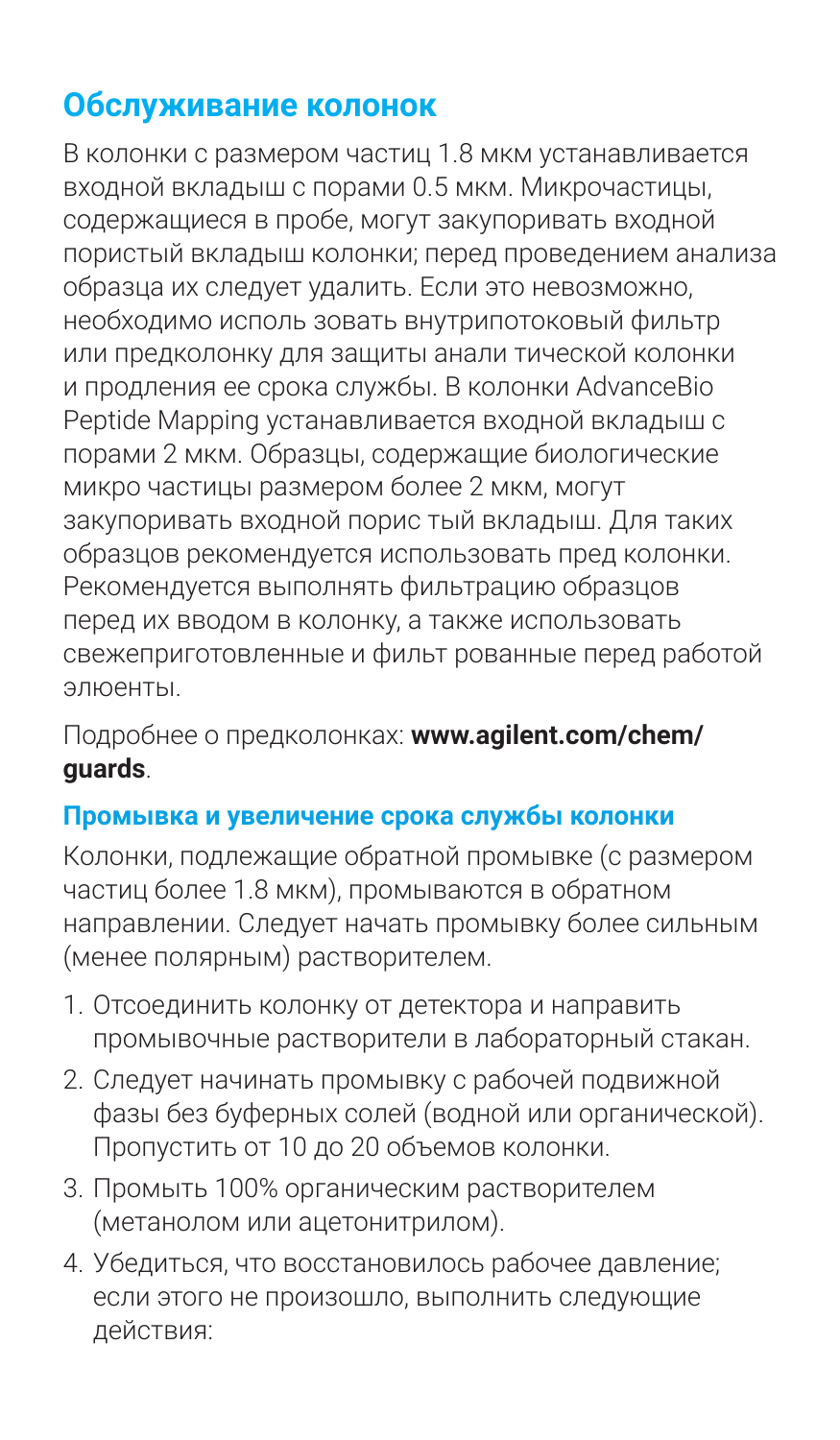- 5. Забраковать колонку или использовать более сильные раство ри тели, например ацетонитрил с изопропанолом (75:25).
- 6. Увеличить концентрацию до 100% изопропанола, 100% дихлорметана или 100% гексана (дихлорметан и гексан нераство-римы в воде, в случае их использования необходимо тщательно промыть колонку изопропанолом перед последующим использованием до перехода к рабочей подвижной фазе).

Для колонок PLRP-S можно применять агрессивные циклы очистки с помощью смеси 80% 1 M NaOH или 1 M HCI с 20% органического растворителя.

Не следует проводить обратную промывку колонок с размером частиц 1.8 мкм. Для них можно использовать описанную выше процедуру с сохра не нием направления потока.

#### **Рекомендации по хранению**

Кратковременно хранить колонки можно в большинстве подвижных фаз. Для долговременного хранения колонок с привитой фазой на основе силикагеля следует использовать чистый органи чес кий растворитель. Если ранее колонка использовалась с буфер ной подвижной фазой, сначала следует удалить буфер промывкой смесью метанола или ацетонитрила с водой (50:50) с расходом 20-30 объемов колонки, а затем промыть ее 20-30 объемами колонки чистого растворителя. Перед направлением колонки на хранение концевые фитинги должны быть тщательно закрыты заглушками для предотвращения высыхания сорбента. В целях защиты оборудования рекомендуется удалить соли из колонки и оборудования путем промывки колонки той же подвиж ной фазой без буфера (например, используя смесь ацетонитрил: H<sub>2</sub>O (60:40) для удаления подвижной фазы 60:40 ацетонитрила с 0,02 М фосфат ного буфера). Этот подход позволяет быстрее проводить повтор ное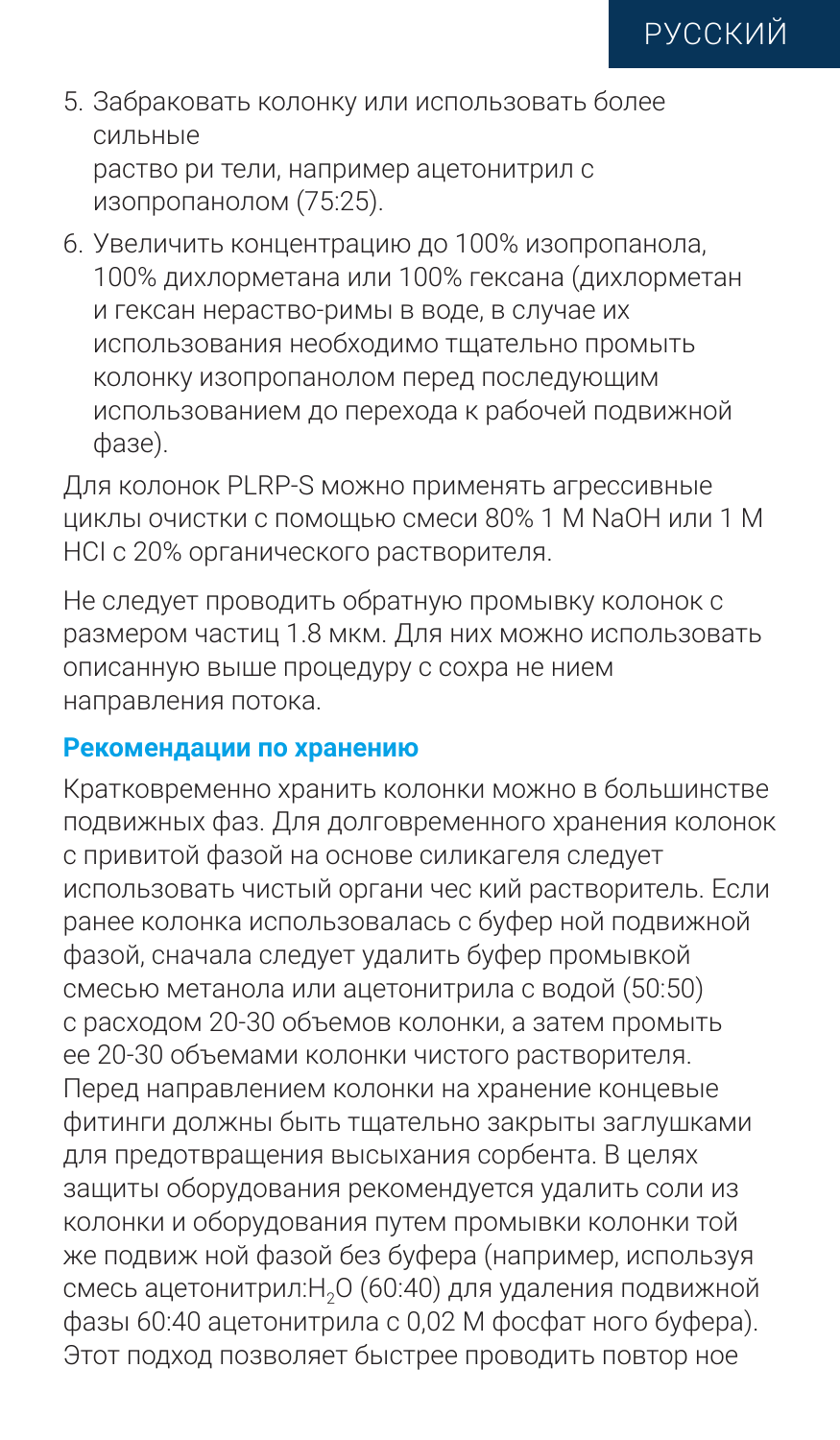уравновешивание при использовании исходной подвиж ной фазы и устраняет возможность возникновения коррозии, вызываемой наличием соли.

## **Рекомендации для получения лучших результатов при хроматографии**

- Оптимизация установки путем максимального сокращения длины соединительных трубок между частями оборудования, чтобы уменьшить дополнительный объем колонки и размывание пиков. Используйте соединительные трубки красной маркировки с внутрен ним диаметром 0.12 мм для колонок ВЭЖХ. Подробнее о различных капиллярных трубках: **www.agilent.com/chem/lccapillaries**.
- Обеспечение оптимальной частоты сбора фракций для используемой колонки. Следует установить большую частоту фракционирования для колонок, обеспечивающих высокую скорость ВЭЖХ (ZORBAX RRHD).
- Использование для исследуемых образцов фильтрации и других методов подготовки. Подробнее: **www.agilent.com/chem/sampleprep**.
- Используйте в установках ВЭЖХ сертифицированные лампы, обеспечивающие лучшее качество.

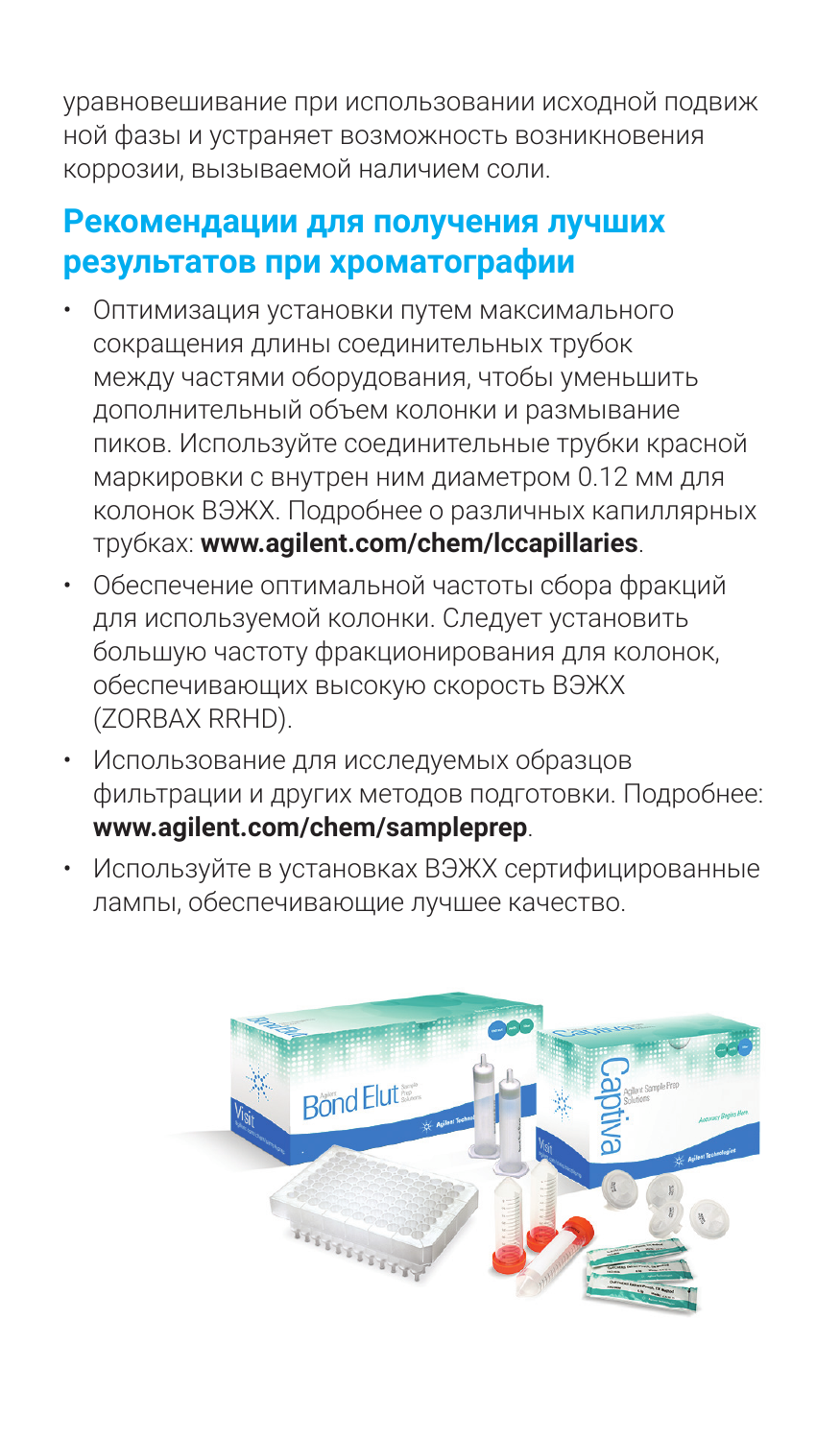Esse folheto oferece informações gerais sobre as colunas de fase reversa Agilent BioHPLC e AdvanceBio. Para obter informações mais detalhadas sobre uma fase ou linha específica, acesse:

# **www.agilent.com/chem/biocolumnchoices**.

# **Início**

Cada coluna Agilent vem com um relatório de QC do desempenho da coluna, incluindo um cromatograma de teste. Um sistema padrão foi modificado para gerar o sistema de teste de QC que minimiza volume morto, que pode diferir do sistema utilizado em seu laboratório. Este sistema permite avaliar melhor a eficácia da coluna e garantir uma maior consistência do produto. Um sistema de LC otimizado irá gerar resultados semelhantes ao do cromatograma no relatório de QC do desempenho.

Caso tenha dúvidas específicas, entre em contato com a equipe de suporte técnico pelo site **[www.agilent.com/chem/](http://www.agilent.com/chem/columnsupport) [columnsupport](http://www.agilent.com/chem/columnsupport)**.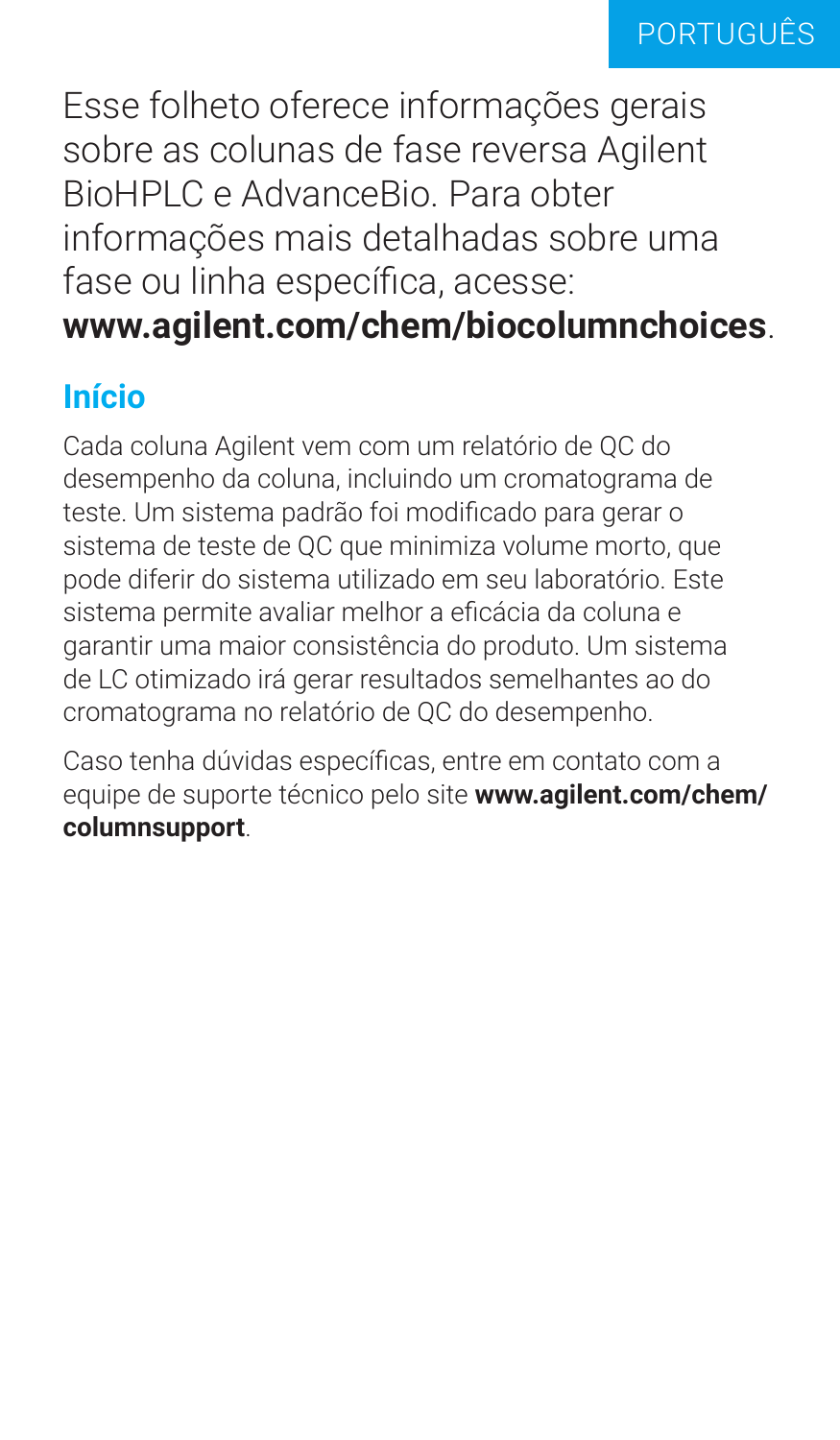# **Utilização da coluna**

## **Instalação**

- A direção do fluxo é marcada na coluna.
- Colunas de 1.8 µm (ZORBAX RRHD) só podem ser operadas na direção do fluxo marcada na coluna.
- A Agilent recomenda o uso de conexões de policetona (p/n 5042-8957) para colunas de até 600 bar, e conexões removíveis de 1200 bar (p/n 5067-4733) para colunas que serão operadas a pressões de UHPLC.

## **Condicionamento da coluna**



Conexão de policetona, p/n 5042-8957



Conexão removível de 1200 bar Agilent, p/n 5067-4733

Todas as colunas são testadas antes do envio. Portanto, para a primeira utilização, o solvente de envio deve ser substituído por um eluente, assegurando que todos os componentes se misturem e se dissolvam. Caso utilize aditivos na fase móvel (como tampões ou reagentes de par iônico), recomenda-se fazer uma limpeza intermediária com uma fase móvel do composto correto, mas sem estas adições. A limpeza com volumes de 10 a 20 colunas devem ajudar na transição para a fase móvel. Deve-se tomar cuidado para garantir que a coluna seja equilibrada adequadamente antes da utilização. Isso garantirá a reprodutibilidade e evitará desvios do tempo de retenção.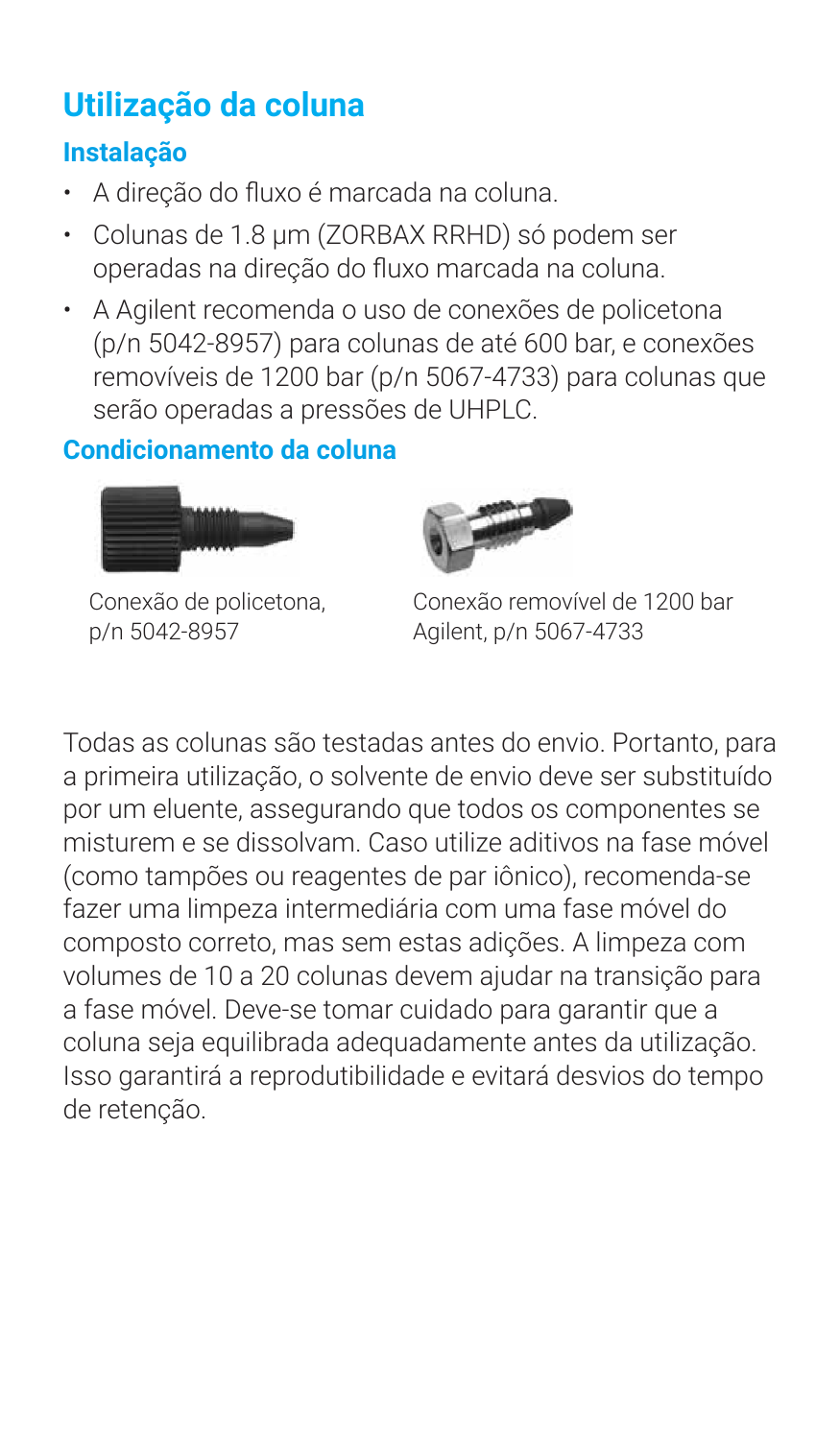### **Considerações de segurança importantes**

- Todos os pontos de conexão em sistemas de cromatografia líquida são possíveis fontes de vazamentos. Os usuários devem estar atentos à toxicidade ou à inflamabilidade das fases móveis.
- Devido ao pequeno tamanho de partícula, os pacotes de coluna seca são inaláveis. A Agilent não recomenda a remoção dos adaptadores da extremidade da coluna e a exposição ao meio. As colunas só devem ser abertas por pessoal treinado e em uma área bem ventilada.
- Respeite os limites de pressão de operação designados para cada coluna (consulte a Tabela 1). Exceder esses limites compromete o desempenho cromatográfico e a vida útil da coluna, e pode não ser seguro.

## **Outras dicas operacionais**

- Embora geralmente não seja prejudicial à coluna, deve-se evitar o fluxo reverso, exceto para tentar remover o frit entupido (consulte a seção "Cuidados com a coluna").
- Recomenda-se iniciar a taxa de fluxo a uma taxa reduzida e depois aumentá-la levemente até a taxa de fluxo operacional desejada.
- Sempre use reagentes de alta pureza e solvente de cromatografia de boa qualidade para preparar a fase móvel. Degaseifique e filtre toda a fase móvel antes da utilização.
- A desmontagem de uma coluna prejudica seu desempenho.
- É possível usar um filtro em linha ou uma coluna de guarda para proteger a coluna e aumentar sua vida útil.
- Se a coluna for usada fora das faixas de pH recomendadas para a fase da coluna (consulte a Tabela 2) sua vida útil será reduzida.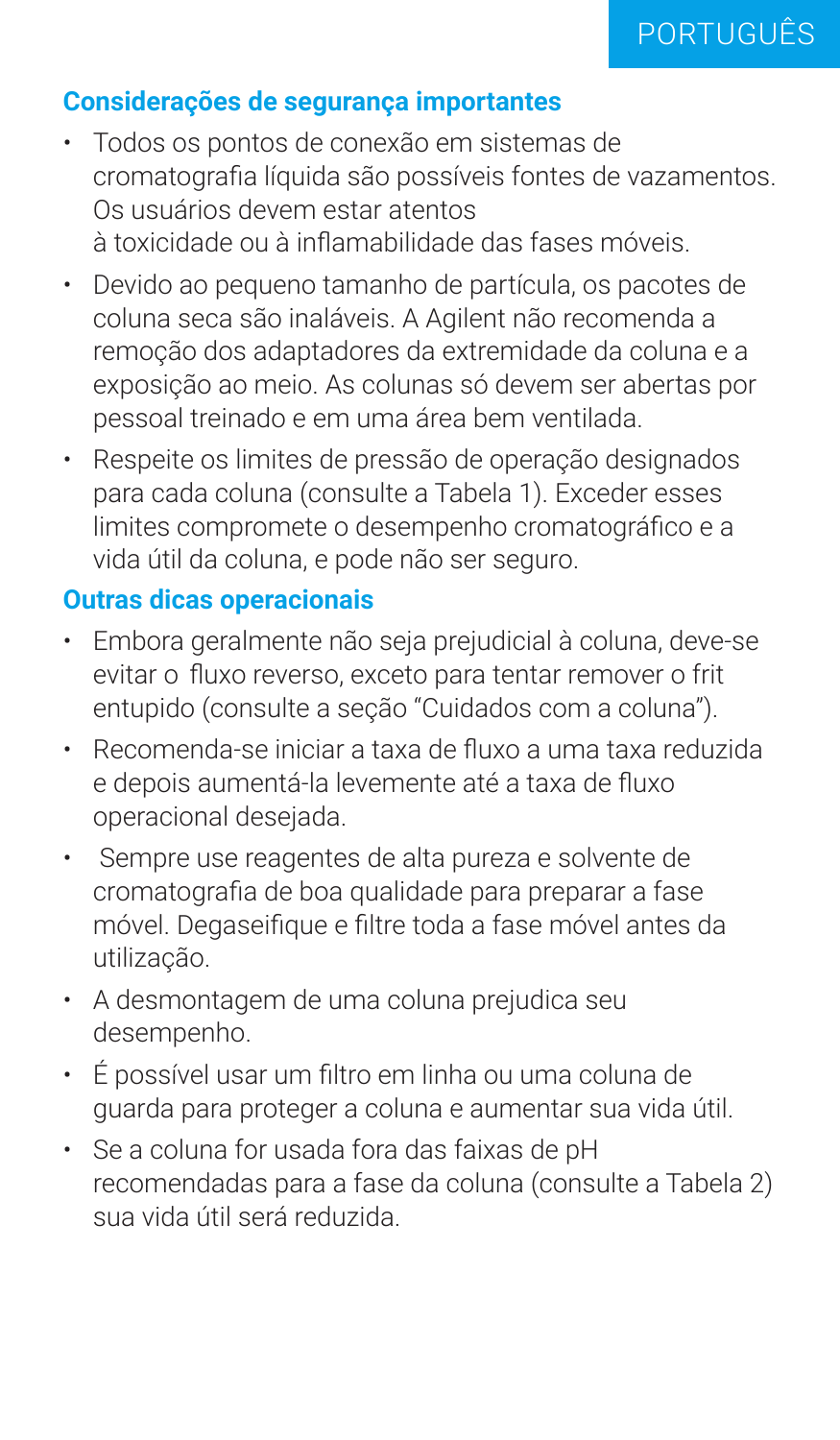- As colunas não devem ser mantidas a temperatura ou pH elevados quando não estiverem em uso (consulte a Tabela 2).
- Colunas novas podem conter uma mistura de solventes orgânicos e água, que pode conter sais tamponados. Consulte a Tabela 3 para obter mais informações sobre os solventes de envio. Em primeiro lugar, deve-se tomar cuidado para não passar pela coluna qualquer fase móvel que possa formar um precipitado ou que não esteja completamente misturada.
- As colunas Agilent BioHPLC e AdvanceBio são compatíveis com todos os eluentes comuns para a análise de biomoléculas.

Tabela 1. Parâmetros operacionais máximos — colunas de até 4,6 mm.

| Coluna                         | Tamanho de partícula                      | Limite de<br>pressão |
|--------------------------------|-------------------------------------------|----------------------|
| AdvanceBio Peptide Mapping     | $2.7 \mu m$                               | 600 bar              |
| AdvanceBio Peptide Plus        |                                           |                      |
| AdvanceBio Oligonucleotide     |                                           |                      |
| AdvanceBio Amino Acid Analysis |                                           |                      |
| AdvanceBio RP-mAb              | $3.5 \,\mathrm{\upmu m}$                  |                      |
| ZORBAX 300SB                   | $3.5 \,\mu m$ , $5 \,\mu m$ , $7 \,\mu m$ | $400$ bar            |
| Poroshell 300                  | $5 \mu m$                                 |                      |
| <b>70RBAX RRHD</b>             | $1.8 \mu m$                               | 1200 bar             |
| PI RP-S                        | $3 \mu m$                                 | 275 bar              |
|                                | 5 µm, 8 µm, 10 µm                         | 207 bar              |
|                                | $10 - 15$ µm,<br>15-20 µm, 30 µm          | 103 <sub>bar</sub>   |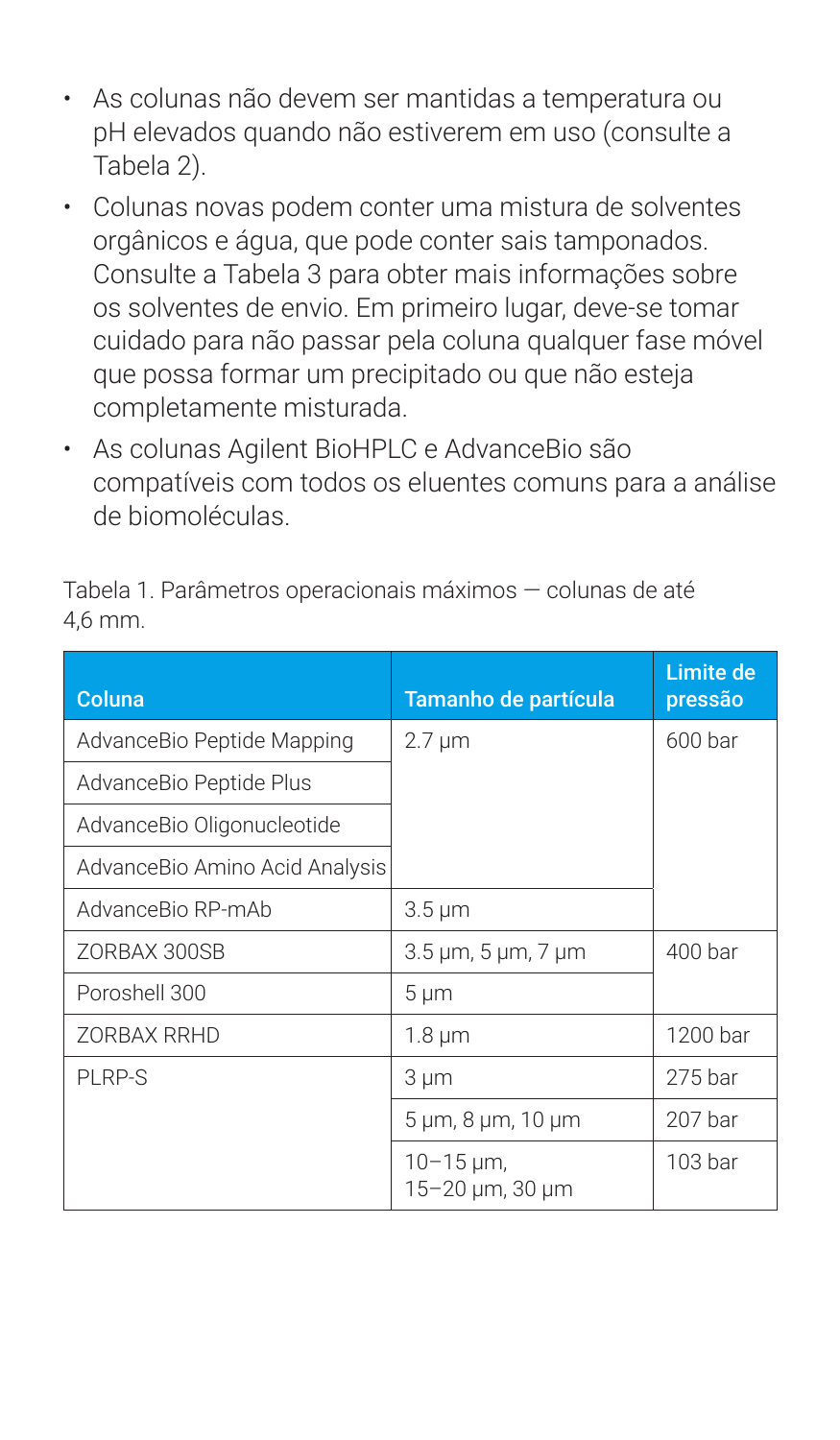Tabela 2. Parâmetros operacionais da coluna — pH e temperatura.

| Coluna                            | Faixa de pH<br>recomendada | Máxima temperatura<br>operacional            |
|-----------------------------------|----------------------------|----------------------------------------------|
| AdvanceBio Peptide<br>Mapping     | $2.0 - 8.0$                | 60 °C                                        |
| AdvanceBio Peptide Plus           |                            |                                              |
| ZORBAX RRHD                       | $1.0 - 8.0$                | 80 °C                                        |
| ZORBAX 300SB-C8, C3, CN           |                            |                                              |
| ZORBAX 300SB-C18                  | $1.0 - 8.0$                | 90 °C                                        |
| AdvanceBio RP-mAb                 |                            |                                              |
| Poroshell 300                     |                            |                                              |
| Poroshell 300 Extend-C18          | $2.0 - 11.0$               | 60 °C abaixo de pH 8,<br>40 °C acima de pH 8 |
| AdvanceBio Oligonucleotide        | $3.0 - 11.0$               | 65 °C                                        |
| AdvanceBio Amino Acid<br>Analysis |                            |                                              |
| PI RP-S                           | $1.0 - 14.0$               | 200 °C                                       |

Observação: todos os empacotamentos à base de sílica têm alguma solubilidade em fases móveis aquosas com pH maior que 6. Ao utilizar colunas à base de sílica em pH maior que 6, uma melhor vida útil da coluna é obtida em temperaturas mais baixas (máx. 40 °C) usando concentrações menores de tampão na faixa de 0.01 a 0.02 M.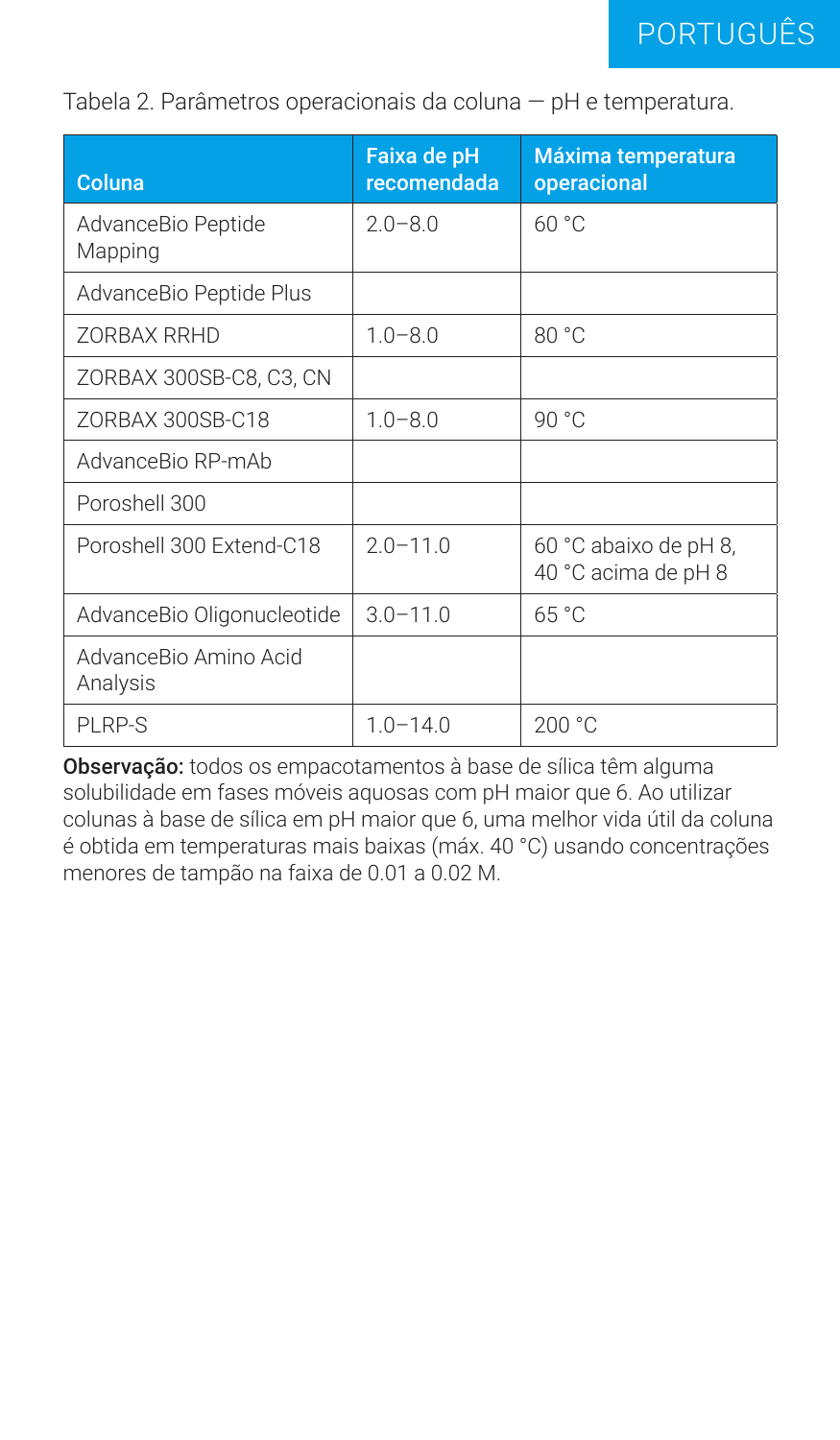Tabela 3. Solventes de envio.

| Coluna                                   | Solvente de envio                 | <b>Compatibilidade</b>                                                                                                                                                                                  |  |
|------------------------------------------|-----------------------------------|---------------------------------------------------------------------------------------------------------------------------------------------------------------------------------------------------------|--|
| AdvanceBio Peptide<br>Mapping            | Mistura de acetonitrila<br>e água | Agua e todos os<br>solventes orgânicos<br>comuns.                                                                                                                                                       |  |
| AdvanceBio Peptide<br>Plus               |                                   |                                                                                                                                                                                                         |  |
| <b>70RBAX RRHD</b>                       |                                   |                                                                                                                                                                                                         |  |
| ZORBAX 300SB                             |                                   |                                                                                                                                                                                                         |  |
| AdvanceBio RP-mAb                        | Mistura de acetonitrila<br>e água | Agua e todos<br>os solventes                                                                                                                                                                            |  |
| Poroshell 300 e<br>300 Extend            | Mistura de metanol<br>e água      | orgânicos, incluindo<br>N.N-dimetilformamida e<br>dimetilsulfóxido.                                                                                                                                     |  |
| AdvanceBio<br>Oligonucleotide            | Mistura de acetonitrila<br>e água | Água e todos os<br>solventes orgânicos                                                                                                                                                                  |  |
| AdvanceBio Amino<br><b>Acid Analysis</b> |                                   | comuns. Modificadores<br>incluindo HFIP e TFAA.                                                                                                                                                         |  |
| PI RP-S                                  | Acetonitrila/água 7:1             | Solventes orgânicos<br>aguosos, incluindo<br>N.N-dimetilformamida<br>e dimetilsulfóxido.<br>Solventes 100%<br>aguosos não são<br>recomendados, pois<br>reduzem o desempenho<br>e a vida útil da coluna. |  |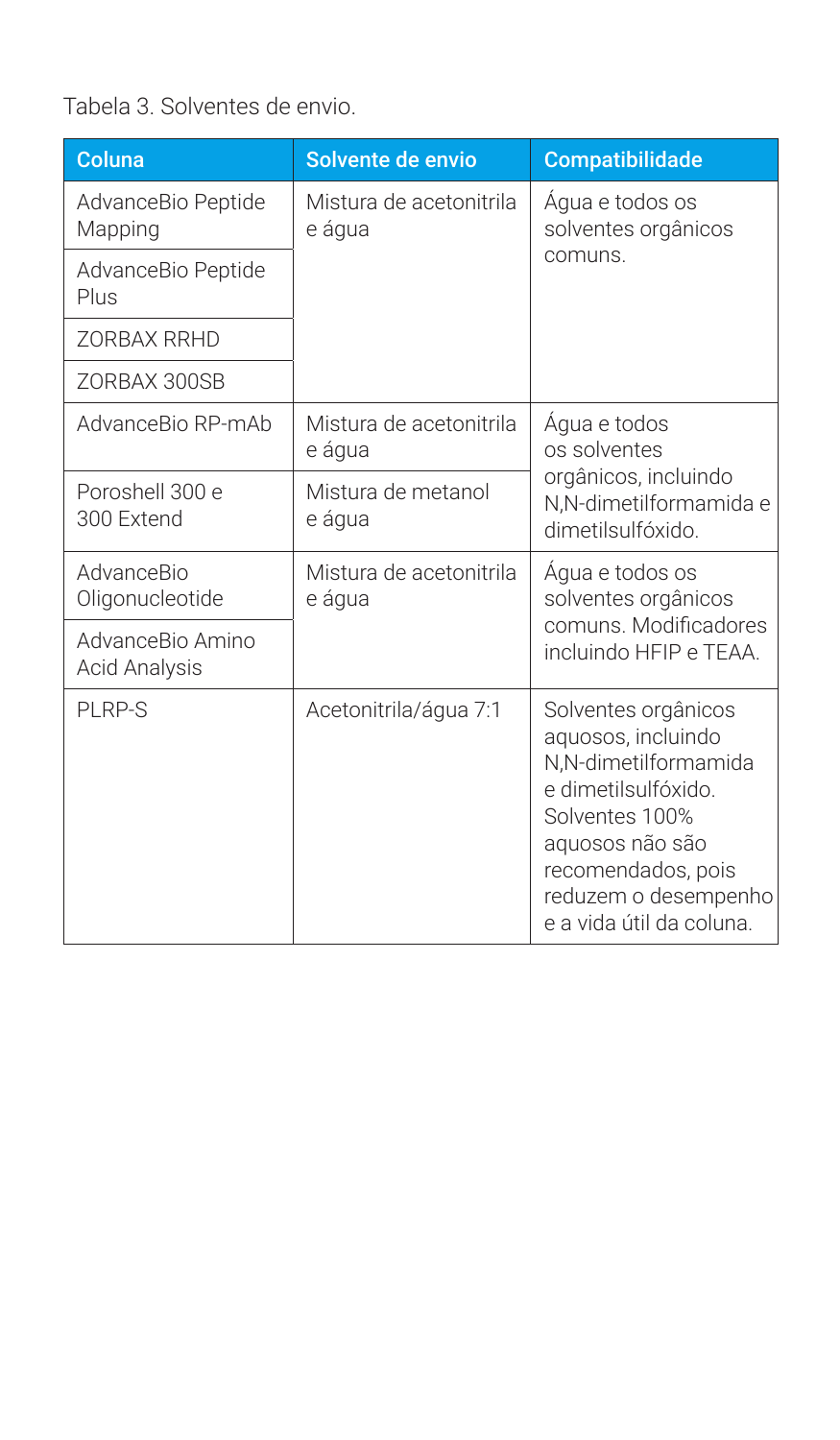#### **Escolha de fase móvel e temperaturas operacionais**

A fase estacionária ligada é não polar por natureza e é melhor usada com fases móveis polares, como misturas de metanol/água ou acetonitrila/água Aumentar a quantidade de componente orgânico reduz o tempo de retenção da amostra.

A vida útil da coluna será reduzida se a temperatura máxima for usada em períodos prolongados.

A utilização de eluentes 100% aquosos com colunas PLRP-S reduzirá consideravelmente a vida útil da coluna e poderá provocar uma rápida deterioração da largura e da simetria do pico.

## **Gradientes iniciais recomendados**

A separação de moléculas biológicas geralmente emprega condições de gradiente, aumentando a quantidade do componente orgânico para obter a eluição da coluna. As separações de peptídeos, polipeptídios e proteínas são realizadas mais frequentemente com a utilização de eluentes com ácido trifluoroacético (TFS) ou ácido fórmico (FA), usados como modificadores para o controle de pH e/ou como aditivos de pareamento iônico para obter a retenção e a seletividade desejadas. Os componentes orgânicos — como a acetonitrila, o metanol e o etanol — são usados para a eluição (a acetonitrila é o componente usado com mais frequência).

Mais informações sobre separações de peptídeos podem ser encontradas no capítulo 11, páginas 497-508, de Introduction to Modern Liquid Chromotography, segunda edição. L.R. Snyder e J. J. Kirkland, (John Wiley & Sons, 1979).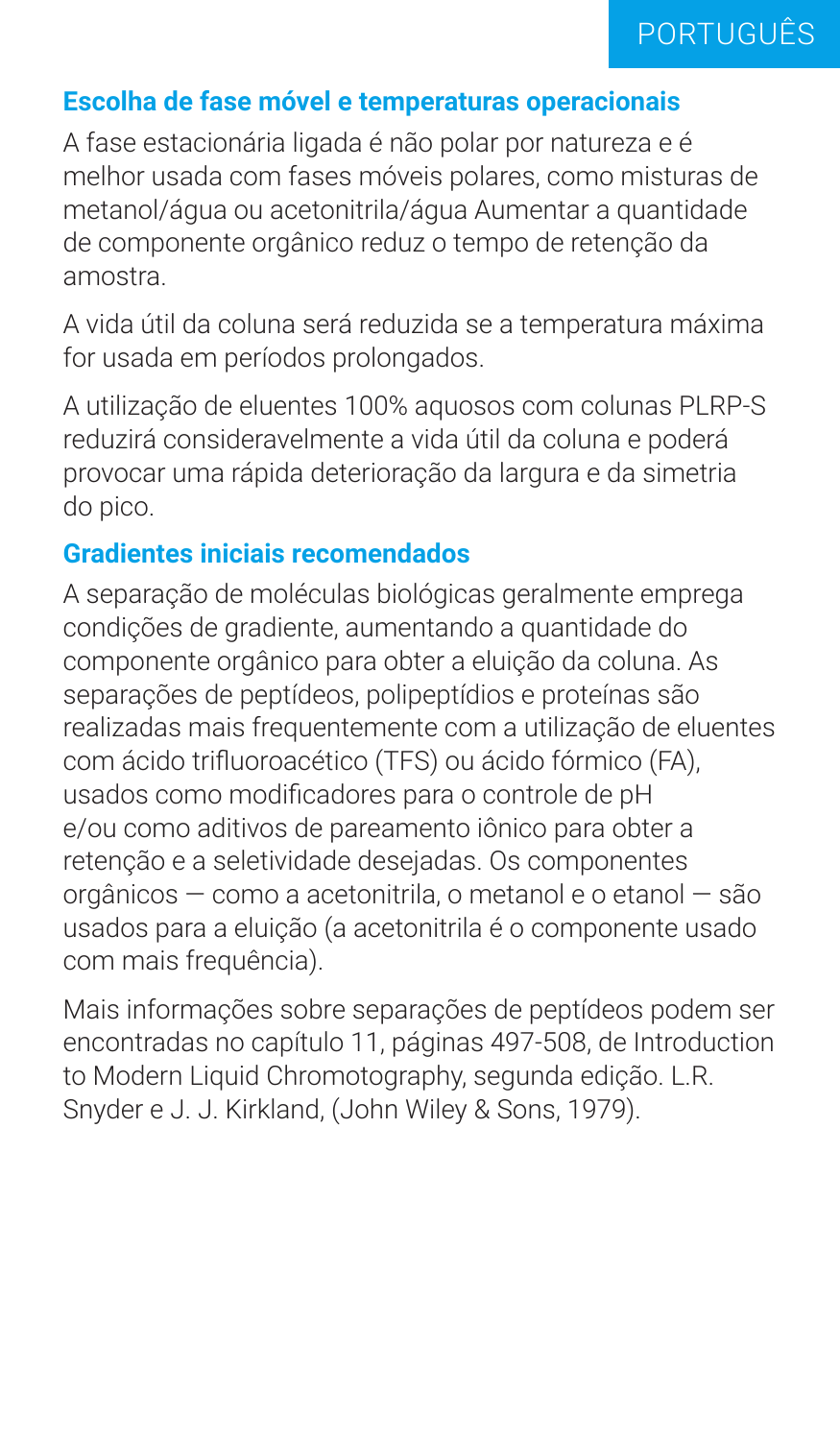## **Cuidados com a coluna**

Colunas com um tamanho de partícula de 1.8 µm têm um frit de injetor de 0,5 µm. As partículas bloqueiam os frits do injetor da coluna e devem ser removidas antes de analisar a amostra. Se isso não for possível, deve-se usar um filtro em linha ou uma coluna de guarda para proteger a coluna analítica e aumentar sua vida útil. A coluna de mapeamento de peptídeos AdvanceBio tem um frit de injetor de 2 µm. As amostras que contêm matéria bioparticulada maior que 2 μm obstruirão o frit do injetor. Recomenda-se utilizar colunas de guarda com essas amostras. Também recomenda-se filtrar as amostras antes de injetá-las em qualquer coluna, e preparar e filtrar todos os eluentes momentos antes da utilização.

Acesse **www.agilent.com/chem/guards** para obter mais informações sobre colunas de guarda.

## **Limpeza da coluna/Prolongamento da vida útil da coluna**

Limpe na direção reversa as colunas que podem ser submetidas ao processo de backflushing (partículas maiores que 1.8 µm). Comece com um solvente mais forte (menos polar).

- 1. Desconecte a coluna do detector e coloque os solventes de lavagem em um béquer.
- 2. Inicie com a fase móvel sem sais tampões (água/orgânico). Execute volumes de 10 a 20 colunas.
- 3. Depois, use o componente 100% orgânico (metanol ou acetonitrila).
- 4. Verifique se a pressão voltou ao valor normal; em caso negativo:
- 5. Descarte a coluna ou considere condições mais, como por exemplo, 75% de acetonitrila:25% de isopropanol.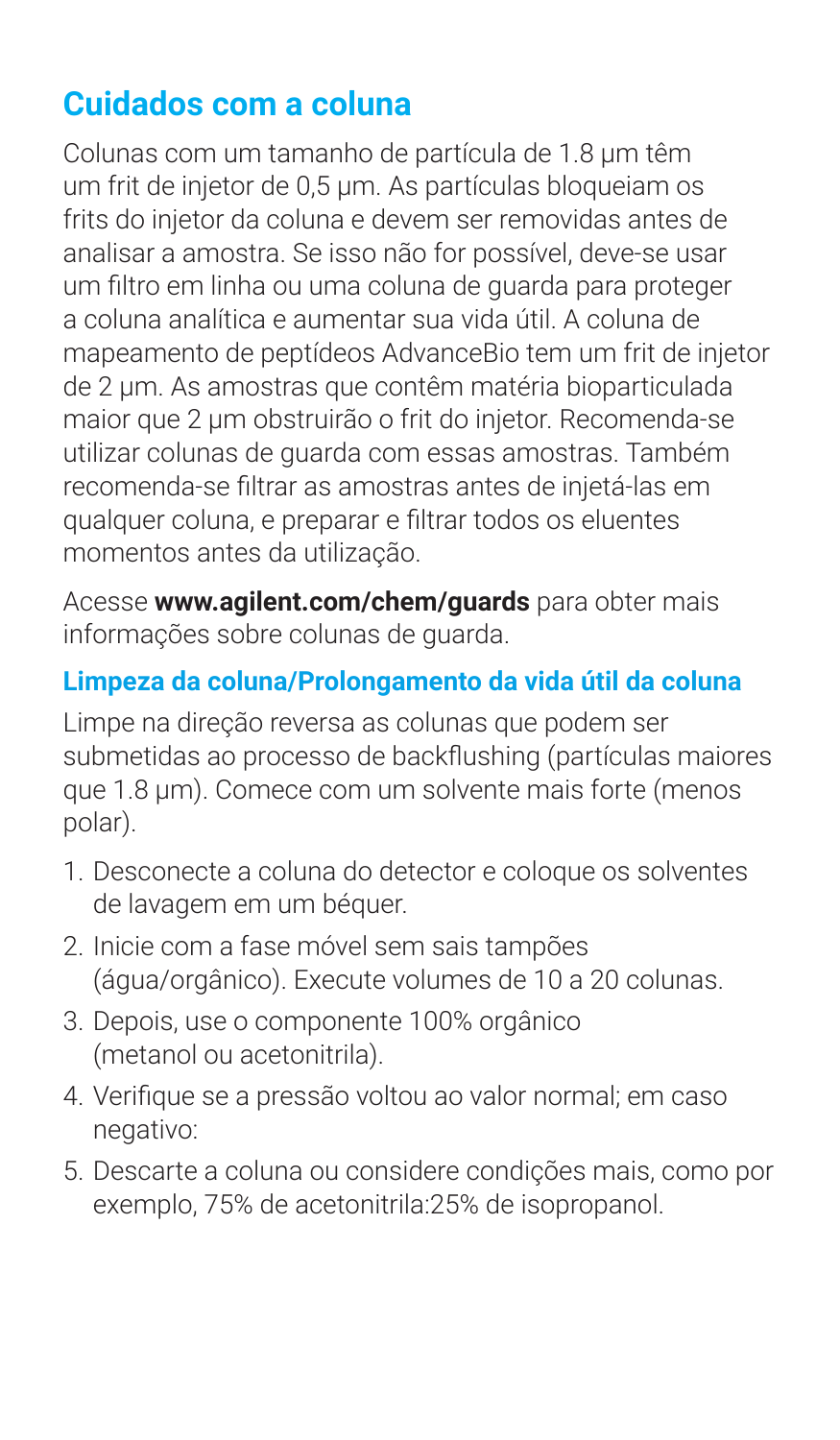6. Aumente para 100% de isopropanol, 100% de cloreto de metileno ou 100% de hexano (caso utilize cloreto de metileno ou hexano, será necessário lavar a coluna com isopropanol antes de usá-la e antes de retornar à fase móvel, pois eles não são miscíveis com soluções aquosas).

Ciclos de limpeza agressiva usando 80% 1 M NaOH ou 1 M HCI com 20% de componentes podem ser usados com colunas PLRP-S.

Não submeta colunas com partículas de 1.8 µm ao processo de backflush; é possível utilizar o procedimento de limpeza detalhado acima, mas mantendo a direção do fluxo.

### **Recomendações de armazenamento**

Em geral, as colunas podem ser armazenadas de forma segura por períodos curtos na maioria das fases móveis. O armazenamento por longos períodos de colunas à base de sílica ou com fase ligada deve ser realizado em um solvente orgânico puro. Se a coluna foi usada anteriormente com uma fase móvel tamponada, primeiro o tampão deve ser removido purgando a coluna com volumes de 20 a 30 colunas com uma mistura de metanol ou acetonitrila e água a 50:50, seguido de volumes de 20 a 30 colunas de solvente puro. Antes do armazenamento, os adaptadores de extremidade devem ser bem fechados com plugues para evitar que o empacotamento seque.

Para proteger o equipamento, recomenda-se remover os sais do instrumento e da coluna, purgando a coluna com a mesma fase móvel sem o tampão (ex: utilizando ACN/H<sub>2</sub>O a 60:40 para remover uma fase móvel de tampão fosfato ACN/0.02 M a 60:40). Esta abordagem possibilita um rápido reequilíbrio com a fase móvel original, e qualquer possibilidade de corrosão por causa dos sais é eliminada.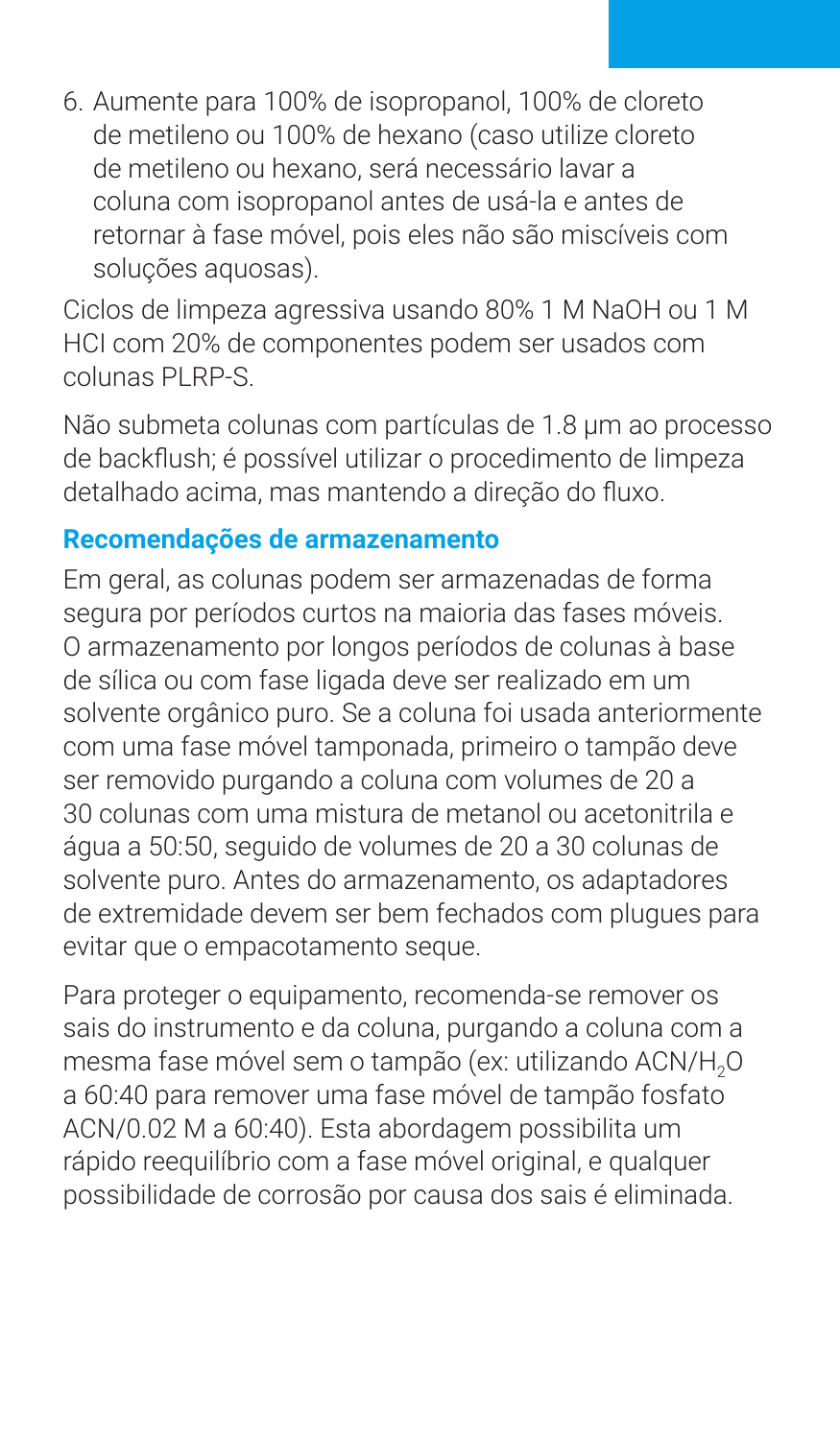## **Dicas para obter os melhores resultados de cromatografia**

- Otimize o desempenho do instrumento minimizando os comprimentos da tubulação entre os componentes para reduzir o volume extracoluna e o alargamento da banda. Use a tubulação vermelha com 0.12 mm de diâmetro interno para colunas de LC rápidas/de alta eficiência. Conheça as opções de capilar no site **www.agilent.com/ chem/lccapillaries**.
- Assegure-se de que a taxa de coleta de dados esteja otimizada para a sua coluna. Use uma taxa de coleta mais alta para colunas de LC rápidas (ZORBAX RRHD).
- Utilize filtração ou outro método de preparo adequado para sua amostra. Obtenha mais informações em **www.agilent.com/chem/sampleprep**.
- Use lâmpadas certificadas nos instrumentos de LC para obter o melhor desempenho.

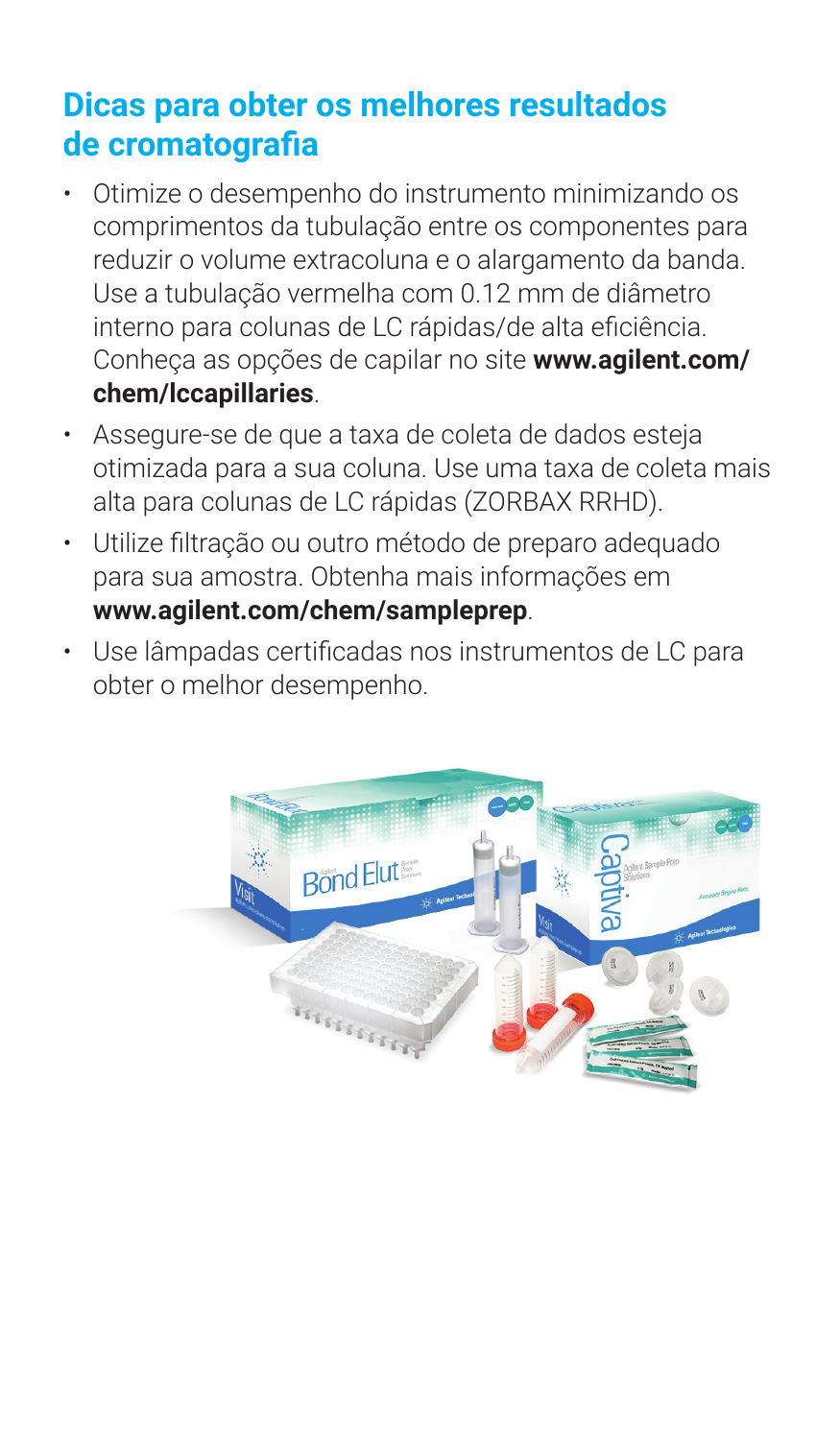# **Agilent AdvanceBio columns**

## For faster, more consistent biopharmaceutical analysis

Agilent AdvanceBio is a family of state-of-the-art biocolumns designed to deliver consistent, exceptional performance for the separation and characterization of peptides and proteins. The science behind AdvanceBio columns helps advance accuracy, provide greater productivity, and eliminate interferences that can impede progress. AdvanceBio columns are rigorously tested by Agilent to ensure great results and are backed by Agilent's 60-day full satisfaction warranty.



## **Find the right column for your separation**

Try the LC Column and Sample Prep Navigator



Get started now at **[www.agilent.com/chem/navigator](http://www.agilent.com/chem/navigator)**.